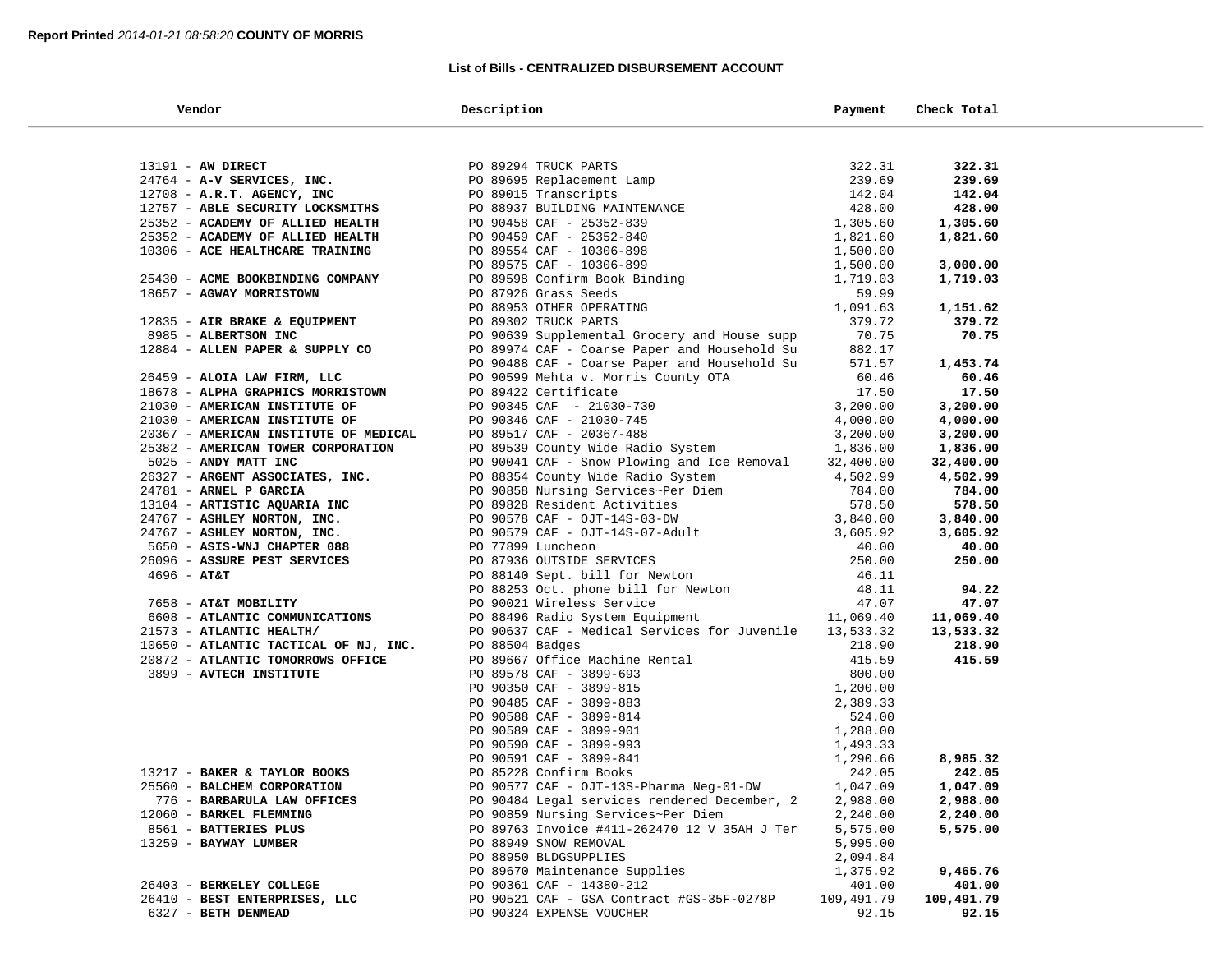|                                                      |              |                                                                                                                                                                                                                                                                       |            | 50.00         |
|------------------------------------------------------|--------------|-----------------------------------------------------------------------------------------------------------------------------------------------------------------------------------------------------------------------------------------------------------------------|------------|---------------|
|                                                      |              | 1370 - BETT MARKONGKI PO 91622 Treasury - Renewall of C.C.F.O. Lice 50.00<br>2651 - BEVAN, MOSCA, GIUDITTA & PO 99964 ACPEL Rate Proceeding legal service 144.40<br>26375 - BEVAN, MOSCA, GIUDITTA & PO 99964 ACPEL Rate Proceedi                                     |            | 144.40        |
|                                                      |              |                                                                                                                                                                                                                                                                       |            | 185.00        |
|                                                      |              |                                                                                                                                                                                                                                                                       |            | 93.15         |
|                                                      |              |                                                                                                                                                                                                                                                                       |            | 52,374.00     |
|                                                      |              |                                                                                                                                                                                                                                                                       |            |               |
|                                                      |              |                                                                                                                                                                                                                                                                       |            | 6,868.80      |
|                                                      |              |                                                                                                                                                                                                                                                                       |            | 1,790.00      |
|                                                      |              |                                                                                                                                                                                                                                                                       |            |               |
|                                                      |              |                                                                                                                                                                                                                                                                       |            |               |
|                                                      |              |                                                                                                                                                                                                                                                                       |            | 2,704.85      |
|                                                      |              |                                                                                                                                                                                                                                                                       |            | 1,508.00      |
|                                                      |              |                                                                                                                                                                                                                                                                       |            | 793.00        |
|                                                      |              |                                                                                                                                                                                                                                                                       |            | 211.27        |
|                                                      |              |                                                                                                                                                                                                                                                                       |            | 2,626.20      |
|                                                      |              |                                                                                                                                                                                                                                                                       |            |               |
|                                                      |              |                                                                                                                                                                                                                                                                       |            | 30.00         |
|                                                      |              |                                                                                                                                                                                                                                                                       |            | 76.75         |
|                                                      |              |                                                                                                                                                                                                                                                                       |            | 2,471.00      |
|                                                      |              |                                                                                                                                                                                                                                                                       |            | 953.16        |
|                                                      |              |                                                                                                                                                                                                                                                                       |            | 193.68        |
| 1065 - CATHY BURD<br>10296 - CCG MARKETING SOLUTIONS |              |                                                                                                                                                                                                                                                                       | 6,529.84   |               |
|                                                      |              | PO 88818 CAF - Poll Book Production 6,529.84<br>PO 88820 CAF - Poll Book Production 388.76<br>PO 88821 CAF - Printing of Addresses and Mai 33,149.99                                                                                                                  |            |               |
|                                                      |              |                                                                                                                                                                                                                                                                       |            |               |
|                                                      |              |                                                                                                                                                                                                                                                                       |            |               |
|                                                      |              | PO 88822 CAF - Printing of Addresses and Mai 488.16                                                                                                                                                                                                                   |            | 40,556.75     |
| 18831 - CENTRAL JERSEY TITLE CO. INC.                |              | PO 90594 Canal Street over Drakes Brook, Twp                                                                                                                                                                                                                          | 200.00     |               |
|                                                      |              | PO 90593 County Bridge #1400-121 project-tit 1,899.00                                                                                                                                                                                                                 |            | 2,099.00      |
| 20487 - CENTURYLINK                                  |              | PO 88252 Sept.phone bill for Newton                                                                                                                                                                                                                                   | 237.14     |               |
|                                                      |              |                                                                                                                                                                                                                                                                       |            |               |
|                                                      |              |                                                                                                                                                                                                                                                                       |            |               |
|                                                      |              |                                                                                                                                                                                                                                                                       |            | 712.51        |
|                                                      |              |                                                                                                                                                                                                                                                                       |            | 2,499.94      |
|                                                      |              |                                                                                                                                                                                                                                                                       |            | 1,649.00      |
|                                                      |              |                                                                                                                                                                                                                                                                       |            |               |
|                                                      |              |                                                                                                                                                                                                                                                                       |            | 341.00        |
|                                                      |              |                                                                                                                                                                                                                                                                       |            | 2,288.00      |
|                                                      |              |                                                                                                                                                                                                                                                                       |            | 2,240.00      |
|                                                      |              |                                                                                                                                                                                                                                                                       |            |               |
|                                                      |              |                                                                                                                                                                                                                                                                       |            | 9,005.20      |
|                                                      |              | 2048/7 - CERRA INC.<br>26143 - CERRA INC.<br>26143 - CERRA INC.<br>262.24<br>262.24<br>262.24<br>262.24<br>262.24<br>262.24<br>262.24<br>262.24<br>262.24<br>262.24<br>262.24<br>262.288.00<br>262.288.00<br>262.288.00<br>262.288.00<br>262.288.00<br>262.288.00<br> |            | 50.45         |
| 25297 - CITY DIRECTORIES INC.                        |              | PO 87678 Infogroup - City Directories - Morr 390.00                                                                                                                                                                                                                   |            | 390.00        |
| 11824 - CIVIL DYNAMICS INC                           |              | PO 90852 LEDDELL'S POND DAM                                                                                                                                                                                                                                           | 8,250.00   | 8,250.00      |
| 25571 - CLEARY GIACOBBE ALFIERI &                    |              |                                                                                                                                                                                                                                                                       | 108.00     | 108.00        |
| 18519 - CLIFF WOLFE                                  |              | PO 90478 Legal services rendered<br>PO 90349 Surveyors Conference 2014                                                                                                                                                                                                | 460.00     | 460.00        |
|                                                      |              |                                                                                                                                                                                                                                                                       |            |               |
| 13895 - COLONNELLI BROTHERS INC                      |              | PO 89854 Emergency Scour Repairs to Rockaway 155,999.13                                                                                                                                                                                                               |            | 155,999.13    |
| $12043$ - COMCAST                                    |              | PO 89216 Long Valley Garage Internet                                                                                                                                                                                                                                  | 174.54     | 174.54        |
| 9486 - COMPLETE SECURITY SYSTEMS, INC.               |              | PO 88955 SECURITY EQUIP                                                                                                                                                                                                                                               | 525.00     |               |
|                                                      |              | PO 88999 CAF - Expansion of Various Security 19,400.00                                                                                                                                                                                                                |            |               |
|                                                      |              | PO 89434 Library Installation of Wireless Pa 2,325.00                                                                                                                                                                                                                 |            | 22,250.00     |
| $13969$ - CONROY'S                                   |              | PO 90315 Flowers for the ReOrg. Meeting Janu 190.99                                                                                                                                                                                                                   |            | 190.99        |
| 13972 - CONSOLIDATED ENVIRONMENTAL INC               |              | PO 88545 EXHAUST CLEANING                                                                                                                                                                                                                                             | 7,470.00   | 7,470.00      |
| 14644 - CORNERSTONE FAMILY PROGRAMS                  |              |                                                                                                                                                                                                                                                                       | 15,123.39  | 15,123.39     |
| 20590 - CORTEX EDI                                   |              | PO 90330 CAF - Adult Day Care Center<br>PO 90326 MEDICAID BILLING                                                                                                                                                                                                     |            | 525.00 525.00 |
| 14027 - COUNTY COLLEGE OF MORRIS                     | PO 89973 CCM |                                                                                                                                                                                                                                                                       | 438,698.16 | 438,698.16    |
|                                                      |              |                                                                                                                                                                                                                                                                       | 177,683.86 |               |
| 14027 - COUNTY COLLEGE OF MORRIS                     |              | PO 90723 Expenditures in connection with maj                                                                                                                                                                                                                          |            | 177,683.86    |
| 14029 - COUNTY COLLEGE OF MORRIS                     |              | PO 90853 CAF - 2013 Printing Services - Dece                                                                                                                                                                                                                          | 15,333.34  | 15,333.34     |
| 14022 - COUNTY COLLEGE OF MORRIS                     |              | PO 91265 1ST HALF 1/14 OPERATING BUDGET                                                                                                                                                                                                                               | 568,256.75 | 568,256.75    |
| 14022 - COUNTY COLLEGE OF MORRIS                     |              | PO 91266 2ND HALF 1/14 OPERATING BUDGET                                                                                                                                                                                                                               | 568,256.75 | 568,256.75    |
| 14027 - COUNTY COLLEGE OF MORRIS                     |              | PO 91313 Expenditures in connection with rep                                                                                                                                                                                                                          | 152,864.75 | 152,864.75    |
| 13 - COUNTY OF MORRIS                                |              | PO 90018 Salary Reimbursement to Health Mgt                                                                                                                                                                                                                           | 14,815.79  | 14,815.79     |
| 13 - COUNTY OF MORRIS                                |              | PO 90019 OT Reimbursement for HazMat                                                                                                                                                                                                                                  | 3,379.73   | 3,379.73      |
| 13 - COUNTY OF MORRIS                                |              | PO 91558 RMB CURRENT FUND FOR COMPENSATED AB                                                                                                                                                                                                                          | 59,247.25  | 59,247.25     |
| 13 - COUNTY OF MORRIS                                |              | PO 91559 TRANSFER FUNDS FOR DEDICATED MOTOR                                                                                                                                                                                                                           | 71,569.85  | 71,569.85     |
| 13 - COUNTY OF MORRIS                                |              | PO 91561 1st HALF JANUARY 2014 METERED MAIL                                                                                                                                                                                                                           | 276.00     | 276.00        |
|                                                      |              |                                                                                                                                                                                                                                                                       |            |               |
| 13 - COUNTY OF MORRIS                                |              | PO 91562 TRANSFER FUNDS FOR DEDICATED WEIGHT                                                                                                                                                                                                                          | 66,075.00  | 66,075.00     |
| 13 - COUNTY OF MORRIS                                |              | PO 91563 1st HALF JANUARY 2014 METERED MAIL                                                                                                                                                                                                                           | 7,038.37   | 7,038.37      |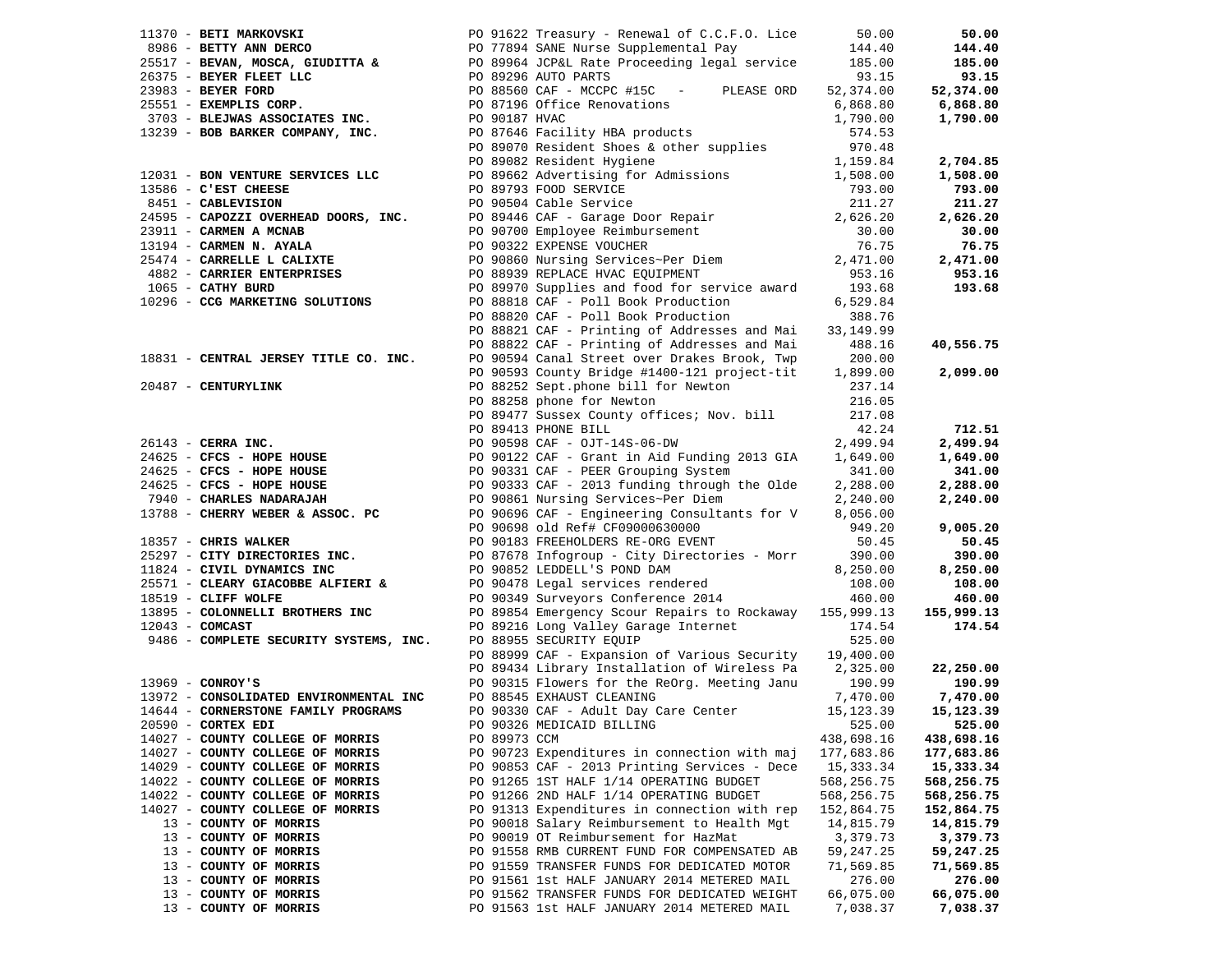|                |                                       |  | 14041 - COUNTY WELDING SUPPLY CO<br>21.50<br>21.50<br>21.50<br>21.50<br>21.50<br>21.50<br>21.50<br>21.50<br>21.50<br>21.50<br>21.50<br>21.50<br>21.50<br>21.50<br>21.50<br>2.150<br>2.150<br>2.50<br>2.50<br>2.50<br>2.50<br>2.50<br>2.57<br>2.57<br>2.57<br>2.57<br>2.57<br>2.57<br>2.5 |           | 91.54     |
|----------------|---------------------------------------|--|------------------------------------------------------------------------------------------------------------------------------------------------------------------------------------------------------------------------------------------------------------------------------------------|-----------|-----------|
|                |                                       |  |                                                                                                                                                                                                                                                                                          |           | 1,350.00  |
|                |                                       |  |                                                                                                                                                                                                                                                                                          |           | 5,718.57  |
|                |                                       |  |                                                                                                                                                                                                                                                                                          |           |           |
|                |                                       |  | PO 90567 CAF - Reviewing of Land Development $1,181.37$                                                                                                                                                                                                                                  |           | 3,633.27  |
|                |                                       |  |                                                                                                                                                                                                                                                                                          |           | 40.98     |
|                |                                       |  |                                                                                                                                                                                                                                                                                          |           | 85.96     |
|                |                                       |  |                                                                                                                                                                                                                                                                                          |           | 178.42    |
|                |                                       |  |                                                                                                                                                                                                                                                                                          |           | 210.72    |
|                |                                       |  |                                                                                                                                                                                                                                                                                          |           | 61.52     |
|                |                                       |  |                                                                                                                                                                                                                                                                                          |           | 49.04     |
|                |                                       |  |                                                                                                                                                                                                                                                                                          |           | 147.32    |
|                |                                       |  |                                                                                                                                                                                                                                                                                          |           | 105.62    |
|                |                                       |  |                                                                                                                                                                                                                                                                                          |           | 104.42    |
|                |                                       |  |                                                                                                                                                                                                                                                                                          |           | 1,115.45  |
|                |                                       |  |                                                                                                                                                                                                                                                                                          |           | 88.40     |
|                |                                       |  |                                                                                                                                                                                                                                                                                          |           | 2,001.00  |
|                |                                       |  |                                                                                                                                                                                                                                                                                          |           | 81.61     |
|                |                                       |  |                                                                                                                                                                                                                                                                                          |           | 245.10    |
|                |                                       |  |                                                                                                                                                                                                                                                                                          |           | 15.44     |
|                |                                       |  |                                                                                                                                                                                                                                                                                          |           | 28.80     |
|                |                                       |  |                                                                                                                                                                                                                                                                                          |           | 44.44     |
|                |                                       |  |                                                                                                                                                                                                                                                                                          |           | 94.03     |
|                |                                       |  |                                                                                                                                                                                                                                                                                          |           | 10.66     |
|                |                                       |  |                                                                                                                                                                                                                                                                                          |           | 20.91     |
|                |                                       |  |                                                                                                                                                                                                                                                                                          |           | 22.61     |
|                |                                       |  |                                                                                                                                                                                                                                                                                          |           | 6.97      |
|                |                                       |  |                                                                                                                                                                                                                                                                                          |           | 21.92     |
|                |                                       |  |                                                                                                                                                                                                                                                                                          |           | 9.96      |
|                |                                       |  |                                                                                                                                                                                                                                                                                          |           | 22.52     |
|                |                                       |  |                                                                                                                                                                                                                                                                                          |           | 192.30    |
|                |                                       |  | 11783 - D.R. JOMNSON & ASSOCIATES, LLC PO 901351 GRP - Reviewing of Land Development 2, 181, 37<br>18132 - DAIIY RECORD PO 901557 GRP - Reviewing of Land Development 1,181, 37<br>1819 - DAIIY RECORD PO 90150 Graph Solid Care                                                         |           | 1,139.56  |
|                |                                       |  |                                                                                                                                                                                                                                                                                          |           |           |
|                |                                       |  |                                                                                                                                                                                                                                                                                          |           |           |
|                |                                       |  |                                                                                                                                                                                                                                                                                          |           | 7,155.83  |
|                |                                       |  | 90 87893 LAPTOP<br>90 87893 LAPTOP<br>90 88731 Software Maintenance<br>90 88731 Software Maintenance<br>90 89716 Machinery Repairs & Parts<br>90 99717 Machinery Repairs & Parts<br>90 99717 Machinery Repairs & Parts<br>90 90701 Employee                                              |           |           |
|                |                                       |  |                                                                                                                                                                                                                                                                                          |           | 15,492.83 |
|                |                                       |  |                                                                                                                                                                                                                                                                                          |           | 30.00     |
|                |                                       |  |                                                                                                                                                                                                                                                                                          |           | 196.95    |
|                |                                       |  | 2317 - DRINKER, BIDDLE & REATH, LLP<br>25442 - HIGH POINT FURNITURE<br>26117 - EDITHA MARQUEZ PO 90864 Nursing Services~Per Diem 558.95<br>26117 - EDITHA MARQUEZ PO 90864 Nursing Services~Per Diem 558.95<br>26117 - EDWARDS LEARNING CE                                               |           | 22,759.21 |
|                |                                       |  |                                                                                                                                                                                                                                                                                          |           | 727.32    |
|                |                                       |  |                                                                                                                                                                                                                                                                                          |           | 558.95    |
|                |                                       |  |                                                                                                                                                                                                                                                                                          |           | 4,666.65  |
|                |                                       |  |                                                                                                                                                                                                                                                                                          |           | 102.90    |
|                |                                       |  | 26218 - EDWIN GUEVARA BOOMPANY PO 90503 EXPENSE VOUCHER 102.90<br>14505 - ELIZABETHTOWN GAS COMPANY PO 90179 NATURAL GAS - LONG VALLEY 294.64<br>26380 - EMAINT ENTERPRISES LLC PO 89542 CBRN Logistics 14,970.00                                                                        |           | 294.64    |
|                |                                       |  |                                                                                                                                                                                                                                                                                          |           | 1,299.00  |
|                |                                       |  |                                                                                                                                                                                                                                                                                          |           | 14,970.00 |
|                |                                       |  | 2047 - EMPLOYMENT HORIZONS, INC.<br>2008 - FRIC MANAGEMENT INC. 2008/4/02 - Construction Management Socar 1.258.00                                                                                                                                                                       |           | 37,516.00 |
|                |                                       |  | 20998 - EPIC MANAGEMENT INC. PO 90544 CAF - Construction Management Sercv 1,258.00 1,258.00                                                                                                                                                                                              |           |           |
|                | 20265 - EVELYN TOLENTINO              |  | PO 90865 Nursing Services~Per Diem                                                                                                                                                                                                                                                       | 1,646.75  | 1,646.75  |
|                | 14604 - EXTEL COMMUNICATIONS          |  | PO 88146 service charges to re-program phone                                                                                                                                                                                                                                             | 50.00     | 50.00     |
|                | 7836 - FAIL SAFE TESTING INC.         |  | PO 89738 Annual Fire Hose Testing                                                                                                                                                                                                                                                        | 1,139.25  | 1,139.25  |
|                | 2878 - FAIRLEIGH DICKINSON UNIVERSITY |  | PO 89519 CAF - 2878-796                                                                                                                                                                                                                                                                  | 667.49    |           |
|                |                                       |  | PO 89580 CAF - 2878-792                                                                                                                                                                                                                                                                  | 809.92    | 1,477.41  |
|                | 12079 - FAIRMOUNT FIRE CO. NO. 1      |  | PO 88088 November 5th General Election Polli                                                                                                                                                                                                                                             | 50.00     | 50.00     |
|                | 14641 - FAMILY INTERVENTION           |  | PO 90126 CAF - FC-13114 FC-1314                                                                                                                                                                                                                                                          | 12,539.00 | 12,539.00 |
|                | 20423 - FASTER URGENT CARE            |  | PO 90494 CAF - Comprehensive Medical Service                                                                                                                                                                                                                                             | 10,774.00 | 10,774.00 |
|                | 14668 - FEDEX                         |  | PO 89423 Express Mail                                                                                                                                                                                                                                                                    | 53.05     |           |
|                |                                       |  | PO 91245 Shipping                                                                                                                                                                                                                                                                        | 79.85     |           |
|                |                                       |  | PO 91246 Shipping                                                                                                                                                                                                                                                                        | 19.87     | 152.77    |
|                | 25806 - FERRING PHARMACEUTICALS       |  | PO 89565 CAF - OJT-Pharma-NEG-04-DW                                                                                                                                                                                                                                                      | 7,031.70  | 7,031.70  |
| $14839 - GALE$ |                                       |  | PO 89597 Confirm Book                                                                                                                                                                                                                                                                    | 28.79     | 28.79     |
|                |                                       |  |                                                                                                                                                                                                                                                                                          |           |           |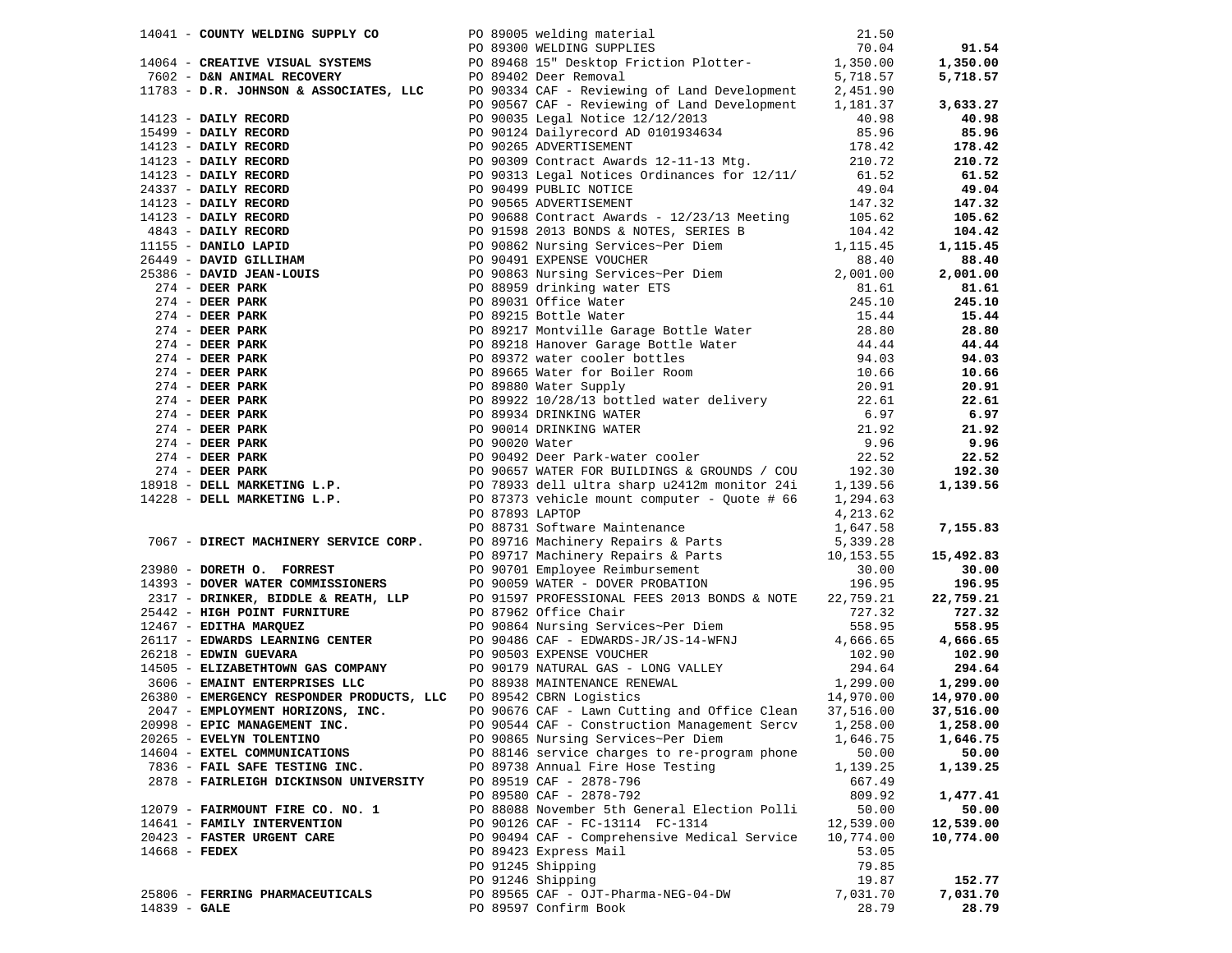|                                                       |                |                                                                                                                                                                                                                                    |           | 443.00     |
|-------------------------------------------------------|----------------|------------------------------------------------------------------------------------------------------------------------------------------------------------------------------------------------------------------------------------|-----------|------------|
|                                                       |                |                                                                                                                                                                                                                                    |           |            |
|                                                       |                |                                                                                                                                                                                                                                    |           | 394.00     |
|                                                       |                |                                                                                                                                                                                                                                    |           | 447.72     |
|                                                       |                |                                                                                                                                                                                                                                    |           | 2,322.84   |
|                                                       |                |                                                                                                                                                                                                                                    |           |            |
|                                                       |                |                                                                                                                                                                                                                                    |           |            |
|                                                       |                |                                                                                                                                                                                                                                    |           | 372.12     |
|                                                       |                |                                                                                                                                                                                                                                    |           | 68.04      |
|                                                       |                |                                                                                                                                                                                                                                    |           | 1,800.00   |
|                                                       |                |                                                                                                                                                                                                                                    |           |            |
|                                                       |                |                                                                                                                                                                                                                                    |           |            |
|                                                       |                |                                                                                                                                                                                                                                    |           | 38,115.00  |
|                                                       |                |                                                                                                                                                                                                                                    |           | 10.66      |
|                                                       |                |                                                                                                                                                                                                                                    |           | 44.85      |
|                                                       |                |                                                                                                                                                                                                                                    |           |            |
|                                                       |                |                                                                                                                                                                                                                                    |           | 540.00     |
|                                                       |                |                                                                                                                                                                                                                                    |           | 1,200.00   |
|                                                       |                |                                                                                                                                                                                                                                    |           | 368.00     |
|                                                       |                |                                                                                                                                                                                                                                    |           | 419.12     |
|                                                       |                |                                                                                                                                                                                                                                    |           | 343.11     |
|                                                       |                |                                                                                                                                                                                                                                    |           | 2,150.29   |
|                                                       |                |                                                                                                                                                                                                                                    |           | 23,591.39  |
|                                                       |                |                                                                                                                                                                                                                                    |           | 45,164.91  |
|                                                       |                |                                                                                                                                                                                                                                    |           | 1,569.05   |
|                                                       |                |                                                                                                                                                                                                                                    |           | 800.00     |
|                                                       |                |                                                                                                                                                                                                                                    |           | 3,999.50   |
|                                                       |                |                                                                                                                                                                                                                                    |           | 104,391.65 |
|                                                       |                |                                                                                                                                                                                                                                    |           |            |
|                                                       |                |                                                                                                                                                                                                                                    |           | 25,885.11  |
|                                                       |                |                                                                                                                                                                                                                                    |           | 106,570.17 |
|                                                       |                |                                                                                                                                                                                                                                    |           | 25,744.80  |
|                                                       |                |                                                                                                                                                                                                                                    |           | 7,981.28   |
|                                                       |                | 1744 <b>GALES, LEG (2002) The Case of Preference and Handel Handel, LEG (2003) The Case of School of Each of the Case of School of the Case of School of the Case of the Case of the Case of the Case of the Case of the Case </b> |           | 1,981.88   |
|                                                       |                |                                                                                                                                                                                                                                    |           |            |
|                                                       |                |                                                                                                                                                                                                                                    |           |            |
|                                                       |                |                                                                                                                                                                                                                                    |           |            |
|                                                       |                |                                                                                                                                                                                                                                    |           |            |
|                                                       |                |                                                                                                                                                                                                                                    |           |            |
|                                                       |                |                                                                                                                                                                                                                                    |           |            |
|                                                       |                |                                                                                                                                                                                                                                    |           |            |
|                                                       |                |                                                                                                                                                                                                                                    |           | 6,540.00   |
| 1664 - INGRAM LIBRARY SERVICES                        |                |                                                                                                                                                                                                                                    |           |            |
|                                                       |                |                                                                                                                                                                                                                                    |           | 2,778.31   |
| 1664 - INGRAM LIBRARY SERVICES                        |                | PO 87096 CONFIRM BOOKS RECEIVED FOR ACCT#20C<br>PO 88438 Confirm receipt of books for acct#2<br>PO 88440 Confirm receipt of books on acct#2 2,561.41<br>2,561.41                                                                   |           | 2,561.41   |
| 1664 - INGRAM LIBRARY SERVICES PO 90173 Confirm Books |                |                                                                                                                                                                                                                                    | 414.33    |            |
|                                                       |                |                                                                                                                                                                                                                                    | 2,763.51  | 3,177.84   |
|                                                       |                | 1664 - INGRAM LIBRARY SERVICES<br>1664 - INGRAM LIBRARY SERVICES<br>1664 - INGRAM LIBRARY SERVICES<br>1664 - INGRAM LIBRARY SERVICES<br>1664 - INGRAM LIBRARY SERVICES<br>1664 - PO 90178 Confirm Books                            | 1,664.74  |            |
|                                                       |                |                                                                                                                                                                                                                                    | 2,266.12  | 3,930.86   |
|                                                       |                | 1664 - INGRAM LIBRARY SERVICES<br>10483 - IZENBERG APPRAISAL ASSOCIATES<br>10483 - IZENBERG APPRAISAL ASSOCIATES<br>109824 Sussex Turnpike Improvement Project                                                                     | 5,105.41  | 5,105.41   |
|                                                       |                |                                                                                                                                                                                                                                    | 2,700.00  | 2,700.00   |
| 9361 - JAGDISH DANG                                   |                | PO 90739 CAF - Psychiatric Consulting Servic 2,200.00                                                                                                                                                                              |           | 2,200.00   |
| 12197 - JAMES H WOLF                                  |                | PO 90737 CAF - Qualified Licenced Physician                                                                                                                                                                                        | 2,045.00  | 2,045.00   |
|                                                       |                | PO 90738 CAF - Qualified Physician to Overse                                                                                                                                                                                       |           |            |
| $12197$ - JAMES H WOLF                                |                | PO 89595 Confirm Standard Ear Buds                                                                                                                                                                                                 | 625.00    | 625.00     |
| 2760 - JANWAY COMPANY                                 |                |                                                                                                                                                                                                                                    | 92.95     | 92.95      |
| 21555 - JEDDIE A GARCIA                               |                | PO 90856 Nursing Services~Per Diem                                                                                                                                                                                                 | 969.50    | 969.50     |
| 20591 - JEFFREY PAUL                                  |                | PO 89980 Misc OEM                                                                                                                                                                                                                  | 408.13    | 408.13     |
| 960 - JERSEY CENTRAL POWER & LIGHT                    | PO 90032 JCP&L |                                                                                                                                                                                                                                    | 37.62     | 37.62      |
| 960 - JERSEY CENTRAL POWER & LIGHT                    |                | PO 90050 ELECTRIC - 0537                                                                                                                                                                                                           | 77,388.57 | 77,388.57  |
| 960 - JERSEY CENTRAL POWER & LIGHT                    |                | PO 90053 ELECTRIC - MORRISTOWN - 0528                                                                                                                                                                                              | 46,575.80 | 46,575.80  |
| 960 - JERSEY CENTRAL POWER & LIGHT                    |                | PO 90055 ELECTRIC - REMOTE - 0538                                                                                                                                                                                                  | 3,674.04  | 3,674.04   |
| 960 - JERSEY CENTRAL POWER & LIGHT                    |                | PO 90056 ELECTRIC - RUTH DAVIS DR / CAC                                                                                                                                                                                            | 316.70    | 316.70     |
| 960 - JERSEY CENTRAL POWER & LIGHT                    |                | PO 90057 COMM CENTER                                                                                                                                                                                                               | 33,360.69 | 33,360.69  |
| 960 - JERSEY CENTRAL POWER & LIGHT                    |                | PO 90058 ELECTRIC - CAC COMPLEX                                                                                                                                                                                                    | 13,602.51 | 13,602.51  |
| 960 - JERSEY CENTRAL POWER & LIGHT                    | PO 90128 JCP&L |                                                                                                                                                                                                                                    | 605.56    | 605.56     |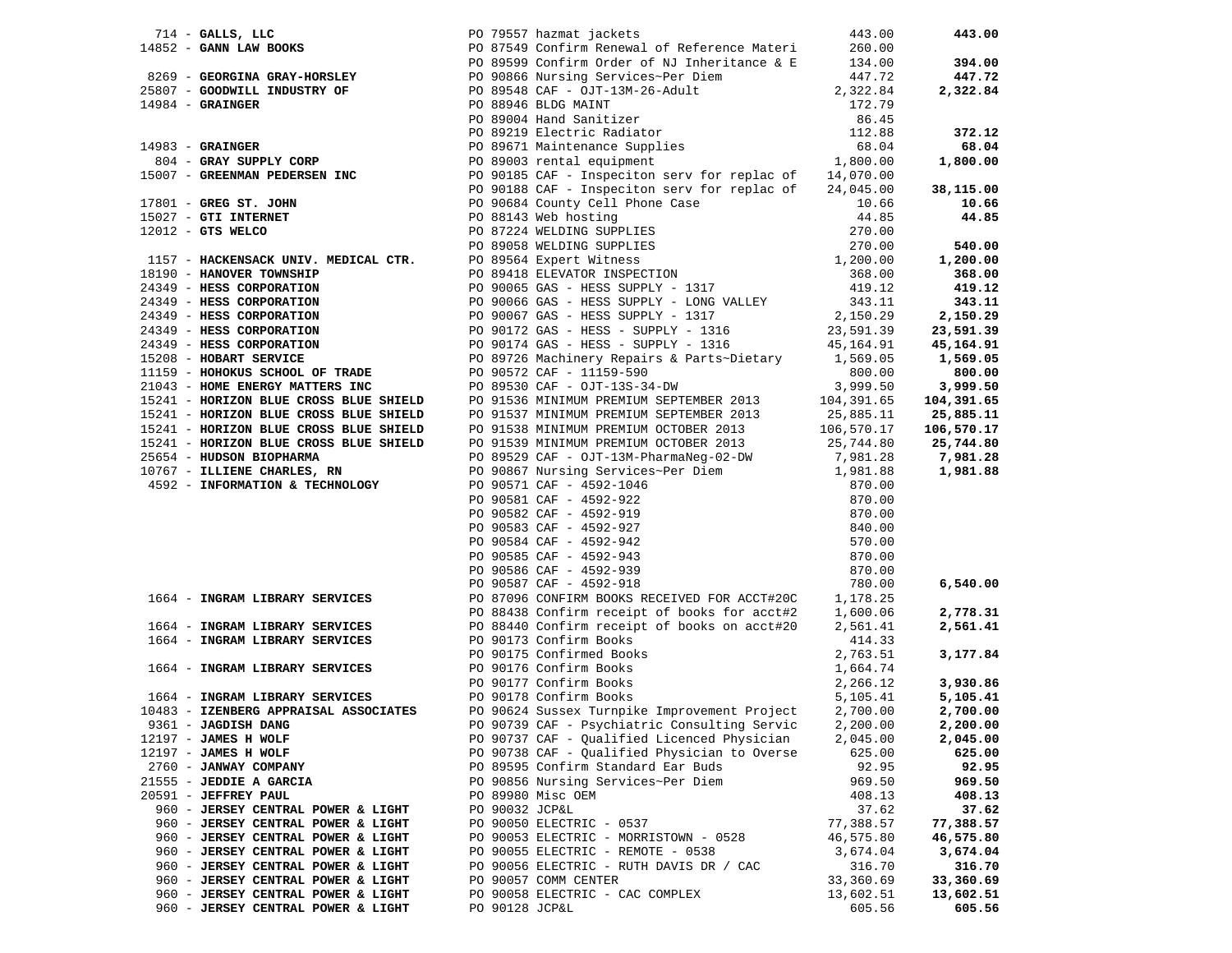| 960 - JERSEY CENTRAL POWER & LIGHT        |  |                                                                                                                                                                                                                                                        | 21.91     | 21.91     |
|-------------------------------------------|--|--------------------------------------------------------------------------------------------------------------------------------------------------------------------------------------------------------------------------------------------------------|-----------|-----------|
| 960 - JERSEY CENTRAL POWER & LIGHT        |  |                                                                                                                                                                                                                                                        | 21.53     | 21.53     |
| 960 - JERSEY CENTRAL POWER & LIGHT        |  |                                                                                                                                                                                                                                                        | 93.61     | 93.61     |
| 960 - JERSEY CENTRAL POWER & LIGHT        |  |                                                                                                                                                                                                                                                        | 31.69     | 31.69     |
| 960 - JERSEY CENTRAL POWER & LIGHT        |  |                                                                                                                                                                                                                                                        | 700.31    | 700.31    |
| 960 - JERSEY CENTRAL POWER & LIGHT        |  |                                                                                                                                                                                                                                                        | 366.82    | 366.82    |
|                                           |  |                                                                                                                                                                                                                                                        |           |           |
| 960 - JERSEY CENTRAL POWER & LIGHT        |  |                                                                                                                                                                                                                                                        | 15.35     | 15.35     |
| 960 - JERSEY CENTRAL POWER & LIGHT        |  |                                                                                                                                                                                                                                                        | 73.21     | 73.21     |
| 960 - JERSEY CENTRAL POWER & LIGHT        |  |                                                                                                                                                                                                                                                        | 61.16     | 61.16     |
| 960 - JERSEY CENTRAL POWER & LIGHT        |  |                                                                                                                                                                                                                                                        | 685.08    | 685.08    |
| 960 - JERSEY CENTRAL POWER & LIGHT        |  |                                                                                                                                                                                                                                                        | 47,275.88 | 47,275.88 |
| 1622 - JERSEY TRACTOR-TRAILER             |  |                                                                                                                                                                                                                                                        | 800.00    |           |
|                                           |  | PO 90131 JCP&L<br>PO 90133 JCP&L<br>PO 90133 JCP&L<br>PO 90135 JCP&L<br>PO 90135 JCP&L<br>PO 90251 JCP&L<br>PO 90252 JCP&L<br>PO 90252 JCP&L<br>PO 90683 JCP&L<br>PO 90685 JCP&L<br>PO 90685 JCP&L<br>PO 90368 CAF - 1622-739<br>PO 90352 CAF - 1622-8 | 800.00    |           |
|                                           |  |                                                                                                                                                                                                                                                        | 3,200.00  |           |
|                                           |  | PO 90487 CAF - 1622-1077                                                                                                                                                                                                                               | 3,200.00  | 8,000.00  |
| 15508 - JML MEDICAL INC.                  |  |                                                                                                                                                                                                                                                        | 20,015.27 | 20,015.27 |
| 17883 - JOAN STREHL                       |  | PO 90741 CAF - Medical Supplies<br>PO 89503 travel reimbursement                                                                                                                                                                                       | 75.57     | 75.57     |
| 26281 - JOB SEARCH CENTRAL                |  | PO 88273 job search seminar @ County Library                                                                                                                                                                                                           | 1,999.60  | 1,999.60  |
| 16957 - JOHN PECORARO                     |  | PO 89756 PETTY CASH                                                                                                                                                                                                                                    | 109.16    | 109.16    |
| 16956 - JOHN PECORARO                     |  | PO 90857 Refund to Surrogate John Pecoraro                                                                                                                                                                                                             | 109.95    | 109.95    |
| 5674 - JOHNSON & CONWAY LLP               |  | PO 90692 Legal services rendered                                                                                                                                                                                                                       | 2,990.15  |           |
|                                           |  |                                                                                                                                                                                                                                                        |           |           |
|                                           |  | PO 90788 Open Space Preservation Trust Fund-                                                                                                                                                                                                           | 1,677.65  |           |
|                                           |  | PO 90790 Berkshire Valley Road Easement                                                                                                                                                                                                                | 12.11     | 4,679.91  |
| 2998 - JOHNSTON COMMUNICATIONS            |  | PO 89261 Phone service                                                                                                                                                                                                                                 | 350.00    | 350.00    |
| 21317 - KAREN HOGAN                       |  | PO 90702 Employee Reimbursement                                                                                                                                                                                                                        | 36.24     | 36.24     |
| 11239 - KAREN WEBSTER                     |  | PO 90323 EXPENSE VOUCHER                                                                                                                                                                                                                               | 31.60     |           |
|                                           |  | PO 90522 EXPENSE VOUCHER                                                                                                                                                                                                                               | 47.70     | 79.30     |
| 26450 - KATHLEEN WHITE                    |  | PO 90512 EXPENSE VOUCHER                                                                                                                                                                                                                               | 66.50     | 66.50     |
| 16400 - KATHY MURARIK                     |  | PO 90388 REEMBURSEMENT                                                                                                                                                                                                                                 | 60.80     | 60.80     |
| 15565 - KELLER & KIRKPATRICK              |  | PO 90182 CAF - Construction Inspection Servi 7,748.00                                                                                                                                                                                                  |           |           |
|                                           |  | PO 90539 CAF - Construction Admin & Inspecti 10,094.00                                                                                                                                                                                                 |           |           |
|                                           |  | PO 90545 CAF - Realignment of Boonton Avenue                                                                                                                                                                                                           | 4,850.00  |           |
|                                           |  | PO 90697 CAF - Services for Replacement of C                                                                                                                                                                                                           | 3,352.76  | 26,044.76 |
| 21412 - KENEXA TECHNOLOGY, INC.           |  | PO 85563 Schools & Education                                                                                                                                                                                                                           | 687.50    | 687.50    |
| 15596 - KILBOURNE & KILBOURNE             |  | PO 89735 Employee Recognition                                                                                                                                                                                                                          | 420.80    | 420.80    |
| 11955 - KIMBERLY JOHNSON                  |  | PO 90595 travel reimbursement                                                                                                                                                                                                                          | 36.25     | 36.25     |
| 11406 - KONKUS CORPORATION                |  | PO 90622 CAF - Replacement of County Bridge                                                                                                                                                                                                            | 9,080.00  |           |
|                                           |  | PO 90622 CAF - Replacement of County Bridge                                                                                                                                                                                                            | 68,286.66 | 77,366.66 |
| 801 - KRISTINE A. BEIRNE                  |  | PO 90325 EXPENSE VOUCHER                                                                                                                                                                                                                               | 37.20     | 37.20     |
| 19318 - KUIKEN BROTHERS CO. INC.          |  | PO 89365 BUILDING SUPPLIES                                                                                                                                                                                                                             | 29.51     | 29.51     |
| 15688 - LANIGAN ASSOCIATES INC            |  | PO 87192 Body Armor                                                                                                                                                                                                                                    | 876.70    | 876.70    |
| 25383 - LAW OFFICE OF ROBERT J. GREENBAUM |  | PO 90479 Legal services                                                                                                                                                                                                                                | 3,480.00  | 3,480.00  |
|                                           |  |                                                                                                                                                                                                                                                        |           |           |
| 16637 - LAWYERS DIARY AND MANUAL LLC      |  | PO 89962 Lawyers Diary-Manual 2014                                                                                                                                                                                                                     | 380.00    | 380.00    |
| 5855 - LEXIS NEXIS                        |  | PO 89709 On-Line Service Oct 1,2013 thru Oct                                                                                                                                                                                                           | 174.00    |           |
|                                           |  | PO 89601 On-Line Service Nov 1, 2013 thru No                                                                                                                                                                                                           | 174.00    | 348.00    |
| $26367 - LL$ LIU                          |  | PO 89516 Exam fee reimbursement                                                                                                                                                                                                                        | 405.00    | 405.00    |
| 15816 - LONGFELLOWS SANDWICH DELI         |  | PO 90036 12-19-2013 CBA Board meeting refres                                                                                                                                                                                                           | 86.00     | 86.00     |
| 15816 - LONGFELLOWS SANDWICH DELI         |  | PO 90314 Refreshments for the reorg meeting                                                                                                                                                                                                            | 767.50    | 767.50    |
| 15816 - LONGFELLOWS SANDWICH DELI         |  | PO 90724 Morris View Advisory Committe meeti                                                                                                                                                                                                           | 92.00     | 92.00     |
| 15816 - LONGFELLOWS SANDWICH DELI         |  | PO 90725 FH Holiday Luncheon                                                                                                                                                                                                                           | 840.98    | 840.98    |
| 21100 - LOUISE R. MACCHIA                 |  | PO 90868 Nursing Services~Per Diem                                                                                                                                                                                                                     | 1,925.00  | 1,925.00  |
| 53 - LOVEYS PIZZA & GRILL                 |  | PO 88936 MEAL RECEIPTS                                                                                                                                                                                                                                 | 886.00    |           |
|                                           |  | PO 90638 Resident Weekly Rewards                                                                                                                                                                                                                       | 222.28    | 1,108.28  |
| 26155 - LS ENGINEERING ASSOCIATES CORP.   |  | PO 90666 CAF - Construction Adminstration fo                                                                                                                                                                                                           | 7,500.00  | 7,500.00  |
| 666 - LUCY CANNIZZO                       |  | PO 90524 EXPENSE VOUCHER                                                                                                                                                                                                                               | 79.00     | 79.00     |
| 15850 - LUM, DRASCO & POSITAN LLC         |  | PO 89987 Legal Services                                                                                                                                                                                                                                | 4,001.45  | 4,001.45  |
| 15895 - M.C. FARMS INC                    |  | PO 88951 GRNDS MAINT                                                                                                                                                                                                                                   | 650.50    | 650.50    |
| 15926 - M.C. SCHOOL OF TECHNOLOGY         |  | PO 90342 CAF - 15926-454                                                                                                                                                                                                                               | 583.20    | 583.20    |
| 15927 - M.C. SOIL CONSERVATION            |  | PO 89925 7/1/13 to 12/31/13 soil services                                                                                                                                                                                                              | 12,500.00 | 12,500.00 |
| 20783 - MA. LIZA IMPERIAL                 |  | PO 90869 Nursing Services~Per Diem                                                                                                                                                                                                                     | 3,559.50  | 3,559.50  |
| 7568 - MADUKWE IMO IBOKO, RN              |  | PO 90870 Nursing Services~Per Diem                                                                                                                                                                                                                     | 2,240.00  | 2,240.00  |
| 3210 - MANPOWER                           |  | PO 88147 temporary staffing                                                                                                                                                                                                                            | 1,516.69  |           |
|                                           |  | PO 88148 temporary staffing                                                                                                                                                                                                                            | 1,679.12  |           |
|                                           |  |                                                                                                                                                                                                                                                        |           |           |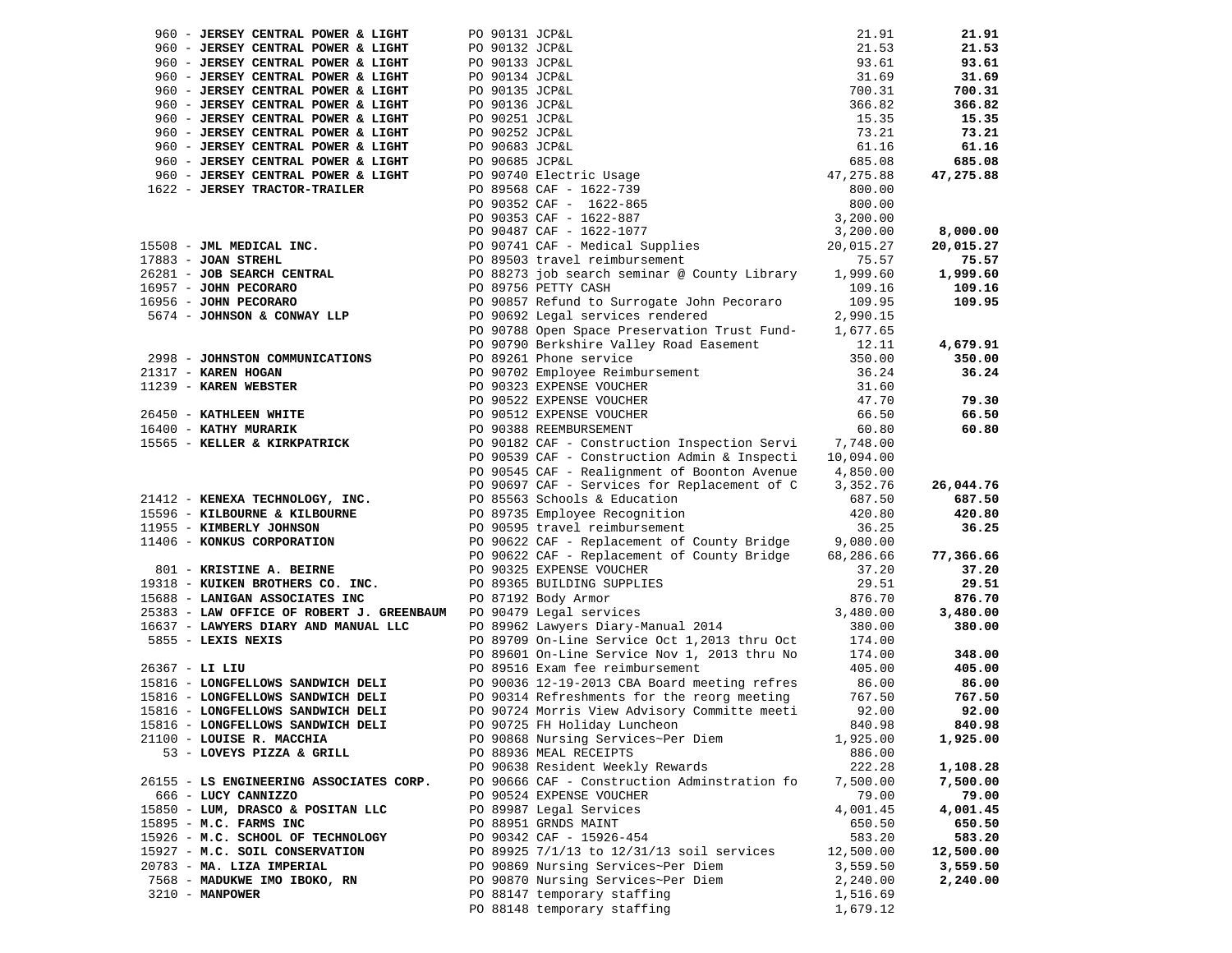| 90 88149 temporary staffing 1,525.11<br>25080 - <b>MARIA CARMELITA OBLINA</b><br>26 88259 temporary staffing 1,804.20<br>26 88259 temporary staffing 2,814.85<br>27 9.339.97<br>26 1,253.00<br>27 9.339.97<br>27 9.339.97<br>27 9.339.97<br>27 9.339. |                                              |           |           |
|-------------------------------------------------------------------------------------------------------------------------------------------------------------------------------------------------------------------------------------------------------|----------------------------------------------|-----------|-----------|
|                                                                                                                                                                                                                                                       |                                              |           |           |
|                                                                                                                                                                                                                                                       |                                              |           |           |
|                                                                                                                                                                                                                                                       |                                              |           |           |
|                                                                                                                                                                                                                                                       |                                              |           |           |
|                                                                                                                                                                                                                                                       |                                              |           |           |
|                                                                                                                                                                                                                                                       |                                              |           |           |
|                                                                                                                                                                                                                                                       |                                              |           |           |
|                                                                                                                                                                                                                                                       |                                              |           |           |
|                                                                                                                                                                                                                                                       |                                              |           |           |
|                                                                                                                                                                                                                                                       |                                              |           |           |
|                                                                                                                                                                                                                                                       |                                              |           |           |
|                                                                                                                                                                                                                                                       |                                              |           |           |
|                                                                                                                                                                                                                                                       |                                              |           |           |
|                                                                                                                                                                                                                                                       |                                              |           |           |
|                                                                                                                                                                                                                                                       |                                              |           |           |
|                                                                                                                                                                                                                                                       |                                              |           |           |
|                                                                                                                                                                                                                                                       |                                              |           |           |
|                                                                                                                                                                                                                                                       |                                              |           |           |
|                                                                                                                                                                                                                                                       |                                              |           |           |
|                                                                                                                                                                                                                                                       |                                              |           |           |
|                                                                                                                                                                                                                                                       |                                              |           |           |
|                                                                                                                                                                                                                                                       |                                              |           |           |
|                                                                                                                                                                                                                                                       |                                              |           |           |
|                                                                                                                                                                                                                                                       |                                              |           |           |
|                                                                                                                                                                                                                                                       |                                              |           |           |
|                                                                                                                                                                                                                                                       |                                              |           |           |
|                                                                                                                                                                                                                                                       |                                              |           |           |
|                                                                                                                                                                                                                                                       |                                              |           |           |
|                                                                                                                                                                                                                                                       |                                              |           |           |
|                                                                                                                                                                                                                                                       |                                              |           |           |
|                                                                                                                                                                                                                                                       |                                              |           |           |
|                                                                                                                                                                                                                                                       |                                              |           |           |
|                                                                                                                                                                                                                                                       |                                              |           |           |
|                                                                                                                                                                                                                                                       |                                              |           |           |
|                                                                                                                                                                                                                                                       |                                              |           |           |
|                                                                                                                                                                                                                                                       |                                              |           |           |
|                                                                                                                                                                                                                                                       |                                              |           |           |
|                                                                                                                                                                                                                                                       |                                              |           |           |
|                                                                                                                                                                                                                                                       |                                              |           |           |
| 4714 - Maximum Roumains (2012) 2012) 2012 - 2012 - 2012 - 2012 - 2012 - 2012 - 2012<br>1916 - Maximum Roumains and Content (2013) Version 2012 - 2012 - 2012 - 2012 - 2012 - 2012 - 2012 - 2012 - 2012 - 2012 - 2012 - 2012 -                         |                                              |           |           |
|                                                                                                                                                                                                                                                       |                                              |           |           |
|                                                                                                                                                                                                                                                       |                                              |           |           |
|                                                                                                                                                                                                                                                       |                                              |           |           |
| 16480 - NATIONAL INDUSTRIES                                                                                                                                                                                                                           | PO 89847 Machinery Repairs & Parts           | 2,761.90  | 2,761.90  |
| 3016 - NET ACCESS CORP                                                                                                                                                                                                                                | PO 89664 web hosting for elections           | 50.00     | 50.00     |
| 16552 - NEWBRIDGE SERVICES INC                                                                                                                                                                                                                        | PO 89559 CAF - Subgrant Agreement # NEWSER-1 | 475.00    |           |
|                                                                                                                                                                                                                                                       | PO 89567 CAF - Subgrant Agreement # NEWSER-1 | 528.00    | 1,003.00  |
| 16583 - NJ ASSOC OF CTY PURCHASING                                                                                                                                                                                                                    | PO 90267 DUES RENEWAL                        | 150.00    | 150.00    |
| $2909 - NJAC$                                                                                                                                                                                                                                         | PO 89349 NJAC Summit                         | 250.00    | 250.00    |
| 2244 - NORTHAMPTON COMMUNITY COLLEGE                                                                                                                                                                                                                  | PO 90351 CAF - 2244-978                      | 3,200.00  | 3,200.00  |
| 16786 - O'MULLAN & BRADY P.C.                                                                                                                                                                                                                         | PO 90445 County Counsel Administration       | 18,044.00 | 18,044.00 |
| 25469 - OFFICE MASTER INC.                                                                                                                                                                                                                            | PO 89207 Chair for ETS - entered on Req.#830 | 346.80    | 346.80    |
| 14076 - OPHELIA V. CRUSE                                                                                                                                                                                                                              | PO 90519 EXPENSE VOUCHER                     | 55.75     | 55.75     |
| 10287 - PANCIELLO CONSTRUCTION LLC                                                                                                                                                                                                                    | PO 90672 CAF - Labor Rates Concrete Replacem | 4,720.00  | 4,720.00  |
| 16887 - PAPER MART INC                                                                                                                                                                                                                                | PO 89637 Office Supplies                     | 849.00    |           |
|                                                                                                                                                                                                                                                       | PO 89750 Copy paper supply                   | 109.29    | 958.29    |
| 26374 - PATERSON PAPERS                                                                                                                                                                                                                               | PO 89714 Treasury Xerographic 8.5 x 11 Copy/ | 358.50    | 358.50    |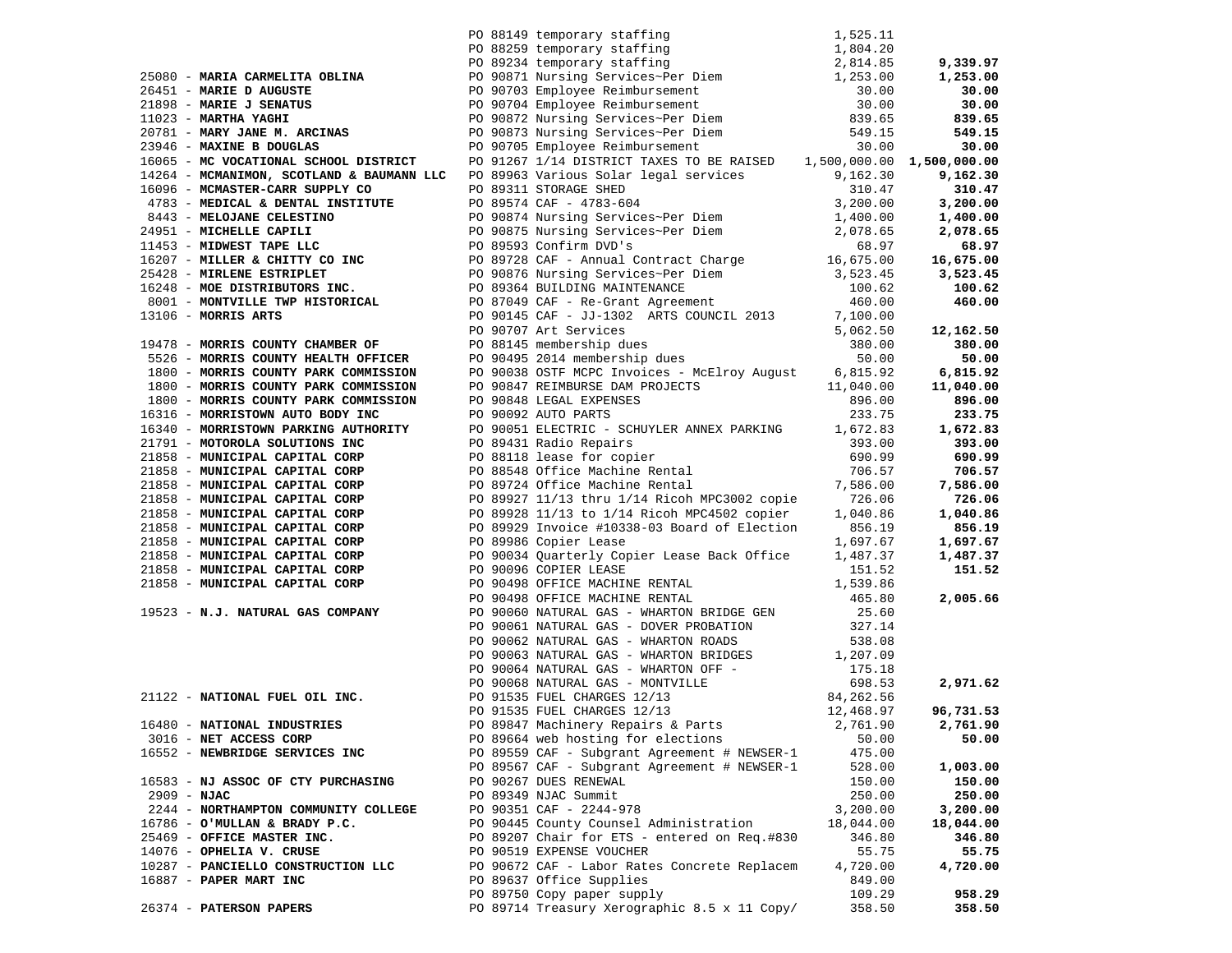|                                     |              |                                                                                                                                                                                                                                                                                            |             | 7.70       |
|-------------------------------------|--------------|--------------------------------------------------------------------------------------------------------------------------------------------------------------------------------------------------------------------------------------------------------------------------------------------|-------------|------------|
|                                     |              |                                                                                                                                                                                                                                                                                            |             | 342.25     |
|                                     |              |                                                                                                                                                                                                                                                                                            |             |            |
|                                     |              |                                                                                                                                                                                                                                                                                            |             | 6,400.00   |
|                                     |              |                                                                                                                                                                                                                                                                                            |             |            |
|                                     |              | 1293 - <b>PATRICIA DUMPERT</b><br>25411 - <b>PATRICIA W. GIBBONS</b><br>27.70<br>27.70<br>27.70<br>27.245 - <b>PC AGE</b><br>27.25<br>27.25<br>27.25<br>27.25<br>27.25<br>27.25<br>27.25<br>27.25<br>27.25<br>27.25<br>27.25<br>27.25<br>27.25<br>27.25<br>27.27<br>27.25<br>27.27<br>27.2 |             |            |
|                                     |              |                                                                                                                                                                                                                                                                                            |             |            |
|                                     |              |                                                                                                                                                                                                                                                                                            |             |            |
|                                     |              |                                                                                                                                                                                                                                                                                            |             | 13,729.00  |
|                                     |              | 19681 - PITNEY BOWES CREDIT CORP<br>19681 - PITNEY BOWES CREDIT CORP<br>197066 - PLAINSMAN AUTO SUPPLY<br>1989 - PLAINSMAN AUTO SUPPLY<br>1989 - POSPAPER.COM<br>24970 - POWERDMS, INC.<br>24970 - POWERDMS, INC.<br>24970 - POWERDMS, INC.<br>                                            |             |            |
|                                     |              |                                                                                                                                                                                                                                                                                            |             |            |
|                                     |              |                                                                                                                                                                                                                                                                                            |             |            |
|                                     |              |                                                                                                                                                                                                                                                                                            |             |            |
|                                     |              |                                                                                                                                                                                                                                                                                            |             |            |
|                                     |              |                                                                                                                                                                                                                                                                                            |             |            |
|                                     |              |                                                                                                                                                                                                                                                                                            |             |            |
|                                     |              |                                                                                                                                                                                                                                                                                            |             |            |
|                                     |              |                                                                                                                                                                                                                                                                                            |             |            |
|                                     |              |                                                                                                                                                                                                                                                                                            |             |            |
|                                     |              |                                                                                                                                                                                                                                                                                            |             |            |
|                                     |              |                                                                                                                                                                                                                                                                                            |             |            |
|                                     |              |                                                                                                                                                                                                                                                                                            |             |            |
|                                     |              |                                                                                                                                                                                                                                                                                            |             | 43,030.94  |
|                                     |              |                                                                                                                                                                                                                                                                                            |             |            |
|                                     |              |                                                                                                                                                                                                                                                                                            |             | 3,495.00   |
|                                     |              |                                                                                                                                                                                                                                                                                            |             |            |
|                                     |              |                                                                                                                                                                                                                                                                                            |             | 1,336.85   |
|                                     |              |                                                                                                                                                                                                                                                                                            |             | 75.90      |
|                                     |              |                                                                                                                                                                                                                                                                                            |             | 13.82      |
|                                     |              |                                                                                                                                                                                                                                                                                            |             |            |
|                                     |              |                                                                                                                                                                                                                                                                                            |             | 3,677.93   |
|                                     |              |                                                                                                                                                                                                                                                                                            |             | 60.30      |
|                                     |              |                                                                                                                                                                                                                                                                                            |             | 227.50     |
|                                     |              | 17189 - PSE& CO PO 90368 CAF - Work First New Jersey - PSS3 400.00<br>PO 90368 CAF - Work Einst New Jersey - PSS3 400.00<br>PO 90761 Gas Ugae<br>PO 90761 Gas Ugae<br>PO 90761 Gas Ugae<br>PO 90761 Gas Ugae<br>PO 90761 Gas Ugae<br>PO 907                                                |             |            |
|                                     |              |                                                                                                                                                                                                                                                                                            |             | 261.00     |
|                                     |              |                                                                                                                                                                                                                                                                                            |             | 53,814.48  |
|                                     |              |                                                                                                                                                                                                                                                                                            |             | 1,632.00   |
|                                     |              |                                                                                                                                                                                                                                                                                            |             | 361.00     |
|                                     |              | 9041 - ROBERT COOK (20142 - ROBOTECH CAD SOLUTIONS (20142 - ROBOTECH CAD SOLUTIONS (20146 ΣΡΕΡΣΙΦΣ ΣΟΙΔΙΔΙΔΙΟΣ<br>20142 - ROBOTECH CAD SOLUTIONS (201978 NUTSING CAF - 201460 CAF - 20142-1003 (30170) 16527.30<br>24397 - ROSE                                                            |             | 1,527.30   |
|                                     |              |                                                                                                                                                                                                                                                                                            |             | 2,660.00   |
|                                     |              |                                                                                                                                                                                                                                                                                            |             | 1,400.00   |
|                                     |              |                                                                                                                                                                                                                                                                                            |             |            |
|                                     |              |                                                                                                                                                                                                                                                                                            |             |            |
|                                     |              |                                                                                                                                                                                                                                                                                            |             |            |
|                                     |              |                                                                                                                                                                                                                                                                                            |             | 6,389.00   |
|                                     |              |                                                                                                                                                                                                                                                                                            |             |            |
|                                     |              |                                                                                                                                                                                                                                                                                            |             | 4,654.00   |
|                                     |              |                                                                                                                                                                                                                                                                                            |             | 271.00     |
|                                     |              |                                                                                                                                                                                                                                                                                            |             | 1,399.11   |
|                                     |              |                                                                                                                                                                                                                                                                                            |             |            |
|                                     |              |                                                                                                                                                                                                                                                                                            |             | 1,479.95   |
|                                     |              | PO 90768 CAF - Phsyical, Occupational and Sp 142,174.08 142,174.08                                                                                                                                                                                                                         |             |            |
| 26179 - SERVICE ASSOCIATES II, INC. | PO 88947 O/S |                                                                                                                                                                                                                                                                                            | 184.69      | 184.69     |
| 17726 - SHI INTERNATIONAL CORP      |              | PO 89271 software                                                                                                                                                                                                                                                                          | 261.00      | 261.00     |
| 17690 - SMITH & SOLOMON             |              | PO 90348 CAF - 17690-979                                                                                                                                                                                                                                                                   | 960.00      |            |
|                                     |              | PO 90365 CAF - 17690-974                                                                                                                                                                                                                                                                   | 2,607.20    | 3,567.20   |
| 6981 - SODEXO INC & AFFILIATES      |              | PO 89989 CAF - Dietary Services                                                                                                                                                                                                                                                            | 9,688.66    | 9,688.66   |
| 6981 - SODEXO INC & AFFILIATES      |              | PO 90121 Refreshments for participants atten                                                                                                                                                                                                                                               | 21.60       | 21.60      |
| 6981 - SODEXO INC & AFFILIATES      |              | PO 90568 CAF - Dietary Services                                                                                                                                                                                                                                                            | 6,204.69    | 6,204.69   |
| 6981 - SODEXO INC & AFFILIATES      |              | PO 90771 CAF - Housekeeping, Facility Mainte                                                                                                                                                                                                                                               | 181,625.82  | 181,625.82 |
| 6981 - SODEXO INC & AFFILIATES      |              | PO 90772 CAF - Dietary Services                                                                                                                                                                                                                                                            | 262,911.92  | 262,911.92 |
| 6981 - SODEXO INC & AFFILIATES      |              | PO 90773 CAF - Laundry Services                                                                                                                                                                                                                                                            | 88, 383. 38 | 88,383.38  |
| 6981 - SODEXO INC & AFFILIATES      |              | PO 91242 Dinner for Flood Mitigation Committ                                                                                                                                                                                                                                               | 62.00       | 62.00      |
| 25358 - SOURCEMEDIA LLC             |              | PO 91599 BOND BUYER - LEGAL AD, 2013 BONDS &                                                                                                                                                                                                                                               | 2,394.00    | 2,394.00   |
| 17755 - SOUTHEAST MORRIS COUNTY     |              | PO 90069 WATER - MONTHLY                                                                                                                                                                                                                                                                   | 10,445.57   | 10,445.57  |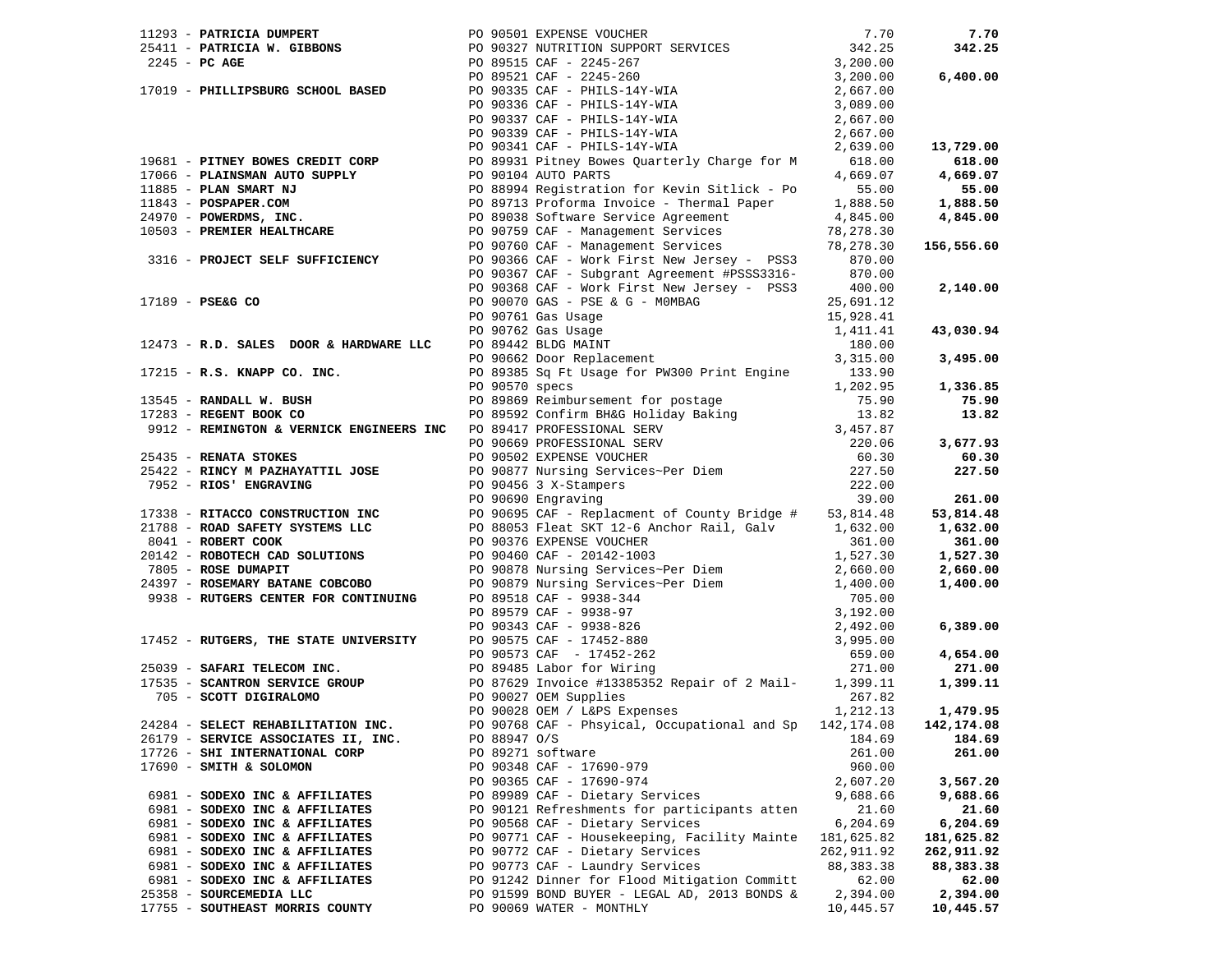|                                                                             | 17755 - SOUTHEAST MORRIS COUNTY THE PO 90180 WATER - FIRE LINES & HYDRANTS                                                                                                                                                                                                              | 5,916.32           | 5,916.32           |
|-----------------------------------------------------------------------------|-----------------------------------------------------------------------------------------------------------------------------------------------------------------------------------------------------------------------------------------------------------------------------------------|--------------------|--------------------|
|                                                                             | 17755 - SOUTHEAST MORRIS COUNTY PO 90774 Water Usage<br>5031 - SPRINT NEXTEL PO 88138 Jack's cell phone for Sept.30, 2013                                                                                                                                                               | 6,060.75           | 6,060.75           |
|                                                                             |                                                                                                                                                                                                                                                                                         | 32.05              | 32.05              |
| 5031 - SPRINT NEXTEL<br><b>SOBI - SPRINT NEXTEL</b><br>5031 - SPRINT NEXTEL | PO 88150 cell phone expense - Oct. bill<br>PO 89476 Telephone service- WIB                                                                                                                                                                                                              | 48.38              | 48.38              |
|                                                                             |                                                                                                                                                                                                                                                                                         | 32.12              | 32.12              |
| 17789 - SPRUCE INDUSTRIES, INC.                                             | PO 90329 OPERATING & REPAIR SUPPLY<br>PO 89757 Office Supplies<br>PO 89879 Office Supplies<br>PO 89923 12-1 supplies order<br>PO 89924 12-3 supplies<br>PO 89930 Staples Invoice 3217196770<br>PO 89955 SUPPLIES                                                                        | 851.90             | 851.90             |
| 4611 - STAPLES BUSINESS ADVANTAGE                                           |                                                                                                                                                                                                                                                                                         | 233.12             | 233.12             |
| 4611 - STAPLES BUSINESS ADVANTAGE                                           |                                                                                                                                                                                                                                                                                         | 282.09             | 282.09             |
| 4611 - STAPLES BUSINESS ADVANTAGE                                           |                                                                                                                                                                                                                                                                                         | 260.65             | 260.65             |
| 4611 - STAPLES BUSINESS ADVANTAGE                                           |                                                                                                                                                                                                                                                                                         | 53.41              | 53.41              |
| 4611 - STAPLES BUSINESS ADVANTAGE                                           |                                                                                                                                                                                                                                                                                         | 360.72             | 360.72             |
| 4611 - STAPLES BUSINESS ADVANTAGE                                           |                                                                                                                                                                                                                                                                                         | 182.54             | 182.54             |
| 4611 - STAPLES BUSINESS ADVANTAGE                                           |                                                                                                                                                                                                                                                                                         | 1,307.70           | 1,307.70           |
| 4611 - STAPLES BUSINESS ADVANTAGE                                           |                                                                                                                                                                                                                                                                                         | 273.79             | 273.79             |
| 4611 - STAPLES BUSINESS ADVANTAGE                                           |                                                                                                                                                                                                                                                                                         | 106.22             | 106.22             |
| 4611 - STAPLES BUSINESS ADVANTAGE                                           |                                                                                                                                                                                                                                                                                         | 143.80             | 143.80             |
| $17819$ - STAR LEDGER                                                       | PO 89930 Stapies invoice comments<br>PO 89955 SUPPLIES<br>PO 89982 Office Supplies<br>PO 89985 Medical Office Supplies<br>PO 89990 Recepticle<br>PO 90111 OFFICE SUPPLIES                                                                                                               | 83.52              | 83.52              |
| 5021 - STATE SHUTTLE INC                                                    | PO 89505 CAF - Agreement #STATSHUT-14M-JARC                                                                                                                                                                                                                                             | 3,357.17           |                    |
|                                                                             | PO 90354 CAF - Agreement #STATSHUT-14M-JARC                                                                                                                                                                                                                                             | 2,619.76           |                    |
|                                                                             | PO 90355 CAF - Agreement #STATSHUT-14M-JARC                                                                                                                                                                                                                                             | 3,686.94           |                    |
|                                                                             | PO 90480 CAF - Agreement #STATSHUT-14M-JARC                                                                                                                                                                                                                                             | 3,686.91           |                    |
|                                                                             | PO 90482 CAF - Agreement #STATSHUT-14M-JARC                                                                                                                                                                                                                                             | 3,686.94           | 17,037.72          |
| 16675 - STATE TOXICOLOGY LABORATORY                                         | PO 89739 81st BPC Drug Testing                                                                                                                                                                                                                                                          | 2,115.00           | 2,115.00           |
| 26016 - STONEFIELD ENGINEERING                                              | PO 90542 CAF - Traffic Analysis & Constructi                                                                                                                                                                                                                                            | 15,297.20          | 15,297.20          |
| 26016 - STONEFIELD ENGINEERING                                              | PO 90619 CAF - Traffic Analysis & Constructi 1,933.80                                                                                                                                                                                                                                   |                    | 1,933.80           |
|                                                                             | 26016 - STONEFIELD ENGINEERING PO 90620 CAF - Design Services for Intersect                                                                                                                                                                                                             | 5,675.00           | 5,675.00           |
|                                                                             | PO 90621 CAF - Design Services for Intersect                                                                                                                                                                                                                                            | 400.50             | 400.50             |
|                                                                             |                                                                                                                                                                                                                                                                                         | 27,527.84          | 27,527.84          |
| 25400 - SUZIE COLLIN                                                        |                                                                                                                                                                                                                                                                                         | 2,275.70           | 2,275.70           |
| 23945 - SYLVIA A BROWNE                                                     | PO 85704 CAF - Nubutanous<br>PO 90880 Nursing Services~Per Diem<br>PO 90706 Employee Reimbursement                                                                                                                                                                                      | 30.00              | 30.00              |
| 6265 - T & M ASSOCIATES                                                     | PO 90543 CAF - Design Services & Constructio                                                                                                                                                                                                                                            | 896.45             | 896.45             |
| 16110 - T. Y. LIN INTERNATIONAL                                             | PO 90181 old Ref# CF09000629000                                                                                                                                                                                                                                                         | 5,115.00           |                    |
|                                                                             | PO 90540 old Ref# CF20200865000                                                                                                                                                                                                                                                         | 4,416.00           | 9,531.00           |
| 20814 - T.Y. LIN INTERNATIONAL                                              | PO 90699 CAF - Construction Support Services<br>PO 90699 CAF - Construction Support Services 75,088.89<br>PO 86033 Temporary staffing 526.50<br>PO 87537 Temporary staffing 536.50<br>PO 88136 temporary staffing 5280.40<br>PO 88136 temporary staffing 2,378.84<br>PO 88137 temporary | 75,088.89          | 75,088.89          |
| 17990 - TELESEARCH INC                                                      |                                                                                                                                                                                                                                                                                         |                    |                    |
|                                                                             |                                                                                                                                                                                                                                                                                         |                    |                    |
|                                                                             |                                                                                                                                                                                                                                                                                         |                    |                    |
|                                                                             |                                                                                                                                                                                                                                                                                         |                    |                    |
|                                                                             |                                                                                                                                                                                                                                                                                         |                    |                    |
|                                                                             |                                                                                                                                                                                                                                                                                         |                    |                    |
|                                                                             |                                                                                                                                                                                                                                                                                         |                    |                    |
|                                                                             |                                                                                                                                                                                                                                                                                         |                    | 12,459.46          |
| 17990 - TELESEARCH INC                                                      |                                                                                                                                                                                                                                                                                         |                    |                    |
|                                                                             |                                                                                                                                                                                                                                                                                         |                    |                    |
|                                                                             |                                                                                                                                                                                                                                                                                         |                    |                    |
|                                                                             |                                                                                                                                                                                                                                                                                         |                    |                    |
|                                                                             |                                                                                                                                                                                                                                                                                         |                    |                    |
|                                                                             |                                                                                                                                                                                                                                                                                         |                    |                    |
|                                                                             |                                                                                                                                                                                                                                                                                         |                    |                    |
|                                                                             | PO 89230 temporary staffing                                                                                                                                                                                                                                                             | 1,083.45           | 14,514.60          |
| 17990 - TELESEARCH INC                                                      | PO 89231 temporary staffing                                                                                                                                                                                                                                                             | 2,474.31           | 2,474.31           |
| 21605 - THE IRVIN H. HAHN CO., INC.                                         | PO 89211 Office supplies & Stationery                                                                                                                                                                                                                                                   | 242.00             | 242.00             |
| 25660 - THE LANDTEK GROUP, INC.<br>17242 - THE LAW OFFICE OF                | PO 90538 CAF - Central park Phase 3 Construc<br>PO 90481 Legal services                                                                                                                                                                                                                 | 166,460.84         | 166,460.84         |
| 19739 - THE RBA GROUP INC.                                                  | PO 90470 old Ref# CF09001500000 Professional                                                                                                                                                                                                                                            | 193.00<br>6,406.25 | 193.00<br>6,406.25 |
|                                                                             |                                                                                                                                                                                                                                                                                         | 3,058.96           |                    |
| 122 - TILCON NEW YORK INC.                                                  | PO 89458 Quarry Process<br>PO 89373 Bituminous Concrete                                                                                                                                                                                                                                 |                    |                    |
|                                                                             |                                                                                                                                                                                                                                                                                         | 2,298.79           |                    |
| 21479 - TIOGA SOLAR MORRIS COUNTY 1 LLC                                     | PO 89374 Bituminous Concrete<br>PO 88420 Electric / Solar Energy                                                                                                                                                                                                                        | 4,453.09           | 9,810.84           |
| 7555 - TOSHIBA BUSINESS SOLUTIONS USA                                       | PO 89488 ID System Maintenance                                                                                                                                                                                                                                                          | 2,674.07<br>995.00 | 2,674.07<br>995.00 |
| 2484 - TOWNSHIP OF BOONTON                                                  | PO 90541 Traffic Control for Rockaway Valley                                                                                                                                                                                                                                            | 2,252.25           | 2,252.25           |
| 1905 - TOWNSHIP OF ROCKAWAY                                                 | PO 90142 CAF - 2013 Municipal Alliance Fund                                                                                                                                                                                                                                             | 7,262.12           | 7,262.12           |
| $3049$ - TRANE                                                              | PO 87340 HVAC                                                                                                                                                                                                                                                                           | 15,588.00          | 15,588.00          |
|                                                                             |                                                                                                                                                                                                                                                                                         |                    |                    |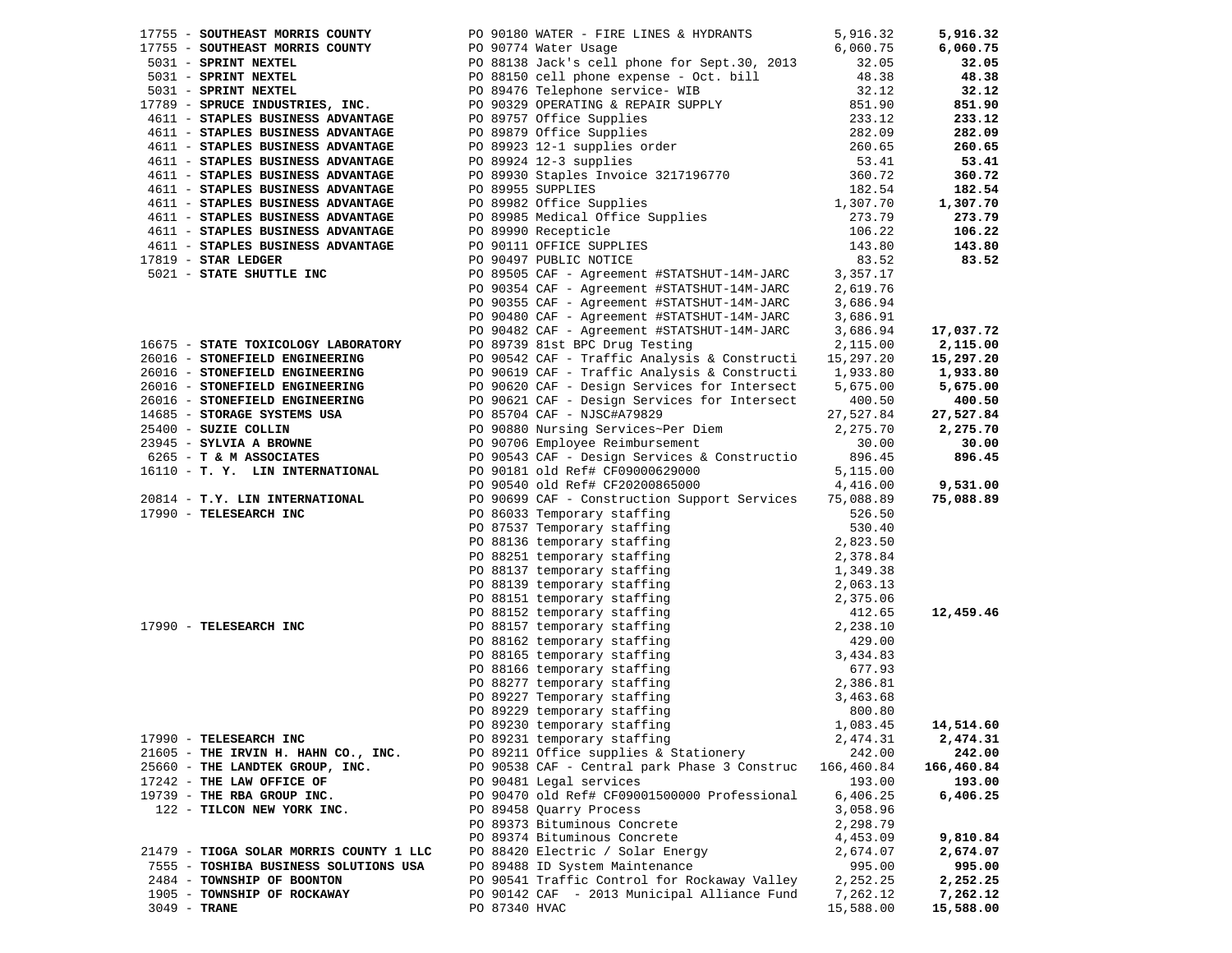|                         | 12333 - TRIMBOLI & PRUSINOWSKI, LLC                                                             |               | PO 90483 Legal services rendered                                                                                                                       | 3,756.00        |           |
|-------------------------|-------------------------------------------------------------------------------------------------|---------------|--------------------------------------------------------------------------------------------------------------------------------------------------------|-----------------|-----------|
|                         |                                                                                                 |               | PO 90640 MC Sheriff's Office-legal services 168.00                                                                                                     |                 | 3,924.00  |
|                         | 24804 - TRITEC OFFICE EQUIPMENT INC                                                             |               |                                                                                                                                                        | 245.35          | 245.35    |
|                         | 24804 - TRITEC OFFICE EQUIPMENT INC                                                             |               | PO 89758 Ricoh Copier MPC3002<br>PO 89762 Ricoh MPC2051<br>PO 90316 Invoice for color copies                                                           | 35.21           | 35.21     |
|                         | 24804 - TRITEC OFFICE EQUIPMENT INC                                                             |               |                                                                                                                                                        | 52.43           | 52.43     |
|                         | 2460.<br>24804 - TRITEC OFFICE EQUIPMENT INC<br>12739 - TURTLE & HUGHES, INC.<br>--------- INC. |               | PO 90566 CONTRACT RICOH MODEL MPC4502A-R                                                                                                               | 187.95          | 187.95    |
|                         |                                                                                                 |               | PO 90716 Color Copies                                                                                                                                  | 714.42          | 714.42    |
|                         |                                                                                                 |               | PO 88932 BULBS                                                                                                                                         | 2,702.23        |           |
|                         |                                                                                                 |               | PO 88933 BULBS                                                                                                                                         | 2,577.11        | 5,279.34  |
|                         |                                                                                                 |               | PO 88934 CAF - Electrical Supplies/Equipment                                                                                                           | 1,886.15        |           |
|                         |                                                                                                 |               |                                                                                                                                                        | 138.53          | 2,024.68  |
|                         | 4144 - U-LINE SHIPPING SUPPLY                                                                   |               | PO 88935 SM TOOLS / HVAC<br>PO 87937 SAFETY GEAR                                                                                                       | 446.28          | 446.28    |
|                         | 217 - US LIFE INSURANCE COMPANY                                                                 |               | PO 88144 group life insurance                                                                                                                          |                 |           |
|                         |                                                                                                 |               |                                                                                                                                                        | 287.42          |           |
|                         |                                                                                                 |               | PO 89232 group life for ETS<br>PO 0285 - U.S. SECURITY ASSOCIATES, INC.<br>PO 90782 CAF - Unarmed Security Guardsf for Po 9232 - UNITED PARCEL SERVICE | 287.42          | 574.84    |
|                         |                                                                                                 |               |                                                                                                                                                        | 29,026.68       | 29,026.68 |
|                         | 18232 - UNITED PARCEL SERVICE                                                                   |               |                                                                                                                                                        | 21.27           | 21.27     |
|                         | 446 - UNITRONIX DATA SYSTEMS INC                                                                |               | PO 89730 CAF - Maintenance of Proprietary Co                                                                                                           | 5,154.31        | 5,154.31  |
| 26134 - UNIVAR USA INC. |                                                                                                 |               | PO 88249 CAF - Two New Unused 2013 ULV Gener                                                                                                           | 22,401.00       | 22,401.00 |
|                         | 15732 - UNIVERSAL UNIFORM SALES CO INC                                                          |               | PO 88279 2013 UNIFORMS                                                                                                                                 | 137.90          | 137.90    |
|                         | 15732 - UNIVERSAL UNIFORM SALES CO INC<br>2027 - VALLEY APPLIANCE PARTS OF                      |               | PO 88279 2013 UNIFORMS<br>PO 90493 Badge and Case<br>PO 90493 III                                                                                      | 94.00           | 94.00     |
|                         | 2027 - VALLEY APPLIANCE PARTS OF                                                                | PO 88066 HVAC |                                                                                                                                                        | 50.70           | 50.70     |
|                         | 18285 - VAN CLEEF ENGINEERING ASSOC                                                             |               | PO 90527 old Ref# CF05001150000                                                                                                                        | 750.00          |           |
|                         |                                                                                                 |               | PO 90037 OSTF - MCPC Farley Property Survey                                                                                                            | 29.49           |           |
|                         |                                                                                                 |               | PO 90054 OSTF - Jantzen Property Survey Expe 10,854.30                                                                                                 |                 | 11,633.79 |
|                         | 25245 - VEOLIA ES TECHNICAL SOLUTIONS, LLC PO 89698 DOT Training                                |               |                                                                                                                                                        | 279.00          | 279.00    |
| $1286$ - VERIZON        |                                                                                                 |               |                                                                                                                                                        | 89.22           | 89.22     |
|                         |                                                                                                 |               | PO 87417 Sept. bill<br>PO 89236 Dover Nov. phone bill<br>PO 89238 Nov. phone bill                                                                      |                 | 90.05     |
|                         |                                                                                                 |               |                                                                                                                                                        |                 | 29.51     |
|                         |                                                                                                 |               |                                                                                                                                                        |                 | 258.72    |
|                         |                                                                                                 |               |                                                                                                                                                        |                 | 284.51    |
|                         |                                                                                                 |               |                                                                                                                                                        |                 |           |
|                         |                                                                                                 |               |                                                                                                                                                        |                 | 130.34    |
|                         |                                                                                                 |               |                                                                                                                                                        |                 | 65.25     |
|                         |                                                                                                 |               |                                                                                                                                                        |                 | 767.01    |
|                         |                                                                                                 |               |                                                                                                                                                        |                 | 55.50     |
|                         |                                                                                                 |               |                                                                                                                                                        |                 | 459.00    |
|                         |                                                                                                 |               |                                                                                                                                                        |                 | 4,439.04  |
|                         |                                                                                                 |               |                                                                                                                                                        |                 |           |
|                         |                                                                                                 |               | PO 87878 Statement                                                                                                                                     | 1,110.20        |           |
|                         |                                                                                                 |               | PO 88583 Statement -                                                                                                                                   | 1,394.45        | 8,590.74  |
|                         | 8233 - VERIZON WIRELESS                                                                         |               | PO 88059 Cell Phones                                                                                                                                   | 6,164.39        | 6,164.39  |
|                         | 2117 - VIATECH PUBLISHING SOLUTIONS                                                             |               | PO 88537 Binders for Basic Police Classes                                                                                                              | 1,440.21        | 1,440.21  |
|                         | 26142 - VITAL IMAGE CONCEPT, LLC                                                                |               | PO 90576 CAF - OJT-14S-02-Adult                                                                                                                        | 1,350.00        | 1,350.00  |
| $8384 - VMC$            |                                                                                                 |               | PO 90332 CAF - 2013 funding through the Olde                                                                                                           | 6,489.00        | 6,489.00  |
|                         | 25832 - VOIANCE LANGUAGE SERVICES, LLC                                                          |               | PO 89570 Interpretor                                                                                                                                   | 313.11          | 313.11    |
|                         | 25815 - VOLKER CRANE LLC                                                                        |               | PO 89655 Design & Construction for security                                                                                                            | 11,375.00       | 11,375.00 |
|                         | 25815 - VOLKER CRANE LLC                                                                        |               | PO 90667 A/V SYSTEM UPGRADE                                                                                                                            | 625.00          | 625.00    |
|                         | 25815 - VOLKER CRANE LLC                                                                        |               |                                                                                                                                                        | 6, 279.00       | 6,279.00  |
|                         | 6146 - W.B. MASON COMPANY INC                                                                   |               | PO 90668 PROFESSIONAL SERV<br>PO 89222 Office supplies for ETS                                                                                         | 356.61          |           |
|                         |                                                                                                 |               | PO 89969 SUPPLIES                                                                                                                                      | 473.86          |           |
|                         |                                                                                                 |               | PO 89940 Xerox Paper                                                                                                                                   | 275.82          |           |
|                         |                                                                                                 |               | PO 90442 Supply - Hammer                                                                                                                               | 28.95           |           |
|                         |                                                                                                 |               | PO 90370 Office Supplies                                                                                                                               |                 |           |
|                         |                                                                                                 |               | PO 90569 office supplies                                                                                                                               | 71.30<br>253.10 | 1,459.64  |
|                         |                                                                                                 |               |                                                                                                                                                        |                 |           |
|                         | 18388 - WARREN COUNTY COMMUNITY COLL.                                                           |               | PO 90356 CAF - 18388-831                                                                                                                               | 2,576.00        |           |
|                         |                                                                                                 |               | PO 90358 CAF - 18388-934                                                                                                                               | 2,576.00        |           |
|                         |                                                                                                 |               | PO 90359 CAF - 18388-938                                                                                                                               | 3,200.00        |           |
|                         |                                                                                                 |               | PO 90362 CAF - 18388-937                                                                                                                               | 3,200.00        |           |
|                         |                                                                                                 |               | PO 90363 CAF - 18388-989                                                                                                                               | 1,005.00        | 12,557.00 |
|                         | 18389 - WARREN COUNTY TECHNICAL SCHOOL                                                          |               | PO 89507 CAF - 8389-933                                                                                                                                | 728.16          |           |
|                         |                                                                                                 |               | PO 89509 CAF - 18389-929                                                                                                                               | 541.26          |           |
|                         |                                                                                                 |               | PO 89510 CAF - 18389-916                                                                                                                               | 506.34          |           |
|                         |                                                                                                 |               | PO 89511 CAF - 18389-167                                                                                                                               | 498.55          |           |
|                         |                                                                                                 |               | PO 89514 CAF - 18389-161                                                                                                                               | 535.44          |           |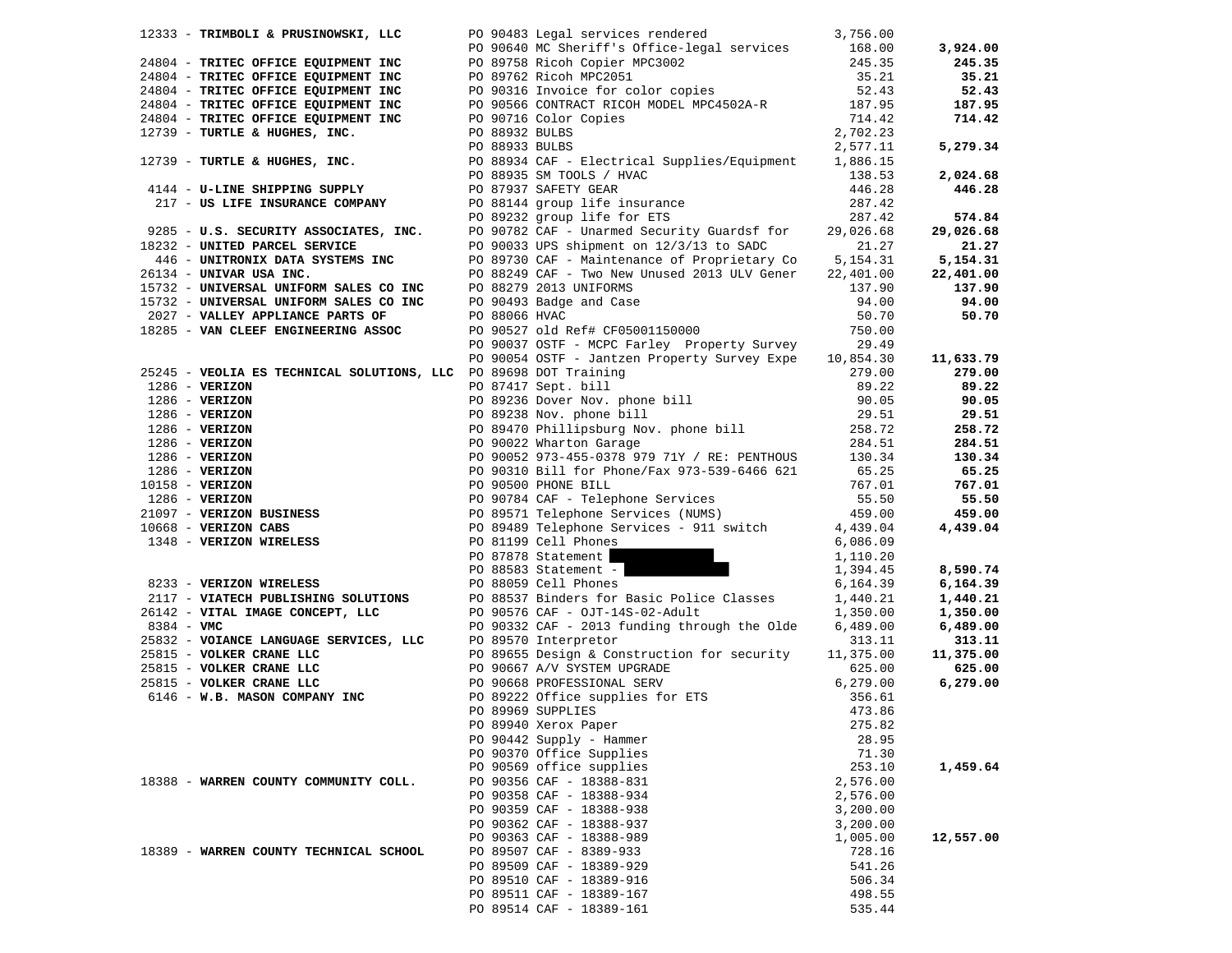|                                          | PO 89513 CAF - 18389-166                     | 562.60    |              |
|------------------------------------------|----------------------------------------------|-----------|--------------|
|                                          | PO 89512 CAF - 18389-155                     | 410.28    |              |
|                                          | PO 90360 CAF - 18389-916                     | 230.86    | 4,013.49     |
| 18389 - WARREN COUNTY TECHNICAL SCHOOL   | PO 90476 CAF - 18389-422                     | 553.76    |              |
|                                          | PO 90592 CAF - 18389-466                     | 568.32    |              |
|                                          | PO 90574 CAF - 18389-930                     | 568.32    | 1,690.40     |
| 18400 - WASTE MANAGEMENT OF NEW JERSEY   | PO 90785 CAF - Refuse Collection and Removal | 8,704.91  | 8,704.91     |
| 18402 - WATCHUNG / LONG HILL             | PO 90125 CAF - 2013 Municipal Alliance Funds | 3,569.00  | 3,569.00     |
| 24231 - WATERS, MCPHERSON, MCNEILL, P.C. | PO 89566 Sussex Tpk. Improvement Project.leg | 4,807.78  | 4,807.78     |
| 24231 - WATERS, MCPHERSON, MCNEILL, P.C. | PO 90854 Sussex Turnpike Improvement Project | 3,389.40  | 3,389.40     |
| 18437 - WEST PAYMENT CENTER              | PO 88584 Subscription Charges                | 577.50    | 577.50       |
| 10812 - WEST PAYMENT CENTER              | PO 88663 Confirm On-line services            | 520.80    | 520.80       |
| 10812 - WEST PAYMENT CENTER              | PO 89493 Nov. Online Charges                 | 1,282.60  | 1,282.60     |
| 5455 - WEST PAYMENT CENTER               | PO 89607 On-Line Service (West Law) Nov 1, 2 | 836.16    | 836.16       |
| 453 - WHITES HEALTHCARE                  | PO 89977 Resident Medication                 | 771.22    | 771.22       |
| 18469 - WIDMER TIME RECORDER CO. INC.    | PO 87038 Service - Time Stamp Serial 192182  | 233.00    |              |
|                                          | PO 88087 Widmer Invoice 00206985 Board of El | 586.18    | 819.18       |
| 13246 - WILLIAM F. BARNISH               | PO 91549 CAF - Use of Property located at 91 | 7,087.72  | 7,087.72     |
| 8335 - WILLIAM PATERSON UNIVERSITY       | PO 90357 CAF - 8335-907                      | 1,426.31  |              |
|                                          | PO 90364 CAF - 8335-822                      | 1,151.36  | 2,577.67     |
| 3793 - WOODRUFF ENERGY                   | PO 90786 Gas Usage                           | 18,784.90 |              |
|                                          | PO 90787 Gas Usage                           | 31,883.51 | 50,668.41    |
| 20820 - Y-PERS INC                       | PO 89324 SHOP SUPPLIES                       | 485.75    | 485.75       |
| 18599 - ZEP MANUFACTURING CO             | PO 89325 JANITORIAL SUPPLIES                 | 231.75    | 231.75       |
| TOTAL                                    |                                              |           | 7,131,641.30 |

 **============= 7,131,641.30** 

 **Total to be paid from Fund 01 Current Fund 4,843,059.99**  Total to be paid from Fund 02 Grant Fund 635,976.13<br>
Total to be paid from Fund 04 County Capital **635,976.13** Total to be paid from Fund 04 County Capital 1,358,310.94<br>Total to be paid from Fund 13 Dedicated Trust 294,294.24 Total to be paid from Fund 13 Dedicated Trust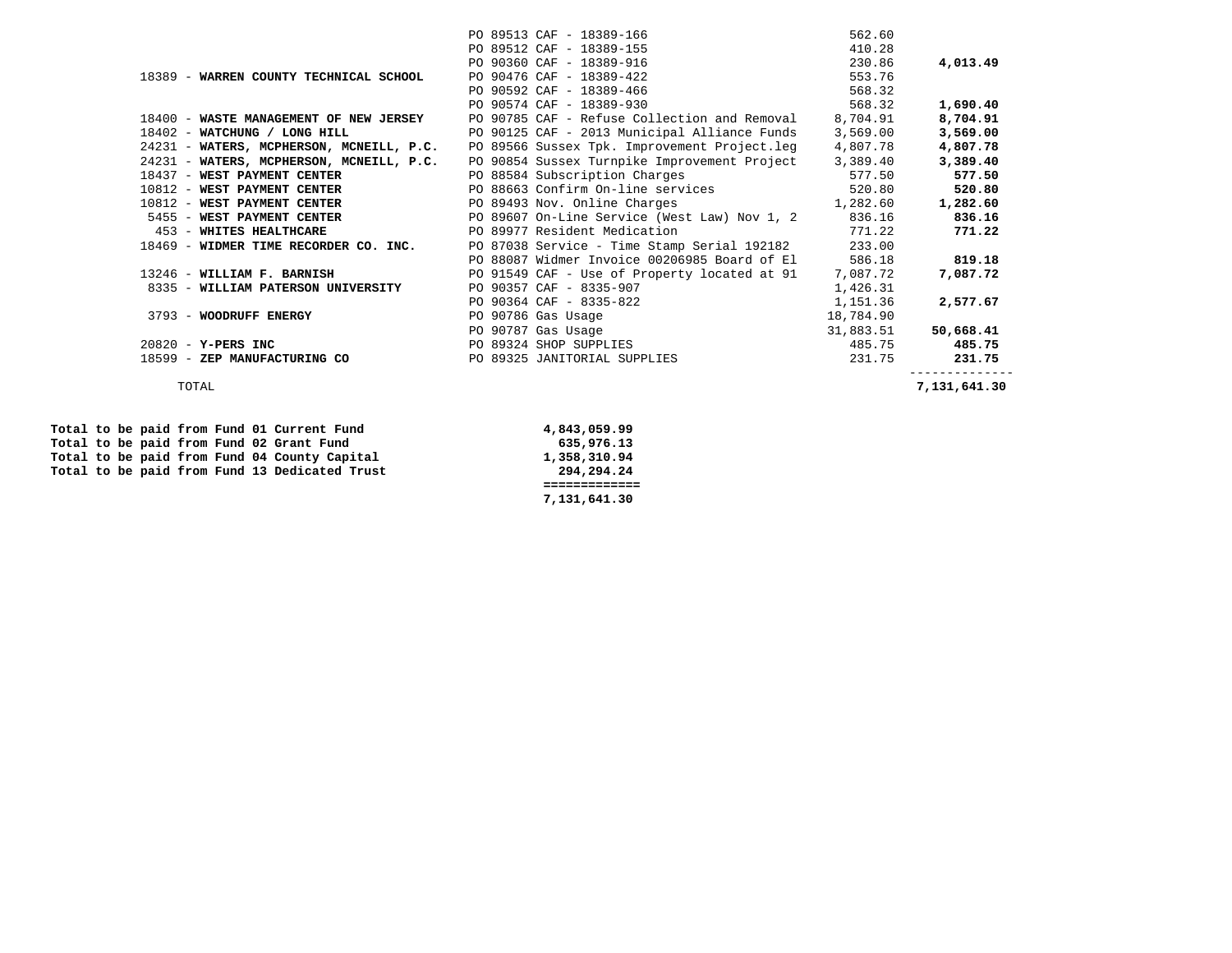# **List of Bills (Department/Account Detail) - CENTRALIZED DISBURSEMENT ACCOUNT**

| Account                            | <b>PO #</b><br>Description<br>Vendor                                               |                                                                                                                                                 |                                                                                                                                                                 | Payment                                               | Account Total            |
|------------------------------------|------------------------------------------------------------------------------------|-------------------------------------------------------------------------------------------------------------------------------------------------|-----------------------------------------------------------------------------------------------------------------------------------------------------------------|-------------------------------------------------------|--------------------------|
|                                    |                                                                                    |                                                                                                                                                 | <b>Current Fund</b>                                                                                                                                             |                                                       |                          |
| <b>County Administrator</b>        |                                                                                    |                                                                                                                                                 |                                                                                                                                                                 |                                                       |                          |
| 01-201-20-100100-068               |                                                                                    | 91563 COUNTY OF MORRIS<br>Postage & Metered Mail                                                                                                | 1st HALF JANUARY 2014 METERED MAIL<br>TOTAL FOR ACCOUNT                                                                                                         | 21.82                                                 | 21.82                    |
| 01-203-20-100100-058               | 89750 PAPER MART INC                                                               | (2013) Office Supplies & Stationery                                                                                                             | Copy paper supply<br>TOTAL FOR ACCOUNT                                                                                                                          | 109.29                                                | 109.29                   |
| 01-203-20-100100-082               | 89349 NJAC                                                                         | (2013) Travel Expense                                                                                                                           | Registration for John bonanni and Mary J<br>TOTAL FOR ACCOUNT                                                                                                   | 250.00                                                | 250.00                   |
| 01-203-20-100100-162               |                                                                                    | 87962 HIGH POINT FURNITURE<br>(2013) Furniture & Fixtures                                                                                       | Office chair for Administrator<br>TOTAL FOR ACCOUNT                                                                                                             | 727.32                                                | 727.32                   |
| 01-203-20-100100-164               |                                                                                    | 90716 TRITEC OFFICE EQUIPMENT INC<br>(2013) Office Machines - Rental                                                                            | Color copies<br>TOTAL FOR ACCOUNT                                                                                                                               | 714.42                                                | 714.42                   |
|                                    |                                                                                    | TOTAL for County Administrator                                                                                                                  |                                                                                                                                                                 |                                                       | ============<br>1,822.85 |
| <b>Personnel</b>                   |                                                                                    |                                                                                                                                                 |                                                                                                                                                                 |                                                       |                          |
| 01-201-20-105100-068               |                                                                                    | 91563 COUNTY OF MORRIS<br>Postage & Metered Mail                                                                                                | 1st HALF JANUARY 2014 METERED MAIL<br>TOTAL FOR ACCOUNT                                                                                                         | 42.50                                                 | 42.50                    |
| 01-203-20-105100-042               | 89970 CATHY BURD                                                                   | (2013) Employee Service Awards                                                                                                                  | Supplies and Desserts<br>TOTAL FOR ACCOUNT                                                                                                                      | 193.68                                                | 193.68                   |
| 01-203-20-105100-058               | 89880 DEER PARK                                                                    | 89879 STAPLES BUSINESS ADVANTAGE<br>89879 STAPLES BUSINESS ADVANTAGE<br>89879 STAPLES BUSINESS ADVANTAGE<br>(2013) Office Supplies & Stationery | 10/15/13-11/14/13 0436628846<br>NYC 1054187 11/9/2013 3214672276<br>NYC 1054187 11/22/2013 3215425421<br>NYC 1054187 11/22/2013 3215425422<br>TOTAL FOR ACCOUNT | 20.91<br>82.86<br>165.77<br>33.46                     | 303.00                   |
|                                    | TOTAL for Personnel                                                                |                                                                                                                                                 |                                                                                                                                                                 |                                                       | ============<br>539.18   |
| <b>Board of Chosen Freeholders</b> |                                                                                    |                                                                                                                                                 |                                                                                                                                                                 |                                                       |                          |
|                                    |                                                                                    | 91563 COUNTY OF MORRIS                                                                                                                          | 1st HALF JANUARY 2014 METERED MAIL                                                                                                                              | 116.23                                                |                          |
| 01-201-20-110100-068               |                                                                                    | 91563 COUNTY OF MORRIS<br>Postage & Metered Mail                                                                                                | 1st HALF JANUARY 2014 METERED MAIL<br>TOTAL FOR ACCOUNT                                                                                                         | 303.60                                                | 419.83                   |
| 01-201-20-110100-079               | 90315 CONROY'S<br>90315 CONROY'S<br>90690 RIOS' ENGRAVING<br>90690 RIOS' ENGRAVING | 90314 LONGFELLOWS SANDWICH DELI<br>90314 LONGFELLOWS SANDWICH DELI<br>Special Projects                                                          | Boutonniers<br>Deliver Charge<br>Sandwich PLater for 70 People<br>Cookie Platter for 50 People<br>Engraved Gavel<br>Magnetic Name Badge<br>TOTAL FOR ACCOUNT    | 180.00<br>10.99<br>630.00<br>137.50<br>10.00<br>29.00 | 997.49                   |
|                                    | 90707 MORRIS ARTS                                                                  | 90725 LONGFELLOWS SANDWICH DELI<br>90724 LONGFELLOWS SANDWICH DELI                                                                              | 2013 Freeholder Holiday Luncheon<br>12/16/13 Committee meeting<br>Art Services for Morris View 4th qtr. 20                                                      | 840.98<br>92.00<br>1,375.00                           |                          |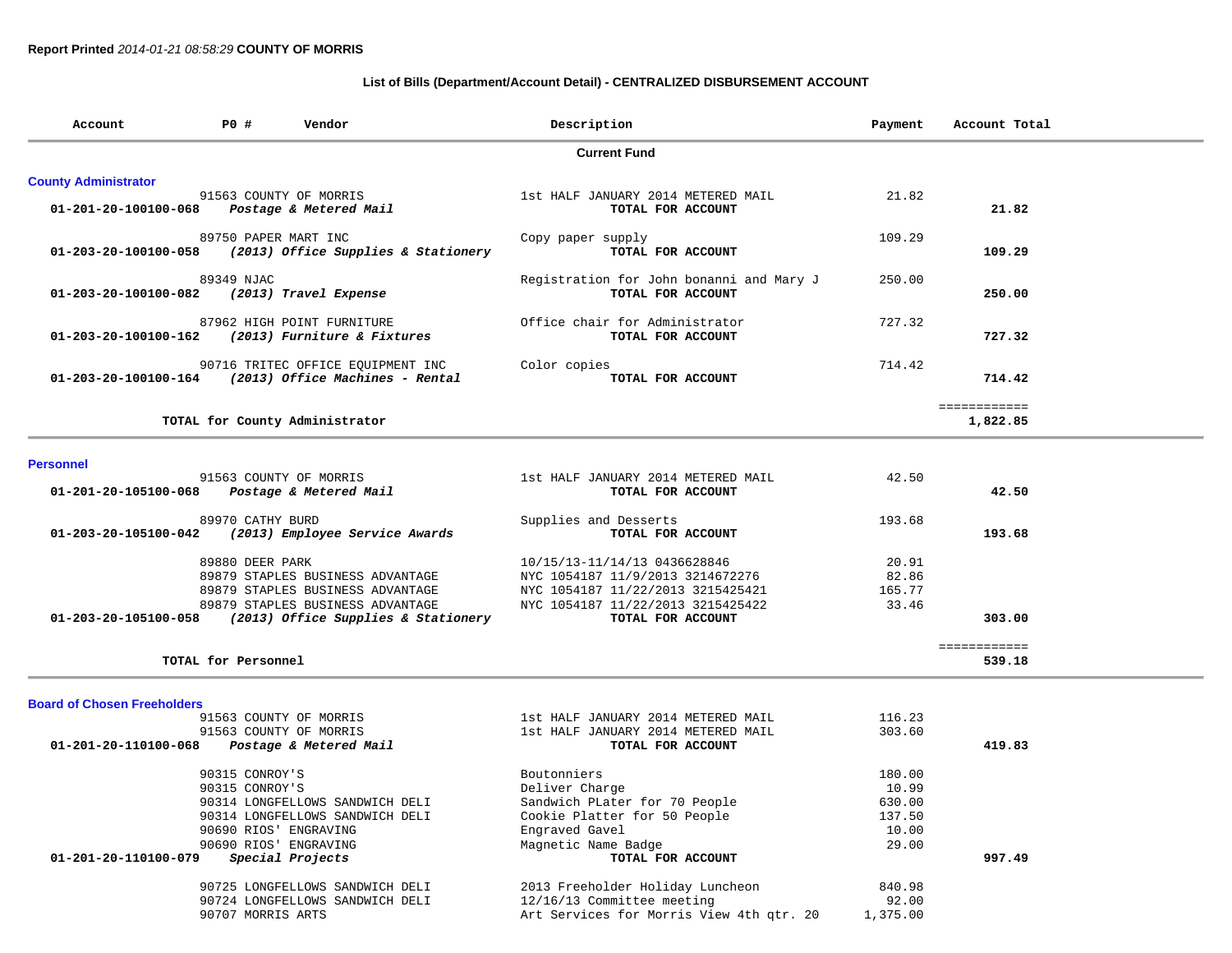| 90707 MORRIS ARTS<br>90707 MORRIS ARTS<br>(2013) Special Projects<br>01-203-20-110100-079                                                                                                                                                                                                                                                                                                       | Atrium Art Gallery 4th qtr. 2013<br>Annual Contribution 4th qtr. 2013<br>TOTAL FOR ACCOUNT                                                                                                                                                                                                                                                                                                    | 1,437.50<br>2,250.00                                                          | 5,995.48                 |  |
|-------------------------------------------------------------------------------------------------------------------------------------------------------------------------------------------------------------------------------------------------------------------------------------------------------------------------------------------------------------------------------------------------|-----------------------------------------------------------------------------------------------------------------------------------------------------------------------------------------------------------------------------------------------------------------------------------------------------------------------------------------------------------------------------------------------|-------------------------------------------------------------------------------|--------------------------|--|
| 90316 TRITEC OFFICE EQUIPMENT INC<br>(2013) Office Machines - Rental<br>01-203-20-110100-164                                                                                                                                                                                                                                                                                                    | Color Copies 10/1/13-12/31/13<br>TOTAL FOR ACCOUNT                                                                                                                                                                                                                                                                                                                                            | 52.43                                                                         | 52.43                    |  |
| TOTAL for Board of Chosen Freeholders                                                                                                                                                                                                                                                                                                                                                           |                                                                                                                                                                                                                                                                                                                                                                                               |                                                                               | ============<br>7,465.23 |  |
| <b>Clerk of the Board</b>                                                                                                                                                                                                                                                                                                                                                                       |                                                                                                                                                                                                                                                                                                                                                                                               |                                                                               |                          |  |
| 90565 DAILY RECORD<br>01-201-20-110105-022<br>Advertising                                                                                                                                                                                                                                                                                                                                       | SEALED BIDS 1/06/2014<br>TOTAL FOR ACCOUNT                                                                                                                                                                                                                                                                                                                                                    | 147.32                                                                        | 147.32                   |  |
| 90313 DAILY RECORD<br>90309 DAILY RECORD<br>90309 DAILY RECORD<br>90309 DAILY RECORD<br>90309 DAILY RECORD<br>90265 DAILY RECORD<br>90265 DAILY RECORD<br>90688 DAILY RECORD<br>90688 DAILY RECORD<br>(2013) Advertising<br>01-203-20-110105-022                                                                                                                                                | Bond Ord. Ann Street Parking Deck (adopt<br>Senior Salon Services (p/d 12/17)<br>Senior Salon Svcs Amended(p/d 12/17)<br>Select Rehab (p/d 12/17)<br>Musial Group (p/d 12/17)<br>FIRE EXTINGUISHER MAINT. 12/26/13<br>CLEAN AGENT MANT & INSPECTION 2014 12/2<br>Preservation Design (p/d 12/31)<br>Brown & Brown $(p/d \ 12/31)$<br>TOTAL FOR ACCOUNT                                        | 61.52<br>53.46<br>52.68<br>51.90<br>52.68<br>88.82<br>89.60<br>53.72<br>51.90 | 556.28                   |  |
| TOTAL for Clerk of the Board                                                                                                                                                                                                                                                                                                                                                                    |                                                                                                                                                                                                                                                                                                                                                                                               |                                                                               | ============<br>703.60   |  |
|                                                                                                                                                                                                                                                                                                                                                                                                 |                                                                                                                                                                                                                                                                                                                                                                                               |                                                                               |                          |  |
| <b>County Clerk</b><br>91563 COUNTY OF MORRIS<br>01-201-20-120100-068<br>Postage & Metered Mail                                                                                                                                                                                                                                                                                                 | 1st HALF JANUARY 2014 METERED MAIL<br>TOTAL FOR ACCOUNT                                                                                                                                                                                                                                                                                                                                       | 1,525.62                                                                      | 1,525.62                 |  |
| TOTAL for County Clerk                                                                                                                                                                                                                                                                                                                                                                          |                                                                                                                                                                                                                                                                                                                                                                                               |                                                                               | ============<br>1,525.62 |  |
| <b>County Board of Elections</b>                                                                                                                                                                                                                                                                                                                                                                |                                                                                                                                                                                                                                                                                                                                                                                               |                                                                               |                          |  |
| 91563 COUNTY OF MORRIS<br>01-201-20-121100-068<br>Postage & Metered Mail                                                                                                                                                                                                                                                                                                                        | 1st HALF JANUARY 2014 METERED MAIL<br>TOTAL FOR ACCOUNT                                                                                                                                                                                                                                                                                                                                       | 10.92                                                                         | 10.92                    |  |
| 89930 STAPLES BUSINESS ADVANTAGE<br>89930 STAPLES BUSINESS ADVANTAGE<br>89930 STAPLES BUSINESS ADVANTAGE<br>89930 STAPLES BUSINESS ADVANTAGE<br>89930 STAPLES BUSINESS ADVANTAGE<br>89930 STAPLES BUSINESS ADVANTAGE<br>89930 STAPLES BUSINESS ADVANTAGE<br>89930 STAPLES BUSINESS ADVANTAGE<br>89930 STAPLES BUSINESS ADVANTAGE<br>(2013) Office Supplies & Stationery<br>01-203-20-121100-058 | Item# 483535 SBL TP 3/4 x 1296 6PK<br>Item# 163873 STPLS PERF Pad Jr. Lgl 12PK<br>Item#105791 Stickles 1.5x2 REC YLW 12 PK<br>Item# 299867 2GN Krazy Glue<br>Item#458525 Maxwell 10PK CD-R Jewel<br>Item#167002 2014 MO DeskPad Virgin Paper<br>Item#487129 Ticonderoga Pencil #2<br>Item#467951 SPLS Light Move&Store TAPE 6<br>Item#465914 AVRY LSR LBL Name Badge 400<br>TOTAL FOR ACCOUNT | 2.40<br>1.45<br>0.94<br>0.84<br>66.30<br>11.98<br>1.82<br>9.49<br>265.50      | 360.72                   |  |
| 87038 WIDMER TIME RECORDER CO. INC.<br>88087 WIDMER TIME RECORDER CO. INC.<br>(2013) Other General Expenses<br>01-203-20-121100-059                                                                                                                                                                                                                                                             | Service Provided to Board of Elections T<br>WID T-3 Time Stamp- Two Line Engraved Di<br>TOTAL FOR ACCOUNT                                                                                                                                                                                                                                                                                     | 233.00<br>586.18                                                              | 819.18                   |  |
| 88088 FAIRMOUNT FIRE CO. NO. 1<br>(2013) Polling Place Rental<br>01-203-20-121100-067                                                                                                                                                                                                                                                                                                           | November 5, 2013 General Election Pollin<br>TOTAL FOR ACCOUNT                                                                                                                                                                                                                                                                                                                                 | 50.00                                                                         | 50.00                    |  |
| 87629 SCANTRON SERVICE GROUP<br>$(2013)$ Printing<br>01-203-20-121100-069                                                                                                                                                                                                                                                                                                                       | Service Repair for Mail-In Ballot Scanne<br>TOTAL FOR ACCOUNT                                                                                                                                                                                                                                                                                                                                 | 1,399.11                                                                      | 1,399.11                 |  |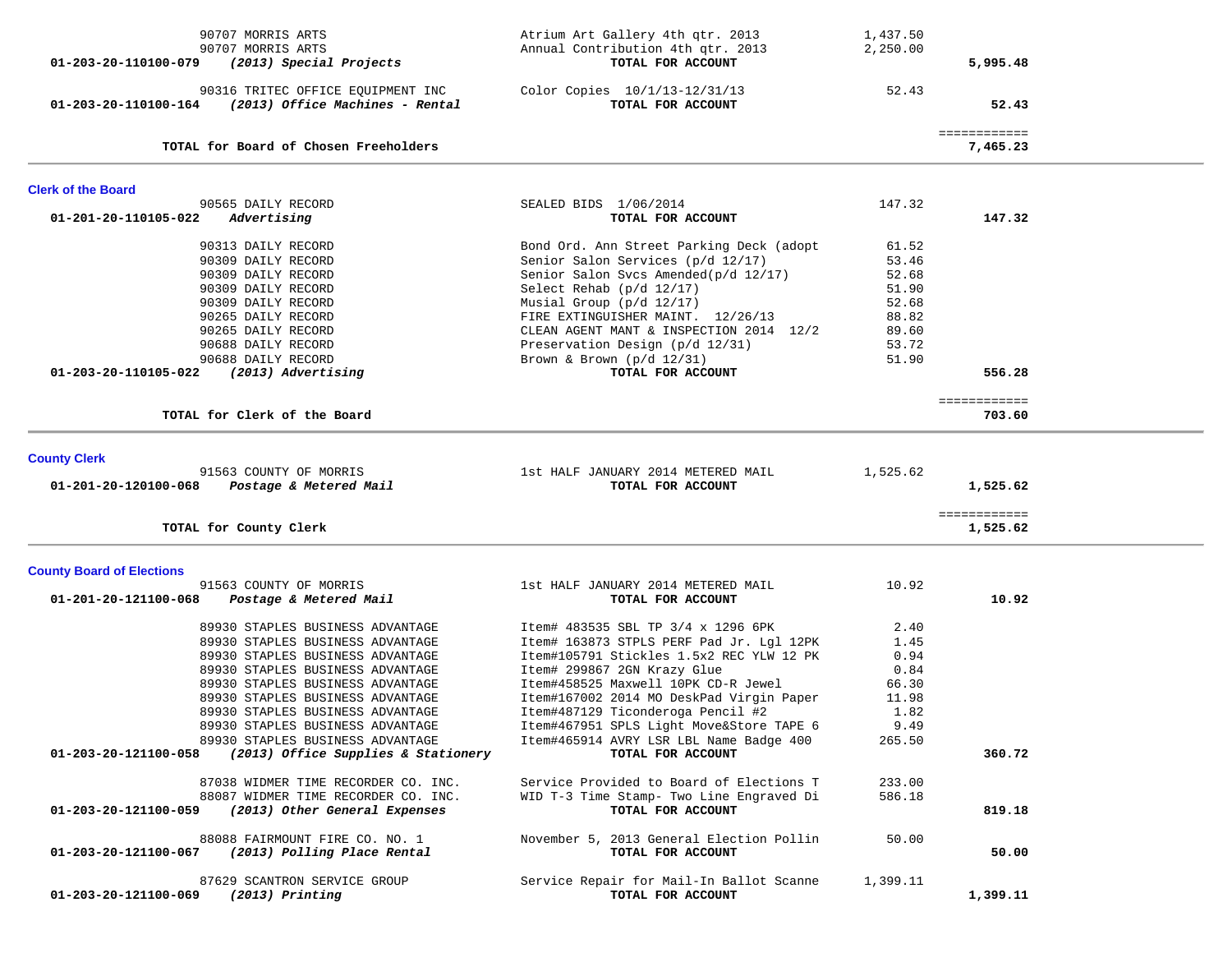**01-203-20-121100-096** *(2013) Election Officer* **TOTAL FOR ACCOUNT 856.19**

# 89929 MUNICIPAL CAPITAL CORP Ricoh Digital Copier Payment for August, 856.19

| TOTAL for County Board of Elections |
|-------------------------------------|
|-------------------------------------|

| <b>Superintendent of Elections</b>                                                                                                                                                          |                                                                                                                                                                   |                                       |                           |  |
|---------------------------------------------------------------------------------------------------------------------------------------------------------------------------------------------|-------------------------------------------------------------------------------------------------------------------------------------------------------------------|---------------------------------------|---------------------------|--|
| 91563 COUNTY OF MORRIS<br>01-201-20-121105-068<br>Postage & Metered Mail                                                                                                                    | 1st HALF JANUARY 2014 METERED MAIL<br>TOTAL FOR ACCOUNT                                                                                                           | 959.38                                | 959.38                    |  |
| 88821 CCG MARKETING SOLUTIONS<br>01-203-20-121105-026<br>(2013) Ballot Addressing                                                                                                           | November 5, 2013 General Election Sample<br>TOTAL FOR ACCOUNT                                                                                                     | 33,149.99                             | 33,149.99                 |  |
| 88818 CCG MARKETING SOLUTIONS<br>87678 CITY DIRECTORIES INC.<br>87678 CITY DIRECTORIES INC.<br>89931 PITNEY BOWES CREDIT CORP<br>01-203-20-121105-057<br>(2013) National Voter Registration | November 5, 2013 General Election Poll B<br>City Directories-Morris Co. NJ - Release<br>Shipping<br>Pitney Bowes Quarterly Charge for Mailin<br>TOTAL FOR ACCOUNT | 6,529.84<br>380.00<br>10.00<br>618.00 | 7,537.84                  |  |
| 88820 CCG MARKETING SOLUTIONS<br>88822 CCG MARKETING SOLUTIONS<br>01-203-20-121105-076<br>(2013) School Board Elections                                                                     | November 5, 2013 General Election Poll B<br>Novmeber 5, 2013 General Election Sample<br>TOTAL FOR ACCOUNT                                                         | 388.76<br>488.16                      | 876.92                    |  |
| 89763 BATTERIES PLUS<br>(2013) Electronic Voting Machine<br>01-203-20-121105-104                                                                                                            | Item #WKDC12-35J 12V 35AH J TERM DC AGM<br>TOTAL FOR ACCOUNT                                                                                                      | 5,575.00                              | 5,575.00                  |  |
| TOTAL for Superintendent of Elections                                                                                                                                                       |                                                                                                                                                                   |                                       | ============<br>48,099.13 |  |
| <b>County Elections (Cty Clerk)</b>                                                                                                                                                         |                                                                                                                                                                   |                                       |                           |  |
| 91563 COUNTY OF MORRIS<br>Postage & Metered Mail<br>01-201-20-121110-068                                                                                                                    | 1st HALF JANUARY 2014 METERED MAIL<br>TOTAL FOR ACCOUNT                                                                                                           | 97.92                                 | 97.92                     |  |
| 89664 NET ACCESS CORP<br>(2013) Other Outside Services<br>01-203-20-121110-084                                                                                                              | web hosting-special www.morriselections.<br>TOTAL FOR ACCOUNT                                                                                                     | 50.00                                 | 50.00                     |  |
| TOTAL for County Elections (Cty Clerk)                                                                                                                                                      |                                                                                                                                                                   |                                       | ============<br>147.92    |  |
| <b>County Treasurer</b>                                                                                                                                                                     |                                                                                                                                                                   |                                       |                           |  |
| 91622 BETI MARKOVSKI<br>01-201-20-130100-023<br>Associations and Memberships                                                                                                                | Renewal of C.C. F. O. License (Y-140) fo<br>TOTAL FOR ACCOUNT                                                                                                     | 50.00                                 | 50.00                     |  |
| 91563 COUNTY OF MORRIS<br>Postage & Metered Mail<br>01-201-20-130100-068                                                                                                                    | 1st HALF JANUARY 2014 METERED MAIL<br>TOTAL FOR ACCOUNT                                                                                                           | 46.64                                 | 46.64                     |  |
| 89714 PATERSON PAPERS<br>01-203-20-130100-058<br>(2013) Office Supplies & Stationery                                                                                                        | Treasury White Xerographic 8.5 x 11 copy<br>TOTAL FOR ACCOUNT                                                                                                     | 358.50                                | 358.50                    |  |
| TOTAL for County Treasurer                                                                                                                                                                  |                                                                                                                                                                   |                                       | ============<br>455.14    |  |
| <b>Purchasing Division</b>                                                                                                                                                                  |                                                                                                                                                                   |                                       |                           |  |
| 90267 NJ ASSOC OF CTY PURCHASING<br>01-201-20-130105-023<br>Associations and Memberships                                                                                                    | 2014 DUES RENEWAL FOR JAMES ABLINE, PURC<br>TOTAL FOR ACCOUNT                                                                                                     | 150.00                                | 150.00                    |  |

91563 COUNTY OF MORRIS 1st HALF JANUARY 2014 METERED MAIL 351.76  **01-201-20-130105-068** *Postage & Metered Mail* **TOTAL FOR ACCOUNT 351.76**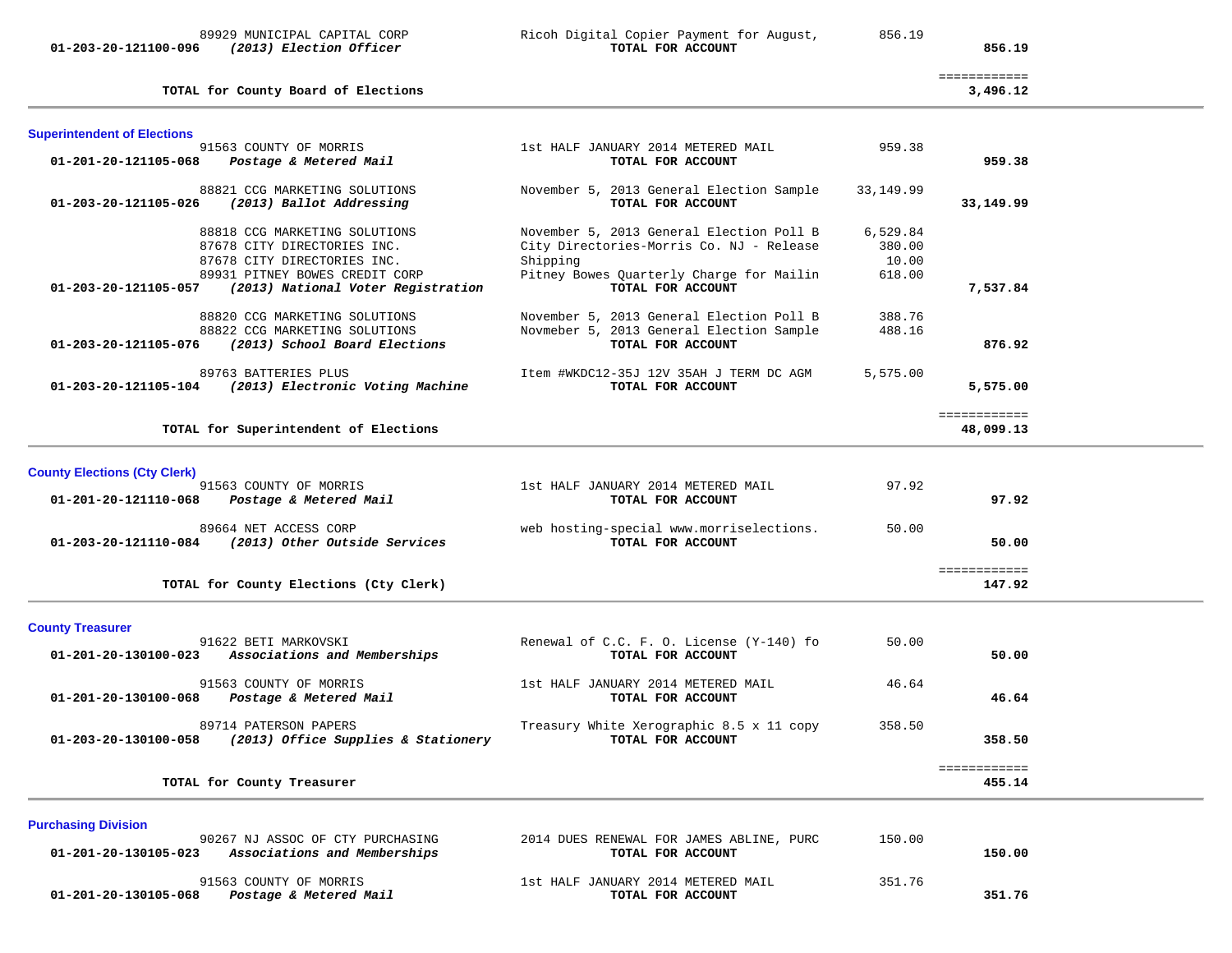|                                 | 89969 W.B. MASON COMPANY INC                                                                | POCKET, FIL, MLA, 1"EXP, LGL                               | 162.00             |              |  |
|---------------------------------|---------------------------------------------------------------------------------------------|------------------------------------------------------------|--------------------|--------------|--|
|                                 | 89969 W.B. MASON COMPANY INC                                                                | FOLDERS                                                    | 311.86             |              |  |
| 01-203-20-130105-058            | (2013) Office Supplies & Stationery                                                         | TOTAL FOR ACCOUNT                                          |                    | 473.86       |  |
|                                 | 90014 DEER PARK                                                                             | 0434495552 11/15/13-12/14/13                               | 21.92              |              |  |
|                                 | 01-203-20-130105-095 (2013) Other Administrative Supplies                                   | TOTAL FOR ACCOUNT                                          |                    | 21.92        |  |
|                                 |                                                                                             |                                                            |                    |              |  |
|                                 | 90566 TRITEC OFFICE EQUIPMENT INC<br>$01-203-20-130105-164$ (2013) Office Machines - Rental | CC-COLOR FROM 10/01/2013-12/31/2013<br>TOTAL FOR ACCOUNT   | 187.95             | 187.95       |  |
|                                 |                                                                                             |                                                            |                    |              |  |
|                                 |                                                                                             |                                                            |                    | ============ |  |
|                                 | TOTAL for Purchasing Division                                                               |                                                            |                    | 1,185.49     |  |
| <b>Office Services</b>          |                                                                                             |                                                            |                    |              |  |
|                                 | 90853 COUNTY COLLEGE OF MORRIS                                                              | In accordance with 2013 Printing Contrac                   | 15,333.34          |              |  |
| 01-203-20-130110-069            | $(2013)$ Printing                                                                           | TOTAL FOR ACCOUNT                                          |                    | 15,333.34    |  |
|                                 |                                                                                             |                                                            |                    | ============ |  |
|                                 | TOTAL for Office Services                                                                   |                                                            |                    | 15,333.34    |  |
|                                 |                                                                                             |                                                            |                    |              |  |
| <b>County Board of Taxation</b> |                                                                                             |                                                            |                    |              |  |
|                                 | 91563 COUNTY OF MORRIS                                                                      | 1st HALF JANUARY 2014 METERED MAIL                         | 113.32             |              |  |
| 01-201-20-150100-068            | Postage & Metered Mail                                                                      | TOTAL FOR ACCOUNT                                          |                    | 113.32       |  |
|                                 |                                                                                             |                                                            |                    |              |  |
|                                 | 89757 STAPLES BUSINESS ADVANTAGE                                                            | Deskpads                                                   | 52.08              |              |  |
|                                 | 89757 STAPLES BUSINESS ADVANTAGE                                                            | 8/12 x 11 canary yellow paper                              | 6.02               |              |  |
|                                 | 89757 STAPLES BUSINESS ADVANTAGE                                                            | HP toner                                                   | 146.63             |              |  |
|                                 | 89757 STAPLES BUSINESS ADVANTAGE                                                            | 10 pk exp wallet folders                                   | 28.39              |              |  |
|                                 | 89940 W.B. MASON COMPANY INC<br>89940 W.B. MASON COMPANY INC                                | Xerox letter size<br>Xerox 3 hole                          | 202.26             |              |  |
|                                 |                                                                                             |                                                            | 73.56              |              |  |
|                                 |                                                                                             |                                                            |                    |              |  |
| 01-203-20-150100-058            | (2013) Office Supplies & Stationery                                                         | TOTAL FOR ACCOUNT                                          |                    | 508.94       |  |
|                                 |                                                                                             |                                                            |                    | ============ |  |
|                                 | TOTAL for County Board of Taxation                                                          |                                                            |                    | 622.26       |  |
|                                 |                                                                                             |                                                            |                    |              |  |
|                                 | 91563 COUNTY OF MORRIS                                                                      | 1st HALF JANUARY 2014 METERED MAIL                         | 59.54              |              |  |
| 01-201-20-155100-068            | Postage & Metered Mail                                                                      | TOTAL FOR ACCOUNT                                          |                    | 59.54        |  |
| <b>County Counsel</b>           |                                                                                             |                                                            |                    |              |  |
| 01-203-20-155100-050            | 89962 LAWYERS DIARY AND MANUAL LLC                                                          | 00315251-VO Lawyers Diary-Manual 2014<br>TOTAL FOR ACCOUNT | 380.00             | 380.00       |  |
|                                 | (2013) Law Books                                                                            |                                                            |                    |              |  |
|                                 | 90484 BARBARULA LAW OFFICES                                                                 | Campbell v. Carlucci                                       | 480.00             |              |  |
|                                 | 90484 BARBARULA LAW OFFICES                                                                 | Civil Commitments                                          | 600.00             |              |  |
|                                 | 90484 BARBARULA LAW OFFICES                                                                 | Beinert                                                    | 600.00             |              |  |
|                                 | 90484 BARBARULA LAW OFFICES                                                                 | $Bessler(2)$ disc.                                         | 204.00             |              |  |
|                                 | 90484 BARBARULA LAW OFFICES                                                                 | Kanaus disc.                                               | 276.00             |              |  |
|                                 | 90484 BARBARULA LAW OFFICES                                                                 | Palmer disc.                                               | 660.00             |              |  |
|                                 | 90484 BARBARULA LAW OFFICES                                                                 | Medwin disc.                                               | 72.00              |              |  |
|                                 | 90484 BARBARULA LAW OFFICES                                                                 | Mauro                                                      | 84.00              |              |  |
|                                 | 90484 BARBARULA LAW OFFICES                                                                 | Thomson v. Cty                                             | 12.00              |              |  |
|                                 | 90478 CLEARY GIACOBBE ALFIERI &                                                             | Various legal                                              | 108.00             |              |  |
|                                 | 90479 LAW OFFICE OF ROBERT J. GREENBAUM                                                     | Palmieri v. Ginsberg                                       | 1,920.00           |              |  |
|                                 | 90479 LAW OFFICE OF ROBERT J. GREENBAUM                                                     | Stop & Shop v. M.C.                                        | 384.00             |              |  |
|                                 | 90479 LAW OFFICE OF ROBERT J. GREENBAUM                                                     | Grunow v. Nat'l Investment                                 | 216.00             |              |  |
|                                 | 90479 LAW OFFICE OF ROBERT J. GREENBAUM                                                     | Achenbach v. Achenbach                                     | 516.00             |              |  |
|                                 | 90479 LAW OFFICE OF ROBERT J. GREENBAUM                                                     | State v. Paszkowski                                        | 444.00             |              |  |
|                                 | 90445 O'MULLAN & BRADY P.C.                                                                 | legal services                                             | 18,044.00          |              |  |
|                                 | 89964 BEVAN, MOSCA, GIUDITTA &<br>89963 MCMANIMON, SCOTLAND & BAUMANN LLC                   | legal services<br>Solar Due Diligence                      | 185.00<br>4,738.00 |              |  |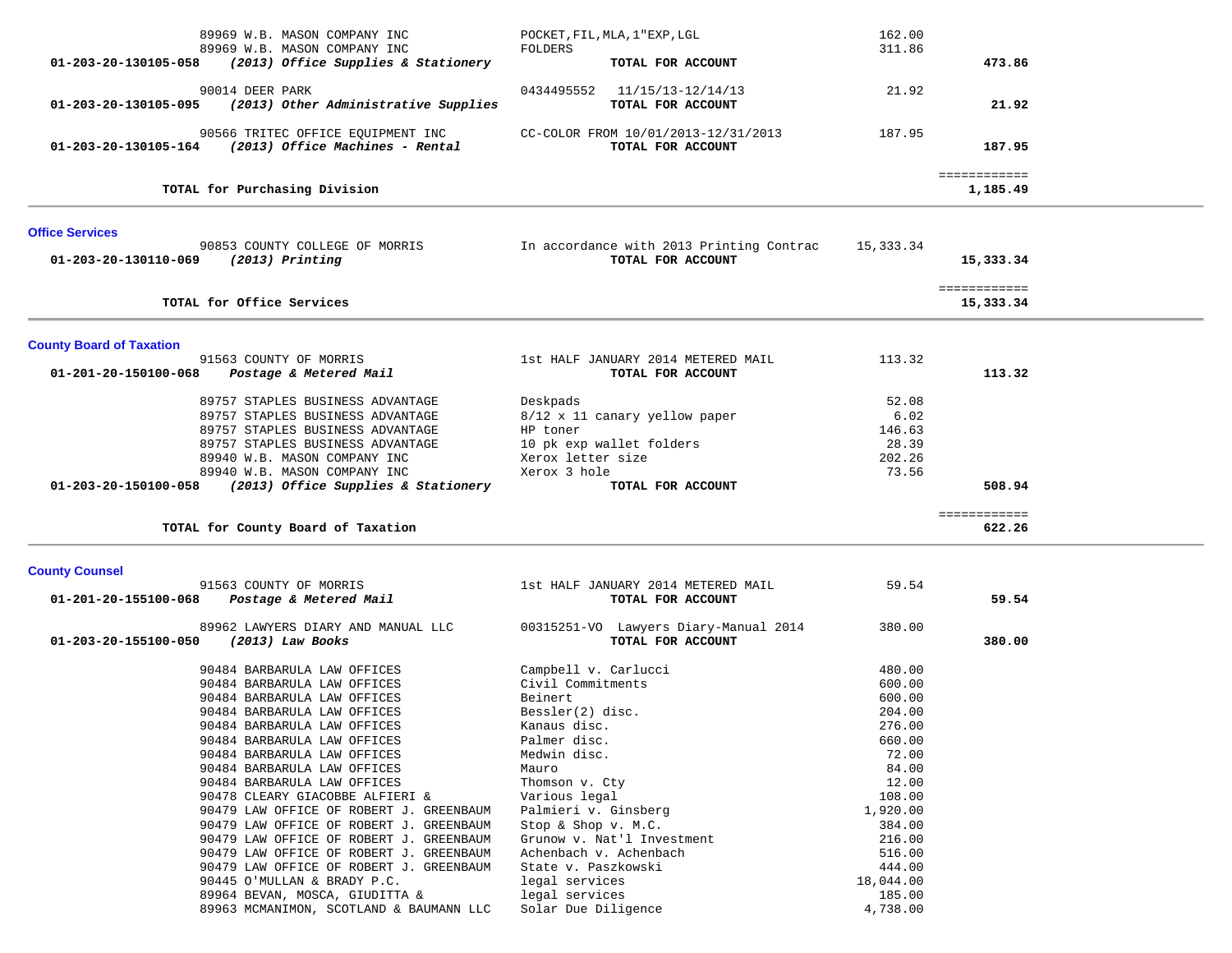|                         | 89963 MCMANIMON, SCOTLAND & BAUMANN LLC                     | Solar I RFP                              | 1,631.30 |                           |  |
|-------------------------|-------------------------------------------------------------|------------------------------------------|----------|---------------------------|--|
|                         | 89963 MCMANIMON, SCOTLAND & BAUMANN LLC                     | Solar general                            | 2,793.00 |                           |  |
|                         | 90481 THE LAW OFFICE OF                                     | McIves-Hand MV Collect.                  | 193.00   |                           |  |
|                         | 90483 TRIMBOLI & PRUSINOWSKI, LLC                           | Robt. Gordon                             | 36.00    |                           |  |
|                         | 90483 TRIMBOLI & PRUSINOWSKI, LLC                           | 1199J Sandy Storm                        | 816.00   |                           |  |
|                         | 90483 TRIMBOLI & PRUSINOWSKI, LLC                           | FMLA abuse op.                           | 24.00    |                           |  |
|                         | 90483 TRIMBOLI & PRUSINOWSKI, LLC                           | Kirk Stephens                            | 756.00   |                           |  |
|                         | 90483 TRIMBOLI & PRUSINOWSKI, LLC                           | General                                  | 1,596.00 |                           |  |
|                         | 90483 TRIMBOLI & PRUSINOWSKI, LLC                           | Pros.PBA327                              | 528.00   |                           |  |
|                         | 90692 JOHNSON & CONWAY LLP                                  | John Street Property                     | 72.66    |                           |  |
|                         | 90692 JOHNSON & CONWAY LLP                                  | JG Drywall                               | 248.27   |                           |  |
|                         | 90692 JOHNSON & CONWAY LLP                                  | Construction Bd. of App.                 | 1,107.62 |                           |  |
|                         | 90692 JOHNSON & CONWAY LLP                                  | Special Counsel                          | 1,561.60 |                           |  |
|                         | 90640 TRIMBOLI & PRUSINOWSKI, LLC                           | PBA 298 (2011 contract)                  | 36.00    |                           |  |
|                         | 90640 TRIMBOLI & PRUSINOWSKI, LLC                           | M. Fratella disc.                        | 132.00   |                           |  |
|                         | 90599 ALOIA LAW FIRM, LLC                                   | legal services                           | 60.46    |                           |  |
| 01-203-20-155100-051    | $(2013)$ Legal                                              | TOTAL FOR ACCOUNT                        |          | 41,134.91                 |  |
|                         | 89869 RANDALL W. BUSH                                       | Reimbursement for postage paid for overn | 75.90    |                           |  |
|                         | 01-203-20-155100-068 (2013) Postage & Metered Mail          | TOTAL FOR ACCOUNT                        |          | 75.90                     |  |
|                         | TOTAL for County Counsel                                    |                                          |          | ============<br>41,650.35 |  |
| <b>County Surrogate</b> |                                                             |                                          |          |                           |  |
|                         | 91563 COUNTY OF MORRIS                                      | 1st HALF JANUARY 2014 METERED MAIL       | 266.00   |                           |  |
| 01-201-20-160100-068    | Postage & Metered Mail                                      | TOTAL FOR ACCOUNT                        |          | 266.00                    |  |
|                         | 90857 JOHN PECORARO                                         | MARBLE PEN STAND WITH TWO PENS           | 109.95   |                           |  |
| 01-201-20-160100-095    | Other Administrative Supplies                               | TOTAL FOR ACCOUNT                        |          | 109.95                    |  |
|                         |                                                             |                                          |          |                           |  |
|                         | 89756 JOHN PECORARO                                         | PETTY CASH                               | 109.16   |                           |  |
|                         | $01-203-20-160100-095$ (2013) Other Administrative Supplies | TOTAL FOR ACCOUNT                        |          | 109.16                    |  |
|                         | TOTAL for County Surrogate                                  |                                          |          | ============<br>485.11    |  |

# **Engineering**

| 91563 COUNTY OF MORRIS                                      | 1st HALF JANUARY 2014 METERED MAIL              | 2.76     |          |
|-------------------------------------------------------------|-------------------------------------------------|----------|----------|
| 91563 COUNTY OF MORRIS                                      | 1st HALF JANUARY 2014 METERED MAIL              | 32.69    |          |
| 91563 COUNTY OF MORRIS                                      | 1st HALF JANUARY 2014 METERED MAIL              | 7.10     |          |
| 01-201-20-165100-068<br>Postage & Metered Mail              | TOTAL FOR ACCOUNT                               |          | 42.55    |
| 89385 R.S. KNAPP CO. INC.                                   | PW300 Print Engine, Monthly Base Chg Napp       | 133.90   |          |
| 01-203-20-165100-054<br>(2013) Microfilming                 | TOTAL FOR ACCOUNT                               |          | 133.90   |
| 90370 W.B. MASON COMPANY INC                                | $XL2-145$ Pre Inked Stamp $5/8$ x $2-7/16$ . Bl | 39.35    |          |
| 90370 W.B. MASON COMPANY INC                                | S-830 Self Inking Stamp 1-1/2x3Black Ink        | 31.95    |          |
| 90569 W.B. MASON COMPANY INC                                | Appointment Book, Hardcover                     | 13.57    |          |
| 90569 W.B. MASON COMPANY INC                                | (3) Calendar books                              | 8.88     |          |
| 90569 W.B. MASON COMPANY INC                                | Diary reminders(5)                              | 102.90   |          |
| 90569 W.B. MASON COMPANY INC                                | Tape, Packing                                   | 28.30    |          |
| 90569 W.B. MASON COMPANY INC                                | Desk CalendarMotivation                         | 6.63     |          |
| 90569 W.B. MASON COMPANY INC                                | Desk Pad Calendars (14)                         | 92.82    |          |
| 01-203-20-165100-058<br>(2013) Office Supplies & Stationery | TOTAL FOR ACCOUNT                               |          | 324.40   |
| 90349 CLIFF WOLFE                                           | Surveyors ConferenceAtlantic City               | 460.00   |          |
| 89434 COMPLETE SECURITY SYSTEMS, INC.                       | Library-County of Morris, East Hanover Av       | 2,325.00 |          |
| (2013) Other Outside Services<br>01-203-20-165100-084       | TOTAL FOR ACCOUNT                               |          | 2,785.00 |
| 89758 TRITEC OFFICE EOUIPMENT INC                           | Billing Dates from $4/1/13$ to $6/30/13$ . Co   | 245.35   |          |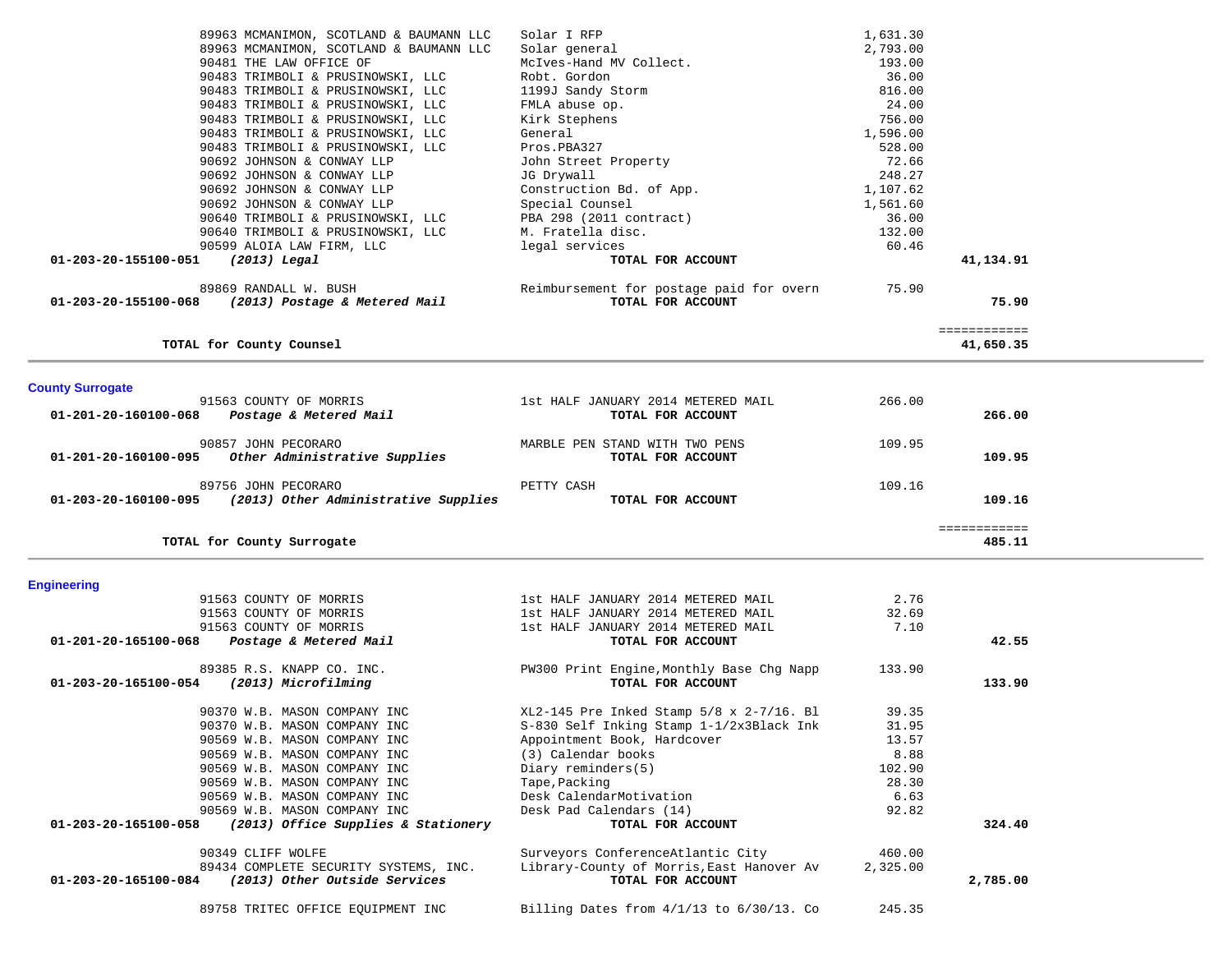| 01-203-20-165100-164 | (2013) Office Machines - Rental |  |  |
|----------------------|---------------------------------|--|--|
|----------------------|---------------------------------|--|--|

 **01-203-20-165100-164** *(2013) Office Machines - Rental* **TOTAL FOR ACCOUNT 245.35**

 ============  $3.531.20$ 

| TOTAL for Engineering | 3,531.20 |
|-----------------------|----------|
|                       |          |

| ,,,,,,, |
|---------|
|         |
|         |

| <b>Heritage Commission</b>                                   |                                          |        |              |  |
|--------------------------------------------------------------|------------------------------------------|--------|--------------|--|
| 91563 COUNTY OF MORRIS                                       | 1st HALF JANUARY 2014 METERED MAIL       | 5.78   |              |  |
| 01-201-20-175100-068<br>Postage & Metered Mail               | TOTAL FOR ACCOUNT                        |        | 5.78         |  |
| 89934 DEER PARK                                              | 0434723672 10/15/13-11/14/13             | 6.97   |              |  |
| (2013) Office Supplies & Stationery<br>01-203-20-175100-058  | TOTAL FOR ACCOUNT                        |        | 6.97         |  |
| 89793 C'EST CHEESE                                           | FOR BOARD DEVELOPMENT PUBLIC PROGRAM 12/ | 793.00 |              |  |
| 01-203-20-175100-079<br>(2013) Special Projects              | TOTAL FOR ACCOUNT                        |        | 793.00       |  |
| 89955 STAPLES BUSINESS ADVANTAGE                             | SUPPLIES - PAPER MISC.                   | 136.09 |              |  |
| 89955 STAPLES BUSINESS ADVANTAGE                             | OFFICE SUPPLIES                          | 46.45  |              |  |
| (2013) Other Administrative Supplies<br>01-203-20-175100-095 | TOTAL FOR ACCOUNT                        |        | 182.54       |  |
|                                                              |                                          |        | ============ |  |
| TOTAL for Heritage Commission                                |                                          |        | 988.29       |  |

**Planning Board** 

| 90456 RIOS'<br>ENGRAVING                                    | X-Stamper Self Inker N-90 - "Received, C | 84.00  |              |
|-------------------------------------------------------------|------------------------------------------|--------|--------------|
| 90456 RIOS'<br>ENGRAVING                                    | X-Stamper Self Inker N-85 - ""County of  | 138.00 |              |
| 01-201-20-180100-058<br>Office Supplies & Stationery        | TOTAL FOR ACCOUNT                        |        | 222.00       |
| 91563 COUNTY OF MORRIS                                      | 1st HALF JANUARY 2014 METERED MAIL       | 21.84  |              |
| 01-201-20-180100-068<br>Postage & Metered Mail              | TOTAL FOR ACCOUNT                        |        | 21.84        |
| 88994 PLAN SMART NJ                                         | Registration for Kevin Sitlick to attend | 55.00  |              |
| (2013) Education Schools & Training<br>01-203-20-180100-039 | TOTAL FOR ACCOUNT                        |        | 55.00        |
|                                                             |                                          |        | ============ |
| TOTAL for Planning Board                                    |                                          |        | 298.84       |

**Transportation Management**

|                      | 90442 W.B. MASON COMPANY INC        | Engineer Hammer #2.5 | 28.95 |  |
|----------------------|-------------------------------------|----------------------|-------|--|
| 01-203-20-180105-058 | (2013) Office Supplies & Stationery | TOTAL FOR ACCOUNT    | 28.95 |  |
|                      |                                     |                      |       |  |
|                      |                                     |                      |       |  |
|                      | TOTAL for Transportation Management |                      | 28.95 |  |

**PDT - General Admin** 

| 90036 LONGFELLOWS SANDWICH DELI<br>01-203-20-180115-059<br>(2013) Other General Expenses | Refreshments for the 12/19/2013 CBA Boar<br>TOTAL FOR ACCOUNT | 86.00    | 86.00    |  |
|------------------------------------------------------------------------------------------|---------------------------------------------------------------|----------|----------|--|
| 90035 DAILY RECORD<br>(2013) Publication & Subscriptions<br>01-203-20-180115-070         | Legal Notice with Affidavit published on<br>TOTAL FOR ACCOUNT | 40.98    | 40.98    |  |
| 90034 MUNICIPAL CAPITAL CORP<br>(2013) Office Machines - Rental<br>01-203-20-180115-164  | Ricoh MPC5502A Back office copier lease<br>TOTAL FOR ACCOUNT  | 1,487.37 | 1,487.37 |  |
| TOTAL for PDT - General Admin                                                            |                                                               |          | 1,614.35 |  |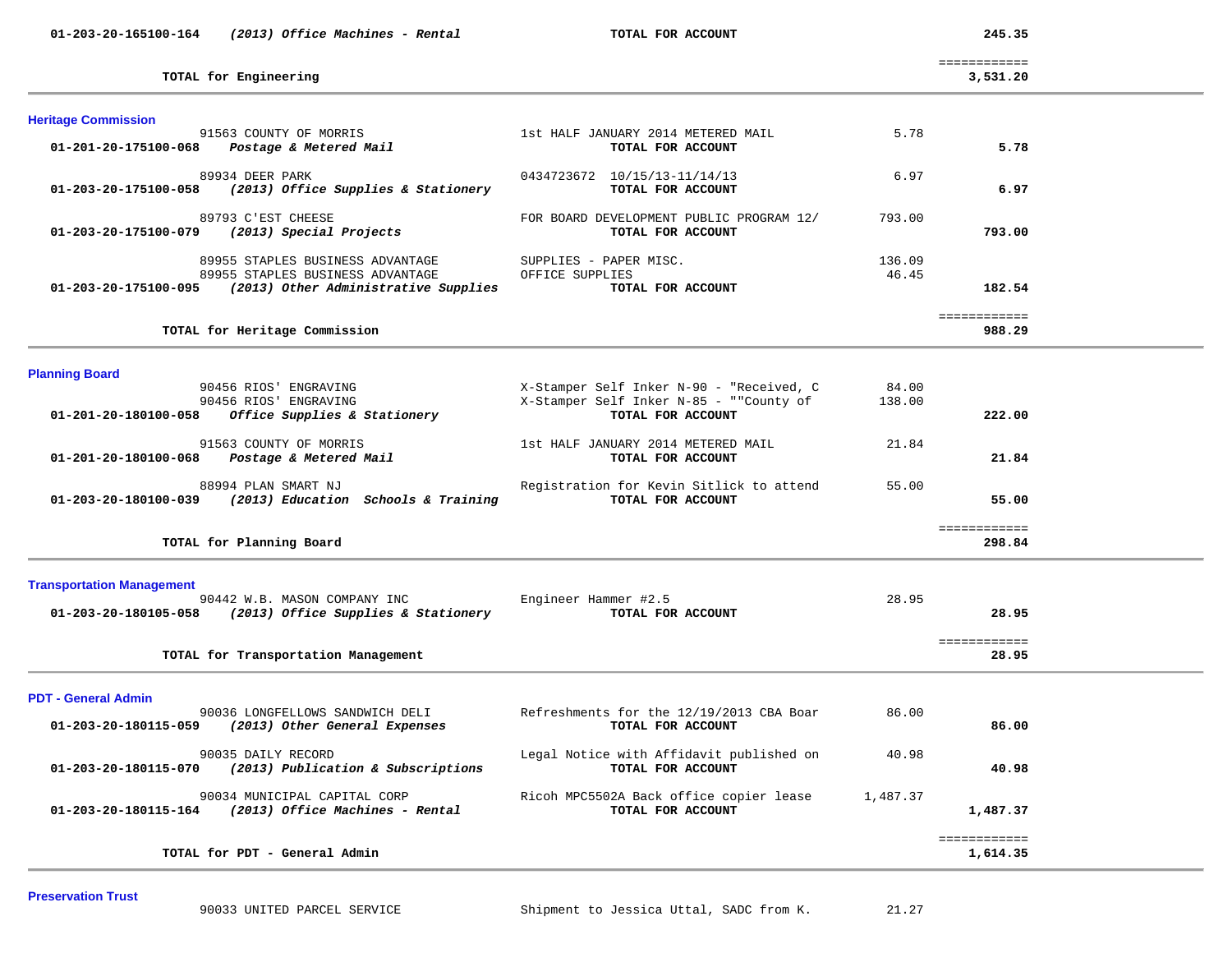| 01-203-20-180120-059                    | (2013) Other General Expenses                                                                                                       | TOTAL FOR ACCOUNT                                             |              | 21.27                      |  |
|-----------------------------------------|-------------------------------------------------------------------------------------------------------------------------------------|---------------------------------------------------------------|--------------|----------------------------|--|
|                                         | TOTAL for Preservation Trust                                                                                                        |                                                               |              | ============<br>21.27      |  |
| <b>County Weights &amp; Measures</b>    |                                                                                                                                     |                                                               |              |                            |  |
|                                         | 91563 COUNTY OF MORRIS                                                                                                              | 1st HALF JANUARY 2014 METERED MAIL                            | 5.28         |                            |  |
|                                         | 01-201-22-201100-068 Postage & Metered Mail                                                                                         | TOTAL FOR ACCOUNT                                             |              | 5.28                       |  |
|                                         | 90053 JERSEY CENTRAL POWER & LIGHT                                                                                                  | 10 00 07 0512 7 7/ WEIGHTS & MEASURES                         | 743.27       |                            |  |
| 01-203-22-201100-137 (2013) Electricity |                                                                                                                                     | TOTAL FOR ACCOUNT                                             |              | 743.27                     |  |
|                                         | 91535 NATIONAL FUEL OIL INC.                                                                                                        | FUEL CHARGES 12/13                                            | 1,080.08     |                            |  |
|                                         | 01-203-22-201100-140 (2013) Gas Purchases                                                                                           | TOTAL FOR ACCOUNT                                             |              | 1,080.08                   |  |
|                                         | 90174 HESS CORPORATION                                                                                                              | WEIGHTS & MEASURES (62830/612936)                             | 1,069.30     |                            |  |
|                                         | 90172 HESS CORPORATION                                                                                                              | WEIGHTS & MEASURES (62830/612936)                             | 543.92       |                            |  |
|                                         | 90070 PSE&G CO                                                                                                                      | REF # MOMBAG/ 65-513-961-00 W & M                             | 558.27       |                            |  |
| 01-203-22-201100-141 (2013) Natural Gas |                                                                                                                                     | TOTAL FOR ACCOUNT                                             |              | 2,171.49                   |  |
|                                         |                                                                                                                                     |                                                               |              | ============               |  |
|                                         | TOTAL for County Weights & Measures                                                                                                 |                                                               |              | 4,000.12                   |  |
| <b>Employee Group Insurance</b>         |                                                                                                                                     |                                                               |              |                            |  |
|                                         | 91536 HORIZON BLUE CROSS BLUE SHIELD                                                                                                | MAIN COUNTY MIN PREM SEPT 2013                                | 97,127.59    |                            |  |
|                                         |                                                                                                                                     |                                                               | 25,885.11    |                            |  |
|                                         | 91537 HORIZON BLUE CROSS BLUE SHIELD PBA'S MIN PREM SEPT 2013<br>91538 HORIZON BLUE CROSS BLUE SHIELD MAIN COUNTY MIN PREM OCT 2013 |                                                               | 99,195.90    |                            |  |
|                                         | 91539 HORIZON BLUE CROSS BLUE SHIELD                                                                                                | PBA'S MIN PREM OCT 2013                                       | 25,744.80    |                            |  |
|                                         | $01-203-23-220100-090$ (2013) Employee Group Insurance Expendit                                                                     | TOTAL FOR ACCOUNT                                             |              | 247,953.40                 |  |
|                                         | TOTAL for Employee Group Insurance                                                                                                  |                                                               |              | ============<br>247,953.40 |  |
|                                         |                                                                                                                                     |                                                               |              |                            |  |
| <b>Office of Emergency Management</b>   |                                                                                                                                     |                                                               |              |                            |  |
|                                         | 91563 COUNTY OF MORRIS 1st HALF JANUARY 2014 METERED MAIL<br>91563 COUNTY OF MORRIS                                                 | 1st HALF JANUARY 2014 METERED MAIL                            | 0.46<br>3.16 |                            |  |
|                                         | 01-201-25-252100-068  Postage & Metered Mail                                                                                        | TOTAL FOR ACCOUNT                                             |              | 3.62                       |  |
|                                         | 90021 AT&T MOBILITY                                                                                                                 | AC#996867302                                                  | 47.07        |                            |  |
|                                         | 01-203-25-252100-031 (2013) Cellular Phones/Pagers                                                                                  | TOTAL FOR ACCOUNT                                             |              | 47.07                      |  |
|                                         |                                                                                                                                     |                                                               |              |                            |  |
|                                         | 89980 JEFFREY PAUL<br>01-203-25-252100-039 (2013) Education Schools & Training                                                      | EOC training and activation expenses per<br>TOTAL FOR ACCOUNT | 274.48       | 274.48                     |  |
|                                         |                                                                                                                                     |                                                               |              |                            |  |
|                                         | 90020 DEER PARK                                                                                                                     | AC#0434613212, 12/17/13                                       | 9.96         |                            |  |
|                                         | 89982 STAPLES BUSINESS ADVANTAGE                                                                                                    | Order #7110355493                                             | 886.64       |                            |  |
|                                         | 89982 STAPLES BUSINESS ADVANTAGE                                                                                                    | Order date 12/13/13                                           | 13.66        |                            |  |
|                                         | 89982 STAPLES BUSINESS ADVANTAGE                                                                                                    | Bill Account 1032181                                          | 407.40       |                            |  |
| 01-203-25-252100-058                    | (2013) Office Supplies & Stationery                                                                                                 | TOTAL FOR ACCOUNT                                             |              | 1,317.66                   |  |
|                                         | 89980 JEFFREY PAUL                                                                                                                  | OEM supplies per attached                                     | 133.65       |                            |  |
|                                         | 90028 SCOTT DIGIRALOMO                                                                                                              | Home Depot - Video Connections for EOC                        | 54.98        |                            |  |
|                                         | 90028 SCOTT DIGIRALOMO                                                                                                              | Home Depot - Video converter for EOC                          | 39.53        |                            |  |
|                                         | 90028 SCOTT DIGIRALOMO                                                                                                              | Home Depot - Steel shelving for L&PS sto                      | 333.71       |                            |  |
|                                         | 90028 SCOTT DIGIRALOMO                                                                                                              | Home Depot - OEM floor mats, L&PS closet                      | 783.91       |                            |  |
|                                         | 89488 TOSHIBA BUSINESS SOLUTIONS USA                                                                                                | Credentialing system maintenance per att                      | 995.00       |                            |  |
| 01-203-25-252100-059                    | (2013) Other General Expenses                                                                                                       | TOTAL FOR ACCOUNT                                             |              | 2,340.78                   |  |
|                                         | 89986 MUNICIPAL CAPITAL CORP                                                                                                        | 4th Qtr 2013 L&PS                                             | 1,016.21     |                            |  |
|                                         | 89986 MUNICIPAL CAPITAL CORP                                                                                                        | 4th Qtr 2013 OEM                                              | 681.46       |                            |  |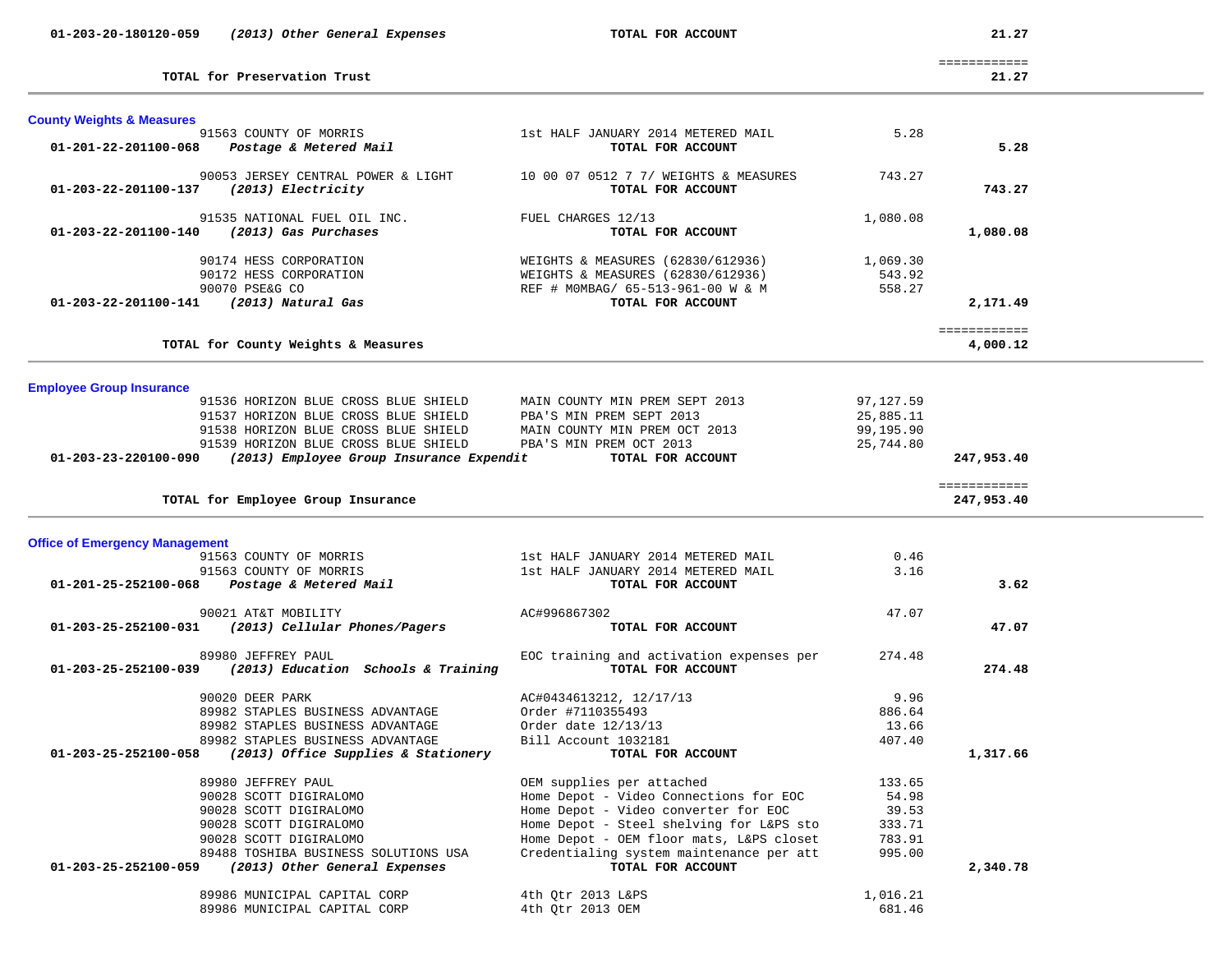============

**TOTAL for Office of Emergency Management 5,681.28**

5,681.28

| 01-201-25-252105-068<br>TOTAL FOR ACCOUNT<br>2.04<br>Postage & Metered Mail<br>85563 KENEXA TECHNOLOGY, INC.<br>Testing Modules<br>687.50<br>(2013) Education Schools & Training<br>TOTAL FOR ACCOUNT<br>01-203-25-252105-039<br>687.50<br>Commendation Awards<br>230.00<br>89211 THE IRVIN H. HAHN CO., INC.<br>89211 THE IRVIN H. HAHN CO., INC.<br>handling<br>12.00<br>(2013) Office Supplies & Stationery<br>242.00<br>01-203-25-252105-058<br>TOTAL FOR ACCOUNT<br>89431 MOTOROLA SOLUTIONS INC<br>Repair reprogram radio per inv<br>393.00<br>TOTAL FOR ACCOUNT<br>(2013) Radio Repairs<br>393.00<br>01-203-25-252105-072<br>88731 DELL MARKETING L.P.<br>VLA VMWare Vs4 1 YR (A5139162)<br>823.79<br>88731 DELL MARKETING L.P.<br>VLA VMWare Prod Sup 1 YR (A7240196)<br>823.79<br>(2013) Software Maintenance<br>TOTAL FOR ACCOUNT<br>01-203-25-252105-078<br>1,647.58<br>89570 VOIANCE LANGUAGE SERVICES, LLC<br>Interpretor Fees $(11/-11/30)$<br>313.11<br>(2013) Interpretor Fees<br>TOTAL FOR ACCOUNT<br>01-203-25-252105-117<br>313.11<br>88354 ARGENT ASSOCIATES, INC.<br>Communications equipment per quote AA201<br>3,402.99<br>Additional equipment per highlighted opt<br>88354 ARGENT ASSOCIATES, INC.<br>1,100.00<br>Tower rental January 2014 Green Pond Roa<br>89539 AMERICAN TOWER CORPORATION<br>1,836.00<br>TOTAL FOR ACCOUNT<br>(2013) County Wide Radio System<br>6,338.99<br>01-203-25-252105-131<br>============<br>TOTAL for Communications Center<br>9,624.22<br><b>County Medical Examiner Office</b><br>4.08<br>91563 COUNTY OF MORRIS<br>1st HALF JANUARY 2014 METERED MAIL<br>01-201-25-254100-068<br>Postage & Metered Mail<br>TOTAL FOR ACCOUNT<br>4.08<br>91245 FEDEX<br>79.85<br>AC#1642-1593-8, 12/10/13, Case 14130750<br>91246 FEDEX<br>AC#164215938, 12/23/13, Case 19130195<br>19.87<br>TOTAL FOR ACCOUNT<br>99.72<br>01-203-25-254100-059<br>(2013) Other General Expenses<br>============<br>TOTAL for County Medical Examiner Office<br>103.80<br><b>County Sheriff's Department</b><br>91563 COUNTY OF MORRIS<br>1st HALF JANUARY 2014 METERED MAIL<br>403.87<br>01-201-25-270100-068<br>Postage & Metered Mail<br>TOTAL FOR ACCOUNT<br>403.87<br>88584 WEST PAYMENT CENTER<br>NJ Stat T9 & 10-11A, Billing Period: 10/<br>577.50<br>TOTAL FOR ACCOUNT<br>$(2013)$ Law Books<br>577.50<br>01-203-25-270100-050<br>88583 VERIZON WIRELESS<br>$482559481 - 00001 - 10/2/13 - 11/1/13$ , In<br>1,394.45<br>87878 VERIZON WIRELESS<br>442002049-00001 9/24/13 - 10/23/13, Inv<br>1,110.20<br>TOTAL FOR ACCOUNT<br>01-203-25-270100-161<br>(2013) Communications Equipment<br>2,504.65 | <b>Communications Center</b> |                                    |      |              |  |
|-------------------------------------------------------------------------------------------------------------------------------------------------------------------------------------------------------------------------------------------------------------------------------------------------------------------------------------------------------------------------------------------------------------------------------------------------------------------------------------------------------------------------------------------------------------------------------------------------------------------------------------------------------------------------------------------------------------------------------------------------------------------------------------------------------------------------------------------------------------------------------------------------------------------------------------------------------------------------------------------------------------------------------------------------------------------------------------------------------------------------------------------------------------------------------------------------------------------------------------------------------------------------------------------------------------------------------------------------------------------------------------------------------------------------------------------------------------------------------------------------------------------------------------------------------------------------------------------------------------------------------------------------------------------------------------------------------------------------------------------------------------------------------------------------------------------------------------------------------------------------------------------------------------------------------------------------------------------------------------------------------------------------------------------------------------------------------------------------------------------------------------------------------------------------------------------------------------------------------------------------------------------------------------------------------------------------------------------------------------------------------------------------------------------------------------------------------------------------------------------------------------------------------------------------------------------------------------------------------------------------------------|------------------------------|------------------------------------|------|--------------|--|
|                                                                                                                                                                                                                                                                                                                                                                                                                                                                                                                                                                                                                                                                                                                                                                                                                                                                                                                                                                                                                                                                                                                                                                                                                                                                                                                                                                                                                                                                                                                                                                                                                                                                                                                                                                                                                                                                                                                                                                                                                                                                                                                                                                                                                                                                                                                                                                                                                                                                                                                                                                                                                                     | 91563 COUNTY OF MORRIS       | 1st HALF JANUARY 2014 METERED MAIL | 2.04 |              |  |
|                                                                                                                                                                                                                                                                                                                                                                                                                                                                                                                                                                                                                                                                                                                                                                                                                                                                                                                                                                                                                                                                                                                                                                                                                                                                                                                                                                                                                                                                                                                                                                                                                                                                                                                                                                                                                                                                                                                                                                                                                                                                                                                                                                                                                                                                                                                                                                                                                                                                                                                                                                                                                                     |                              |                                    |      |              |  |
|                                                                                                                                                                                                                                                                                                                                                                                                                                                                                                                                                                                                                                                                                                                                                                                                                                                                                                                                                                                                                                                                                                                                                                                                                                                                                                                                                                                                                                                                                                                                                                                                                                                                                                                                                                                                                                                                                                                                                                                                                                                                                                                                                                                                                                                                                                                                                                                                                                                                                                                                                                                                                                     |                              |                                    |      |              |  |
|                                                                                                                                                                                                                                                                                                                                                                                                                                                                                                                                                                                                                                                                                                                                                                                                                                                                                                                                                                                                                                                                                                                                                                                                                                                                                                                                                                                                                                                                                                                                                                                                                                                                                                                                                                                                                                                                                                                                                                                                                                                                                                                                                                                                                                                                                                                                                                                                                                                                                                                                                                                                                                     |                              |                                    |      |              |  |
|                                                                                                                                                                                                                                                                                                                                                                                                                                                                                                                                                                                                                                                                                                                                                                                                                                                                                                                                                                                                                                                                                                                                                                                                                                                                                                                                                                                                                                                                                                                                                                                                                                                                                                                                                                                                                                                                                                                                                                                                                                                                                                                                                                                                                                                                                                                                                                                                                                                                                                                                                                                                                                     |                              |                                    |      |              |  |
|                                                                                                                                                                                                                                                                                                                                                                                                                                                                                                                                                                                                                                                                                                                                                                                                                                                                                                                                                                                                                                                                                                                                                                                                                                                                                                                                                                                                                                                                                                                                                                                                                                                                                                                                                                                                                                                                                                                                                                                                                                                                                                                                                                                                                                                                                                                                                                                                                                                                                                                                                                                                                                     |                              |                                    |      |              |  |
|                                                                                                                                                                                                                                                                                                                                                                                                                                                                                                                                                                                                                                                                                                                                                                                                                                                                                                                                                                                                                                                                                                                                                                                                                                                                                                                                                                                                                                                                                                                                                                                                                                                                                                                                                                                                                                                                                                                                                                                                                                                                                                                                                                                                                                                                                                                                                                                                                                                                                                                                                                                                                                     |                              |                                    |      |              |  |
|                                                                                                                                                                                                                                                                                                                                                                                                                                                                                                                                                                                                                                                                                                                                                                                                                                                                                                                                                                                                                                                                                                                                                                                                                                                                                                                                                                                                                                                                                                                                                                                                                                                                                                                                                                                                                                                                                                                                                                                                                                                                                                                                                                                                                                                                                                                                                                                                                                                                                                                                                                                                                                     |                              |                                    |      |              |  |
|                                                                                                                                                                                                                                                                                                                                                                                                                                                                                                                                                                                                                                                                                                                                                                                                                                                                                                                                                                                                                                                                                                                                                                                                                                                                                                                                                                                                                                                                                                                                                                                                                                                                                                                                                                                                                                                                                                                                                                                                                                                                                                                                                                                                                                                                                                                                                                                                                                                                                                                                                                                                                                     |                              |                                    |      |              |  |
|                                                                                                                                                                                                                                                                                                                                                                                                                                                                                                                                                                                                                                                                                                                                                                                                                                                                                                                                                                                                                                                                                                                                                                                                                                                                                                                                                                                                                                                                                                                                                                                                                                                                                                                                                                                                                                                                                                                                                                                                                                                                                                                                                                                                                                                                                                                                                                                                                                                                                                                                                                                                                                     |                              |                                    |      |              |  |
|                                                                                                                                                                                                                                                                                                                                                                                                                                                                                                                                                                                                                                                                                                                                                                                                                                                                                                                                                                                                                                                                                                                                                                                                                                                                                                                                                                                                                                                                                                                                                                                                                                                                                                                                                                                                                                                                                                                                                                                                                                                                                                                                                                                                                                                                                                                                                                                                                                                                                                                                                                                                                                     |                              |                                    |      |              |  |
|                                                                                                                                                                                                                                                                                                                                                                                                                                                                                                                                                                                                                                                                                                                                                                                                                                                                                                                                                                                                                                                                                                                                                                                                                                                                                                                                                                                                                                                                                                                                                                                                                                                                                                                                                                                                                                                                                                                                                                                                                                                                                                                                                                                                                                                                                                                                                                                                                                                                                                                                                                                                                                     |                              |                                    |      |              |  |
|                                                                                                                                                                                                                                                                                                                                                                                                                                                                                                                                                                                                                                                                                                                                                                                                                                                                                                                                                                                                                                                                                                                                                                                                                                                                                                                                                                                                                                                                                                                                                                                                                                                                                                                                                                                                                                                                                                                                                                                                                                                                                                                                                                                                                                                                                                                                                                                                                                                                                                                                                                                                                                     |                              |                                    |      |              |  |
|                                                                                                                                                                                                                                                                                                                                                                                                                                                                                                                                                                                                                                                                                                                                                                                                                                                                                                                                                                                                                                                                                                                                                                                                                                                                                                                                                                                                                                                                                                                                                                                                                                                                                                                                                                                                                                                                                                                                                                                                                                                                                                                                                                                                                                                                                                                                                                                                                                                                                                                                                                                                                                     |                              |                                    |      |              |  |
|                                                                                                                                                                                                                                                                                                                                                                                                                                                                                                                                                                                                                                                                                                                                                                                                                                                                                                                                                                                                                                                                                                                                                                                                                                                                                                                                                                                                                                                                                                                                                                                                                                                                                                                                                                                                                                                                                                                                                                                                                                                                                                                                                                                                                                                                                                                                                                                                                                                                                                                                                                                                                                     |                              |                                    |      |              |  |
| TOTAL for County Sheriff's Department<br>3,486.02                                                                                                                                                                                                                                                                                                                                                                                                                                                                                                                                                                                                                                                                                                                                                                                                                                                                                                                                                                                                                                                                                                                                                                                                                                                                                                                                                                                                                                                                                                                                                                                                                                                                                                                                                                                                                                                                                                                                                                                                                                                                                                                                                                                                                                                                                                                                                                                                                                                                                                                                                                                   |                              |                                    |      | ============ |  |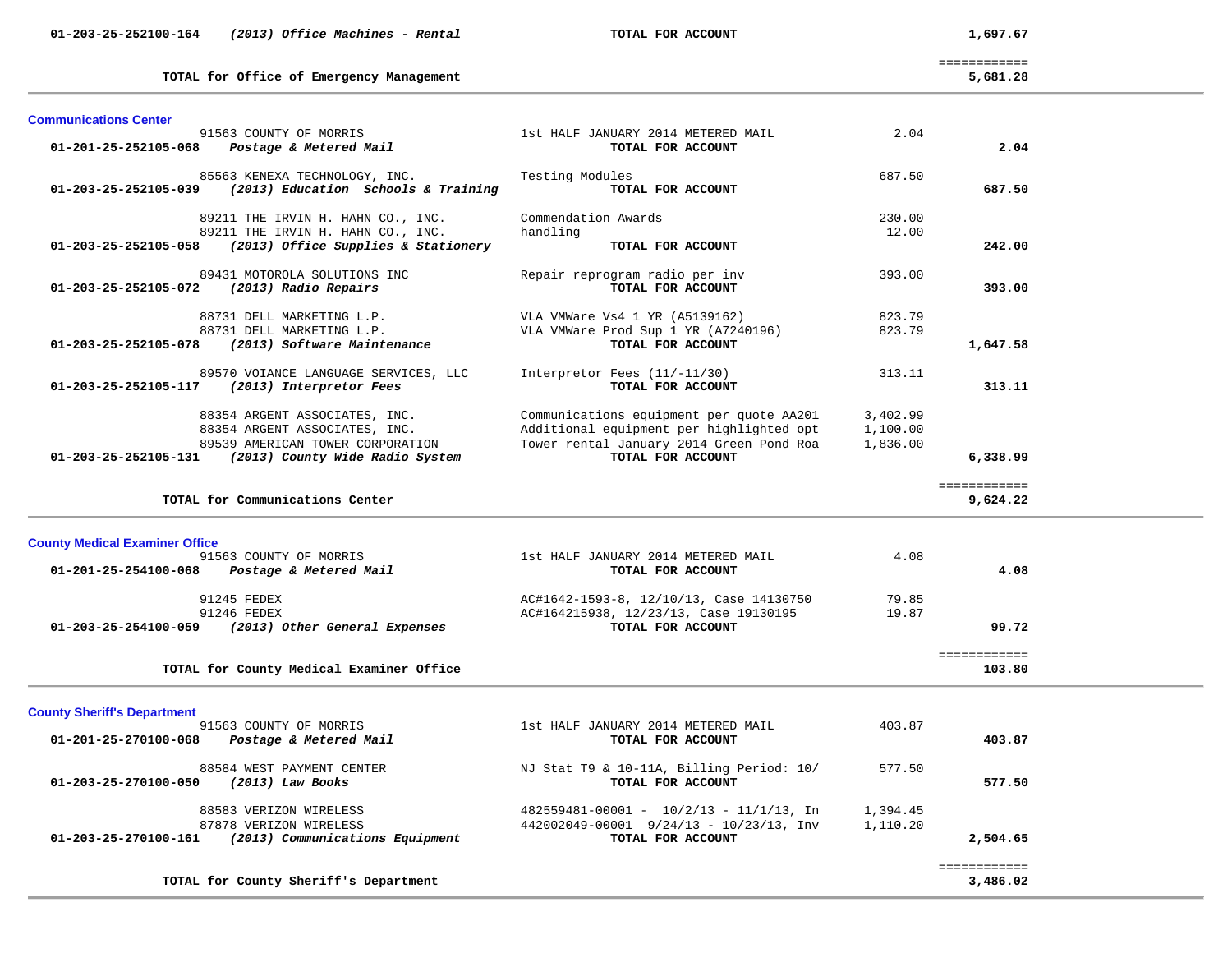| <b>County Prosecutor's Office</b>       |                                                                        |                                                              |                 |                       |
|-----------------------------------------|------------------------------------------------------------------------|--------------------------------------------------------------|-----------------|-----------------------|
| 01-201-25-275100-068                    | 91563 COUNTY OF MORRIS<br>Postage & Metered Mail                       | 1st HALF JANUARY 2014 METERED MAIL<br>TOTAL FOR ACCOUNT      | 980.86          | 980.86                |
|                                         | 77894 BETTY ANN DERCO                                                  | Reg.On Call Supplement for March 2013                        | 19.50           |                       |
|                                         | 77894 BETTY ANN DERCO                                                  | Reg.On Call Supplemental Pay April 2013                      | 24.90           |                       |
| 01-203-25-275100-016                    | 77894 BETTY ANN DERCO<br>(2013) Outside Salaries & Wages               | Supplemental Case Pay April 2013<br>TOTAL FOR ACCOUNT        | 100.00          | 144.40                |
|                                         | 88059 VERIZON WIRELESS                                                 | Account #242004961-00001 MCPO Blackberry                     | 6,164.39        |                       |
|                                         | 81199 VERIZON WIRELESS                                                 | MCPO Cell Phones- Account #242004961-000                     | 6,086.09        |                       |
| 01-203-25-275100-031                    | (2013) Cellular Phones/Pagers                                          | TOTAL FOR ACCOUNT                                            |                 | 12,250.48             |
| $01 - 203 - 25 - 275100 - 037$          | 89485 SAFARI TELECOM INC.<br>(2013) Data Processing Supplies           | /SAF Labor (Wiring) with Kevin Kennedy<br>TOTAL FOR ACCOUNT  | 271.00          | 271.00                |
|                                         | 89493 WEST PAYMENT CENTER                                              | Account #1000176025 - Nov. 2013 Online C                     | 1,282.60        |                       |
| 01-203-25-275100-050                    | (2013) Law Books                                                       | TOTAL FOR ACCOUNT                                            |                 | 1,282.60              |
| 01-203-25-275100-058                    | 89422 ALPHA GRAPHICS MORRISTOWN<br>(2013) Office Supplies & Stationery | 11x14 Certificate-Francine S. Ehrenberg<br>TOTAL FOR ACCOUNT | 17.50           | 17.50                 |
|                                         |                                                                        |                                                              |                 |                       |
|                                         | 89423 FEDEX                                                            | Account #1051-0576-2 (12/02/13)                              | 53.05           |                       |
| 01-203-25-275100-068                    | (2013) Postage & Metered Mail                                          | TOTAL FOR ACCOUNT                                            |                 | 53.05                 |
|                                         | 89038 POWERDMS, INC.                                                   | PowerDMS-Annual Power DMS.com hosted sub                     | 4,845.00        |                       |
| 01-203-25-275100-078                    | (2013) Software Maintenance                                            | TOTAL FOR ACCOUNT                                            |                 | 4,845.00              |
|                                         | 89015 A.R.T. AGENCY, INC<br>89015 A.R.T. AGENCY, INC                   | State v Mark Goddard requested by AP Gou<br>Admin.Fee        | 127.04<br>15.00 |                       |
| 01-203-25-275100-081 (2013) Transcripts |                                                                        | TOTAL FOR ACCOUNT                                            |                 | 142.04                |
|                                         | 77899 ASIS-WNJ CHAPTER 088                                             | Law Enforcement Appreciation Luncheon -                      | 40.00           |                       |
|                                         | 01-203-25-275100-088 (2013) Meeting Exp Advisory Board Etc             | TOTAL FOR ACCOUNT                                            |                 | 40.00                 |
|                                         | 89564 HACKENSACK UNIV. MEDICAL CTR.                                    | Gabriella Escorcia- Dr. D'Urso case cons                     | 1,200.00        |                       |
|                                         | 01-203-25-275100-121 (2013) Witness Fees And Mileage                   | TOTAL FOR ACCOUNT                                            |                 | 1,200.00              |
|                                         | 89031 DEER PARK                                                        | Account #0434996856 10/15/13-11/14/13                        | 245.10          |                       |
| 01-203-25-275100-147                    | (2013) Water                                                           | TOTAL FOR ACCOUNT                                            |                 | 245.10                |
|                                         | 88504 ATLANTIC TACTICAL OF NJ, INC.                                    | Smith & Warre S158B Gold Badge- Assitant                     | 68.95           |                       |
|                                         | 88504 ATLANTIC TACTICAL OF NJ, INC.                                    | Smith & Warren S200X Reverse Enamel Gold                     | 114.95          |                       |
| 01-203-25-275100-202                    | 88504 ATLANTIC TACTICAL OF NJ, INC.<br>(2013) Uniform And Accessories  | EXPEDITE SHIPPING<br>TOTAL FOR ACCOUNT                       | 35.00           | 218.90                |
|                                         |                                                                        |                                                              |                 | ============          |
|                                         | TOTAL for County Prosecutor's Office                                   |                                                              |                 | 21,690.93             |
| <b>County Jail</b>                      |                                                                        |                                                              | 84.11           |                       |
| 01-201-25-280100-068                    | 91563 COUNTY OF MORRIS<br>Postage & Metered Mail                       | 1st HALF JANUARY 2014 METERED MAIL<br>TOTAL FOR ACCOUNT      |                 | 84.11                 |
|                                         | TOTAL for County Jail                                                  |                                                              |                 | ============<br>84.11 |

**County Youth Detention Facilit 01-201-25-281100-068** *Postage & Metered Mail* **TOTAL FOR ACCOUNT 89.35**

1st HALF JANUARY 2014 METERED MAIL

89.35

89082 BOB BARKER COMPANY, INC. Rubber Shoes, Socks, Toothpaste, Deodora 1,047.10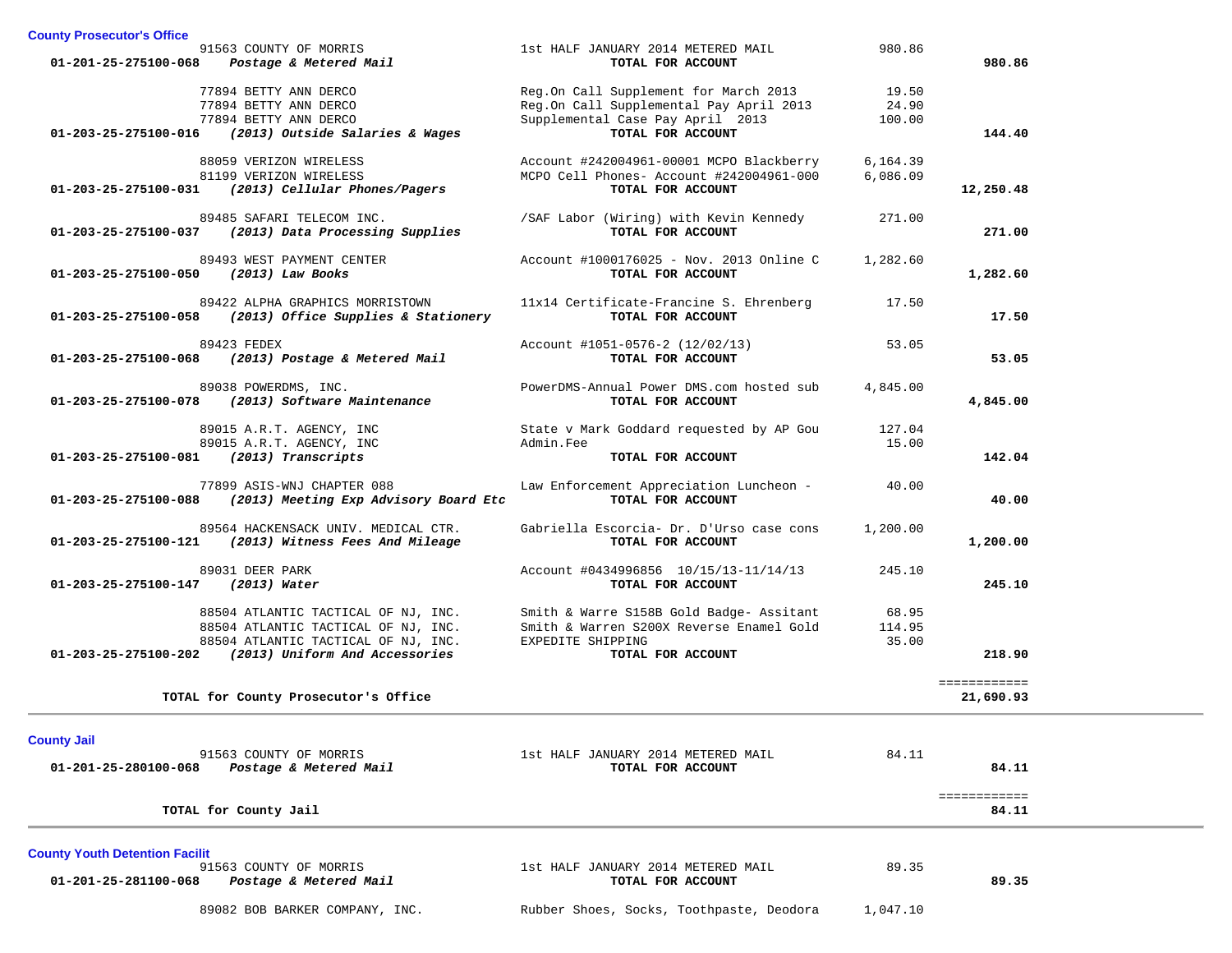| 89082 BOB BARKER COMPANY, INC.                                  | freight                                  | 112.74   |              |
|-----------------------------------------------------------------|------------------------------------------|----------|--------------|
| (2013) Other General Expenses<br>$01 - 203 - 25 - 281100 - 059$ | TOTAL FOR ACCOUNT                        |          | 1,159.84     |
| 89990 STAPLES BUSINESS ADVANTAGE                                | Groundskeeper Smkg rcptcle-Black         | 106.22   |              |
| (2013) Furniture & Fixtures<br>$01 - 203 - 25 - 281100 - 162$   | TOTAL FOR ACCOUNT                        |          | 106.22       |
| 89989 SODEXO INC & AFFILIATES                                   | Contractural Charge                      | 2,188.92 |              |
| 89989 SODEXO INC & AFFILIATES                                   | Meals                                    | 4,915.68 |              |
| 89989 SODEXO INC & AFFILIATES                                   | Groceries & Snacks                       | 2,584.06 |              |
| 01-203-25-281100-185<br>(2013) Food                             | TOTAL FOR ACCOUNT                        |          | 9,688.66     |
| 89985 STAPLES BUSINESS ADVANTAGE                                | Classification folders and AED Batteries | 273.79   |              |
| 89977 WHITES HEALTHCARE                                         | Resident Medications for month of Octobe | 789.58   |              |
| 89977 WHITES HEALTHCARE                                         | Credit for returned medications in Octob | $-18.36$ |              |
| 01-203-25-281100-189<br>$(2013)$ Medical                        | TOTAL FOR ACCOUNT                        |          | 1,045.01     |
| 89974 ALLEN PAPER & SUPPLY CO                                   | Plastic bags, Carpet cleaner, Dish Deter | 825.40   |              |
| 89974 ALLEN PAPER & SUPPLY CO                                   | Aluminum pans, Sterno, Serving spoons an | 56.77    |              |
| 90488 ALLEN PAPER & SUPPLY CO                                   | Cleaning Disinfecting spray, Tide Liquid | 360.79   |              |
| 90488 ALLEN PAPER & SUPPLY CO                                   | Qwik-seal, glass cleaner, C-fold towels  | 210.78   |              |
| 01-203-25-281100-252<br>(2013) Janitorial Supplies              | TOTAL FOR ACCOUNT                        |          | 1,453.74     |
|                                                                 |                                          |          | ============ |
| TOTAL for County Youth Detention Facilit                        |                                          |          | 13,542.82    |

# **Road Repairs**

|                                   | 89402 D&N ANIMAL RECOVERY                                         | Deer Removal 11/1-11/30/13                             | 5,718.57 |           |
|-----------------------------------|-------------------------------------------------------------------|--------------------------------------------------------|----------|-----------|
|                                   | $01 - 203 - 26 - 290100 - 036$ (2013) Contracted Services         | TOTAL FOR ACCOUNT                                      |          | 5,718.57  |
|                                   | 91535 NATIONAL FUEL OIL INC.                                      | FUEL CHARGES 12/13                                     | 6,011.23 |           |
|                                   | 01-203-26-290100-140 (2013) Gas Purchases                         | TOTAL FOR ACCOUNT                                      |          | 6,011.23  |
|                                   | 89216 COMCAST                                                     | Long Valley Internet 09574 838524-01- 174.54           |          |           |
|                                   | 90022 VERIZON                                                     | Wharton Garage billing 12/1/2013 973 361 284.51        |          |           |
|                                   | 01-203-26-290100-146 (2013) Telephone                             | TOTAL FOR ACCOUNT                                      |          | 459.05    |
|                                   | 89374 TILCON NEW YORK INC.                                        | I-5 Bituminous Concrete                                | 917.57   |           |
|                                   | 89374 TILCON NEW YORK INC.                                        | asphalt                                                | 2,433.77 |           |
|                                   | 89374 TILCON NEW YORK INC. Winter mix                             |                                                        | 1,101.75 |           |
|                                   | 89373 TILCON NEW YORK INC.                                        | I-5 Bituminous Concrete                                | 136.74   |           |
|                                   | 89373 TILCON NEW YORK INC.                                        | I-5 Bituminous Concrete                                | 1,111.00 |           |
|                                   | 89373 TILCON NEW YORK INC.                                        | qp winter mix                                          | 1,051.05 |           |
|                                   | 01-203-26-290100-222 (2013) Bituminous Concrete                   | TOTAL FOR ACCOUNT                                      |          | 6,751.88  |
|                                   | 90041 ANDY MATT INC                                               | 12/10/2013 Storm Sections 1, 14, 16, 23 5, 662.50      |          |           |
|                                   | 90041 ANDY MATT INC                                               | 12/14-15/2013 Storm Sections 1, 14, 16, 20, 26, 737.50 |          |           |
|                                   | $01 - 203 - 26 - 290100 - 228$ (2013) Contracted Snow/Ice Removal | TOTAL FOR ACCOUNT                                      |          | 32,400.00 |
|                                   | 89458 TILCON NEW YORK INC.                                        | quarry process                                         | 161.56   |           |
|                                   | 89458 TILCON NEW YORK INC.                                        | quarry process                                         | 2,897.40 |           |
| 01-203-26-290100-244 (2013) Stone |                                                                   | TOTAL FOR ACCOUNT                                      |          | 3,058.96  |
|                                   | 87926 AGWAY MORRISTOWN                                            | grass seeds                                            | 59.99    |           |
|                                   | 90684 GREG ST. JOHN                                               | county cell phone case                                 | 10.66    |           |
|                                   | 01-203-26-290100-260 (2013) Construction Materials                | TOTAL FOR ACCOUNT                                      |          | 70.65     |
|                                   | 89218 DEER PARK                                                   | 0434540159 10/15-11/14/13                              | 44.44    |           |
|                                   | 89217 DEER PARK                                                   | 0434540175 10/15-11/14/13                              | 28.80    |           |
|                                   | 01-203-26-290100-266 (2013) Safety Items                          | TOTAL FOR ACCOUNT                                      |          | 73.24     |
|                                   |                                                                   |                                                        |          |           |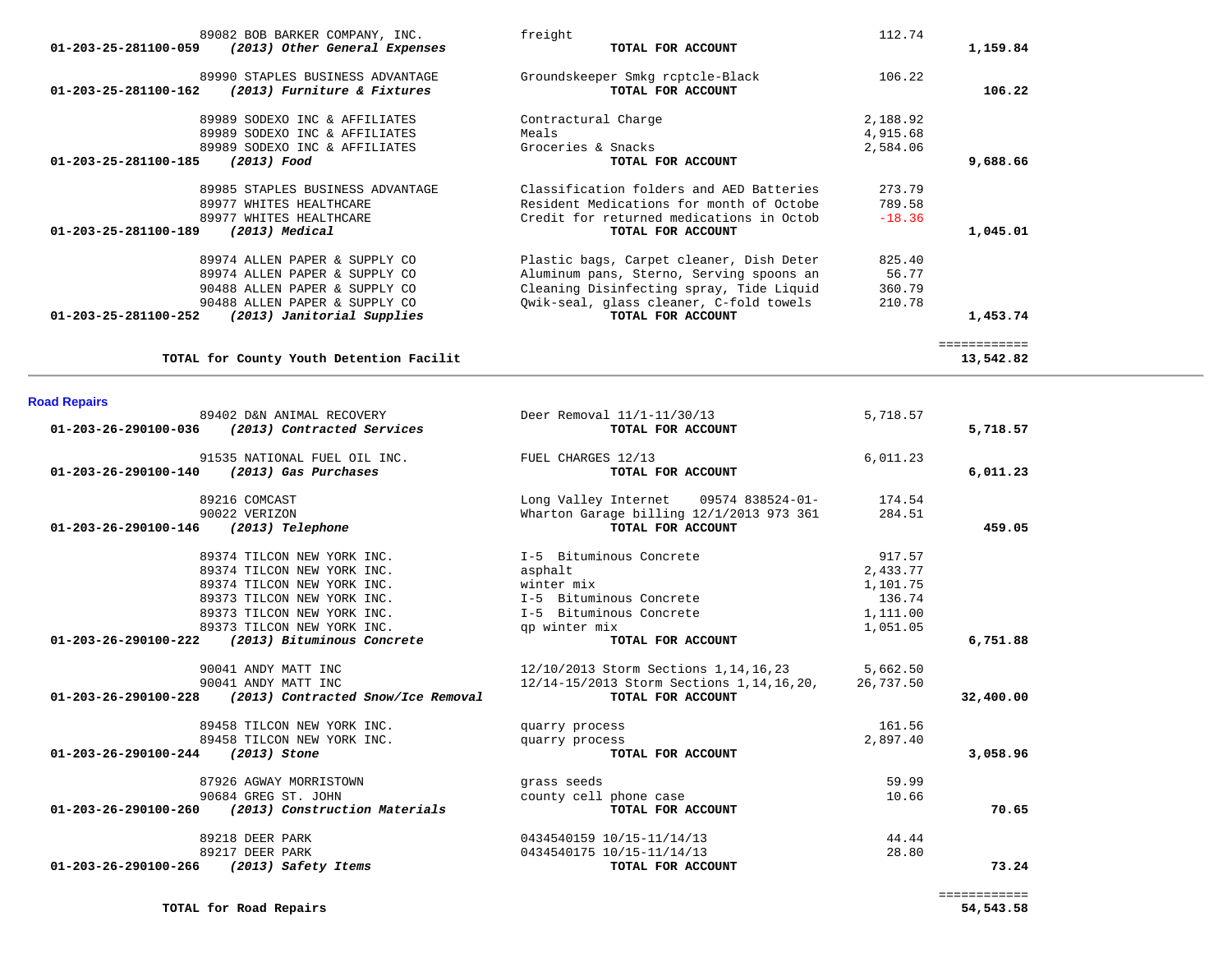| <b>Bridges and Culverts</b>                                                                                                                                                                                                 |                                                                                                                                                                                                                                                           |                                                                         |                          |  |
|-----------------------------------------------------------------------------------------------------------------------------------------------------------------------------------------------------------------------------|-----------------------------------------------------------------------------------------------------------------------------------------------------------------------------------------------------------------------------------------------------------|-------------------------------------------------------------------------|--------------------------|--|
| 89762 TRITEC OFFICE EQUIPMENT INC<br>01-203-26-292100-044 (2013) Equipment Service Agreements                                                                                                                               | Ricoh MPC2051Invoice Date: 10/10/2013Bil<br>TOTAL FOR ACCOUNT                                                                                                                                                                                             | 35.21                                                                   | 35.21                    |  |
| 88053 ROAD SAFETY SYSTEMS LLC<br>01-203-26-292100-230 (2013) Guard Rails                                                                                                                                                    | Item# TFLTSKT126T1( 6 ) Fleat SKT 12-6 A<br>TOTAL FOR ACCOUNT                                                                                                                                                                                             | 1,632.00                                                                | 1,632.00                 |  |
| 89219 GRAINGER<br>$01-203-26-292100-246$ (2013) Tools - Others                                                                                                                                                              | Electric Radiator Heater, Radiant 120V<br>TOTAL FOR ACCOUNT                                                                                                                                                                                               | 112.88                                                                  | 112.88                   |  |
| 89005 COUNTY WELDING SUPPLY CO<br>01-203-26-292100-248 (2013) Welding-Oxygen-Acetylene Etc                                                                                                                                  | UN1072 Oxygen Compressed 2.2VWS 251 cf C<br>TOTAL FOR ACCOUNT                                                                                                                                                                                             | 21.50                                                                   | 21.50                    |  |
| 89003 GRAY SUPPLY CORP<br>(2013) Equipment Rental<br>01-203-26-292100-259                                                                                                                                                   | Komatsu Model, Hydraulic Excavator, Opera<br>TOTAL FOR ACCOUNT                                                                                                                                                                                            | 1,800.00                                                                | 1,800.00                 |  |
| 89468 CREATIVE VISUAL SYSTEMS<br>01-203-26-292100-260 (2013) Construction Materials                                                                                                                                         | 15" Desktop Friction PlotterS/N: E306011<br>TOTAL FOR ACCOUNT                                                                                                                                                                                             | 1,350.00                                                                | 1,350.00                 |  |
| 89004 GRAINGER<br>01-203-26-292100-266<br>(2013) Safety Items                                                                                                                                                               | Hand Sanitizer, Size 1000ML, PK 8 Box<br>TOTAL FOR ACCOUNT                                                                                                                                                                                                | 86.45                                                                   | 86.45                    |  |
| TOTAL for Bridges and Culverts                                                                                                                                                                                              |                                                                                                                                                                                                                                                           |                                                                         | ============<br>5,038.04 |  |
| <b>Shade Tree Commission</b>                                                                                                                                                                                                |                                                                                                                                                                                                                                                           |                                                                         |                          |  |
| 89215 DEER PARK                                                                                                                                                                                                             | 0434593380 9/15-10/14/13                                                                                                                                                                                                                                  | 0.99                                                                    |                          |  |
| 89215 DEER PARK                                                                                                                                                                                                             | 0434593380 10/15-11/14/13                                                                                                                                                                                                                                 | 14.45                                                                   |                          |  |
| $01-203-26-300100-098$ (2013) Other Operating&Repair Supply                                                                                                                                                                 | TOTAL FOR ACCOUNT                                                                                                                                                                                                                                         |                                                                         | 15.44                    |  |
| TOTAL for Shade Tree Commission                                                                                                                                                                                             |                                                                                                                                                                                                                                                           |                                                                         | ============<br>15.44    |  |
| <b>Buildings &amp; Grounds</b>                                                                                                                                                                                              |                                                                                                                                                                                                                                                           |                                                                         |                          |  |
| 91549 WILLIAM F. BARNISH<br>$01 - 201 - 26 - 310100 - 029$ Building Rental                                                                                                                                                  | RENT FOR DOVER PROBATION/ FEBRUARY 2014<br>TOTAL FOR ACCOUNT                                                                                                                                                                                              | 7,087.72                                                                | 7,087.72                 |  |
| 88938 EMAINT ENTERPRISES LLC<br>01-203-26-310100-044 (2013) Equipment Service Agreements                                                                                                                                    | ANNUAL SUPPORT & SUBSCRIPTION THROUGH 12<br>TOTAL FOR ACCOUNT                                                                                                                                                                                             | 1,299.00                                                                | 1,299.00                 |  |
| 90183 CHRIS WALKER<br>01-203-26-310100-082<br>(2013) Travel Expense                                                                                                                                                         | PURCHASE SODA FOR FREEHOLDERS RE-ORG EVE<br>TOTAL FOR ACCOUNT                                                                                                                                                                                             | 50.45                                                                   | 50.45                    |  |
| 87936 ASSURE PEST SERVICES<br>87936 ASSURE PEST SERVICES<br>88936 LOVEYS PIZZA & GRILL<br>88947 SERVICE ASSOCIATES II, INC.<br>89418 HANOVER TOWNSHIP<br>90676 EMPLOYMENT HORIZONS, INC.<br>90676 EMPLOYMENT HORIZONS, INC. | RE: OTA/7-3-13<br>RE: 0TA/7-18-13<br>RE:MEAL RECEIPTS/START DATE 7/20/13 - 11<br>RE: B& G - CLEAN CARPET(S)/ $11-02-13$<br>NJ STATE DCA REGISTRATION # 1412-00158-0<br>CLEANING SERVICES - OCTOBER 2013/ DATED<br>GROUNDSKEEPING SERVICES - OCTOBER 2013/ | 125.00<br>125.00<br>886.00<br>184.69<br>368.00<br>34,672.00<br>2,844.00 |                          |  |
| 01-203-26-310100-084 (2013) Other Outside Services                                                                                                                                                                          | TOTAL FOR ACCOUNT                                                                                                                                                                                                                                         |                                                                         | 39,204.69                |  |
| 90657 DEER PARK                                                                                                                                                                                                             | 0434507703/ 10-15-13 THRU 11-14-13                                                                                                                                                                                                                        | 99.14                                                                   |                          |  |
| 90657 DEER PARK<br>$01-203-26-310100-095$ (2013) Other Administrative Supplies                                                                                                                                              | 0434507703/ 11-15-13 THRU 12-14-13<br>TOTAL FOR ACCOUNT                                                                                                                                                                                                   | 93.16                                                                   | 192.30                   |  |
| 88953 AGWAY MORRISTOWN                                                                                                                                                                                                      |                                                                                                                                                                                                                                                           |                                                                         |                          |  |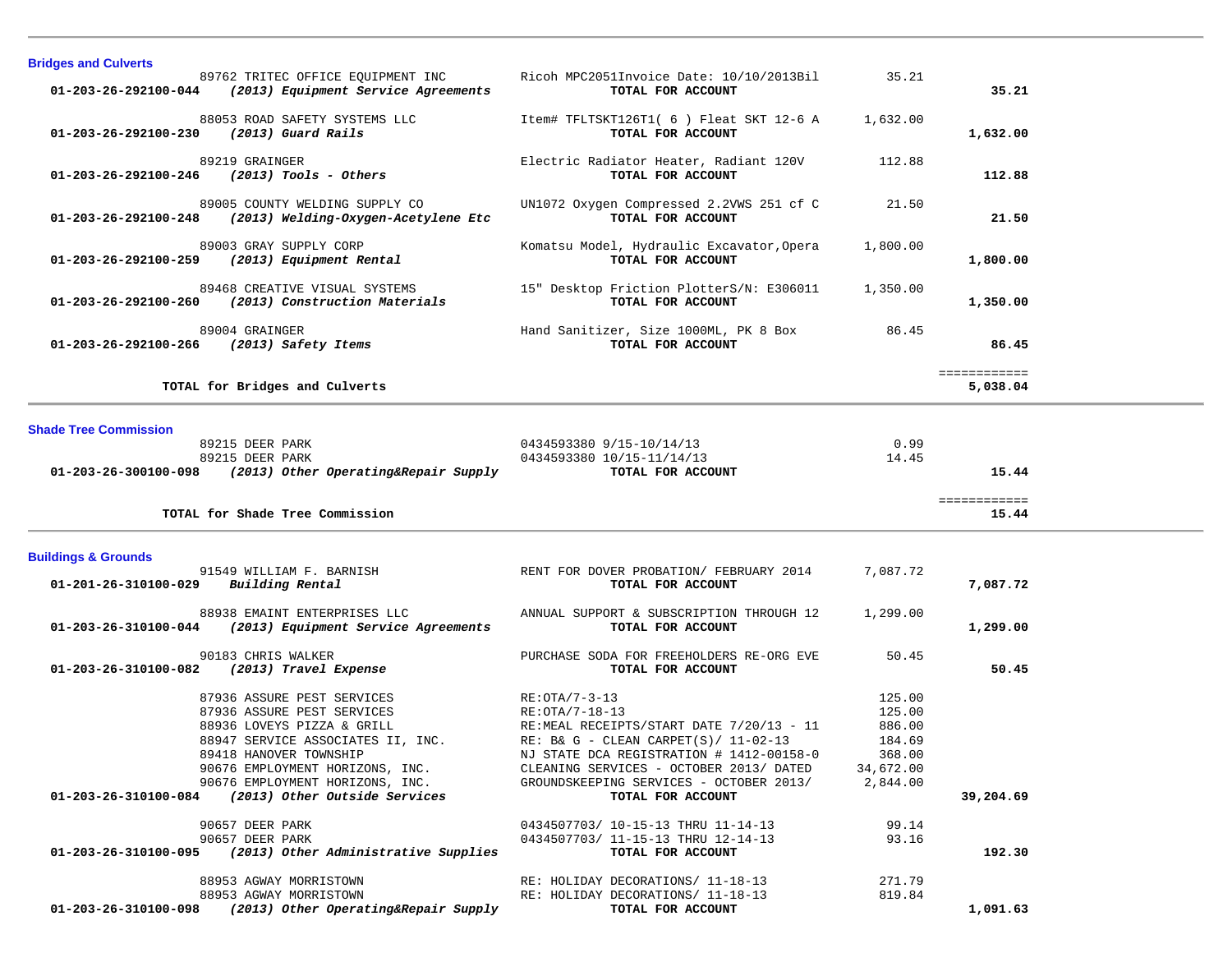|                                                                                                                                                                       |                                                                                                                            |                  | 525.00   |
|-----------------------------------------------------------------------------------------------------------------------------------------------------------------------|----------------------------------------------------------------------------------------------------------------------------|------------------|----------|
|                                                                                                                                                                       |                                                                                                                            |                  |          |
|                                                                                                                                                                       |                                                                                                                            |                  |          |
|                                                                                                                                                                       |                                                                                                                            |                  |          |
|                                                                                                                                                                       |                                                                                                                            |                  | 584.18   |
| 88935 TURTLE & HUGHES, INC.<br>98935 TURTLE & HUGHES, INC.<br>991-203-26-310100-239 (2013) Small Tools<br>991-203-26-310100-239 (2013) Small Tools                    |                                                                                                                            |                  |          |
|                                                                                                                                                                       |                                                                                                                            |                  | 17.25    |
|                                                                                                                                                                       |                                                                                                                            |                  |          |
|                                                                                                                                                                       |                                                                                                                            |                  |          |
|                                                                                                                                                                       |                                                                                                                            |                  |          |
|                                                                                                                                                                       |                                                                                                                            |                  |          |
|                                                                                                                                                                       |                                                                                                                            |                  | 5,995.00 |
|                                                                                                                                                                       |                                                                                                                            |                  |          |
|                                                                                                                                                                       |                                                                                                                            |                  |          |
|                                                                                                                                                                       |                                                                                                                            |                  |          |
|                                                                                                                                                                       |                                                                                                                            |                  |          |
|                                                                                                                                                                       |                                                                                                                            |                  |          |
|                                                                                                                                                                       |                                                                                                                            |                  |          |
|                                                                                                                                                                       |                                                                                                                            |                  |          |
|                                                                                                                                                                       |                                                                                                                            |                  |          |
|                                                                                                                                                                       |                                                                                                                            |                  |          |
|                                                                                                                                                                       |                                                                                                                            |                  |          |
|                                                                                                                                                                       |                                                                                                                            |                  | 3,005.76 |
|                                                                                                                                                                       |                                                                                                                            |                  |          |
| 88951 M.C. FARMS INC<br>88951 M.C. FARMS INC MO70598/ RE: COMM CENTER EVENT/ 10-18-13<br>01-203-26-310100-251 (2013) Ground Maintenance Supplies<br>TOTAL FOR ACCOUNT |                                                                                                                            |                  |          |
|                                                                                                                                                                       |                                                                                                                            |                  |          |
|                                                                                                                                                                       |                                                                                                                            |                  | 650.50   |
|                                                                                                                                                                       |                                                                                                                            |                  |          |
|                                                                                                                                                                       |                                                                                                                            |                  |          |
| ${\bf 88066\;\;VALEY\;\; APPLIANCE\;\; PARTS\;\; OF}\qquad \qquad RE:\;\; B\&G\;\; 10/25/2013$ 01-203-26-310100-264 (2013) Heat & A/C TOTAL F                         | 88935 TURTLE & HUGHES, INC.<br>88066 VALLEY APPLIANCE PARTS OF RE: B&G 10/25/2013<br>4 (2013) Heat & A/C TOTAL FOR ACCOUNT |                  | 171.98   |
|                                                                                                                                                                       |                                                                                                                            |                  |          |
|                                                                                                                                                                       |                                                                                                                            |                  |          |
|                                                                                                                                                                       |                                                                                                                            |                  |          |
|                                                                                                                                                                       |                                                                                                                            |                  |          |
|                                                                                                                                                                       |                                                                                                                            |                  |          |
|                                                                                                                                                                       |                                                                                                                            |                  |          |
|                                                                                                                                                                       |                                                                                                                            |                  |          |
|                                                                                                                                                                       |                                                                                                                            |                  |          |
|                                                                                                                                                                       |                                                                                                                            |                  |          |
|                                                                                                                                                                       |                                                                                                                            |                  |          |
|                                                                                                                                                                       |                                                                                                                            |                  |          |
|                                                                                                                                                                       |                                                                                                                            |                  |          |
|                                                                                                                                                                       |                                                                                                                            |                  |          |
|                                                                                                                                                                       |                                                                                                                            |                  |          |
|                                                                                                                                                                       |                                                                                                                            |                  |          |
| 88933 TURTLE & HUGHES, INC. WO70679 RE: BULBS/ 10-30-13                                                                                                               | 108.03                                                                                                                     |                  |          |
| 88932 TURTLE & HUGHES, INC.                                                                                                                                           | WO68505 RE: BULBS/ 04-24-13                                                                                                | 289.74           |          |
| 88932 TURTLE & HUGHES, INC.                                                                                                                                           | W068505 RE: BULBS/ 04-28-13                                                                                                | 254.97           |          |
| 88932 TURTLE & HUGHES, INC.                                                                                                                                           | WO68505 RE: BULBS/ 04-28-13                                                                                                | 903.99           |          |
| 88932 TURTLE & HUGHES, INC.                                                                                                                                           | WO70612 RE: BULBS/ 10-25-13                                                                                                | 761.70<br>192.97 |          |
| 88932 TURTLE & HUGHES, INC.<br>88932 TURTLE & HUGHES, INC.                                                                                                            | WO70679 RE: BULBS/ 10-25-13<br>WO70509 RE: BULBS/ 10-29-13                                                                 | 60.63            |          |
| 88932 TURTLE & HUGHES, INC.                                                                                                                                           | WO70509 RE: BULBS/ 10-29-13                                                                                                | 141.46           |          |
| 88932 TURTLE & HUGHES, INC.                                                                                                                                           | WO70315 RE: BULBS/ 10-29-13                                                                                                | 68.40            |          |
| 88932 TURTLE & HUGHES, INC.                                                                                                                                           | WO70679 RE: BULBS/ 10-29-13                                                                                                | 28.37            |          |
| 01-203-26-310100-265<br>(2013) Electrical                                                                                                                             | TOTAL FOR ACCOUNT                                                                                                          |                  | 7,165.49 |
|                                                                                                                                                                       |                                                                                                                            |                  |          |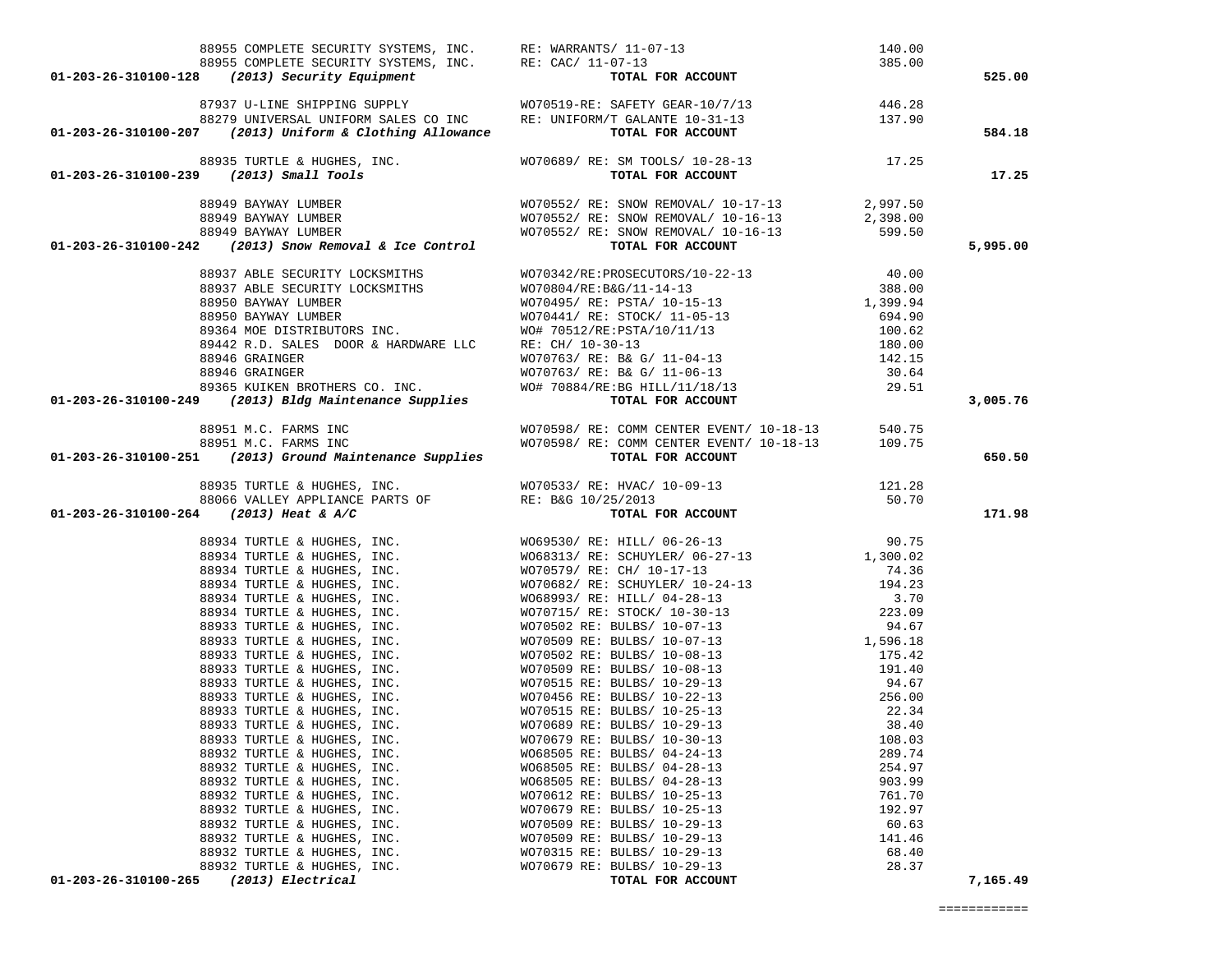**Health Management** 

| <b>Motor Services Center</b>                                                                                                                                                                                                                                                                                                                                                                                                                                       |                                                                                                                                                                                                                                              |          |              |
|--------------------------------------------------------------------------------------------------------------------------------------------------------------------------------------------------------------------------------------------------------------------------------------------------------------------------------------------------------------------------------------------------------------------------------------------------------------------|----------------------------------------------------------------------------------------------------------------------------------------------------------------------------------------------------------------------------------------------|----------|--------------|
|                                                                                                                                                                                                                                                                                                                                                                                                                                                                    |                                                                                                                                                                                                                                              |          |              |
|                                                                                                                                                                                                                                                                                                                                                                                                                                                                    |                                                                                                                                                                                                                                              |          |              |
| 90111 STAPLES BUSINESS ADVANTAGE SOX, PAPER, PAD, AAG FLIP CALENDAR 90111 STAPLES BUSINESS ADVANTAGE TONER, APPT CALENDAR, 3-HOLE PUNCH, HIGHLIG 102.98<br>01-203-26-315100-058 (2013) Office Supplies & Stationery TOTAL FOR ACC                                                                                                                                                                                                                                  |                                                                                                                                                                                                                                              |          | 143.80       |
|                                                                                                                                                                                                                                                                                                                                                                                                                                                                    |                                                                                                                                                                                                                                              |          |              |
|                                                                                                                                                                                                                                                                                                                                                                                                                                                                    |                                                                                                                                                                                                                                              | 4,213.62 |              |
|                                                                                                                                                                                                                                                                                                                                                                                                                                                                    |                                                                                                                                                                                                                                              | 360.00   |              |
|                                                                                                                                                                                                                                                                                                                                                                                                                                                                    |                                                                                                                                                                                                                                              | 1.00     |              |
|                                                                                                                                                                                                                                                                                                                                                                                                                                                                    |                                                                                                                                                                                                                                              | 310.47   |              |
|                                                                                                                                                                                                                                                                                                                                                                                                                                                                    |                                                                                                                                                                                                                                              | 485.75   |              |
|                                                                                                                                                                                                                                                                                                                                                                                                                                                                    |                                                                                                                                                                                                                                              | 151.52   |              |
| $\begin{array}{lllllllllllllllll} & & & & \text{LATTUDE E6240 XFR LAPTOP} \\ & & & & \text{90376 ROBERT COOK} & & & \text{MOTOR VEHICLE COMMISSION - 6 TITLES} \\ & & & & \text{90376 ROBERT COOK} & & & \text{TOLL RECIEFF} \\ & & & & \text{93311 MCMASTER-CARR SUPPLY CO} & & & & \text{TOLL RECIEFF} \\ & & & & & \text{9324 Y-PERS INC} & & & \text{RAGS} & & \\ & & & & & \text{9096 MUNICIPAL CAPITAL CORP} & & & & \text{COPIER LEASE} & & \\ & & & &$     |                                                                                                                                                                                                                                              |          | 5,522.36     |
|                                                                                                                                                                                                                                                                                                                                                                                                                                                                    |                                                                                                                                                                                                                                              | 270.00   |              |
|                                                                                                                                                                                                                                                                                                                                                                                                                                                                    |                                                                                                                                                                                                                                              | 70.04    |              |
|                                                                                                                                                                                                                                                                                                                                                                                                                                                                    |                                                                                                                                                                                                                                              | 270.00   |              |
| ${\small \begin{array}{c} {\small 87224$ GTS WELCO}\\ {\small 89300$~COUNTY WELDING SUPPLY~CO \end{array}} {\small \begin{array}{c} {\small 87224$ GTS WELCO}\\ {\small 89300~COUNTY WELDING SUPPLY~CO \end{array}} {\small \begin{array}{c} {\small 87224$~GTS WELCO}\\ {\small 89058~GTS WELCO \end{array}} {\small \begin{array}{c} {\small 89058$~GTS WELCO\\ {\small 701-203-26-315100-248 \end{array}} {\small \begin{array}{c} {\small 8913$} \\ {\small 7$ | TOTAL FOR ACCOUNT                                                                                                                                                                                                                            |          | 610.04       |
|                                                                                                                                                                                                                                                                                                                                                                                                                                                                    |                                                                                                                                                                                                                                              |          |              |
| 89325 ZEP MANUFACTURING CO<br>01-203-26-315100-252 (2013) Janitorial Supplies                                                                                                                                                                                                                                                                                                                                                                                      | ZEP TKO                                                                                                                                                                                                                                      | 231.75   |              |
|                                                                                                                                                                                                                                                                                                                                                                                                                                                                    | TOTAL FOR ACCOUNT                                                                                                                                                                                                                            |          | 231.75       |
|                                                                                                                                                                                                                                                                                                                                                                                                                                                                    |                                                                                                                                                                                                                                              |          |              |
| 89302 AIR BRAKE & EQUIPMENT PANEL                                                                                                                                                                                                                                                                                                                                                                                                                                  |                                                                                                                                                                                                                                              | 379.72   |              |
|                                                                                                                                                                                                                                                                                                                                                                                                                                                                    | HOOK                                                                                                                                                                                                                                         | 35.72    |              |
|                                                                                                                                                                                                                                                                                                                                                                                                                                                                    | HITCH                                                                                                                                                                                                                                        | 120.44   |              |
| 89302 AIR BRAKE & Dyvinner<br>89294 AW DIRECT<br>89294 AW DIRECT<br>10004 AM DIRECT                                                                                                                                                                                                                                                                                                                                                                                | <b>CABLE</b>                                                                                                                                                                                                                                 | 166.15   |              |
| 01-203-26-315100-261 (2013) Spare Parts for Equipment                                                                                                                                                                                                                                                                                                                                                                                                              | TOTAL FOR ACCOUNT                                                                                                                                                                                                                            |          | 702.03       |
|                                                                                                                                                                                                                                                                                                                                                                                                                                                                    |                                                                                                                                                                                                                                              |          |              |
| 89296 BEYER FLEET LLC<br>90104 PLAINSMAN AUTO SUPPLY<br>90104 PLAINSMAN AUTO SUPPLY<br>90104 PLAINSMAN AUTO SUPPLY                                                                                                                                                                                                                                                                                                                                                 | BTT LED                                                                                                                                                                                                                                      | 93.15    |              |
|                                                                                                                                                                                                                                                                                                                                                                                                                                                                    | SWITCH, PADS, BILTER, FITTING, CHUCK, DRIVEKI                                                                                                                                                                                                | 314.31   |              |
|                                                                                                                                                                                                                                                                                                                                                                                                                                                                    | BLUE DEF, MANIFOLD, PLUG, RELAY, MOTOR                                                                                                                                                                                                       | 250.36   |              |
| 90104 PLAINSMAN AUTO SUPPLY                                                                                                                                                                                                                                                                                                                                                                                                                                        | BELT, COIL                                                                                                                                                                                                                                   | 51.83    |              |
| 90104 PLAINSMAN AUTO SUPPLY<br>90104 PLAINSMAN AUTO SUPPLY<br>90104 PLAINSMAN AUTO SUPPLY<br>90104 PLAINSMAN AUTO SUPPLY                                                                                                                                                                                                                                                                                                                                           | BELI, COIL<br>ROTOR, STEPDOWN BUTT SPL, BULB, FLUID, TOOL 880.72                                                                                                                                                                             |          |              |
|                                                                                                                                                                                                                                                                                                                                                                                                                                                                    | TERMINAL, SHOE ASY, PIN, BOLT, BRUSH                                                                                                                                                                                                         | 195.56   |              |
|                                                                                                                                                                                                                                                                                                                                                                                                                                                                    | BULB, ROTOR, HARNESS, ICE HAMMER                                                                                                                                                                                                             | 255.47   |              |
| 90104 PLAINSMAN AUTO SUPPLY                                                                                                                                                                                                                                                                                                                                                                                                                                        | CORD, NUT                                                                                                                                                                                                                                    | 37.11    |              |
| 90104 PLAINSMAN AUTO SUPPLY<br>90104 PLAINSMAN AUTO SUPPLY                                                                                                                                                                                                                                                                                                                                                                                                         | DEXCOOL, FILTER, VENT VISOR, VALVE, 12VMTR 444.98                                                                                                                                                                                            |          |              |
|                                                                                                                                                                                                                                                                                                                                                                                                                                                                    | EDGE,HOSE,GASKET,HAMMER<br>BATTERY,KIT                                                                                                                                                                                                       | 695.83   |              |
| 90104 PLAINSMAN AUTO SUPPLY                                                                                                                                                                                                                                                                                                                                                                                                                                        |                                                                                                                                                                                                                                              | 126.46   |              |
| 90104 PLAINSMAN AUTO SUPPLY                                                                                                                                                                                                                                                                                                                                                                                                                                        | CARBON FIBER, TIRE REP KIT, REPL NDL, BEAM 425.46                                                                                                                                                                                            |          |              |
|                                                                                                                                                                                                                                                                                                                                                                                                                                                                    |                                                                                                                                                                                                                                              | 58.34    |              |
|                                                                                                                                                                                                                                                                                                                                                                                                                                                                    |                                                                                                                                                                                                                                              | 207.76   |              |
|                                                                                                                                                                                                                                                                                                                                                                                                                                                                    |                                                                                                                                                                                                                                              | 288.01   |              |
|                                                                                                                                                                                                                                                                                                                                                                                                                                                                    |                                                                                                                                                                                                                                              | 163.76   |              |
|                                                                                                                                                                                                                                                                                                                                                                                                                                                                    |                                                                                                                                                                                                                                              | 273.11   |              |
|                                                                                                                                                                                                                                                                                                                                                                                                                                                                    |                                                                                                                                                                                                                                              | 233.75   |              |
| 01-203-26-315100-291 (2013) Vehicle Repairs                                                                                                                                                                                                                                                                                                                                                                                                                        | 90104 PLAINSMAN AUTO SUPPLY<br>90104 PLAINSMAN AUTO SUPPLY<br>90104 PLAINSMAN AUTO SUPPLY<br>90104 PLAINSMAN AUTO SUPPLY<br>90104 PLAINSMAN AUTO SUPPLY<br>90104 PLAINSMAN AUTO SUPPLY<br>90104 PLAINSMAN AUTO SUPPLY<br>90104 PLAINSMAN AUT |          | 4,995.97     |
|                                                                                                                                                                                                                                                                                                                                                                                                                                                                    |                                                                                                                                                                                                                                              |          | ============ |
| TOTAL for Motor Services Center                                                                                                                                                                                                                                                                                                                                                                                                                                    |                                                                                                                                                                                                                                              |          | 12,205.95    |
|                                                                                                                                                                                                                                                                                                                                                                                                                                                                    |                                                                                                                                                                                                                                              |          |              |

| 90495 MORRIS COUNTY HEALTH OFFICER                      | Carlos membership 2014 MC Health Officer | 50.00     |           |
|---------------------------------------------------------|------------------------------------------|-----------|-----------|
| Associations and Memberships<br>01-201-27-330100-023    | TOTAL FOR ACCOUNT                        |           | 50.00     |
| 90494 FASTER URGENT CARE                                | Flu vaccinations, Cancer Screening       | 10,774.00 |           |
| (2013) Other Outside Services<br>01-203-27-330100-084   | TOTAL FOR ACCOUNT                        |           | 10,774.00 |
| 88118 MUNICIPAL CAPITAL CORP                            | New Lease for Ricoh Copier               | 690.99    |           |
| (2013) Office Machines - Rental<br>01-203-27-330100-164 | TOTAL FOR ACCOUNT                        |           | 690.99    |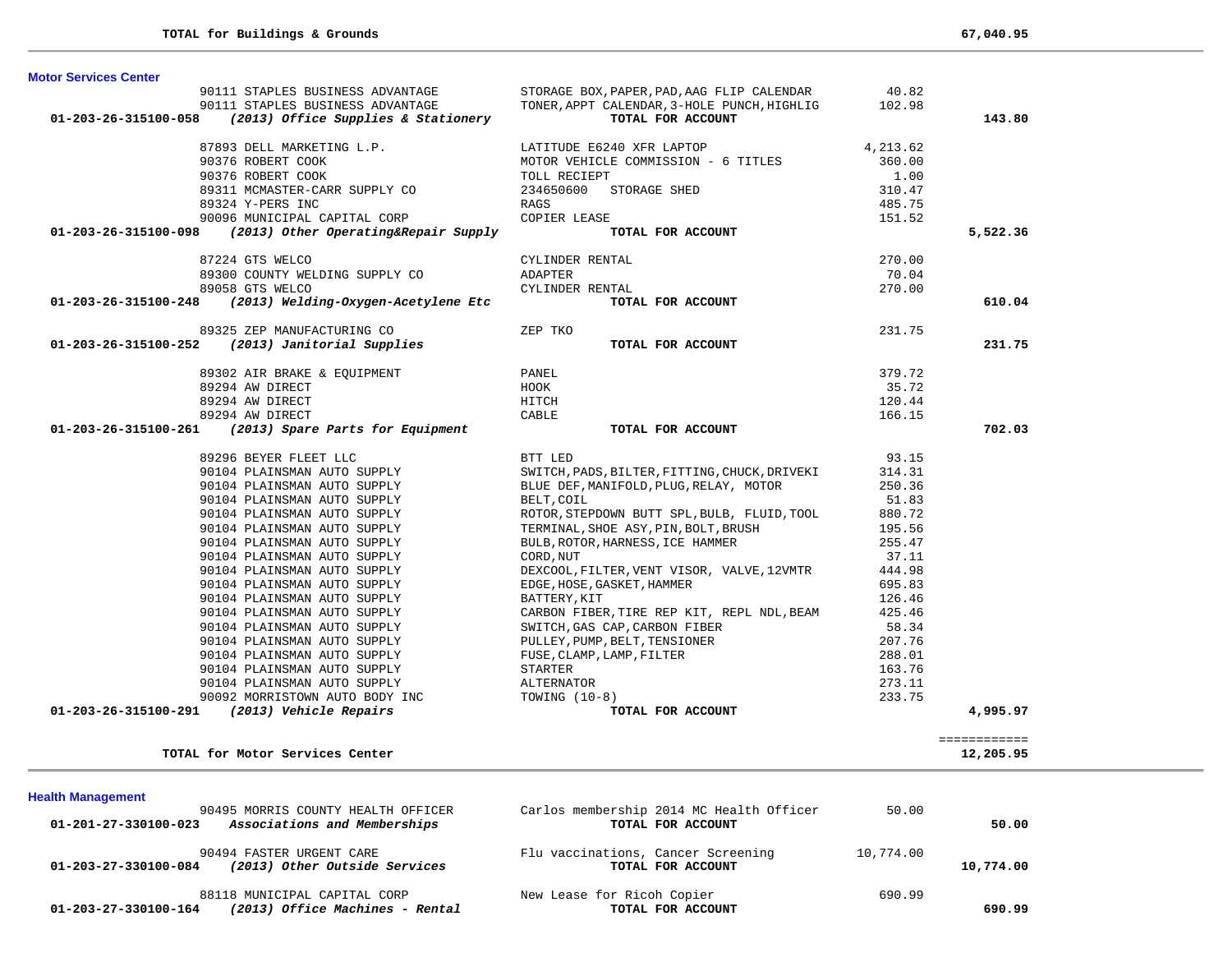|                                     | 90493 UNIVERSAL UNIFORM SALES CO INC                       | Badge                                    | 75.00    |                           |  |
|-------------------------------------|------------------------------------------------------------|------------------------------------------|----------|---------------------------|--|
|                                     | 90493 UNIVERSAL UNIFORM SALES CO INC                       | Case                                     | 19.00    |                           |  |
|                                     | 79557 GALLS, LLC                                           | Item JA331 DKNV LG with Law & Public Saf | 210.00   |                           |  |
|                                     | 79557 GALLS, LLC                                           | Item JA514 YEL X1 with Law & Public Safe | 218.00   |                           |  |
|                                     | 79557 GALLS, LLC                                           | shipping                                 | 15.00    |                           |  |
|                                     | 89261 JOHNSTON COMMUNICATIONS                              | Ticket # 245132 relocate lines           | 350.00   |                           |  |
| 01-203-27-330100-210                | (2013) Environmental Compliance                            | TOTAL FOR ACCOUNT                        |          | 887.00                    |  |
|                                     |                                                            |                                          |          |                           |  |
|                                     | 90492 DEER PARK                                            | 0434540191 billing period 11/15/13-12/14 | 22.52    |                           |  |
| 01-203-27-330100-258                | (2013) Equipment                                           | TOTAL FOR ACCOUNT                        |          | 22.52                     |  |
|                                     |                                                            |                                          |          |                           |  |
|                                     | TOTAL for Health Management                                |                                          |          | ============<br>12,424.51 |  |
|                                     |                                                            |                                          |          |                           |  |
| <b>Human Services</b>               |                                                            |                                          |          |                           |  |
|                                     | 91563 COUNTY OF MORRIS                                     | 1st HALF JANUARY 2014 METERED MAIL       | 49.81    |                           |  |
| 01-201-27-331100-068                | Postage & Metered Mail                                     | TOTAL FOR ACCOUNT                        |          | 49.81                     |  |
|                                     |                                                            |                                          |          |                           |  |
|                                     | 90124 DAILY RECORD                                         | COUNCIL MEETING DATES<br>12/             | 50.96    |                           |  |
|                                     | 90124 DAILY RECORD                                         | Affidavit of publication charge          | 35.00    |                           |  |
|                                     | 01-203-27-331100-028 (2013) Books & Periodicals            | TOTAL FOR ACCOUNT                        |          | 85.96                     |  |
|                                     |                                                            |                                          |          |                           |  |
|                                     | 90121 SODEXO INC & AFFILIATES                              | Refreshments for participants attending  | 21.60    |                           |  |
|                                     | 01-203-27-331100-088 (2013) Meeting Exp Advisory Board Etc | TOTAL FOR ACCOUNT                        |          | 21.60                     |  |
|                                     |                                                            |                                          |          |                           |  |
|                                     |                                                            |                                          |          | ============              |  |
|                                     | TOTAL for Human Services                                   |                                          |          | 157.37                    |  |
|                                     |                                                            |                                          |          |                           |  |
| <b>Youth Shelter</b>                | 91563 COUNTY OF MORRIS                                     | 1st HALF JANUARY 2014 METERED MAIL       | 11.70    |                           |  |
|                                     | 01-201-27-331110-068 Postage and Metered Mail              | TOTAL FOR ACCOUNT                        |          | 11.70                     |  |
|                                     |                                                            |                                          |          |                           |  |
|                                     | 90639 ALBERTSON INC                                        | 6030 3751 0002 6118 Closing Date 12/04/  | 62.76    |                           |  |
|                                     | 90639 ALBERTSON INC                                        | 6030 3751 0002 6118 Closing Date 1/3/14  | 7.99     |                           |  |
|                                     | 87646 BOB BARKER COMPANY, INC.                             | Shampoo, deodorant, toothpast            | 574.53   |                           |  |
| 01-203-27-331110-059                | (2013) Other General Expenses                              | TOTAL FOR ACCOUNT                        |          | 645.28                    |  |
|                                     |                                                            |                                          |          |                           |  |
|                                     | 90638 LOVEYS PIZZA & GRILL                                 | November Billing                         | 120.84   |                           |  |
|                                     | 90638 LOVEYS PIZZA & GRILL                                 | December Billing                         | 101.44   |                           |  |
|                                     | 90568 SODEXO INC & AFFILIATES                              | Weekly fixed cost                        | 2,812.56 |                           |  |
|                                     | 90568 SODEXO INC & AFFILIATES                              | Lunch Meals                              | 982.08   |                           |  |
|                                     | 90568 SODEXO INC & AFFILIATES                              | Dinner Meals                             | 1,085.04 |                           |  |
|                                     | 90568 SODEXO INC & AFFILIATES                              | AFI & Groceries                          |          |                           |  |
| 01-203-27-331110-185 (2013) Food    |                                                            | TOTAL FOR ACCOUNT                        | 1,325.01 |                           |  |
|                                     |                                                            |                                          |          | 6,426.97                  |  |
|                                     | 90637 ATLANTIC HEALTH/                                     | Juvenile services Nov 2013               | 6,766.66 |                           |  |
|                                     | 90637 ATLANTIC HEALTH/                                     | Juvenile Services Dec 2013               | 6,766.66 |                           |  |
| 01-203-27-331110-189 (2013) Medical |                                                            | TOTAL FOR ACCOUNT                        |          | 13,533.32                 |  |
|                                     |                                                            |                                          |          |                           |  |
|                                     | 89070 BOB BARKER COMPANY, INC.                             | Cross strap Thong shoes, etc             | 659.70   |                           |  |
|                                     | 89070 BOB BARKER COMPANY, INC.                             | Laundry Det                              | 289.27   |                           |  |
|                                     | 89070 BOB BARKER COMPANY, INC.                             | Resident Clothing Backorder              | 21.51    |                           |  |
|                                     | 01-203-27-331110-202 (2013) Uniform And Accessories        | TOTAL FOR ACCOUNT                        |          | 970.48                    |  |
|                                     |                                                            |                                          |          |                           |  |
|                                     |                                                            |                                          |          | ============              |  |
|                                     | TOTAL for Youth Shelter                                    |                                          |          | 21,587.75                 |  |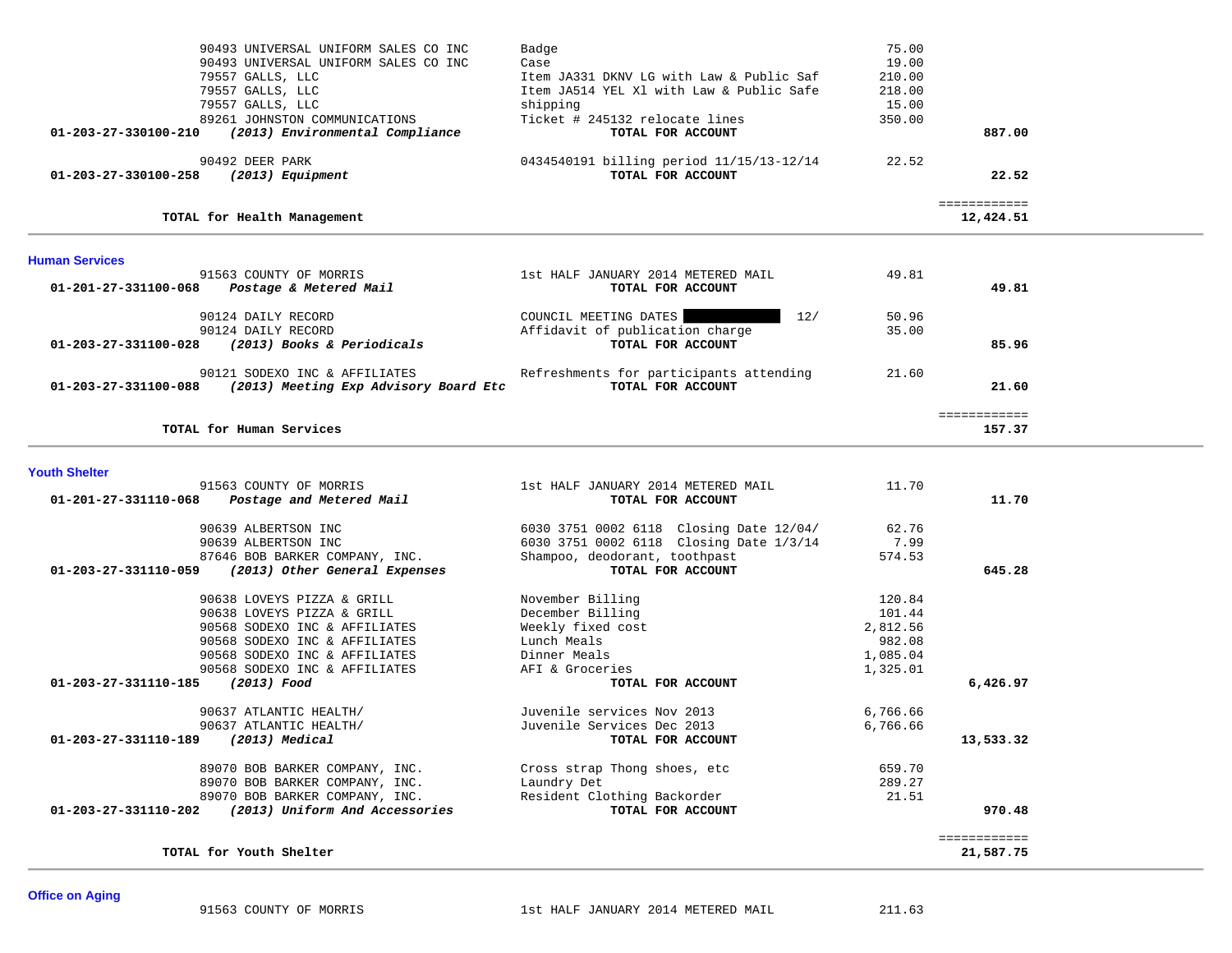| 90522 KAREN WEBSTER                                              | Car Insurance Reimbursement for Dec-2013    | 12.00      |                          |  |
|------------------------------------------------------------------|---------------------------------------------|------------|--------------------------|--|
| 90519 OPHELIA V. CRUSE                                           | Car insurance reimbursement for Dec-2013    | 12.00      |                          |  |
| 90491 DAVID GILLIHAM                                             | Car Insurance Reimbursement for Nov-2013    | 12.00      |                          |  |
| 90491 DAVID GILLIHAM                                             | Car Insurance Reimbursement for Dec-2013    | 12.00      |                          |  |
| 90502 RENATA STOKES                                              | Car Insurance reimbursement for Nov-2013    | 12.00      |                          |  |
| 90324 BETH DENMEAD                                               | Car Insurance Reimbursement for Nov-2013    | 12.00      |                          |  |
|                                                                  |                                             |            |                          |  |
| 90322 CARMEN N. AYALA                                            | Car Insurance Reimbursement for Nov 2013    | 12.00      |                          |  |
| 90323 KAREN WEBSTER                                              | Car Insurance Reimbursement for Nov-2013    | 12.00      |                          |  |
| 90325 KRISTINE A. BEIRNE                                         | Car Insurance Reimbursement for Nov-2013    | 12.00      |                          |  |
| (2013) Insurance<br>01-203-27-333100-048                         | TOTAL FOR ACCOUNT                           |            | 108.00                   |  |
| 90524 LUCY CANNIZZO                                              | Certified Mail                              | 61.50      |                          |  |
| 90499 DAILY RECORD                                               | Public Notice, Hurricane Sandy Initiativ    | 49.04      |                          |  |
| 01-203-27-333100-059<br>(2013) Other General Expenses            | TOTAL FOR ACCOUNT                           |            | 110.54                   |  |
| 90524 LUCY CANNIZZO                                              | Miles reimbursement for Dec-2013            | 17.50      |                          |  |
| 90522 KAREN WEBSTER                                              | Miles reimbursement for Dec-2013            | 35.70      |                          |  |
| 90519 OPHELIA V. CRUSE                                           | Miles reimbursement for Dec-2013            | 43.75      |                          |  |
|                                                                  | Miles reimbursement for Oct/Nov 2013        |            |                          |  |
| 90491 DAVID GILLIHAM                                             |                                             | 44.80      |                          |  |
| 90491 DAVID GILLIHAM                                             | Miles reimbursement for Dec-2013            | 19.60      |                          |  |
| 90502 RENATA STOKES                                              | Miles reimbursement for Nov-2013            | 48.30      |                          |  |
| 90501 PATRICIA DUMPERT                                           | Miles reimbursement for December 2013       | 7.70       |                          |  |
| 90324 BETH DENMEAD                                               | Miles reimbursement for NOv-2013            | 80.15      |                          |  |
| 90322 CARMEN N. AYALA                                            | Miles reimbursement for Nov, 2013           | 64.75      |                          |  |
| 90323 KAREN WEBSTER                                              | Miles Reimbursement for Nov-2013            | 19.60      |                          |  |
| 90325 KRISTINE A. BEIRNE                                         | Miles reimbursement for Nov-2013            | 25.20      |                          |  |
| $01 - 203 - 27 - 333100 - 082$<br>(2013) Travel Expense          | TOTAL FOR ACCOUNT                           |            | 407.05                   |  |
| 90326 CORTEX EDI                                                 | Medicaid Billing for January, February, Ma  | 450.00     |                          |  |
| 90326 CORTEX EDI                                                 | ERN's for January, February, March 2014\$25 | 75.00      |                          |  |
| (2013) Other Outside Services<br>01-203-27-333100-084            | TOTAL FOR ACCOUNT                           |            | 525.00                   |  |
| 90498 MUNICIPAL CAPITAL CORP                                     | Office Machine Renta/Contract# 10237.Ric    | 1,539.86   |                          |  |
| (2013) Office Machines - Rental<br>01-203-27-333100-164          | TOTAL FOR ACCOUNT                           |            | 1,539.86                 |  |
|                                                                  |                                             |            |                          |  |
| TOTAL for Office on Aging                                        |                                             |            | ============<br>2,902.08 |  |
|                                                                  |                                             |            |                          |  |
| <b>Grant in Aid</b>                                              |                                             |            |                          |  |
| 90122 CFCS - HOPE HOUSE                                          | 1 support Group @ 235.50                    | 235.00     |                          |  |
| 90122 CFCS - HOPE HOUSE                                          | 12 Individual counseling sessions @ \$58.   | 707.00     |                          |  |
| 90122 CFCS - HOPE HOUSE                                          | 6 AIDS Education Sessions @ \$117.76        | 707.00     |                          |  |
| 01-203-27-342000-480<br>(2013) Grant in Aid GIA:HOPEHOUSEOPERTNF | TOTAL FOR ACCOUNT                           |            | 1,649.00                 |  |
|                                                                  |                                             |            | ============             |  |
| TOTAL for Grant in Aid                                           |                                             |            | 1,649.00                 |  |
|                                                                  |                                             |            |                          |  |
| <b>Seniors, Disabled &amp; Veterans</b>                          |                                             |            |                          |  |
| 90330 CORNERSTONE FAMILY PROGRAMS                                | 744 unit<br>MVADC Period Nov. 2013          | 15, 123.39 |                          |  |
| (2013) Contracted Services - Adult Day C<br>01-203-27-343100-036 | TOTAL FOR ACCOUNT                           |            | 15,123.39                |  |
|                                                                  |                                             |            | ============             |  |
| TOTAL for Seniors, Disabled & Veterans                           |                                             |            | 15,123.39                |  |
|                                                                  |                                             |            |                          |  |
| <b>County Board of Social Service</b>                            |                                             |            |                          |  |
| 89637 PAPER MART INC                                             | Order no. 151723/11-22-13, Customer #859    | 849.00     |                          |  |
| (2013) Office Supplies & Stationery<br>01-203-27-345100-058      | TOTAL FOR ACCOUNT                           |            | 849.00                   |  |

 **01-201-27-333100-068** *Postage & Metered Mail* **TOTAL FOR ACCOUNT 211.63**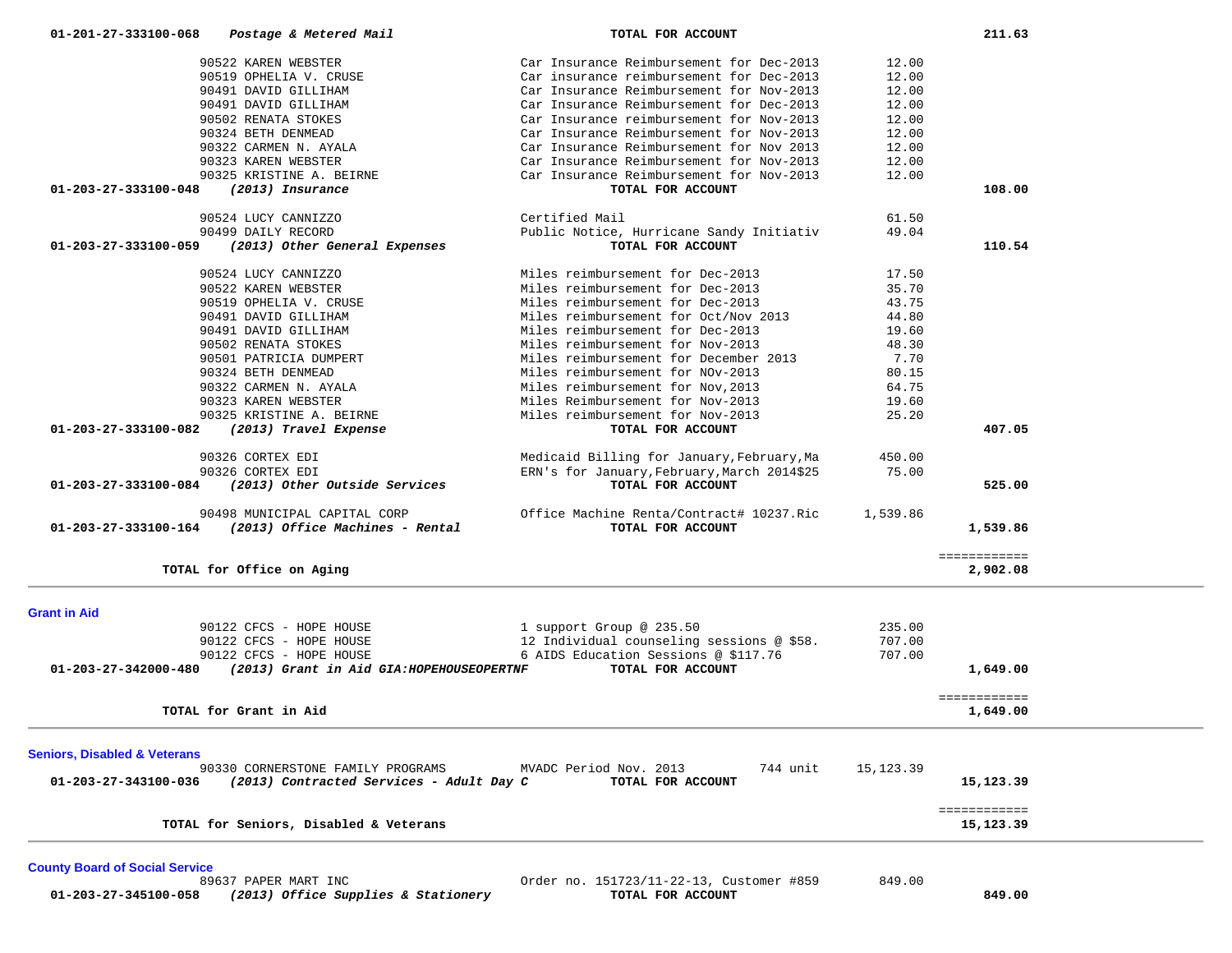| 89730 UNITRONIX DATA SYSTEMS INC<br>01-203-27-345100-325<br>(2013) Special Services                                                     | Software maintenance for the month of De<br>TOTAL FOR ACCOUNT           | 5, 154. 31           | 5,154.31                  |
|-----------------------------------------------------------------------------------------------------------------------------------------|-------------------------------------------------------------------------|----------------------|---------------------------|
| 91536 HORIZON BLUE CROSS BLUE SHIELD<br>91538 HORIZON BLUE CROSS BLUE SHIELD<br>01-203-27-345100-329 (2013) Hospital Insurance Premiums | OTA MIN PREM SEPT 2013<br>OTA MIN PREM OCT 2013<br>TOTAL FOR ACCOUNT    | 7,264.06<br>7,374.27 | 14,638.33                 |
|                                                                                                                                         |                                                                         |                      |                           |
| 89655 VOLKER CRANE LLC<br>01-203-27-345100-336 (2013) Repairs & Alterations                                                             | Design & Construction for security upgra 11,375.00<br>TOTAL FOR ACCOUNT |                      | 11,375.00                 |
| TOTAL for County Board of Social Service                                                                                                |                                                                         |                      | ============<br>32,016.64 |
| <b>MV:Administration</b>                                                                                                                |                                                                         |                      |                           |
| 90874 MELOJANE CELESTINO                                                                                                                | RN,1/1/2014 thru 1/11/2014                                              | 840.00               |                           |
| 90876 MIRLENE ESTRIPLET                                                                                                                 | RN, 1/1/2014 thru 1/11/2014                                             | 1,843.45             |                           |
| 90878 ROSE DUMAPIT                                                                                                                      | RN, 1/1/2014 thru 1/11/2014                                             | 2,100.00             |                           |
| 90879 ROSEMARY BATANE COBCOBO                                                                                                           | RN, 1/1/2014 thru 1/11/2014                                             | 1,400.00             |                           |
| 90880 SUZIE COLLIN                                                                                                                      | RN, 1/1/2014 thru 1/11/2014                                             | 1,443.75             |                           |
| 90858 ARNEL P GARCIA                                                                                                                    | LPN, 01/01/2014 thru 1/11/2014                                          | 784.00               |                           |
| 90859 BARKEL FLEMMING                                                                                                                   | LPN, 1/1/2013 thru 1/11/2014                                            | 1,792.00             |                           |
| 90860 CARRELLE L CALIXTE                                                                                                                | LPN, 1/01/2014 thru 1/11/2014                                           | 2,023.00             |                           |
| 90861 CHARLES NADARAJAH                                                                                                                 | RN, 1/1/2014 thru 1/11/2014                                             | 1,960.00             |                           |
| 90862 DANILO LAPID                                                                                                                      | RN, 1/1/2014 thru 1/11/2014                                             | 835.45               |                           |
| 90863 DAVID JEAN-LOUIS                                                                                                                  | LPN, 1/1/2014 thru 1/11/2014                                            | 1,329.00             |                           |
| 90864 EDITHA MARQUEZ                                                                                                                    | RN, 1/1/2014 thru 1/11/2014                                             | 558.95               |                           |
| 90865 EVELYN TOLENTINO                                                                                                                  | RN,1/1/2014 thru 1/11/2014<br>LPN,1/1/2014 thru 1/11/2014               | 1,349.25             |                           |
| 90866 GEORGINA GRAY-HORSLEY                                                                                                             |                                                                         | 223.72               |                           |
| 90867 ILLIENE CHARLES, RN                                                                                                               | RN, 1/1/2014 thru 1/11/2014                                             | 1,701.88             |                           |
| 90856 JEDDIE A GARCIA                                                                                                                   | RN, 1/1/2014 thru 1/11/2014                                             | 969.50               |                           |
| 90868 LOUISE R. MACCHIA                                                                                                                 | RN,1/1/2014 thru 1/11/2014<br>RN,1/1/2014 thru 1/11/2014                | 1,645.00             |                           |
| 90869 MA. LIZA IMPERIAL                                                                                                                 |                                                                         | 2,999.50             |                           |
| 90870 MADUKWE IMO IBOKO, RN                                                                                                             | RN,1/1/2014 thru 1/11/2014<br>LPN, 1/1/2014 thru 1/11/2014              | 1,680.00             |                           |
| 90871 MARIA CARMELITA OBLINA                                                                                                            |                                                                         | 1,253.00             |                           |
| 90872 MARTHA YAGHI                                                                                                                      | RN,1/1/2014 thru 1/11/2014<br>RN,1/1/2014 thru 1/11/2014                | 839.65               |                           |
| 90873 MARY JANE M. ARCINAS                                                                                                              |                                                                         | 271.95               |                           |
| 90875 MICHELLE CAPILI<br>75 MICHELLE CAPILI<br><b>Temporary Help - Per Diem Nurses</b>                                                  | RN,1/1/2014 thru 1/11/2014                                              | 1,248.45             |                           |
| 01-201-27-350100-013                                                                                                                    | TOTAL FOR ACCOUNT                                                       |                      | 31,091.50                 |
| 90760 PREMIER HEALTHCARE                                                                                                                | Professional Management, January~2014                                   | 68,361.64            |                           |
| Consultation Fee<br>01-201-27-350100-035                                                                                                | TOTAL FOR ACCOUNT                                                       |                      | 68,361.64                 |
|                                                                                                                                         |                                                                         | 109.41               |                           |
| 91563 COUNTY OF MORRIS<br>1st HALF JANUARY 2014 METERED MAIL<br><b>1st HALF JANUARY 2014 METERED MAIL</b><br><b>10TAL FOR ACCOUNT</b>   |                                                                         |                      | 109.41                    |
| 88548 MUNICIPAL CAPITAL CORP                                                                                                            |                                                                         | 471.04               |                           |
| Office Machines - Rental<br>01-201-27-350100-164                                                                                        | TOTAL FOR ACCOUNT                                                       |                      | 471.04                    |
| 90874 MELOJANE CELESTINO                                                                                                                | RN, 12/29/2013 thru 12/31/2013                                          | 560.00               |                           |
| 90876 MIRLENE ESTRIPLET                                                                                                                 | RN, 12/24/2013 thru 12/31/2013                                          | 1,680.00             |                           |
| 90877 RINCY M PAZHAYATTIL JOSE                                                                                                          | RN, 12/31/2013                                                          | 227.50               |                           |
| 90878 ROSE DUMAPIT                                                                                                                      | RN, 12/29/2013                                                          | 560.00               |                           |
| 90880 SUZIE COLLIN                                                                                                                      | RN, 12/29/2013 thru 12/31/2013                                          | 831.95               |                           |
| 90859 BARKEL FLEMMING                                                                                                                   | LPN, 12/30 and 12/31/2013                                               | 448.00               |                           |
| 90860 CARRELLE L CALIXTE                                                                                                                | LPN, 12/30/2013                                                         | 448.00               |                           |
| 90861 CHARLES NADARAJAH                                                                                                                 | RN, 12/29/2013                                                          | 280.00               |                           |
| 90862 DANILO LAPID                                                                                                                      | RN, 12/29/2013                                                          | 280.00               |                           |
| 90863 DAVID JEAN-LOUIS                                                                                                                  | LPN, 12/29/2013 thru 12/31/2013                                         | 672.00               |                           |
| 90865 EVELYN TOLENTINO                                                                                                                  | RN, 12/29/2013                                                          | 297.50               |                           |
| 90866 GEORGINA GRAY-HORSLEY                                                                                                             | LPN, 12/29/2013                                                         | 224.00               |                           |
| 90867 ILLIENE CHARLES, RN                                                                                                               | RN, 12/20/2013                                                          | 280.00               |                           |
| 90868 LOUISE R. MACCHIA                                                                                                                 | RN, 12/20/2013                                                          | 280.00               |                           |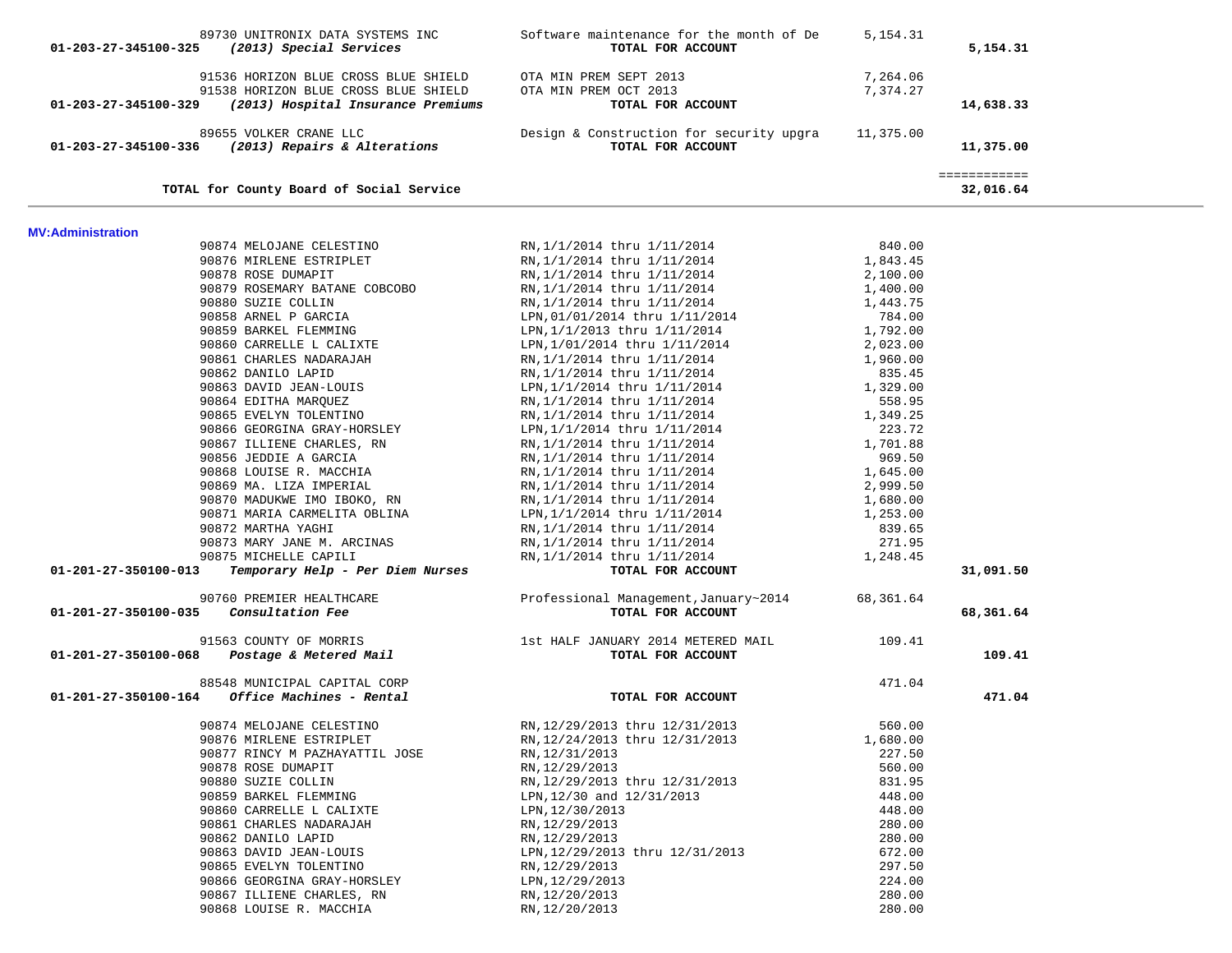| 90870 MADUKWE IMO IBOKO, RN                                     | RN, 12/29/2013                                                          | 560.00               |              |  |
|-----------------------------------------------------------------|-------------------------------------------------------------------------|----------------------|--------------|--|
| 90873 MARY JANE M. ARCINAS                                      | RN, 12/30/2013                                                          | 277.20               |              |  |
| 90875 MICHELLE CAPILI                                           | RN, 12/29/2013 thru 12/31/2013                                          | 830.20               |              |  |
| 01-203-27-350100-013<br>(2013) Temporary Help - Per Diem Nurses | TOTAL FOR ACCOUNT                                                       |                      | 9,296.35     |  |
|                                                                 |                                                                         |                      |              |  |
| 89662 BON VENTURE SERVICES LLC                                  | 622667, Ref. No. 2513521 10/22/13                                       | 377.00               |              |  |
| 89662 BON VENTURE SERVICES LLC                                  | 622667, Ref. No. 2513522                                                | 377.00               |              |  |
| 89662 BON VENTURE SERVICES LLC                                  | 622667, Ref. No. 2513523                                                | 377.00               |              |  |
| 89662 BON VENTURE SERVICES LLC                                  | 622667, Ref. No. 2517586 11/26/13                                       | 377.00               |              |  |
| (2013) Advertising<br>01-203-27-350100-022                      | TOTAL FOR ACCOUNT                                                       |                      | 1,508.00     |  |
|                                                                 |                                                                         |                      |              |  |
| 90759 PREMIER HEALTHCARE                                        | Professional Management, December~2013                                  | 68,361.64            |              |  |
| 01-203-27-350100-035<br>(2013) Consultation Fee                 | TOTAL FOR ACCOUNT                                                       |                      | 68,361.64    |  |
|                                                                 |                                                                         |                      |              |  |
| 89735 KILBOURNE & KILBOURNE                                     | $128, 11 - 8 - 2013$                                                    | 339.30               |              |  |
| 89735 KILBOURNE & KILBOURNE                                     | 128, 11-15-2013                                                         | 81.50                |              |  |
| 01-203-27-350100-041<br>(2013) Employee Recognition Program     | TOTAL FOR ACCOUNT                                                       |                      | 420.80       |  |
|                                                                 |                                                                         |                      |              |  |
| 89665 DEER PARK                                                 | 0435619937,10/15~11/14/2013                                             | 10.66                |              |  |
| (2013) General Stores<br>01-203-27-350100-046                   | TOTAL FOR ACCOUNT                                                       |                      | 10.66        |  |
|                                                                 |                                                                         |                      |              |  |
| 90784 VERIZON                                                   | 973 984-0357 078 33Y, 11/22/2013 thru 12/                               | 27.75                |              |  |
| 90784 VERIZON                                                   | 973 984-0357 078 33Y, 12/22/2013 thru 1/2                               | 27.75                |              |  |
| 01-203-27-350100-146<br>(2013) Telephone                        | TOTAL FOR ACCOUNT                                                       |                      | 55.50        |  |
|                                                                 |                                                                         |                      |              |  |
| 89724 MUNICIPAL CAPITAL CORP                                    | Lease Payment# 4, 10-21-2013                                            | 1,085.92             |              |  |
| 89724 MUNICIPAL CAPITAL CORP                                    | Lease Payment#4, 10-21-2013                                             | 2,707.08             |              |  |
| 89724 MUNICIPAL CAPITAL CORP<br>89724 MUNICIPAL CAPITAL CORP    | Lease Payment#5, 10-21-2013                                             | 1,085.92<br>2,707.08 |              |  |
| 88548 MUNICIPAL CAPITAL CORP                                    | Lease Payment#5, 10-21-2013<br>Ricoh MP 4002SP in Nursing Admin. Office | 235.53               |              |  |
| 89667 ATLANTIC TOMORROWS OFFICE                                 | 9073, 3rd Ouarter~2013                                                  | 415.59               |              |  |
| (2013) Office Machines - Rental<br>01-203-27-350100-164         | TOTAL FOR ACCOUNT                                                       |                      | 8,237.12     |  |
|                                                                 |                                                                         |                      |              |  |
| 90782 U.S. SECURITY ASSOCIATES, INC.                            | 573-1134-000, 11/08/2013 thru 11/14/2013                                | 5,265.84             |              |  |
| 90782 U.S. SECURITY ASSOCIATES, INC.                            | 573-1134-000, 11/15/2013 thru 11/21/2013                                | 4,531.20             |              |  |
| 90782 U.S. SECURITY ASSOCIATES, INC.                            | 573-1134-000, 11/22/2013 thru 11/28/2013                                | 4,735.04             |              |  |
| 90782 U.S. SECURITY ASSOCIATES, INC.                            | 573-1134-000, 11/29/2013 thru 12/05/2013                                | 4,525.82             |              |  |
| 90782 U.S. SECURITY ASSOCIATES, INC.                            | 573-1134-000, 12/06/2013 thru 12/12/2013                                | 4,967.18             |              |  |
| 90782 U.S. SECURITY ASSOCIATES, INC.                            | 573-1134-000, 12/13/2013 thru 12/19/2013                                | 5,001.60             |              |  |
| 01-203-27-350100-266<br>(2013) Safety Items                     | TOTAL FOR ACCOUNT                                                       |                      | 29,026.68    |  |
|                                                                 |                                                                         |                      |              |  |
|                                                                 |                                                                         |                      | ============ |  |
| TOTAL for MV: Administration                                    |                                                                         |                      | 216,950.34   |  |
|                                                                 |                                                                         |                      |              |  |
|                                                                 |                                                                         |                      |              |  |
| <b>MV:Building Services</b>                                     |                                                                         |                      |              |  |
| 90771 SODEXO INC & AFFILIATES                                   | 100022833, November~2013                                                | 181,625.82           |              |  |
| 88545 CONSOLIDATED ENVIRONMENTAL INC                            | EXHAUST CLEANING, 6/14/13                                               | 7,470.00             |              |  |
| 01-203-27-350110-036<br>(2013) Contracted Services              | TOTAL FOR ACCOUNT                                                       |                      | 189,095.82   |  |
|                                                                 |                                                                         |                      |              |  |
| 89728 MILLER & CHITTY CO INC                                    | 0014350000,8/1/2013 thru 7/31/2014                                      | 16,675.00            |              |  |
| 01-203-27-350110-044<br>(2013) Equipment Service Agreements     | TOTAL FOR ACCOUNT                                                       |                      | 16,675.00    |  |
|                                                                 |                                                                         |                      |              |  |
| 90740 JERSEY CENTRAL POWER & LIGHT                              | 100 004 803 738, November~2013                                          | 47,275.88            |              |  |
| 01-203-27-350110-137<br>(2013) Electricity                      | TOTAL FOR ACCOUNT                                                       |                      | 47,275.88    |  |
|                                                                 |                                                                         |                      |              |  |
| 90761 PSE&G CO                                                  | 65 858 068 08, December~2013                                            | 15,928.41            |              |  |
| 90762 PSE&G CO                                                  | 66 472 055 00, December~2013                                            | 1,411.41             |              |  |
| 90787 WOODRUFF ENERGY                                           | 508579, December~2013                                                   | 28,976.87            |              |  |
| 90787 WOODRUFF ENERGY                                           | 508584, December~2013                                                   | 2,906.64             |              |  |
| 90786 WOODRUFF ENERGY                                           | 508579, November~2013<br>508584, November~2013                          | 16,699.93            |              |  |
| 90786 WOODRUFF ENERGY                                           |                                                                         | 2,084.97             |              |  |
|                                                                 |                                                                         |                      |              |  |

90869 MA. LIZA IMPERIAL RN,12/20/2013 S60.00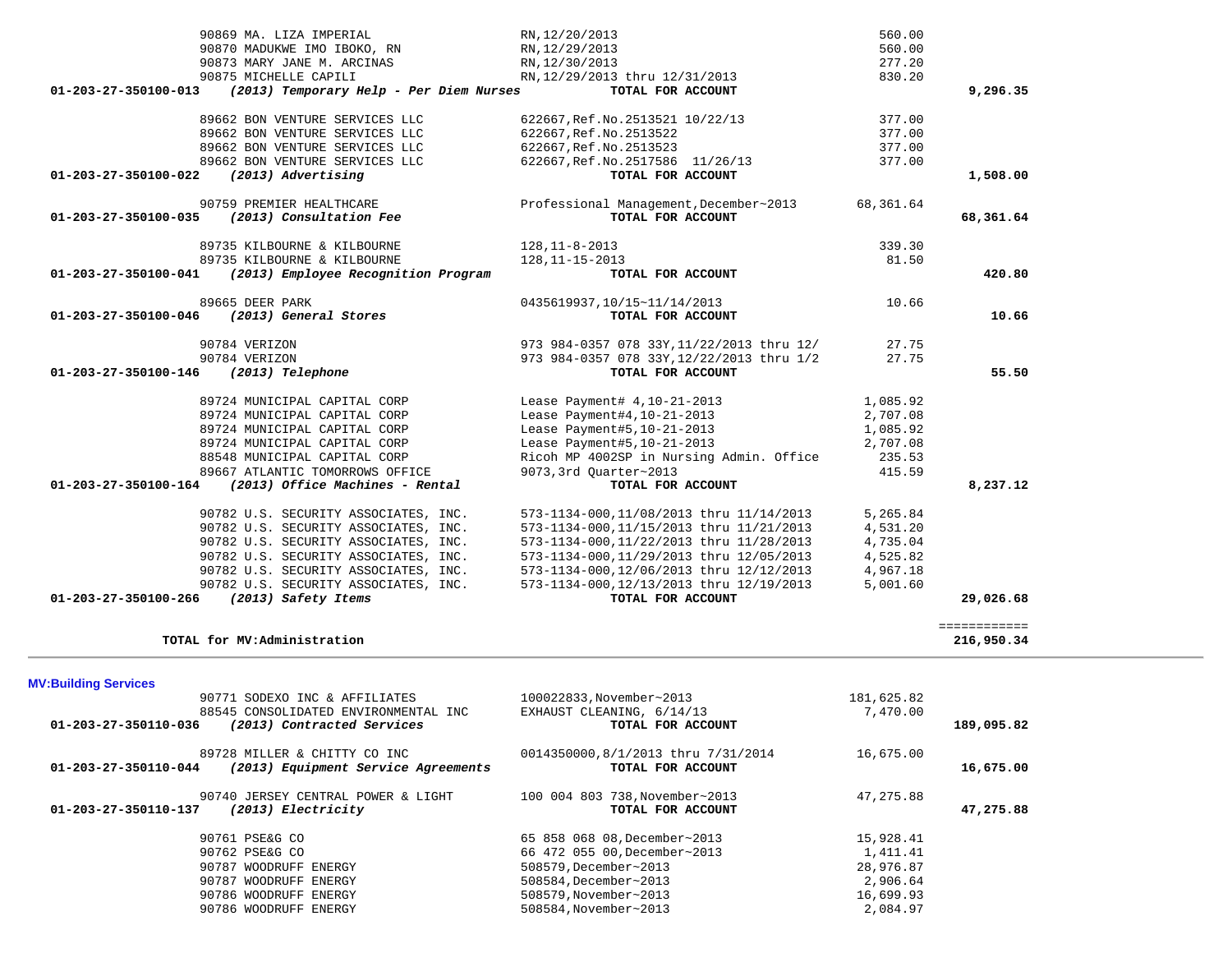| 90785 WASTE MANAGEMENT OF NEW JERSEY                     | 100-005789008363, November~2013          | 8,085.33   |              |
|----------------------------------------------------------|------------------------------------------|------------|--------------|
| 90785 WASTE MANAGEMENT OF NEW JERSEY                     | 100-005789008363, December~2013          | 619.58     |              |
| 01-203-27-350110-143<br>(2013) Rubbish & Trash Removal   | TOTAL FOR ACCOUNT                        |            | 8,704.91     |
|                                                          |                                          |            |              |
| 90774 SOUTHEAST MORRIS COUNTY                            | 20999918709,11/14/2013 thru 12/11/2013   | 5,144.05   |              |
| 90774 SOUTHEAST MORRIS COUNTY                            | 20999790658,4th Qtr. 2013                | 216.30     |              |
| 90774 SOUTHEAST MORRIS COUNTY                            | 20999790878,4th Otr. 2013                | 362.56     |              |
| 90774 SOUTHEAST MORRIS COUNTY                            | 209999796081,4th Qtr. 2013               | 337.84     |              |
|                                                          |                                          |            |              |
| $(2013)$ Water<br>01-203-27-350110-147                   | TOTAL FOR ACCOUNT                        |            | 6,060.75     |
|                                                          |                                          |            |              |
| 89670 BAYWAY LUMBER                                      | 202440, 11/9/2013                        | 1,375.92   |              |
| 89671 GRAINGER                                           | 0806843231, Batteries for Administration | 68.04      |              |
| (2013) Plant Operation<br>01-203-27-350110-204           | TOTAL FOR ACCOUNT                        |            | 1,443.96     |
|                                                          |                                          |            |              |
| 89847 NATIONAL INDUSTRIES                                | MVNH065, 11-15-2013                      | 922.40     |              |
| 89847 NATIONAL INDUSTRIES                                | MVNH065, 11-6-2013                       | 1,839.50   |              |
| 89717 DIRECT MACHINERY SERVICE CORP.                     | Service, 9/6/2013                        | 250.00     |              |
| 89717 DIRECT MACHINERY SERVICE CORP.                     | Service, 9/9/2013                        | 250.00     |              |
|                                                          |                                          |            |              |
| 89717 DIRECT MACHINERY SERVICE CORP.                     | Service & Parts, 9/12/2013               | 352.11     |              |
| 89717 DIRECT MACHINERY SERVICE CORP.                     | Service, 9/20/2013                       | 425.00     |              |
| 89717 DIRECT MACHINERY SERVICE CORP.                     | Service, $9/25/2013$                     | 250.00     |              |
| 89717 DIRECT MACHINERY SERVICE CORP.                     | Service, $9/28/2013$                     | 337.50     |              |
| 89717 DIRECT MACHINERY SERVICE CORP.                     | Service & Parts, 9/30/2013               | 366.76     |              |
|                                                          |                                          | 250.00     |              |
| 89717 DIRECT MACHINERY SERVICE CORP.                     | Service, 10/1/2013                       |            |              |
| 89717 DIRECT MACHINERY SERVICE CORP.                     | Service, 10/9/2013                       | 850.00     |              |
| 89717 DIRECT MACHINERY SERVICE CORP.                     | Service, 10/15/2013                      | 200.00     |              |
| 89717 DIRECT MACHINERY SERVICE CORP.                     | Parts, 10/22/2013                        | 107.51     |              |
| 89717 DIRECT MACHINERY SERVICE CORP.                     | Parts, 10/30/2013                        | 80.67      |              |
| 89717 DIRECT MACHINERY SERVICE CORP.                     |                                          | 65.25      |              |
|                                                          | Parts, 11/4/2013                         |            |              |
| 89717 DIRECT MACHINERY SERVICE CORP.                     | Parts, 11/7/2013                         | 6,368.75   |              |
| 89716 DIRECT MACHINERY SERVICE CORP.                     | Parts & Service, 10-28-2013              | 673.06     |              |
| 89716 DIRECT MACHINERY SERVICE CORP.                     | Parts, 11-15-2013                        | 4,666.22   |              |
| 01-203-27-350110-262<br>(2013) Machinery Repairs & Parts | TOTAL FOR ACCOUNT                        |            | 18,254.73    |
|                                                          |                                          |            |              |
|                                                          |                                          |            | ============ |
| TOTAL for MV: Building Services                          |                                          |            | 355,519.28   |
|                                                          |                                          |            |              |
|                                                          |                                          |            |              |
| <b>MV:Dietary</b>                                        |                                          |            |              |
| 90772 SODEXO INC & AFFILIATES                            | 100005746, November~2013                 | 262,911.92 |              |
| 01-203-27-350115-036<br>(2013) Contracted Services       | TOTAL FOR ACCOUNT                        |            | 262,911.92   |
|                                                          |                                          |            |              |
| 89726 HOBART SERVICE                                     | 0267749,11/13/2013                       | 354.30     |              |
| 89726 HOBART SERVICE                                     | 0267749,11/4/2013                        | 1,214.75   |              |
| 01-203-27-350115-262<br>(2013) Machinery Repairs & Parts | TOTAL FOR ACCOUNT                        |            | 1,569.05     |
|                                                          |                                          |            |              |
|                                                          |                                          |            | ============ |
| TOTAL for MV: Dietary                                    |                                          |            | 264,480.97   |
|                                                          |                                          |            |              |
|                                                          |                                          |            |              |
| <b>MV:Laundry</b>                                        |                                          |            |              |
| 90773 SODEXO INC & AFFILIATES                            | 100011720, November~2013                 | 88,383.38  |              |
| (2013) Contracted Services<br>01-203-27-350125-036       | TOTAL FOR ACCOUNT                        |            | 88,383.38    |
|                                                          |                                          |            |              |
|                                                          |                                          |            | ============ |
| TOTAL for MV: Laundry                                    |                                          |            | 88,383.38    |
|                                                          |                                          |            |              |
|                                                          |                                          |            |              |
| <b>MV:Nursing</b>                                        |                                          |            |              |
| 90738 JAMES H WOLF                                       | Medical Director, 1/2 and 1/6/2014       | 625.00     |              |

 **01-203-27-350110-141** *(2013) Natural Gas* **TOTAL FOR ACCOUNT 68,008.23**

90760 PREMIER HEALTHCARE Nursing,January~2014 9,916.66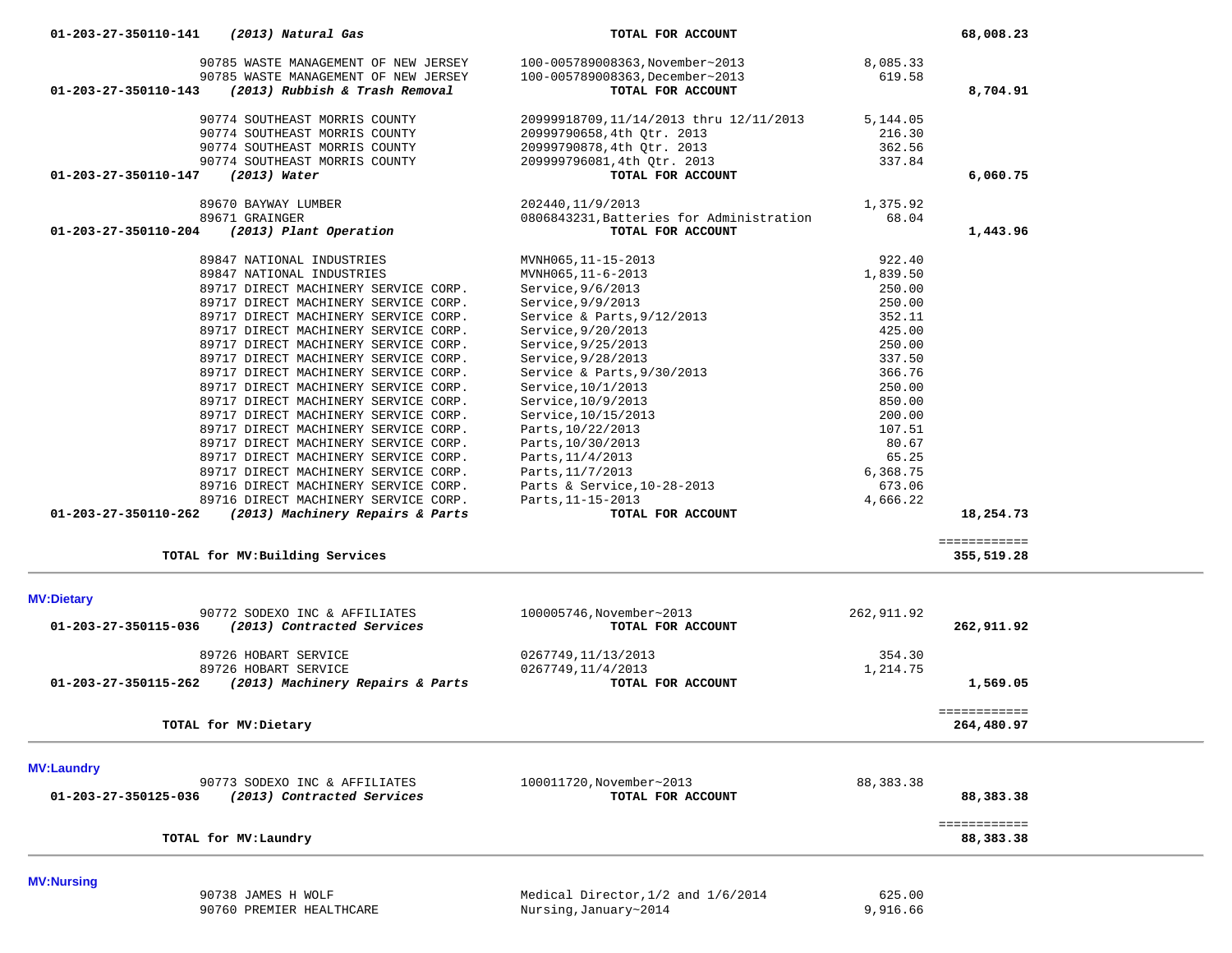| TOTAL for MV: Recreation/Volunteer Svc<br><b>MV:Rehabilitation</b><br>90768 SELECT REHABILITATION INC.<br>(2013) Contracted Services<br>01-203-27-350140-036<br>90768 SELECT REHABILITATION INC.<br>(2013) Patient Activities<br>01-203-27-350140-194<br>90768 SELECT REHABILITATION INC.<br>(2013) Rehab Therapy<br>01-203-27-350140-199<br>TOTAL for MV: Rehabilitation | Physical Therapy, December~2013<br>TOTAL FOR ACCOUNT<br>Occupational Therapy, December~2013<br>TOTAL FOR ACCOUNT<br>Speech Therapy, December~2013<br>TOTAL FOR ACCOUNT | 59,212.00<br>61,055.33<br>21,906.75 | 59,212.00<br>61,055.33<br>21,906.75<br>============ |  |
|---------------------------------------------------------------------------------------------------------------------------------------------------------------------------------------------------------------------------------------------------------------------------------------------------------------------------------------------------------------------------|------------------------------------------------------------------------------------------------------------------------------------------------------------------------|-------------------------------------|-----------------------------------------------------|--|
|                                                                                                                                                                                                                                                                                                                                                                           |                                                                                                                                                                        |                                     |                                                     |  |
|                                                                                                                                                                                                                                                                                                                                                                           |                                                                                                                                                                        |                                     |                                                     |  |
|                                                                                                                                                                                                                                                                                                                                                                           |                                                                                                                                                                        |                                     |                                                     |  |
|                                                                                                                                                                                                                                                                                                                                                                           |                                                                                                                                                                        |                                     |                                                     |  |
|                                                                                                                                                                                                                                                                                                                                                                           |                                                                                                                                                                        |                                     |                                                     |  |
|                                                                                                                                                                                                                                                                                                                                                                           |                                                                                                                                                                        |                                     | ============<br>614.74                              |  |
| 89828 ARTISTIC AQUARIA INC<br>(2013) Patient Activities<br>01-203-27-350135-194                                                                                                                                                                                                                                                                                           | Fish Tank Maintenance for November, 2013<br>TOTAL FOR ACCOUNT                                                                                                          | 578.50                              | 578.50                                              |  |
| <b>MV:Recreation/Volunteer Svc</b><br>90702 KAREN HOGAN<br>01-201-27-350135-194<br>Patient Activities                                                                                                                                                                                                                                                                     | Resident Calendar Enlargements-January, 2<br>TOTAL FOR ACCOUNT                                                                                                         | 36.24                               | 36.24                                               |  |
| TOTAL for MV: Nursing                                                                                                                                                                                                                                                                                                                                                     |                                                                                                                                                                        |                                     | 44,898.59                                           |  |
|                                                                                                                                                                                                                                                                                                                                                                           |                                                                                                                                                                        |                                     | ============                                        |  |
| 01-203-27-350130-046<br>(2013) General Stores                                                                                                                                                                                                                                                                                                                             | TOTAL FOR ACCOUNT                                                                                                                                                      |                                     | 20,015.27                                           |  |
| 90741 JML MEDICAL INC.<br>90741 JML MEDICAL INC.                                                                                                                                                                                                                                                                                                                          | 5MOC02, 11/13/2013<br>5MOC02, 11/27/2013                                                                                                                               | 1,912.32<br>56.16                   |                                                     |  |
| 90741 JML MEDICAL INC.                                                                                                                                                                                                                                                                                                                                                    | 5MOC02, 11/11/2013                                                                                                                                                     | 905.25                              |                                                     |  |
| 90741 JML MEDICAL INC.                                                                                                                                                                                                                                                                                                                                                    | 5MOC02, 10/31/2013                                                                                                                                                     | 540.00                              |                                                     |  |
| 90741 JML MEDICAL INC.                                                                                                                                                                                                                                                                                                                                                    | 5MOC02, 10/31/2013                                                                                                                                                     | 5,399.82                            |                                                     |  |
| 90741 JML MEDICAL INC.                                                                                                                                                                                                                                                                                                                                                    | 5MOC02, 12/4/2013                                                                                                                                                      | 815.89                              |                                                     |  |
| 90741 JML MEDICAL INC.                                                                                                                                                                                                                                                                                                                                                    | 5MOC02, 11/18/2013                                                                                                                                                     | 225.00                              |                                                     |  |
| 90741 JML MEDICAL INC.                                                                                                                                                                                                                                                                                                                                                    | 5MOC02, 11/13/2013                                                                                                                                                     | 1,556.92                            |                                                     |  |
| 90741 JML MEDICAL INC.                                                                                                                                                                                                                                                                                                                                                    | 5MOC02, 11/21/2013                                                                                                                                                     | 520.00                              |                                                     |  |
| 90741 JML MEDICAL INC.                                                                                                                                                                                                                                                                                                                                                    | 5MOC02, 11/21/2013                                                                                                                                                     | 3,082.21                            |                                                     |  |
| 90741 JML MEDICAL INC.<br>90741 JML MEDICAL INC.                                                                                                                                                                                                                                                                                                                          | 5MOC02, 11/11/2013<br>5MOC02, 11/11/2013                                                                                                                               | 1,840.14<br>845.28                  |                                                     |  |
| 90741 JML MEDICAL INC.                                                                                                                                                                                                                                                                                                                                                    | 5MOC02, 11/13/2013                                                                                                                                                     | 85.06                               |                                                     |  |
| 90741 JML MEDICAL INC.                                                                                                                                                                                                                                                                                                                                                    | 5MOC02, 11/25/2013                                                                                                                                                     | 260.00                              |                                                     |  |
| 90741 JML MEDICAL INC.                                                                                                                                                                                                                                                                                                                                                    | 5MOC02, 11/25/2013                                                                                                                                                     | 1,971.22                            |                                                     |  |
| (2013) Contracted Services<br>01-203-27-350130-036                                                                                                                                                                                                                                                                                                                        | TOTAL FOR ACCOUNT                                                                                                                                                      |                                     | 14,161.66                                           |  |
| 90759 PREMIER HEALTHCARE                                                                                                                                                                                                                                                                                                                                                  | Nursing, December~2013                                                                                                                                                 | 9,916.66                            |                                                     |  |
| 90737 JAMES H WOLF<br>90739 JAGDISH DANG                                                                                                                                                                                                                                                                                                                                  | Medical Director, 12/12 thru 12/30/2013<br>Psychiatric Services, December~2013                                                                                         | 2,045.00<br>2,200.00                |                                                     |  |
| 01-201-27-350130-191<br>Nursing                                                                                                                                                                                                                                                                                                                                           | TOTAL FOR ACCOUNT                                                                                                                                                      |                                     | 180.00                                              |  |
| 90706 SYLVIA A BROWNE                                                                                                                                                                                                                                                                                                                                                     | CNA Re-Certification, 1/7/2014                                                                                                                                         | 30.00                               |                                                     |  |
| 90700 CARMEN A MCNAB                                                                                                                                                                                                                                                                                                                                                      | CNA Re-Certification, 1/6/2014                                                                                                                                         | 30.00                               |                                                     |  |
| 90705 MAXINE B DOUGLAS                                                                                                                                                                                                                                                                                                                                                    | CNA Re-Certification, 1/7/2014                                                                                                                                         | 30.00                               |                                                     |  |
| 90704 MARIE J SENATUS                                                                                                                                                                                                                                                                                                                                                     | CNA Re-Certification, 1/7/2014                                                                                                                                         | 30.00                               |                                                     |  |
|                                                                                                                                                                                                                                                                                                                                                                           | CNA Re-Certification, 1/7/2014                                                                                                                                         | 30.00<br>30.00                      |                                                     |  |
| 90701 DORETH O. FORREST<br>90703 MARIE D AUGUSTE                                                                                                                                                                                                                                                                                                                          | CNA Re-Certification, 1/7/2014                                                                                                                                         |                                     |                                                     |  |

 **01-201-27-350130-036** *Contracted Services* **TOTAL FOR ACCOUNT 10,541.66**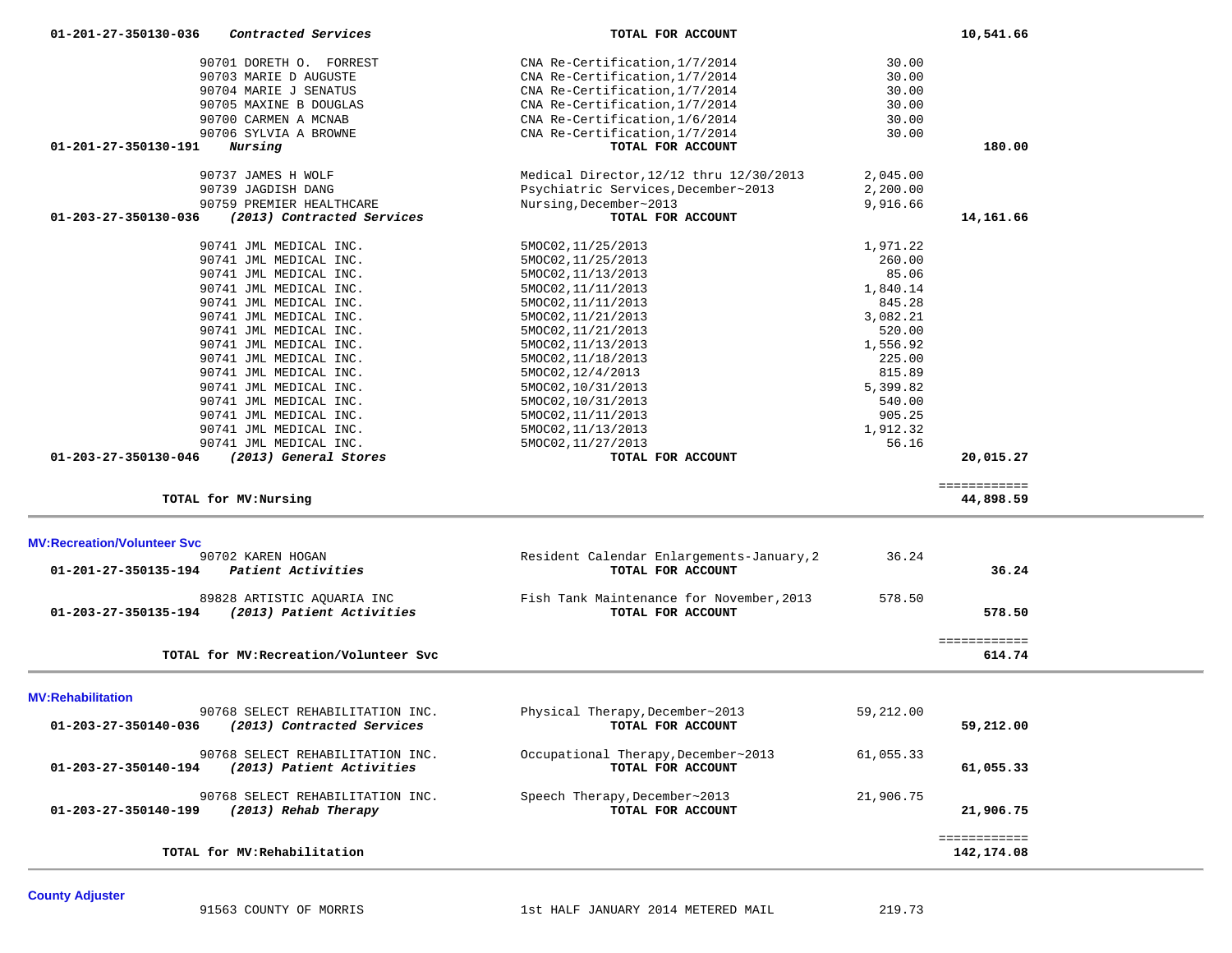============ 219.73

| TOTAL for County Adjuster | 219.73 |
|---------------------------|--------|
|---------------------------|--------|

**County Library** 

| County Library                                                                                                                                                                                                                       |                                                                                                                                                                                                                               |          |
|--------------------------------------------------------------------------------------------------------------------------------------------------------------------------------------------------------------------------------------|-------------------------------------------------------------------------------------------------------------------------------------------------------------------------------------------------------------------------------|----------|
|                                                                                                                                                                                                                                      |                                                                                                                                                                                                                               |          |
|                                                                                                                                                                                                                                      |                                                                                                                                                                                                                               | 535.37   |
|                                                                                                                                                                                                                                      |                                                                                                                                                                                                                               |          |
| UNIV LIDITY 1563 COUNTY OF MORRIS 1st HALF JANUARY 2014 METERED MAIL 535.37<br>01-201-29-390100-068 Postage & Metered Mail TOTAL FOR ACCOUNT<br>89598 ACME BOOKBINDING COMPANY 16421 dated 10/02/13 1,719.03<br>01-203-29-390100-027 | 2023 Accel (2000) INTERNATIONAL CONFERENCE 1000000113 ACCESS 100000113 ACCESS 100000113 ACCESS 100000113 ACCESS 100000114 ACCESS 100000114 ACCESS 100000114 ACCESS 100000114 ACCESS 100000114 ACCESS 100000114 ACCESS 1000001 | 1,719.03 |
|                                                                                                                                                                                                                                      |                                                                                                                                                                                                                               |          |
|                                                                                                                                                                                                                                      |                                                                                                                                                                                                                               |          |
|                                                                                                                                                                                                                                      |                                                                                                                                                                                                                               |          |
|                                                                                                                                                                                                                                      |                                                                                                                                                                                                                               |          |
|                                                                                                                                                                                                                                      |                                                                                                                                                                                                                               |          |
|                                                                                                                                                                                                                                      |                                                                                                                                                                                                                               |          |
|                                                                                                                                                                                                                                      |                                                                                                                                                                                                                               |          |
|                                                                                                                                                                                                                                      |                                                                                                                                                                                                                               |          |
|                                                                                                                                                                                                                                      |                                                                                                                                                                                                                               |          |
|                                                                                                                                                                                                                                      |                                                                                                                                                                                                                               |          |
|                                                                                                                                                                                                                                      |                                                                                                                                                                                                                               |          |
|                                                                                                                                                                                                                                      |                                                                                                                                                                                                                               |          |
|                                                                                                                                                                                                                                      |                                                                                                                                                                                                                               |          |
|                                                                                                                                                                                                                                      |                                                                                                                                                                                                                               |          |
|                                                                                                                                                                                                                                      |                                                                                                                                                                                                                               |          |
|                                                                                                                                                                                                                                      |                                                                                                                                                                                                                               |          |
|                                                                                                                                                                                                                                      |                                                                                                                                                                                                                               |          |
|                                                                                                                                                                                                                                      |                                                                                                                                                                                                                               |          |
|                                                                                                                                                                                                                                      |                                                                                                                                                                                                                               |          |
|                                                                                                                                                                                                                                      |                                                                                                                                                                                                                               |          |
|                                                                                                                                                                                                                                      |                                                                                                                                                                                                                               |          |
|                                                                                                                                                                                                                                      |                                                                                                                                                                                                                               |          |
|                                                                                                                                                                                                                                      |                                                                                                                                                                                                                               |          |
|                                                                                                                                                                                                                                      |                                                                                                                                                                                                                               |          |
|                                                                                                                                                                                                                                      |                                                                                                                                                                                                                               |          |
|                                                                                                                                                                                                                                      |                                                                                                                                                                                                                               |          |
|                                                                                                                                                                                                                                      |                                                                                                                                                                                                                               |          |
|                                                                                                                                                                                                                                      |                                                                                                                                                                                                                               |          |
|                                                                                                                                                                                                                                      |                                                                                                                                                                                                                               |          |
|                                                                                                                                                                                                                                      |                                                                                                                                                                                                                               |          |
|                                                                                                                                                                                                                                      |                                                                                                                                                                                                                               |          |
|                                                                                                                                                                                                                                      |                                                                                                                                                                                                                               |          |
|                                                                                                                                                                                                                                      |                                                                                                                                                                                                                               |          |
|                                                                                                                                                                                                                                      |                                                                                                                                                                                                                               |          |
|                                                                                                                                                                                                                                      |                                                                                                                                                                                                                               |          |
|                                                                                                                                                                                                                                      |                                                                                                                                                                                                                               |          |
|                                                                                                                                                                                                                                      |                                                                                                                                                                                                                               |          |
|                                                                                                                                                                                                                                      |                                                                                                                                                                                                                               |          |
|                                                                                                                                                                                                                                      |                                                                                                                                                                                                                               |          |
|                                                                                                                                                                                                                                      |                                                                                                                                                                                                                               |          |
|                                                                                                                                                                                                                                      |                                                                                                                                                                                                                               |          |
|                                                                                                                                                                                                                                      |                                                                                                                                                                                                                               |          |
|                                                                                                                                                                                                                                      |                                                                                                                                                                                                                               |          |
|                                                                                                                                                                                                                                      |                                                                                                                                                                                                                               |          |
|                                                                                                                                                                                                                                      |                                                                                                                                                                                                                               |          |
|                                                                                                                                                                                                                                      |                                                                                                                                                                                                                               |          |
|                                                                                                                                                                                                                                      |                                                                                                                                                                                                                               |          |
|                                                                                                                                                                                                                                      |                                                                                                                                                                                                                               |          |
|                                                                                                                                                                                                                                      |                                                                                                                                                                                                                               |          |
|                                                                                                                                                                                                                                      |                                                                                                                                                                                                                               |          |
|                                                                                                                                                                                                                                      |                                                                                                                                                                                                                               |          |
|                                                                                                                                                                                                                                      |                                                                                                                                                                                                                               |          |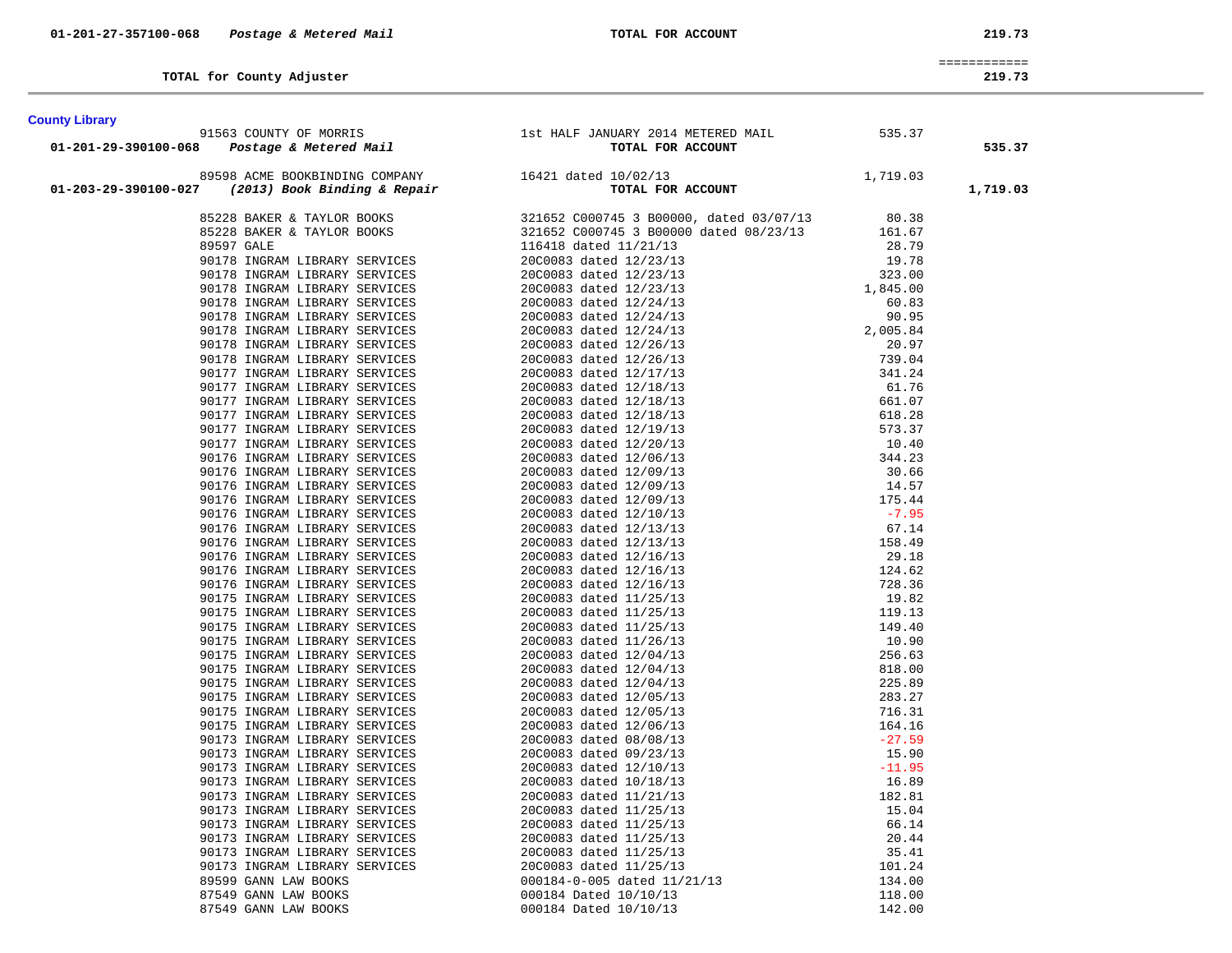============ 73.42

| <b>County Superintendent of Schoo</b> |                                                               |       |
|---------------------------------------|---------------------------------------------------------------|-------|
| 91563 COUNTY OF MORRIS                | 1st HALF JANUARY 2014 METERED MAIL                            | 73.42 |
| 21.221.22.222.22.23                   | $m \wedge m \wedge r$ $m \wedge m \wedge m \wedge m \wedge m$ |       |

 **01-201-29-392100-068** *Postage & Metered Mail* **TOTAL FOR ACCOUNT 73.42**

| ounty Superintendent of Schoo |  |
|-------------------------------|--|
|-------------------------------|--|

| . |  |  |  |  |
|---|--|--|--|--|

|  |                                  | TOTAL FOR ACCOUNT |  |
|--|----------------------------------|-------------------|--|
|  | st HALF JANUARY 2014 METERED MAI |                   |  |

| 88438 INGRAM LIBRARY SERVICES                               | 200.41<br>23.34<br>457.24<br>35.75<br>36.25<br>96.25<br>193.94<br>49.12<br>36.20<br>74612766 Dated 10/21/13                                        |                    |                           |
|-------------------------------------------------------------|----------------------------------------------------------------------------------------------------------------------------------------------------|--------------------|---------------------------|
| 88438 INGRAM LIBRARY SERVICES                               | 74612765 Dated 10/21/12                                                                                                                            |                    |                           |
| 88438 INGRAM LIBRARY SERVICES                               | 74606687 Dated 10/21/13                                                                                                                            |                    |                           |
| 88438 INGRAM LIBRARY SERVICES                               | 74624637 Dated 10/22/13                                                                                                                            |                    |                           |
| 88438 INGRAM LIBRARY SERVICES                               | 74621192 Dated 10/22/13                                                                                                                            |                    |                           |
| 88438 INGRAM LIBRARY SERVICES                               | 746551019 Dated 10/23/13                                                                                                                           |                    |                           |
| 88438 INGRAM LIBRARY SERVICES                               | 74667489 Dated 10/24/13                                                                                                                            |                    |                           |
| 88440 INGRAM LIBRARY SERVICES                               | Dated 10/29/13                                                                                                                                     | $16.90$<br>$66.47$ |                           |
| 88440 INGRAM LIBRARY SERVICES                               | 74753119 Dated 10/29/13                                                                                                                            | 66.47              |                           |
| 88440 INGRAM LIBRARY SERVICES                               | 74793416 Dated 10/31/13                                                                                                                            | 11.90              |                           |
| 88440 INGRAM LIBRARY SERVICES                               | 74781445 Dated 10/31/13<br>74797574 Dated 11/1/13<br>74843982 Dated 11/5/13                                                                        | 351.13             |                           |
| 88440 INGRAM LIBRARY SERVICES                               |                                                                                                                                                    | 115.71             |                           |
| 88440 INGRAM LIBRARY SERVICES                               | 74843982 Dated 11/5/13                                                                                                                             | 115.80             |                           |
| 88440 INGRAM LIBRARY SERVICES                               | 74839755 Dated 11/5/13                                                                                                                             | 61.58              |                           |
| 88440 INGRAM LIBRARY SERVICES                               | 74839756 Dated 11/5/13                                                                                                                             | 906.06             |                           |
| 88440 INGRAM LIBRARY SERVICES                               | 74843981 Dated 11/5/13                                                                                                                             | 34.33              |                           |
| 88440 INGRAM LIBRARY SERVICES                               | 74863388 Dated 11/6/13                                                                                                                             | 560.20             |                           |
| 88440 INGRAM LIBRARY SERVICES                               | 74885101 Dated 11/7/13                                                                                                                             | 59.01              |                           |
| 88440 INGRAM LIBRARY SERVICES                               | 74889060 Dated 11/7/13                                                                                                                             | 52.12              |                           |
| 88440 INGRAM LIBRARY SERVICES                               | 74889059 Dated 11/7/13                                                                                                                             | 14.95              |                           |
| 88440 INGRAM LIBRARY SERVICES                               | 74885100 Dated 11/7/13                                                                                                                             | 105.24             |                           |
| 88440 INGRAM LIBRARY SERVICES                               | 74885099 Dated 11/7/13                                                                                                                             | 90.01              |                           |
|                                                             |                                                                                                                                                    | 174.00             |                           |
|                                                             |                                                                                                                                                    | 174.00             |                           |
|                                                             |                                                                                                                                                    | 13.82              |                           |
|                                                             |                                                                                                                                                    | 520.80             |                           |
|                                                             |                                                                                                                                                    | 836.16             |                           |
| 01-203-29-390100-028 (2013) Books & Periodicals             | TOTAL FOR ACCOUNT                                                                                                                                  |                    | 19,875.50                 |
|                                                             | 87096 INGRAM LIBRARY SERVICES<br>87096 INGRAM LIBRARY SERVICES Dated 9/11/13 Split Object Code<br>89593 MIDWEST TAPE LLC 2000001148 dated 11/15/13 | 16.40              |                           |
|                                                             |                                                                                                                                                    | 45.55<br>22.99     |                           |
|                                                             |                                                                                                                                                    | 22.99              |                           |
| 89593 MIDWEST TAPE LLC                                      | 2000001148 dated 11/23/13                                                                                                                          | 45.98              |                           |
| 01-203-29-390100-083 (2013) Video & Film Materials          | TOTAL FOR ACCOUNT                                                                                                                                  |                    | 130.92                    |
| 90388 KATHY MURARIK                                         | BATTERIES AND SUPPLIES                                                                                                                             | 14.95              |                           |
| 89595 JANWAY COMPANY                                        | 11085 dated 11/15/13 (100 ordered)                                                                                                                 | 92.95              |                           |
| 89713 POSPAPER.COM                                          | Confirm Order of 30 cases of (19016DT) @ 1,888.50                                                                                                  |                    |                           |
| $01-203-29-390100-095$ (2013) Other Administrative Supplies | TOTAL FOR ACCOUNT                                                                                                                                  |                    | 1,996.40                  |
| TOTAL for County Library                                    |                                                                                                                                                    |                    | ============<br>24,257.22 |
|                                                             |                                                                                                                                                    |                    |                           |

87096 INGRAM LIBRARY SERVICES Dated 9/3/13 14.44 87096 INGRAM LIBRARY SERVICES Dated 9/10/13 8.93 87096 INGRAM LIBRARY SERVICES Dated 9/10/13 170.07 87096 INGRAM LIBRARY SERVICES Dated  $9/11/13$  24.90 87096 INGRAM LIBRARY SERVICES Dated 9/11/13 Split Object Code 259.54 87096 INGRAM LIBRARY SERVICES Dated 9/11/13 577.46 87096 INGRAM LIBRARY SERVICES Dated  $9/12/13$  11.90 87096 INGRAM LIBRARY SERVICES Dated  $9/12/13$  and  $49.06$  88438 INGRAM LIBRARY SERVICES 74188905 Dated 9/24/13 14.45 88438 INGRAM LIBRARY SERVICES 74396603 Dated 10/7/13 212.79 88438 INGRAM LIBRARY SERVICES 74508442 Dated 10/14/13 14.44 88438 INGRAM LIBRARY SERVICES 74543619 Dated 10/16/13 65.57 88438 INGRAM LIBRARY SERVICES 74584992 Dated 10/18/13 236.71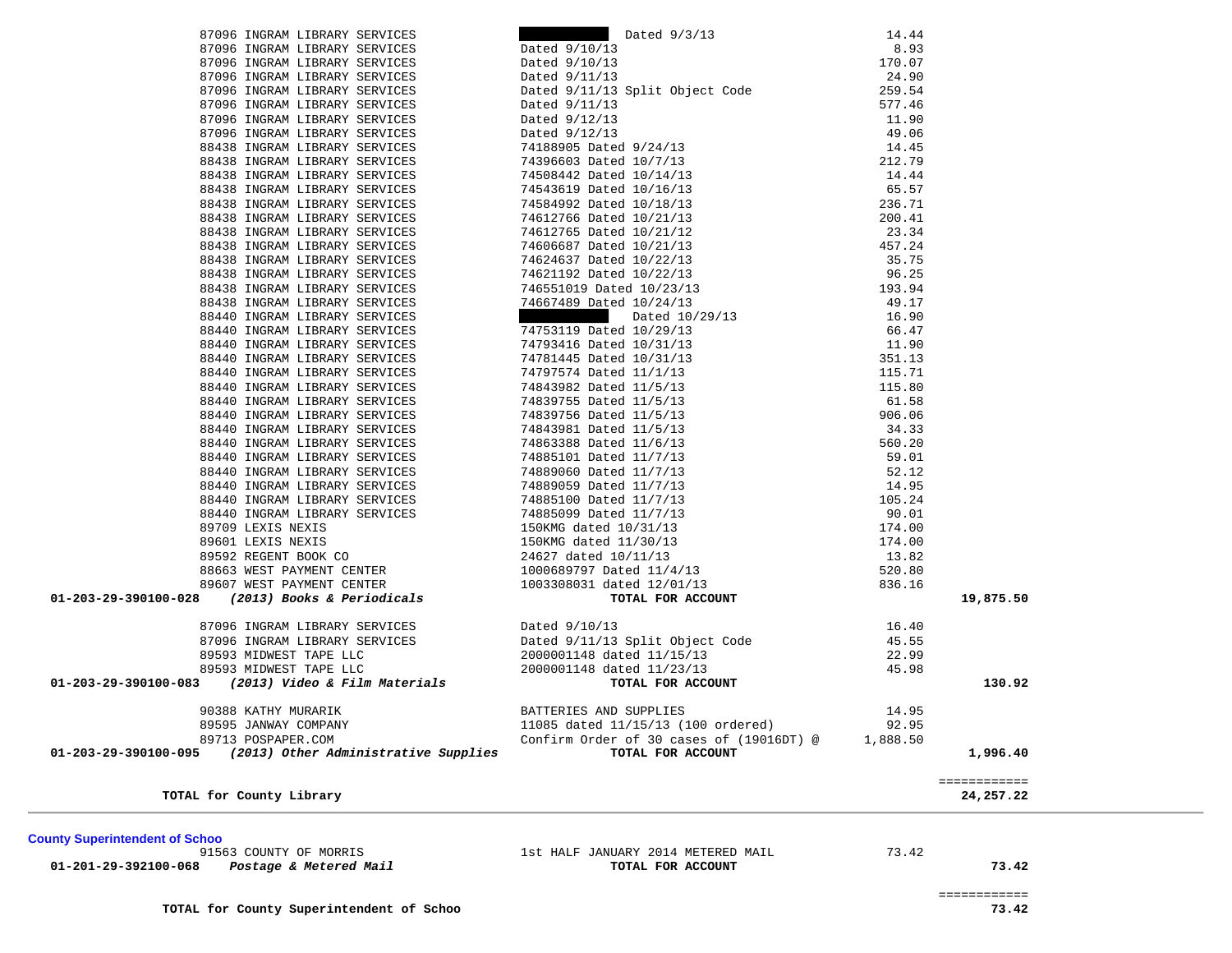| <b>Contribution to County College</b> |                                                                      |                                          |              |              |  |
|---------------------------------------|----------------------------------------------------------------------|------------------------------------------|--------------|--------------|--|
|                                       | 91265 COUNTY COLLEGE OF MORRIS                                       | 1ST HALF 1/14 OPERATING BUDGET           | 568,256.75   |              |  |
|                                       | 91266 COUNTY COLLEGE OF MORRIS                                       | 2ND HALF 1/14 OPERATING BUDGET           | 568,256.75   |              |  |
| 01-201-29-395100-090                  | Expenditures                                                         | TOTAL FOR ACCOUNT                        |              | 1,136,513.50 |  |
|                                       |                                                                      |                                          |              | ============ |  |
|                                       | TOTAL for Contribution to County College                             |                                          |              | 1,136,513.50 |  |
| <b>Rutgers Extension Service</b>      |                                                                      |                                          |              |              |  |
|                                       | 91563 COUNTY OF MORRIS                                               | 1st HALF JANUARY 2014 METERED MAIL       | 15.24        |              |  |
| 01-201-29-396100-068                  | Postage & Metered Mail                                               | TOTAL FOR ACCOUNT                        |              | 15.24        |  |
|                                       | 89924 STAPLES BUSINESS ADVANTAGE                                     | office supplies                          | 32.60        |              |  |
|                                       | 89924 STAPLES BUSINESS ADVANTAGE                                     | office supplies                          | 20.81        |              |  |
|                                       | 89923 STAPLES BUSINESS ADVANTAGE                                     | office supplies                          | 260.65       |              |  |
|                                       | 01-203-29-396100-058 (2013) Office Supplies & Stationery             | TOTAL FOR ACCOUNT                        |              | 314.06       |  |
|                                       | 89925 M.C. SOIL CONSERVATION                                         | soil services 7/1/13 to 12/31/13         | 12,500.00    |              |  |
| 01-203-29-396100-079                  | (2013) Special Projects                                              | TOTAL FOR ACCOUNT                        |              | 12,500.00    |  |
|                                       | 90388 KATHY MURARIK                                                  | 2013 TRAVEL EXPENSE                      |              |              |  |
| 01-203-29-396100-082                  | (2013) Travel Expense                                                | TOTAL FOR ACCOUNT                        | 45.85        | 45.85        |  |
|                                       |                                                                      |                                          |              |              |  |
|                                       | 89922 DEER PARK                                                      | 0434680872 10/23/13-11/22/13 bottled wat | 22.61        |              |  |
|                                       | 01-203-29-396100-095 (2013) Other Administrative Supplies            | TOTAL FOR ACCOUNT                        |              | 22.61        |  |
|                                       | 89927 MUNICIPAL CAPITAL CORP                                         | copier lease                             | 726.06       |              |  |
|                                       | 89928 MUNICIPAL CAPITAL CORP                                         | copier lease                             | 1,040.86     |              |  |
| 01-203-29-396100-163                  | (2013) Office Machines                                               | TOTAL FOR ACCOUNT                        |              | 1,766.92     |  |
|                                       |                                                                      |                                          |              | ============ |  |
|                                       | TOTAL for Rutgers Extension Service                                  |                                          |              | 14,664.68    |  |
|                                       |                                                                      |                                          |              |              |  |
| <b>Cont M.C. School of Tech</b>       |                                                                      |                                          |              |              |  |
|                                       | 91267 MC VOCATIONAL SCHOOL DISTRICT 1/14 DISTRICT TAXES TO BE RAISED |                                          | 1,500,000.00 |              |  |
|                                       | 01-201-29-400100-090 Cont M.C. School of Tech Expenditures           | TOTAL FOR ACCOUNT                        |              | 1,500,000.00 |  |
|                                       |                                                                      |                                          |              | ============ |  |
|                                       | TOTAL for Cont M.C. School of Tech                                   |                                          |              | 1,500,000.00 |  |
|                                       |                                                                      |                                          |              |              |  |
| <b>Fire and Police Academy</b>        |                                                                      | 1st HALF JANUARY 2014 METERED MAIL       | 253.43       |              |  |
| 01-201-29-407100-068                  | 91563 COUNTY OF MORRIS<br>Postage & Metered Mail                     | TOTAL FOR ACCOUNT                        |              | 253.43       |  |
|                                       |                                                                      |                                          |              |              |  |
|                                       | 89698 VEOLIA ES TECHNICAL SOLUTIONS, LLC                             | Training                                 | 279.00       |              |  |
|                                       | 88537 VIATECH PUBLISHING SOLUTIONS                                   | Blue Binders                             | 1,282.26     |              |  |
|                                       | 88537 VIATECH PUBLISHING SOLUTIONS                                   | Estimated Shipping                       | 157.95       |              |  |
| 01-203-29-407100-059                  | (2013) Other General Expenses                                        | TOTAL FOR ACCOUNT                        |              | 1,719.21     |  |
|                                       | 89738 FAIL SAFE TESTING INC.                                         | Hose Testing                             | 1,139.25     |              |  |
|                                       | 89695 A-V SERVICES, INC.                                             | Replacement Lamp                         | 187.65       |              |  |
|                                       | 89695 A-V SERVICES, INC.                                             | Freight Charge                           | 52.04        |              |  |
| 01-203-29-407100-223                  | (2013) Building Repairs                                              | TOTAL FOR ACCOUNT                        |              | 1,378.94     |  |
|                                       |                                                                      |                                          |              | ============ |  |
|                                       | TOTAL for Fire and Police Academy                                    |                                          |              | 3,351.58     |  |
|                                       |                                                                      |                                          |              |              |  |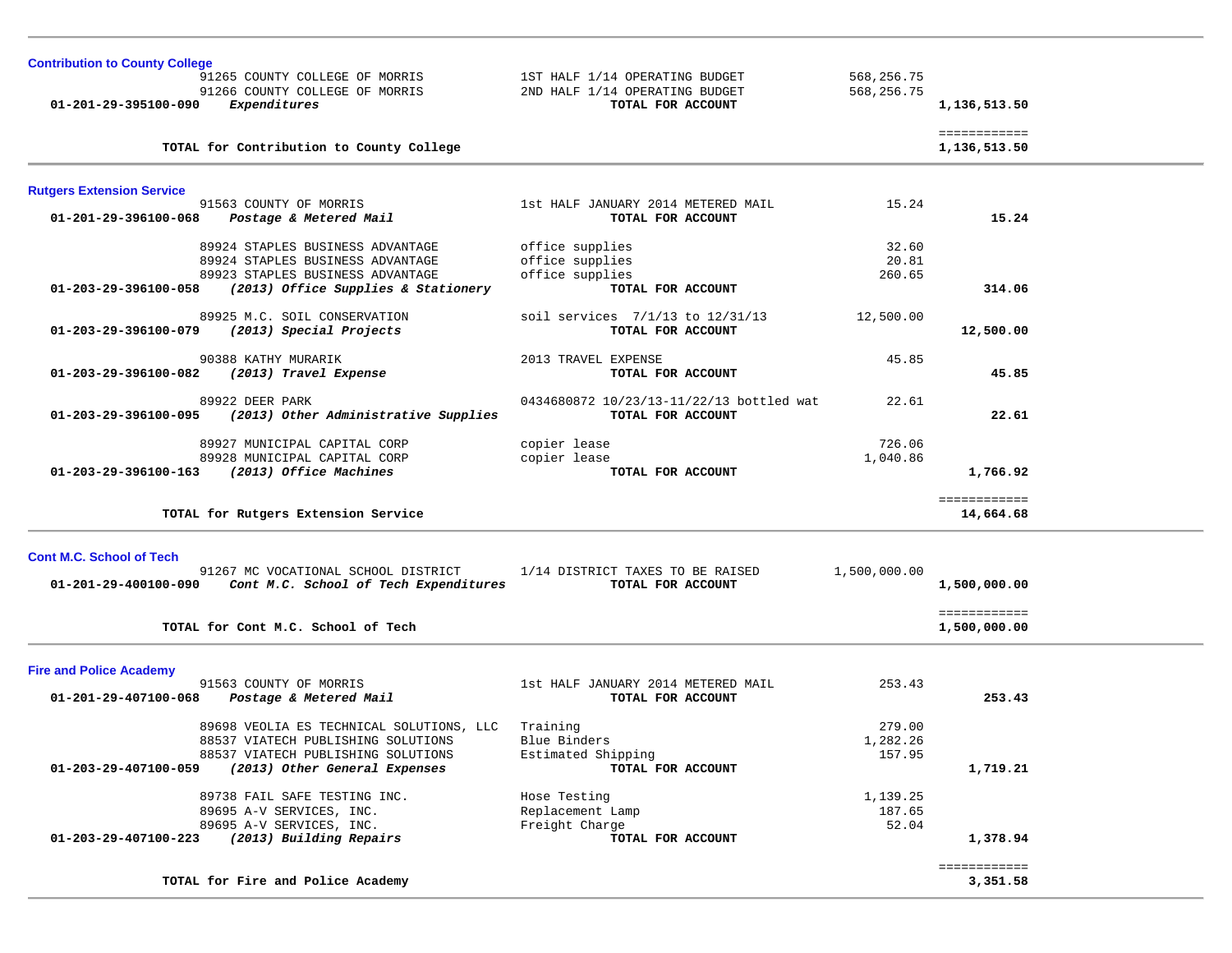|                                                                                                                                                                                                                                               |                                                                                                                                                                                |                    | 180,550.71 |
|-----------------------------------------------------------------------------------------------------------------------------------------------------------------------------------------------------------------------------------------------|--------------------------------------------------------------------------------------------------------------------------------------------------------------------------------|--------------------|------------|
|                                                                                                                                                                                                                                               |                                                                                                                                                                                |                    |            |
|                                                                                                                                                                                                                                               |                                                                                                                                                                                |                    |            |
|                                                                                                                                                                                                                                               |                                                                                                                                                                                |                    |            |
|                                                                                                                                                                                                                                               |                                                                                                                                                                                |                    | 72,433.07  |
|                                                                                                                                                                                                                                               |                                                                                                                                                                                |                    |            |
|                                                                                                                                                                                                                                               |                                                                                                                                                                                |                    |            |
|                                                                                                                                                                                                                                               |                                                                                                                                                                                |                    |            |
|                                                                                                                                                                                                                                               |                                                                                                                                                                                |                    |            |
|                                                                                                                                                                                                                                               |                                                                                                                                                                                |                    |            |
|                                                                                                                                                                                                                                               |                                                                                                                                                                                |                    |            |
|                                                                                                                                                                                                                                               |                                                                                                                                                                                |                    |            |
|                                                                                                                                                                                                                                               |                                                                                                                                                                                |                    |            |
|                                                                                                                                                                                                                                               |                                                                                                                                                                                |                    |            |
|                                                                                                                                                                                                                                               |                                                                                                                                                                                |                    |            |
|                                                                                                                                                                                                                                               |                                                                                                                                                                                |                    |            |
|                                                                                                                                                                                                                                               |                                                                                                                                                                                |                    |            |
|                                                                                                                                                                                                                                               |                                                                                                                                                                                |                    |            |
|                                                                                                                                                                                                                                               |                                                                                                                                                                                |                    | 98,454.71  |
|                                                                                                                                                                                                                                               |                                                                                                                                                                                |                    |            |
| 90052 VERIZON                                                                                                                                                                                                                                 |                                                                                                                                                                                |                    |            |
| 97.11 FRAPY CONTRACTA SPORT A LOOP 1. 10 17 15 14 24 2 22 21 NAVIN 11 165, 2012 11 167, 2012 11 17 17 18 2011 11 17 18 2011 11 17 18 2012 11 17 18 2012 11 17 18 2012 11 17 18 2012 11 17 18 2012 11 17 18 2012 11 17 18 201<br>90052 VERIZON |                                                                                                                                                                                |                    |            |
| 89571 VERIZON BUSINESS                                                                                                                                                                                                                        | 973-455-0378 979 71Y / RE: PENTHOUSE- A<br>973-455-0378 979 71Y / RE: PENTHOUSE- A<br>65.17 66.00067810 726 - 454 1262 1010 1011<br>$6000057810$ X26 - dtd 12/2 Mthly charge(a | 459.00             |            |
| 89489 VERIZON CABS                                                                                                                                                                                                                            | 201 M55-5534 968 11/25 E911fiber link (1                                                                                                                                       | 4,439.04           |            |
| 90310 VERIZON                                                                                                                                                                                                                                 | Bill for Phone/Fax 973-539-6466 621 55Y                                                                                                                                        | 65.25              |            |
| 01-203-31-430100-146 (2013) Telephone                                                                                                                                                                                                         | TOTAL FOR ACCOUNT                                                                                                                                                              |                    | 5,093.63   |
|                                                                                                                                                                                                                                               |                                                                                                                                                                                |                    |            |
| 90059 DOVER WATER COMMISSIONERS                                                                                                                                                                                                               | 111380-15/ DATED 12-02-13/ 08-01-13 THRU<br>20-999-919-699/ A & R BLDG                                                                                                         | 196.95             |            |
| 90069 SOUTHEAST MORRIS COUNTY                                                                                                                                                                                                                 |                                                                                                                                                                                | 517.40             |            |
| 90069 SOUTHEAST MORRIS COUNTY                                                                                                                                                                                                                 | 20-999-919-688/ CH                                                                                                                                                             | 1,229.60           |            |
| 90069 SOUTHEAST MORRIS COUNTY<br>90069 SOUTHEAST MORRIS COUNTY                                                                                                                                                                                | 20-999-756-272/ CORRECTION FACILITY<br>20-999-999-724/ ADM CTS                                                                                                                 | 5,444.25<br>268.55 |            |

 90685 JERSEY CENTRAL POWER & LIGHT 20-00-00-0539-3-0 1/02/2014 685.08  **01-201-31-430100-137** *Electricity* **TOTAL FOR ACCOUNT 685.08**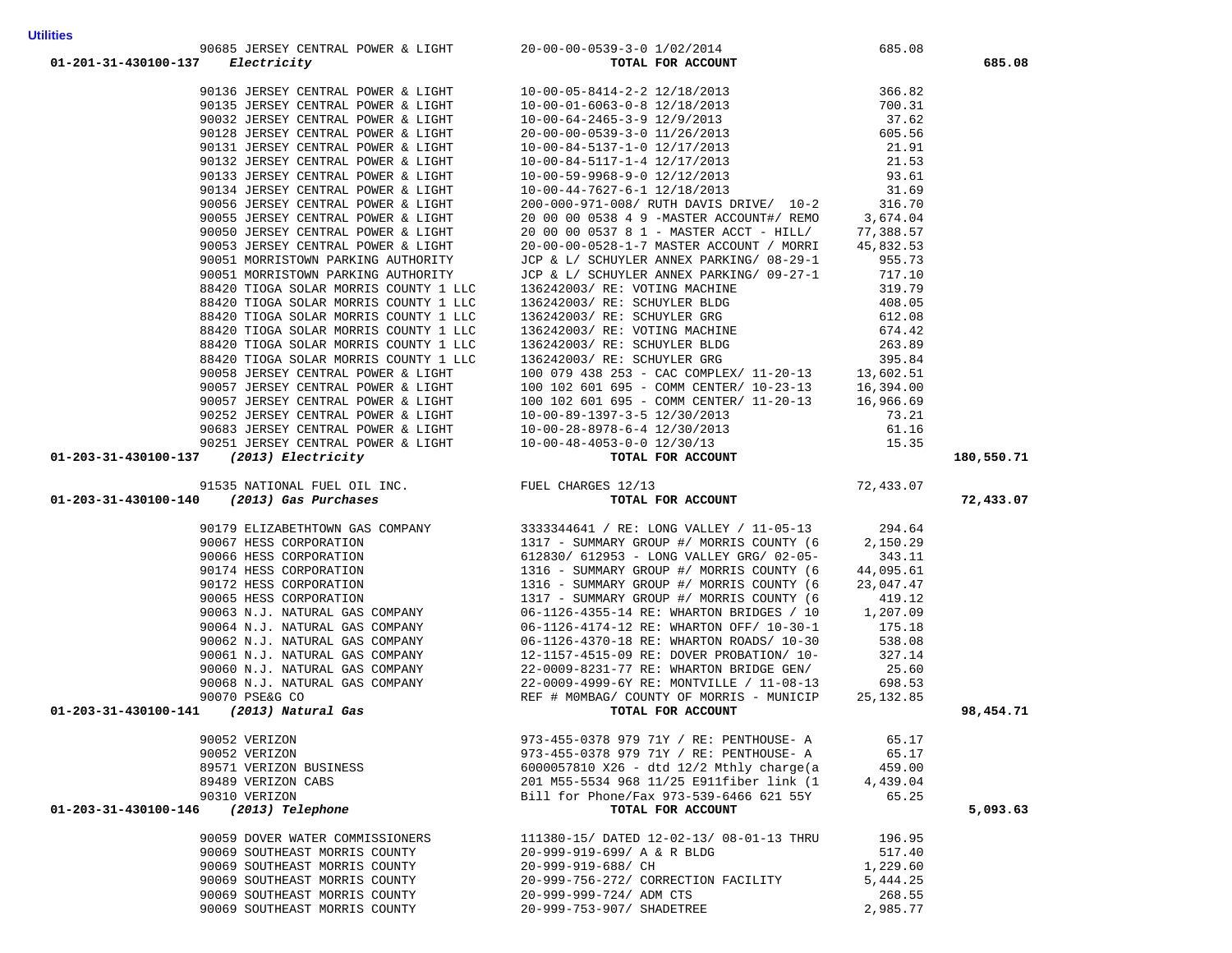| 90180 SOUTHEAST MORRIS COUNTY<br>216.30<br>20-999-648-560/ 21 HIGHVIEW<br>216.30<br>90180 SOUTHEAST MORRIS COUNTY<br>20-999-730-169/ JDC<br>362.56<br>90180 SOUTHEAST MORRIS COUNTY<br>20-999-754-402/ CORRECTION FACILITY<br>90180 SOUTHEAST MORRIS COUNTY<br>20-999-792-330/ SCHUYLER<br>362.56<br>90180 SOUTHEAST MORRIS COUNTY<br>20-999-793-991/ A & R BLDG<br>130.81<br>90180 SOUTHEAST MORRIS COUNTY<br>20-999-794-167/ CT ST GRG<br>216.30<br>84.46<br>90180 SOUTHEAST MORRIS COUNTY<br>20-999-726-880 / LIBRARY<br>362.56<br>90180 SOUTHEAST MORRIS COUNTY<br>20-999-726-891/ LIBRARY<br>84.46<br>90180 SOUTHEAST MORRIS COUNTY<br>20-999-796-070/ MORRIS CLINIC<br>90180 SOUTHEAST MORRIS COUNTY<br>20-999-791-054/ MORRIS SHELTER<br>362.56<br>90180 SOUTHEAST MORRIS COUNTY<br>20-999-791-076/ MV2<br>216.30<br>90180 SOUTHEAST MORRIS COUNTY<br>20-999-795-245/ SEU<br>84.46<br>90180 SOUTHEAST MORRIS COUNTY<br>130.81<br>20-999-791-978/ CT ST<br>90180 SOUTHEAST MORRIS COUNTY<br>20-999-791-967/ CT ST<br>130.81<br>90180 SOUTHEAST MORRIS COUNTY<br>20-999-791-626/ SEU<br>362.56<br>90180 SOUTHEAST MORRIS COUNTY<br>20-999-793-661/ CTY GRG<br>130.81<br>90180 SOUTHEAST MORRIS COUNTY<br>337.84<br>20-999-733-425/ MV3<br>168.92<br>90180 SOUTHEAST MORRIS COUNTY<br>20-999-701-547/ H/S-MV1<br>90180 SOUTHEAST MORRIS COUNTY<br>362.56<br>20-999-701-558/ H/S-MV1<br>90180 SOUTHEAST MORRIS COUNTY<br>20-999-689-293/ JDC<br>84.46<br>90180 SOUTHEAST MORRIS COUNTY<br>84.46<br>20-999-676-511/ YOUTH SHELTER<br>216.30<br>90180 SOUTHEAST MORRIS COUNTY<br>20-999-676-500/ YOUTH SHELTER<br>90180 SOUTHEAST MORRIS COUNTY<br>20-999-622-886/ CENTRAL AVE<br>362.56<br>90180 SOUTHEAST MORRIS COUNTY<br>20-999-619-575/ CENTRAL AVE<br>844.60<br>01-203-31-430100-147<br>(2013) Water<br>TOTAL FOR ACCOUNT<br>16,558.84<br>============<br>TOTAL for Utilities<br>373,776.04<br><b>Contingent</b><br>90027 SCOTT DIGIRALOMO<br>Lowe's - OEM equipment<br>32.03<br>90027 SCOTT DIGIRALOMO<br>Lowe's - Cable attachment for OEM<br>11.94<br>90027 SCOTT DIGIRALOMO<br>Tractor Supply - Rack connection for OEM<br>117.67<br>90027 SCOTT DIGIRALOMO<br>Home Depot - Sign board equipment<br>106.18<br>01-203-35-470100-090<br>(2013) Program Expenditures<br>TOTAL FOR ACCOUNT<br>267.82<br>============<br>TOTAL for Contingent<br>267.82<br><b>Nutrition</b><br>Miles reimbursement for Nov-2013<br>66.50<br>90512 KATHLEEN WHITE<br>Miles reimbursement for Nov 2013 Trainig<br>102.90<br>90503 EDWIN GUEVARA<br>(2013) Travel Expense<br>01-203-41-716100-082<br>TOTAL FOR ACCOUNT<br>169.40<br>90327 PATRICIA W. GIBBONS<br>Hous Nutrition Support Services Nov-2013<br>342.25<br>90329 SPRUCE INDUSTRIES, INC.<br>Cases of paper towels<br>756.00<br>Cases of toilet tissue<br>90.15<br>90329 SPRUCE INDUSTRIES, INC.<br>5.75<br>90329 SPRUCE INDUSTRIES, INC.<br>Fuel Surcharge<br>(2013) Other Operating&Repair Supply<br>1,194.15<br>01-203-41-716100-098<br>TOTAL FOR ACCOUNT<br>FUEL CHARGES 12/13<br>4,738.18<br>91535 NATIONAL FUEL OIL INC.<br>01-203-41-716100-140<br>(2013) Gas Purchases<br>TOTAL FOR ACCOUNT<br>4,738.18<br>Monthly Service Charge, Nov 19,2013Acct#<br>42.24<br>89413 CENTURYLINK<br>90500 VERIZON<br>Monthly Service Charge. Dec-01, 2013 Acc<br>767.01<br>(2013) Telephone<br>TOTAL FOR ACCOUNT<br>01-203-41-716100-146<br>809.25<br>============ |
|-----------------------------------------------------------------------------------------------------------------------------------------------------------------------------------------------------------------------------------------------------------------------------------------------------------------------------------------------------------------------------------------------------------------------------------------------------------------------------------------------------------------------------------------------------------------------------------------------------------------------------------------------------------------------------------------------------------------------------------------------------------------------------------------------------------------------------------------------------------------------------------------------------------------------------------------------------------------------------------------------------------------------------------------------------------------------------------------------------------------------------------------------------------------------------------------------------------------------------------------------------------------------------------------------------------------------------------------------------------------------------------------------------------------------------------------------------------------------------------------------------------------------------------------------------------------------------------------------------------------------------------------------------------------------------------------------------------------------------------------------------------------------------------------------------------------------------------------------------------------------------------------------------------------------------------------------------------------------------------------------------------------------------------------------------------------------------------------------------------------------------------------------------------------------------------------------------------------------------------------------------------------------------------------------------------------------------------------------------------------------------------------------------------------------------------------------------------------------------------------------------------------------------------------------------------------------------------------------------------------------------------------------------------------------------------------------------------------------------------------------------------------------------------------------------------------------------------------------------------------------------------------------------------------------------------------------------------------------------------------------------------------------------------------------------------------------------------------------------------------------------------------------------------------------------------------------------------------------------------------------------------------------------------------------------------------------------------------------------------------------------------------------------------|
|                                                                                                                                                                                                                                                                                                                                                                                                                                                                                                                                                                                                                                                                                                                                                                                                                                                                                                                                                                                                                                                                                                                                                                                                                                                                                                                                                                                                                                                                                                                                                                                                                                                                                                                                                                                                                                                                                                                                                                                                                                                                                                                                                                                                                                                                                                                                                                                                                                                                                                                                                                                                                                                                                                                                                                                                                                                                                                                                                                                                                                                                                                                                                                                                                                                                                                                                                                                                           |
|                                                                                                                                                                                                                                                                                                                                                                                                                                                                                                                                                                                                                                                                                                                                                                                                                                                                                                                                                                                                                                                                                                                                                                                                                                                                                                                                                                                                                                                                                                                                                                                                                                                                                                                                                                                                                                                                                                                                                                                                                                                                                                                                                                                                                                                                                                                                                                                                                                                                                                                                                                                                                                                                                                                                                                                                                                                                                                                                                                                                                                                                                                                                                                                                                                                                                                                                                                                                           |
|                                                                                                                                                                                                                                                                                                                                                                                                                                                                                                                                                                                                                                                                                                                                                                                                                                                                                                                                                                                                                                                                                                                                                                                                                                                                                                                                                                                                                                                                                                                                                                                                                                                                                                                                                                                                                                                                                                                                                                                                                                                                                                                                                                                                                                                                                                                                                                                                                                                                                                                                                                                                                                                                                                                                                                                                                                                                                                                                                                                                                                                                                                                                                                                                                                                                                                                                                                                                           |
|                                                                                                                                                                                                                                                                                                                                                                                                                                                                                                                                                                                                                                                                                                                                                                                                                                                                                                                                                                                                                                                                                                                                                                                                                                                                                                                                                                                                                                                                                                                                                                                                                                                                                                                                                                                                                                                                                                                                                                                                                                                                                                                                                                                                                                                                                                                                                                                                                                                                                                                                                                                                                                                                                                                                                                                                                                                                                                                                                                                                                                                                                                                                                                                                                                                                                                                                                                                                           |
|                                                                                                                                                                                                                                                                                                                                                                                                                                                                                                                                                                                                                                                                                                                                                                                                                                                                                                                                                                                                                                                                                                                                                                                                                                                                                                                                                                                                                                                                                                                                                                                                                                                                                                                                                                                                                                                                                                                                                                                                                                                                                                                                                                                                                                                                                                                                                                                                                                                                                                                                                                                                                                                                                                                                                                                                                                                                                                                                                                                                                                                                                                                                                                                                                                                                                                                                                                                                           |
|                                                                                                                                                                                                                                                                                                                                                                                                                                                                                                                                                                                                                                                                                                                                                                                                                                                                                                                                                                                                                                                                                                                                                                                                                                                                                                                                                                                                                                                                                                                                                                                                                                                                                                                                                                                                                                                                                                                                                                                                                                                                                                                                                                                                                                                                                                                                                                                                                                                                                                                                                                                                                                                                                                                                                                                                                                                                                                                                                                                                                                                                                                                                                                                                                                                                                                                                                                                                           |
|                                                                                                                                                                                                                                                                                                                                                                                                                                                                                                                                                                                                                                                                                                                                                                                                                                                                                                                                                                                                                                                                                                                                                                                                                                                                                                                                                                                                                                                                                                                                                                                                                                                                                                                                                                                                                                                                                                                                                                                                                                                                                                                                                                                                                                                                                                                                                                                                                                                                                                                                                                                                                                                                                                                                                                                                                                                                                                                                                                                                                                                                                                                                                                                                                                                                                                                                                                                                           |
|                                                                                                                                                                                                                                                                                                                                                                                                                                                                                                                                                                                                                                                                                                                                                                                                                                                                                                                                                                                                                                                                                                                                                                                                                                                                                                                                                                                                                                                                                                                                                                                                                                                                                                                                                                                                                                                                                                                                                                                                                                                                                                                                                                                                                                                                                                                                                                                                                                                                                                                                                                                                                                                                                                                                                                                                                                                                                                                                                                                                                                                                                                                                                                                                                                                                                                                                                                                                           |
|                                                                                                                                                                                                                                                                                                                                                                                                                                                                                                                                                                                                                                                                                                                                                                                                                                                                                                                                                                                                                                                                                                                                                                                                                                                                                                                                                                                                                                                                                                                                                                                                                                                                                                                                                                                                                                                                                                                                                                                                                                                                                                                                                                                                                                                                                                                                                                                                                                                                                                                                                                                                                                                                                                                                                                                                                                                                                                                                                                                                                                                                                                                                                                                                                                                                                                                                                                                                           |
|                                                                                                                                                                                                                                                                                                                                                                                                                                                                                                                                                                                                                                                                                                                                                                                                                                                                                                                                                                                                                                                                                                                                                                                                                                                                                                                                                                                                                                                                                                                                                                                                                                                                                                                                                                                                                                                                                                                                                                                                                                                                                                                                                                                                                                                                                                                                                                                                                                                                                                                                                                                                                                                                                                                                                                                                                                                                                                                                                                                                                                                                                                                                                                                                                                                                                                                                                                                                           |
|                                                                                                                                                                                                                                                                                                                                                                                                                                                                                                                                                                                                                                                                                                                                                                                                                                                                                                                                                                                                                                                                                                                                                                                                                                                                                                                                                                                                                                                                                                                                                                                                                                                                                                                                                                                                                                                                                                                                                                                                                                                                                                                                                                                                                                                                                                                                                                                                                                                                                                                                                                                                                                                                                                                                                                                                                                                                                                                                                                                                                                                                                                                                                                                                                                                                                                                                                                                                           |
|                                                                                                                                                                                                                                                                                                                                                                                                                                                                                                                                                                                                                                                                                                                                                                                                                                                                                                                                                                                                                                                                                                                                                                                                                                                                                                                                                                                                                                                                                                                                                                                                                                                                                                                                                                                                                                                                                                                                                                                                                                                                                                                                                                                                                                                                                                                                                                                                                                                                                                                                                                                                                                                                                                                                                                                                                                                                                                                                                                                                                                                                                                                                                                                                                                                                                                                                                                                                           |
|                                                                                                                                                                                                                                                                                                                                                                                                                                                                                                                                                                                                                                                                                                                                                                                                                                                                                                                                                                                                                                                                                                                                                                                                                                                                                                                                                                                                                                                                                                                                                                                                                                                                                                                                                                                                                                                                                                                                                                                                                                                                                                                                                                                                                                                                                                                                                                                                                                                                                                                                                                                                                                                                                                                                                                                                                                                                                                                                                                                                                                                                                                                                                                                                                                                                                                                                                                                                           |
|                                                                                                                                                                                                                                                                                                                                                                                                                                                                                                                                                                                                                                                                                                                                                                                                                                                                                                                                                                                                                                                                                                                                                                                                                                                                                                                                                                                                                                                                                                                                                                                                                                                                                                                                                                                                                                                                                                                                                                                                                                                                                                                                                                                                                                                                                                                                                                                                                                                                                                                                                                                                                                                                                                                                                                                                                                                                                                                                                                                                                                                                                                                                                                                                                                                                                                                                                                                                           |
|                                                                                                                                                                                                                                                                                                                                                                                                                                                                                                                                                                                                                                                                                                                                                                                                                                                                                                                                                                                                                                                                                                                                                                                                                                                                                                                                                                                                                                                                                                                                                                                                                                                                                                                                                                                                                                                                                                                                                                                                                                                                                                                                                                                                                                                                                                                                                                                                                                                                                                                                                                                                                                                                                                                                                                                                                                                                                                                                                                                                                                                                                                                                                                                                                                                                                                                                                                                                           |
|                                                                                                                                                                                                                                                                                                                                                                                                                                                                                                                                                                                                                                                                                                                                                                                                                                                                                                                                                                                                                                                                                                                                                                                                                                                                                                                                                                                                                                                                                                                                                                                                                                                                                                                                                                                                                                                                                                                                                                                                                                                                                                                                                                                                                                                                                                                                                                                                                                                                                                                                                                                                                                                                                                                                                                                                                                                                                                                                                                                                                                                                                                                                                                                                                                                                                                                                                                                                           |
|                                                                                                                                                                                                                                                                                                                                                                                                                                                                                                                                                                                                                                                                                                                                                                                                                                                                                                                                                                                                                                                                                                                                                                                                                                                                                                                                                                                                                                                                                                                                                                                                                                                                                                                                                                                                                                                                                                                                                                                                                                                                                                                                                                                                                                                                                                                                                                                                                                                                                                                                                                                                                                                                                                                                                                                                                                                                                                                                                                                                                                                                                                                                                                                                                                                                                                                                                                                                           |
|                                                                                                                                                                                                                                                                                                                                                                                                                                                                                                                                                                                                                                                                                                                                                                                                                                                                                                                                                                                                                                                                                                                                                                                                                                                                                                                                                                                                                                                                                                                                                                                                                                                                                                                                                                                                                                                                                                                                                                                                                                                                                                                                                                                                                                                                                                                                                                                                                                                                                                                                                                                                                                                                                                                                                                                                                                                                                                                                                                                                                                                                                                                                                                                                                                                                                                                                                                                                           |
|                                                                                                                                                                                                                                                                                                                                                                                                                                                                                                                                                                                                                                                                                                                                                                                                                                                                                                                                                                                                                                                                                                                                                                                                                                                                                                                                                                                                                                                                                                                                                                                                                                                                                                                                                                                                                                                                                                                                                                                                                                                                                                                                                                                                                                                                                                                                                                                                                                                                                                                                                                                                                                                                                                                                                                                                                                                                                                                                                                                                                                                                                                                                                                                                                                                                                                                                                                                                           |
|                                                                                                                                                                                                                                                                                                                                                                                                                                                                                                                                                                                                                                                                                                                                                                                                                                                                                                                                                                                                                                                                                                                                                                                                                                                                                                                                                                                                                                                                                                                                                                                                                                                                                                                                                                                                                                                                                                                                                                                                                                                                                                                                                                                                                                                                                                                                                                                                                                                                                                                                                                                                                                                                                                                                                                                                                                                                                                                                                                                                                                                                                                                                                                                                                                                                                                                                                                                                           |
|                                                                                                                                                                                                                                                                                                                                                                                                                                                                                                                                                                                                                                                                                                                                                                                                                                                                                                                                                                                                                                                                                                                                                                                                                                                                                                                                                                                                                                                                                                                                                                                                                                                                                                                                                                                                                                                                                                                                                                                                                                                                                                                                                                                                                                                                                                                                                                                                                                                                                                                                                                                                                                                                                                                                                                                                                                                                                                                                                                                                                                                                                                                                                                                                                                                                                                                                                                                                           |
|                                                                                                                                                                                                                                                                                                                                                                                                                                                                                                                                                                                                                                                                                                                                                                                                                                                                                                                                                                                                                                                                                                                                                                                                                                                                                                                                                                                                                                                                                                                                                                                                                                                                                                                                                                                                                                                                                                                                                                                                                                                                                                                                                                                                                                                                                                                                                                                                                                                                                                                                                                                                                                                                                                                                                                                                                                                                                                                                                                                                                                                                                                                                                                                                                                                                                                                                                                                                           |
|                                                                                                                                                                                                                                                                                                                                                                                                                                                                                                                                                                                                                                                                                                                                                                                                                                                                                                                                                                                                                                                                                                                                                                                                                                                                                                                                                                                                                                                                                                                                                                                                                                                                                                                                                                                                                                                                                                                                                                                                                                                                                                                                                                                                                                                                                                                                                                                                                                                                                                                                                                                                                                                                                                                                                                                                                                                                                                                                                                                                                                                                                                                                                                                                                                                                                                                                                                                                           |
|                                                                                                                                                                                                                                                                                                                                                                                                                                                                                                                                                                                                                                                                                                                                                                                                                                                                                                                                                                                                                                                                                                                                                                                                                                                                                                                                                                                                                                                                                                                                                                                                                                                                                                                                                                                                                                                                                                                                                                                                                                                                                                                                                                                                                                                                                                                                                                                                                                                                                                                                                                                                                                                                                                                                                                                                                                                                                                                                                                                                                                                                                                                                                                                                                                                                                                                                                                                                           |
|                                                                                                                                                                                                                                                                                                                                                                                                                                                                                                                                                                                                                                                                                                                                                                                                                                                                                                                                                                                                                                                                                                                                                                                                                                                                                                                                                                                                                                                                                                                                                                                                                                                                                                                                                                                                                                                                                                                                                                                                                                                                                                                                                                                                                                                                                                                                                                                                                                                                                                                                                                                                                                                                                                                                                                                                                                                                                                                                                                                                                                                                                                                                                                                                                                                                                                                                                                                                           |
|                                                                                                                                                                                                                                                                                                                                                                                                                                                                                                                                                                                                                                                                                                                                                                                                                                                                                                                                                                                                                                                                                                                                                                                                                                                                                                                                                                                                                                                                                                                                                                                                                                                                                                                                                                                                                                                                                                                                                                                                                                                                                                                                                                                                                                                                                                                                                                                                                                                                                                                                                                                                                                                                                                                                                                                                                                                                                                                                                                                                                                                                                                                                                                                                                                                                                                                                                                                                           |
|                                                                                                                                                                                                                                                                                                                                                                                                                                                                                                                                                                                                                                                                                                                                                                                                                                                                                                                                                                                                                                                                                                                                                                                                                                                                                                                                                                                                                                                                                                                                                                                                                                                                                                                                                                                                                                                                                                                                                                                                                                                                                                                                                                                                                                                                                                                                                                                                                                                                                                                                                                                                                                                                                                                                                                                                                                                                                                                                                                                                                                                                                                                                                                                                                                                                                                                                                                                                           |
|                                                                                                                                                                                                                                                                                                                                                                                                                                                                                                                                                                                                                                                                                                                                                                                                                                                                                                                                                                                                                                                                                                                                                                                                                                                                                                                                                                                                                                                                                                                                                                                                                                                                                                                                                                                                                                                                                                                                                                                                                                                                                                                                                                                                                                                                                                                                                                                                                                                                                                                                                                                                                                                                                                                                                                                                                                                                                                                                                                                                                                                                                                                                                                                                                                                                                                                                                                                                           |
|                                                                                                                                                                                                                                                                                                                                                                                                                                                                                                                                                                                                                                                                                                                                                                                                                                                                                                                                                                                                                                                                                                                                                                                                                                                                                                                                                                                                                                                                                                                                                                                                                                                                                                                                                                                                                                                                                                                                                                                                                                                                                                                                                                                                                                                                                                                                                                                                                                                                                                                                                                                                                                                                                                                                                                                                                                                                                                                                                                                                                                                                                                                                                                                                                                                                                                                                                                                                           |
|                                                                                                                                                                                                                                                                                                                                                                                                                                                                                                                                                                                                                                                                                                                                                                                                                                                                                                                                                                                                                                                                                                                                                                                                                                                                                                                                                                                                                                                                                                                                                                                                                                                                                                                                                                                                                                                                                                                                                                                                                                                                                                                                                                                                                                                                                                                                                                                                                                                                                                                                                                                                                                                                                                                                                                                                                                                                                                                                                                                                                                                                                                                                                                                                                                                                                                                                                                                                           |
|                                                                                                                                                                                                                                                                                                                                                                                                                                                                                                                                                                                                                                                                                                                                                                                                                                                                                                                                                                                                                                                                                                                                                                                                                                                                                                                                                                                                                                                                                                                                                                                                                                                                                                                                                                                                                                                                                                                                                                                                                                                                                                                                                                                                                                                                                                                                                                                                                                                                                                                                                                                                                                                                                                                                                                                                                                                                                                                                                                                                                                                                                                                                                                                                                                                                                                                                                                                                           |
|                                                                                                                                                                                                                                                                                                                                                                                                                                                                                                                                                                                                                                                                                                                                                                                                                                                                                                                                                                                                                                                                                                                                                                                                                                                                                                                                                                                                                                                                                                                                                                                                                                                                                                                                                                                                                                                                                                                                                                                                                                                                                                                                                                                                                                                                                                                                                                                                                                                                                                                                                                                                                                                                                                                                                                                                                                                                                                                                                                                                                                                                                                                                                                                                                                                                                                                                                                                                           |
|                                                                                                                                                                                                                                                                                                                                                                                                                                                                                                                                                                                                                                                                                                                                                                                                                                                                                                                                                                                                                                                                                                                                                                                                                                                                                                                                                                                                                                                                                                                                                                                                                                                                                                                                                                                                                                                                                                                                                                                                                                                                                                                                                                                                                                                                                                                                                                                                                                                                                                                                                                                                                                                                                                                                                                                                                                                                                                                                                                                                                                                                                                                                                                                                                                                                                                                                                                                                           |
|                                                                                                                                                                                                                                                                                                                                                                                                                                                                                                                                                                                                                                                                                                                                                                                                                                                                                                                                                                                                                                                                                                                                                                                                                                                                                                                                                                                                                                                                                                                                                                                                                                                                                                                                                                                                                                                                                                                                                                                                                                                                                                                                                                                                                                                                                                                                                                                                                                                                                                                                                                                                                                                                                                                                                                                                                                                                                                                                                                                                                                                                                                                                                                                                                                                                                                                                                                                                           |
|                                                                                                                                                                                                                                                                                                                                                                                                                                                                                                                                                                                                                                                                                                                                                                                                                                                                                                                                                                                                                                                                                                                                                                                                                                                                                                                                                                                                                                                                                                                                                                                                                                                                                                                                                                                                                                                                                                                                                                                                                                                                                                                                                                                                                                                                                                                                                                                                                                                                                                                                                                                                                                                                                                                                                                                                                                                                                                                                                                                                                                                                                                                                                                                                                                                                                                                                                                                                           |
|                                                                                                                                                                                                                                                                                                                                                                                                                                                                                                                                                                                                                                                                                                                                                                                                                                                                                                                                                                                                                                                                                                                                                                                                                                                                                                                                                                                                                                                                                                                                                                                                                                                                                                                                                                                                                                                                                                                                                                                                                                                                                                                                                                                                                                                                                                                                                                                                                                                                                                                                                                                                                                                                                                                                                                                                                                                                                                                                                                                                                                                                                                                                                                                                                                                                                                                                                                                                           |
|                                                                                                                                                                                                                                                                                                                                                                                                                                                                                                                                                                                                                                                                                                                                                                                                                                                                                                                                                                                                                                                                                                                                                                                                                                                                                                                                                                                                                                                                                                                                                                                                                                                                                                                                                                                                                                                                                                                                                                                                                                                                                                                                                                                                                                                                                                                                                                                                                                                                                                                                                                                                                                                                                                                                                                                                                                                                                                                                                                                                                                                                                                                                                                                                                                                                                                                                                                                                           |
|                                                                                                                                                                                                                                                                                                                                                                                                                                                                                                                                                                                                                                                                                                                                                                                                                                                                                                                                                                                                                                                                                                                                                                                                                                                                                                                                                                                                                                                                                                                                                                                                                                                                                                                                                                                                                                                                                                                                                                                                                                                                                                                                                                                                                                                                                                                                                                                                                                                                                                                                                                                                                                                                                                                                                                                                                                                                                                                                                                                                                                                                                                                                                                                                                                                                                                                                                                                                           |
|                                                                                                                                                                                                                                                                                                                                                                                                                                                                                                                                                                                                                                                                                                                                                                                                                                                                                                                                                                                                                                                                                                                                                                                                                                                                                                                                                                                                                                                                                                                                                                                                                                                                                                                                                                                                                                                                                                                                                                                                                                                                                                                                                                                                                                                                                                                                                                                                                                                                                                                                                                                                                                                                                                                                                                                                                                                                                                                                                                                                                                                                                                                                                                                                                                                                                                                                                                                                           |
|                                                                                                                                                                                                                                                                                                                                                                                                                                                                                                                                                                                                                                                                                                                                                                                                                                                                                                                                                                                                                                                                                                                                                                                                                                                                                                                                                                                                                                                                                                                                                                                                                                                                                                                                                                                                                                                                                                                                                                                                                                                                                                                                                                                                                                                                                                                                                                                                                                                                                                                                                                                                                                                                                                                                                                                                                                                                                                                                                                                                                                                                                                                                                                                                                                                                                                                                                                                                           |
|                                                                                                                                                                                                                                                                                                                                                                                                                                                                                                                                                                                                                                                                                                                                                                                                                                                                                                                                                                                                                                                                                                                                                                                                                                                                                                                                                                                                                                                                                                                                                                                                                                                                                                                                                                                                                                                                                                                                                                                                                                                                                                                                                                                                                                                                                                                                                                                                                                                                                                                                                                                                                                                                                                                                                                                                                                                                                                                                                                                                                                                                                                                                                                                                                                                                                                                                                                                                           |
|                                                                                                                                                                                                                                                                                                                                                                                                                                                                                                                                                                                                                                                                                                                                                                                                                                                                                                                                                                                                                                                                                                                                                                                                                                                                                                                                                                                                                                                                                                                                                                                                                                                                                                                                                                                                                                                                                                                                                                                                                                                                                                                                                                                                                                                                                                                                                                                                                                                                                                                                                                                                                                                                                                                                                                                                                                                                                                                                                                                                                                                                                                                                                                                                                                                                                                                                                                                                           |
|                                                                                                                                                                                                                                                                                                                                                                                                                                                                                                                                                                                                                                                                                                                                                                                                                                                                                                                                                                                                                                                                                                                                                                                                                                                                                                                                                                                                                                                                                                                                                                                                                                                                                                                                                                                                                                                                                                                                                                                                                                                                                                                                                                                                                                                                                                                                                                                                                                                                                                                                                                                                                                                                                                                                                                                                                                                                                                                                                                                                                                                                                                                                                                                                                                                                                                                                                                                                           |
|                                                                                                                                                                                                                                                                                                                                                                                                                                                                                                                                                                                                                                                                                                                                                                                                                                                                                                                                                                                                                                                                                                                                                                                                                                                                                                                                                                                                                                                                                                                                                                                                                                                                                                                                                                                                                                                                                                                                                                                                                                                                                                                                                                                                                                                                                                                                                                                                                                                                                                                                                                                                                                                                                                                                                                                                                                                                                                                                                                                                                                                                                                                                                                                                                                                                                                                                                                                                           |
|                                                                                                                                                                                                                                                                                                                                                                                                                                                                                                                                                                                                                                                                                                                                                                                                                                                                                                                                                                                                                                                                                                                                                                                                                                                                                                                                                                                                                                                                                                                                                                                                                                                                                                                                                                                                                                                                                                                                                                                                                                                                                                                                                                                                                                                                                                                                                                                                                                                                                                                                                                                                                                                                                                                                                                                                                                                                                                                                                                                                                                                                                                                                                                                                                                                                                                                                                                                                           |
|                                                                                                                                                                                                                                                                                                                                                                                                                                                                                                                                                                                                                                                                                                                                                                                                                                                                                                                                                                                                                                                                                                                                                                                                                                                                                                                                                                                                                                                                                                                                                                                                                                                                                                                                                                                                                                                                                                                                                                                                                                                                                                                                                                                                                                                                                                                                                                                                                                                                                                                                                                                                                                                                                                                                                                                                                                                                                                                                                                                                                                                                                                                                                                                                                                                                                                                                                                                                           |
|                                                                                                                                                                                                                                                                                                                                                                                                                                                                                                                                                                                                                                                                                                                                                                                                                                                                                                                                                                                                                                                                                                                                                                                                                                                                                                                                                                                                                                                                                                                                                                                                                                                                                                                                                                                                                                                                                                                                                                                                                                                                                                                                                                                                                                                                                                                                                                                                                                                                                                                                                                                                                                                                                                                                                                                                                                                                                                                                                                                                                                                                                                                                                                                                                                                                                                                                                                                                           |
|                                                                                                                                                                                                                                                                                                                                                                                                                                                                                                                                                                                                                                                                                                                                                                                                                                                                                                                                                                                                                                                                                                                                                                                                                                                                                                                                                                                                                                                                                                                                                                                                                                                                                                                                                                                                                                                                                                                                                                                                                                                                                                                                                                                                                                                                                                                                                                                                                                                                                                                                                                                                                                                                                                                                                                                                                                                                                                                                                                                                                                                                                                                                                                                                                                                                                                                                                                                                           |
|                                                                                                                                                                                                                                                                                                                                                                                                                                                                                                                                                                                                                                                                                                                                                                                                                                                                                                                                                                                                                                                                                                                                                                                                                                                                                                                                                                                                                                                                                                                                                                                                                                                                                                                                                                                                                                                                                                                                                                                                                                                                                                                                                                                                                                                                                                                                                                                                                                                                                                                                                                                                                                                                                                                                                                                                                                                                                                                                                                                                                                                                                                                                                                                                                                                                                                                                                                                                           |
|                                                                                                                                                                                                                                                                                                                                                                                                                                                                                                                                                                                                                                                                                                                                                                                                                                                                                                                                                                                                                                                                                                                                                                                                                                                                                                                                                                                                                                                                                                                                                                                                                                                                                                                                                                                                                                                                                                                                                                                                                                                                                                                                                                                                                                                                                                                                                                                                                                                                                                                                                                                                                                                                                                                                                                                                                                                                                                                                                                                                                                                                                                                                                                                                                                                                                                                                                                                                           |
|                                                                                                                                                                                                                                                                                                                                                                                                                                                                                                                                                                                                                                                                                                                                                                                                                                                                                                                                                                                                                                                                                                                                                                                                                                                                                                                                                                                                                                                                                                                                                                                                                                                                                                                                                                                                                                                                                                                                                                                                                                                                                                                                                                                                                                                                                                                                                                                                                                                                                                                                                                                                                                                                                                                                                                                                                                                                                                                                                                                                                                                                                                                                                                                                                                                                                                                                                                                                           |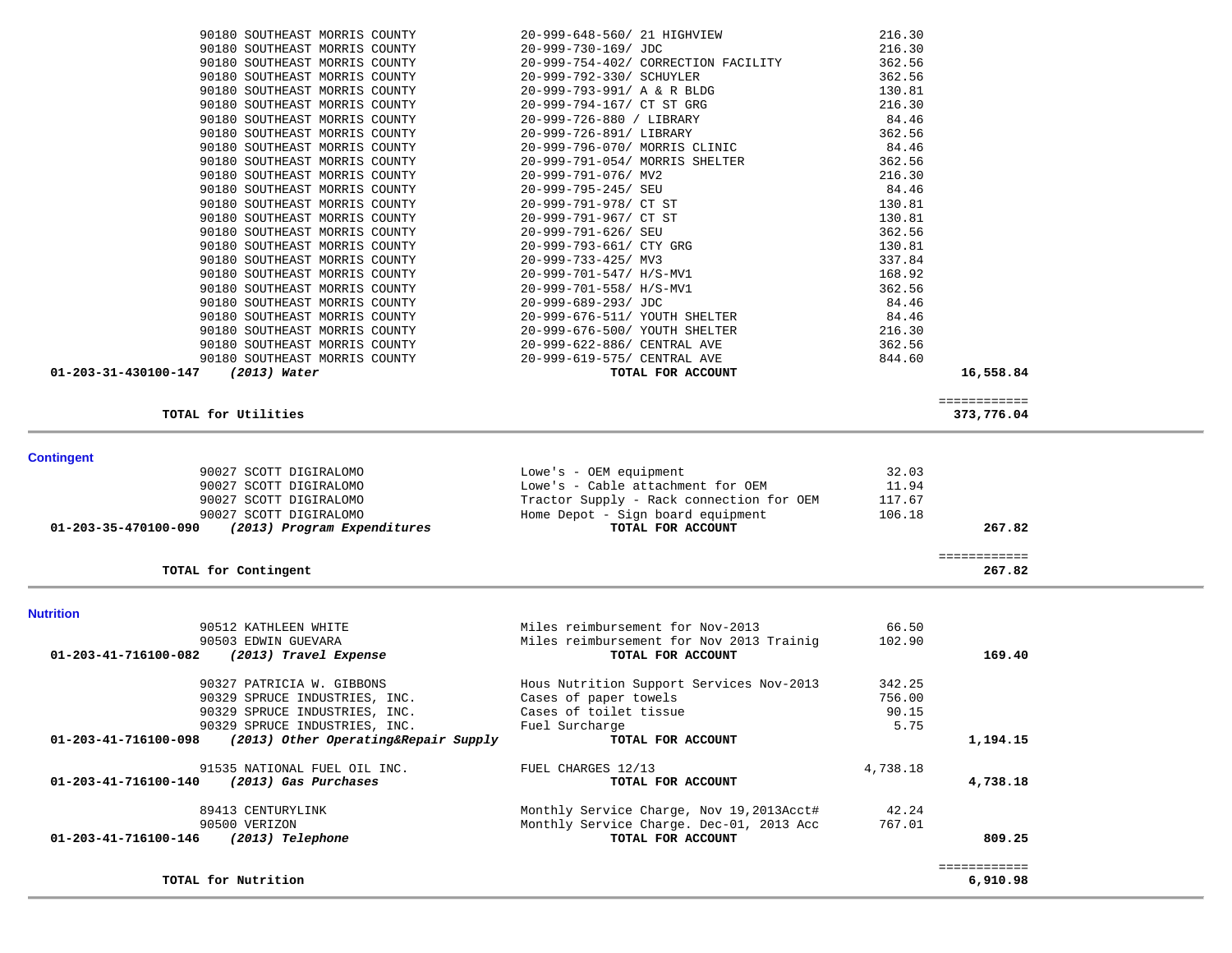| <b>Area Plan Grant</b>                                                                     |                                                                                |                 |              |
|--------------------------------------------------------------------------------------------|--------------------------------------------------------------------------------|-----------------|--------------|
| 90333 CFCS - HOPE HOUSE                                                                    | SHTP 13-14-051 Fix-It<br>Period 11/1                                           | 2,288.00        |              |
| 90332 VMC<br>01-203-41-716110-090 (2013) Expenditures                                      | 234 uni<br>13-14-026 OOA Title lllB<br>TOTAL FOR ACCOUNT                       | 6,489.00        | 8,777.00     |
|                                                                                            |                                                                                |                 |              |
|                                                                                            |                                                                                |                 | ============ |
| TOTAL for Area Plan Grant                                                                  |                                                                                |                 | 8,777.00     |
| <b>ALPN</b>                                                                                |                                                                                |                 |              |
| 90331 CFCS - HOPE HOUSE                                                                    | Period 11/1<br>#1303 Chore                                                     | 341.00          |              |
| 01-203-41-759000-063<br>(2013) ALPN Peer Grouping                                          | TOTAL FOR ACCOUNT                                                              |                 | 341.00       |
|                                                                                            |                                                                                |                 | ============ |
| TOTAL for ALPN                                                                             |                                                                                |                 | 341.00       |
|                                                                                            |                                                                                |                 |              |
|                                                                                            | <b>Grant Fund</b>                                                              |                 |              |
| <b>Bio-Terrorism Grant</b>                                                                 |                                                                                |                 |              |
| 91561 COUNTY OF MORRIS<br>90504 CABLEVISION                                                | 1st HALF JANUARY 2014 METERED MAIL<br>07876 616465 01 8 Billing period 1/1/201 | 66.51<br>211.27 |              |
| 89271 SHI INTERNATIONAL CORP                                                               | Ouote 7374674 SOFTWARE                                                         | 261.00          |              |
| 02-213-41-718405-391 Public Health Emer Grant(7/1/13-6/30/14)                              | TOTAL FOR ACCOUNT                                                              |                 | 538.78       |
|                                                                                            |                                                                                |                 | ============ |
| TOTAL for Bio-Terrorism Grant                                                              |                                                                                |                 | 538.78       |
|                                                                                            |                                                                                |                 |              |
| <b>TANF</b><br>89513 WARREN COUNTY TECHNICAL SCHOOL                                        | Jacquelin B.                                                                   | 562.60          |              |
| TANF State Share<br>02-213-41-741015-392                                                   | TOTAL FOR ACCOUNT                                                              |                 | 562.60       |
|                                                                                            |                                                                                |                 | ============ |
| TOTAL for TANF                                                                             |                                                                                |                 | 562.60       |
| <b>General Assistance</b>                                                                  |                                                                                |                 |              |
| 89511 WARREN COUNTY TECHNICAL SCHOOL                                                       | Crystal Lugo                                                                   | 498.55          |              |
| 89579 RUTGERS CENTER FOR CONTINUING<br>02-213-41-741020-392 General Assistance State Share | Edith T.                                                                       | 3,192.00        |              |
|                                                                                            | TOTAL FOR ACCOUNT                                                              |                 | 3,690.55     |
|                                                                                            |                                                                                |                 | ============ |
| TOTAL for General Assistance                                                               |                                                                                |                 | 3,690.55     |
| <b>DEPARTMENT 741415</b>                                                                   |                                                                                |                 |              |
| 88138 SPRINT NEXTEL                                                                        |                                                                                | 1.60            |              |
| 89232 US LIFE INSURANCE COMPANY                                                            |                                                                                | 11.50           |              |
| 89234 MANPOWER                                                                             | Juliann Zakaluk; W/E 11/10/13                                                  | 533.80          |              |
| 89234 MANPOWER                                                                             | Juliann Zakaluk; W/E 11/17/13                                                  | 732.76          |              |
| 88150 SPRINT NEXTEL                                                                        |                                                                                | 1.94            |              |
| 88140 AT&T<br>88253 AT&T                                                                   |                                                                                | 1.84<br>1.92    |              |
| 89477 CENTURYLINK                                                                          |                                                                                | 8.68            |              |
| 89476 SPRINT NEXTEL                                                                        |                                                                                | 1.28            |              |
| 88144 US LIFE INSURANCE COMPANY                                                            |                                                                                | 11.50           |              |
| 86033 TELESEARCH INC                                                                       | Jason Duccini; W/E 9/22/13.                                                    | 310.64          |              |
| 87537 TELESEARCH INC                                                                       | Jason Duccini; W/E 10/6/13                                                     | 312.94          |              |
| 89372 DEER PARK                                                                            | Drinking water                                                                 | 3.76            |              |
| 89222 W.B. MASON COMPANY INC                                                               | Calendars, appt.books, batteries.                                              | 14.26           |              |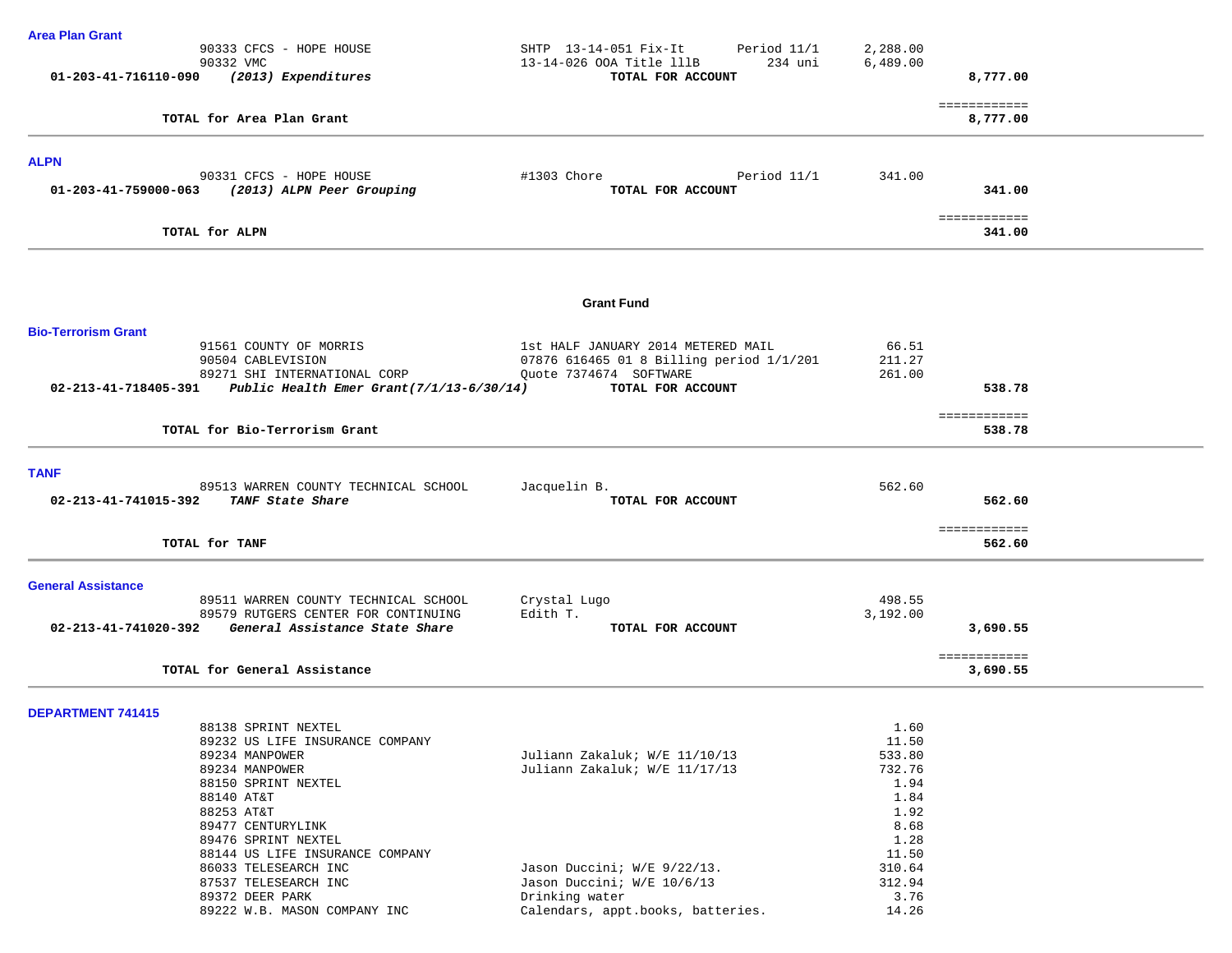| 88258 CENTURYLINK                                  |                                                                                   | 8.64            |           |
|----------------------------------------------------|-----------------------------------------------------------------------------------|-----------------|-----------|
| 88252 CENTURYLINK                                  |                                                                                   | 9.49            |           |
| 88959 DEER PARK                                    |                                                                                   | 3.26            |           |
| 88146 EXTEL COMMUNICATIONS                         |                                                                                   | 2.00            |           |
| 88143 GTI INTERNET                                 |                                                                                   | 1.79            |           |
| 88149 MANPOWER                                     | Juliann Zakaluk                                                                   | 729.26          |           |
| 88148 MANPOWER                                     | Juliann Zakaluk; W/E 10/13/13                                                     | 941.15          |           |
| 88147 MANPOWER                                     | Juliann Zakaluk; W/E 10/6/13                                                      | 908.95          |           |
| 88259 MANPOWER                                     | Juliann Zakaluk; W/E 11/3/13                                                      | 926.45          |           |
| 88157 TELESEARCH INC                               | Jason Duccini; W/E 10/13/13                                                       | 315.24          |           |
| 88157 TELESEARCH INC                               |                                                                                   | 22.12           |           |
| 88157 TELESEARCH INC                               |                                                                                   | 22.01           |           |
| 88157 TELESEARCH INC                               | Marlene Wood; W/E 10/20/13                                                        | 354.34          |           |
| 88277 TELESEARCH INC                               | Marlene Wood<br>Elizabeth H W/E 10/27/13<br>Tirabeth H W/E 10/13/13<br>T 10/13/13 | 24.92           |           |
| 88277 TELESEARCH INC                               |                                                                                   | 27.51           |           |
| 88277 TELESEARCH INC                               |                                                                                   | 634.84          |           |
| 88166 TELESEARCH INC                               |                                                                                   | 265.28          |           |
| 88152 TELESEARCH INC                               | Elizabeth H W/E 10/13/13                                                          | 412.65          |           |
| 88151 TELESEARCH INC                               |                                                                                   | 590.59          |           |
| 88151 TELESEARCH INC                               |                                                                                   | 27.45           |           |
| 88151 TELESEARCH INC                               |                                                                                   | 27.51           |           |
| 88251 TELESEARCH INC                               | Jason D; W/E 9/8/13                                                               | 301.96          |           |
| 88251 TELESEARCH INC                               | Jason; W/E 9/15/13                                                                | 308.33          |           |
| 88251 TELESEARCH INC                               |                                                                                   | 26.27           |           |
| 88251 TELESEARCH INC                               |                                                                                   | 27.51           |           |
| 88165 TELESEARCH INC                               | Jason D; W/E 10/27/13 and 11/3/13.                                                | 628.17          |           |
| 88165 TELESEARCH INC                               | Marlene W; W/E $11/3/13$                                                          | 590.59          |           |
| 88165 TELESEARCH INC                               |                                                                                   | 27.51           |           |
| 88165 TELESEARCH INC<br>89229 TELESEARCH INC       | Marlene W W/E 11/10/13                                                            | 27.26           |           |
| 89227 TELESEARCH INC                               | Jason D Weeks ending 11/17/13 & 11/24/13                                          | 472.47          |           |
| 89227 TELESEARCH INC                               |                                                                                   | 612.60<br>26.47 |           |
| 89227 TELESEARCH INC                               |                                                                                   | 27.51           |           |
| 89227 TELESEARCH INC                               | Marlene Wood; W/E 11/24/13                                                        | 634.84          |           |
| 89230 TELESEARCH INC                               |                                                                                   | 21.33           |           |
| 89230 TELESEARCH INC                               |                                                                                   | 22.00           |           |
| 89231 TELESEARCH INC                               | Jason D W/E 11/10/13                                                              | 188.68          |           |
| 89231 TELESEARCH INC                               |                                                                                   | 21.13           |           |
| 89231 TELESEARCH INC                               |                                                                                   | 25.00           |           |
| 89231 TELESEARCH INC                               |                                                                                   | 590.59          |           |
| 88136 TELESEARCH INC                               | Marlene Wood; W/E 11/17/13<br>Jason D W/E 9/29/13                                 | 354.88          |           |
| 88136 TELESEARCH INC                               |                                                                                   | 21.33           |           |
| 88136 TELESEARCH INC                               |                                                                                   | 27.51           |           |
| 88136 TELESEARCH INC                               |                                                                                   | 590.59          |           |
| 88137 TELESEARCH INC                               | Marlene Wood; W/E 10/6/13                                                         | 26.47           |           |
| 88137 TELESEARCH INC                               |                                                                                   | 27.51           |           |
| 88139 TELESEARCH INC                               | Marlene W W/E $9/29/13$                                                           | 525.57          |           |
| 88139 TELESEARCH INC                               |                                                                                   | 24.89           |           |
| 88139 TELESEARCH INC                               |                                                                                   | 22.01           |           |
| 89238 VERIZON                                      |                                                                                   | 1.18            |           |
| 89236 VERIZON                                      |                                                                                   | 3.60            |           |
| 89470 VERIZON                                      |                                                                                   | 10.35           |           |
| 90366 PROJECT SELF SUFFICIENCY                     | John D.                                                                           | 435.00          |           |
| 90366 PROJECT SELF SUFFICIENCY                     | Erica G.                                                                          | 435.00          |           |
| 90368 PROJECT SELF SUFFICIENCY                     | Heather B.                                                                        | 200.00          |           |
| 90368 PROJECT SELF SUFFICIENCY                     | Samantha G.                                                                       | 200.00          |           |
| 90355 STATE SHUTTLE INC                            | Service from 11/18/13 to 11/24/13.                                                | 1,126.33        |           |
| 89207 OFFICE MASTER INC.                           | Task Chair; KR25; Black                                                           | 346.80          |           |
| 87417 VERIZON                                      |                                                                                   | 4.46            |           |
| 90486 EDWARDS LEARNING CENTER                      | November expenses.                                                                | 4,199.98        |           |
| 89505 STATE SHUTTLE INC                            | Transportation 11/11/2013-11/25/2013                                              | 2,685.74        |           |
| 90583 INFORMATION & TECHNOLOGY                     | Angelica C.                                                                       | 840.00          |           |
| 02-213-41-741415-392<br>WFNJ-TANF (7/1/13-6/30/14) | TOTAL FOR ACCOUNT                                                                 |                 | 24,893.29 |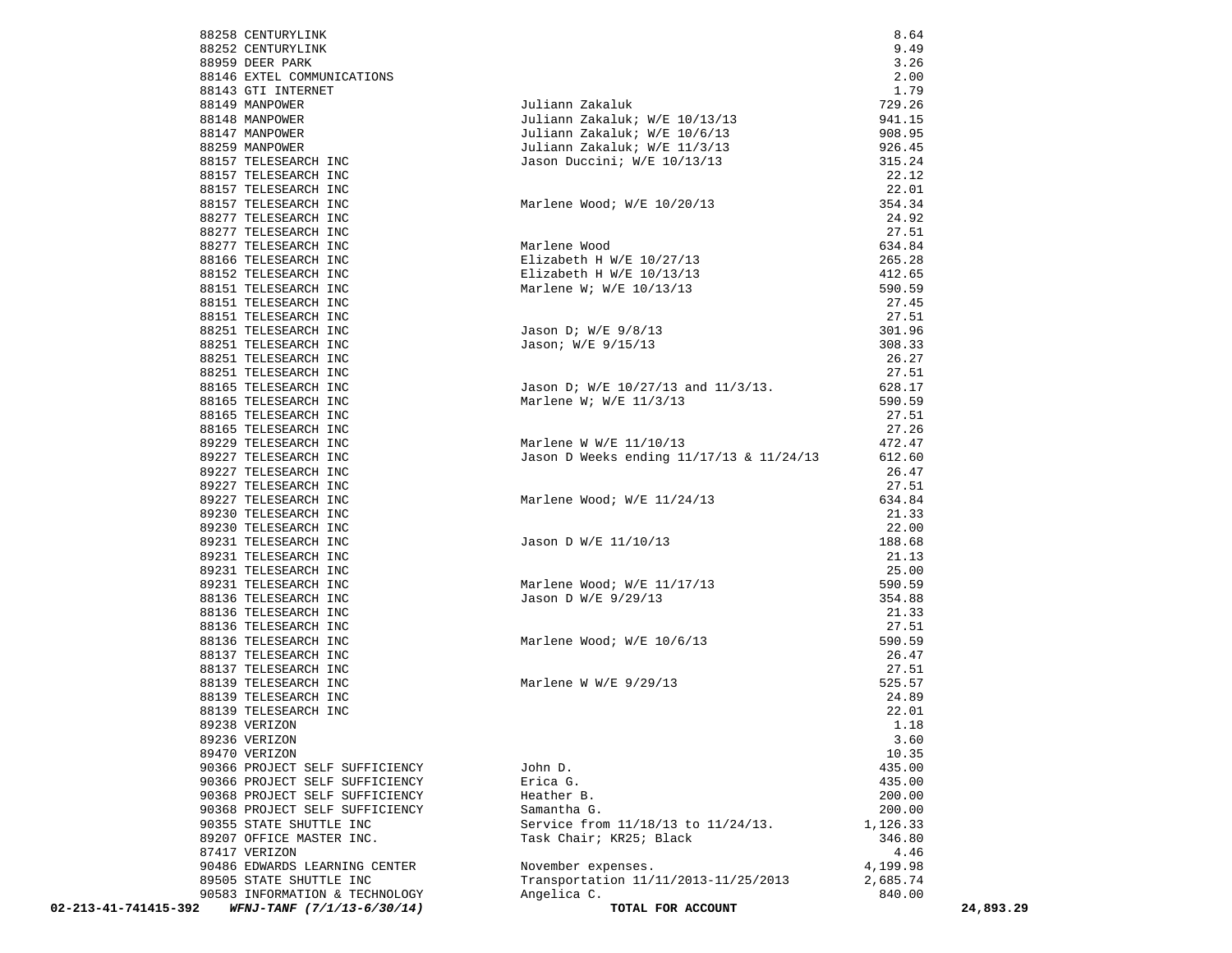| 88138 SPRINT NEXTEL             |                                   | 1.28   |
|---------------------------------|-----------------------------------|--------|
| 89232 US LIFE INSURANCE COMPANY |                                   | 8.62   |
| 89234 MANPOWER                  | Barry Laird; W/E 11/10/13         | 781.38 |
| 89234 MANPOWER                  | Barry Laird; W/E 11/17/13         | 766.91 |
| 88150 SPRINT NEXTEL             |                                   | 1.45   |
| 88140 AT&T                      |                                   | 1.38   |
| 88253 AT&T                      |                                   | 1.44   |
| 89477 CENTURYLINK               |                                   | 6.52   |
| 89476 SPRINT NEXTEL             |                                   | 0.96   |
| 88144 US LIFE INSURANCE COMPANY |                                   | 8.62   |
| 86033 TELESEARCH INC            |                                   | 215.86 |
| 87537 TELESEARCH INC            |                                   | 217.46 |
| 89372 DEER PARK                 | Drinking water                    | 2.82   |
| 89222 W.B. MASON COMPANY INC    | Calendars, appt.books, batteries. | 10.70  |
| 88258 CENTURYLINK               |                                   | 6.48   |
| 88252 CENTURYLINK               |                                   | 7.11   |
| 88959 DEER PARK                 |                                   | 2.45   |
| 88146 EXTEL COMMUNICATIONS      |                                   | 1.50   |
| 88143 GTI INTERNET              |                                   | 1.35   |
|                                 |                                   |        |
| 88149 MANPOWER                  | Barry Laird; W/E 10/20/2013       | 795.85 |
| 88148 MANPOWER                  | Barry Laird; W/E 10/13/13         | 737.97 |
| 88147 MANPOWER                  | Barry Laird; W/E 10/6/13          | 607.74 |
| 88259 MANPOWER                  | Barry Laird; W/E 11/3/13          | 877.75 |
| 88157 TELESEARCH INC            |                                   | 219.06 |
| 88157 TELESEARCH INC            |                                   | 16.59  |
| 88157 TELESEARCH INC            |                                   | 16.51  |
| 88157 TELESEARCH INC            |                                   | 246.25 |
| 88277 TELESEARCH INC            |                                   | 18.69  |
| 88277 TELESEARCH INC            |                                   | 20.63  |
| 88277 TELESEARCH INC            |                                   | 441.16 |
| 88166 TELESEARCH INC            | Elizabeth H; $W/E$ 11/3/13        | 412.65 |
| 88151 TELESEARCH INC            |                                   | 410.41 |
| 88151 TELESEARCH INC            |                                   | 20.59  |
| 88151 TELESEARCH INC            |                                   | 20.63  |
| 88251 TELESEARCH INC            |                                   | 209.84 |
| 88251 TELESEARCH INC            |                                   | 214.27 |
| 88251 TELESEARCH INC            |                                   | 19.70  |
| 88251 TELESEARCH INC            |                                   | 20.63  |
| 88165 TELESEARCH INC            |                                   | 436.53 |
| 88165 TELESEARCH INC            |                                   | 410.41 |
| 88165 TELESEARCH INC            |                                   | 20.63  |
| 88165 TELESEARCH INC            |                                   | 20.44  |
| 89229 TELESEARCH INC            |                                   | 328.33 |
| 89227 TELESEARCH INC            |                                   | 425.70 |
| 89227 TELESEARCH INC            |                                   | 19.85  |
| 89227 TELESEARCH INC            |                                   | 20.63  |
| 89227 TELESEARCH INC            |                                   | 441.15 |
| 89230 TELESEARCH INC            |                                   | 16.00  |
| 89230 TELESEARCH INC            |                                   | 16.51  |
| 89231 TELESEARCH INC            |                                   | 131.12 |
| 89231 TELESEARCH INC            |                                   | 15.85  |
| 89231 TELESEARCH INC            |                                   | 18.76  |
| 89231 TELESEARCH INC            |                                   | 410.41 |
| 88136 TELESEARCH INC            |                                   | 246.62 |
| 88136 TELESEARCH INC            |                                   | 16.00  |
| 88136 TELESEARCH INC            |                                   | 20.63  |
| 88136 TELESEARCH INC            |                                   | 410.41 |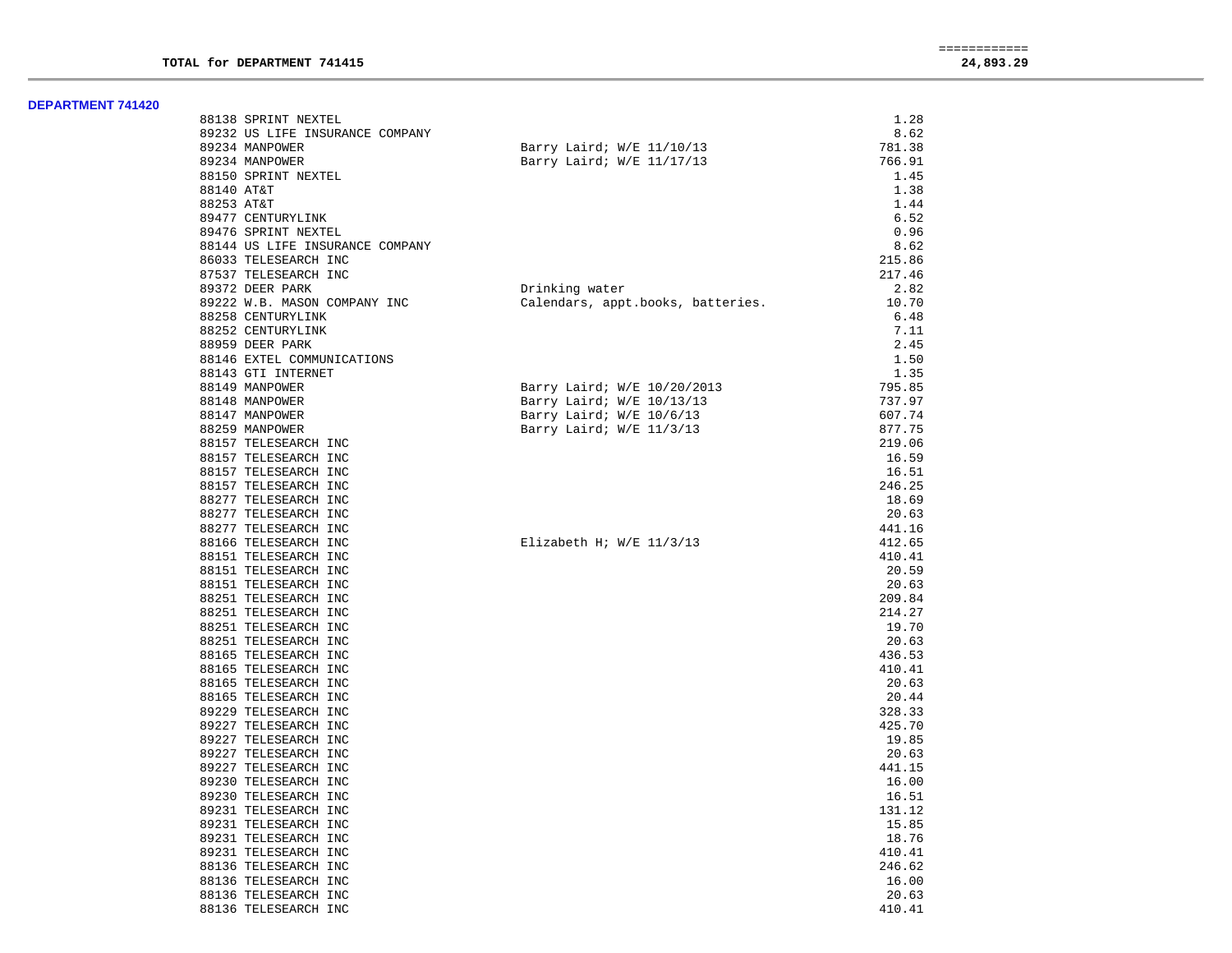| 89568 JERSEY TRACTOR-TRAILER<br>89530 HOME ENERGY MATTERS INC<br>89578 AVTECH INSTITUTE<br>89580 FAIRLEIGH DICKINSON UNIVERSITY                                                                                                                               | Courtney W.; 6/24/13 to 9/7/13<br>Izabella B.<br>Brian H.                                                                     | 800.00<br>3,999.50<br>800.00<br>809.92                                         |                                        |  |
|---------------------------------------------------------------------------------------------------------------------------------------------------------------------------------------------------------------------------------------------------------------|-------------------------------------------------------------------------------------------------------------------------------|--------------------------------------------------------------------------------|----------------------------------------|--|
| 90342 M.C. SCHOOL OF TECHNOLOGY<br>90361 BERKELEY COLLEGE<br>90345 AMERICAN INSTITUTE OF<br>89521 PC AGE<br>89519 FAIRLEIGH DICKINSON UNIVERSITY<br>89514 WARREN COUNTY TECHNICAL SCHOOL<br>89574 MEDICAL & DENTAL INSTITUTE                                  | Katherine M.<br>Arthur D.<br>Christopher C.<br>Aldo S.<br>Lisa C.<br>Carida B.<br>Finalben P.<br>Joseph P. G.                 | 583.20<br>401.00<br>3,200.00<br>3,200.00<br>667.49<br>535.44<br>3,200.00       |                                        |  |
| TOTAL for WIA: Adult<br><b>WIA: Disclocated Worker</b>                                                                                                                                                                                                        |                                                                                                                               |                                                                                | ============<br>10,457.12              |  |
| <b>WIA: Adult</b><br>89517 AMERICAN INSTITUTE OF MEDICAL<br>89515 PC AGE<br>89512 WARREN COUNTY TECHNICAL SCHOOL<br>89548 GOODWILL INDUSTRY OF<br>90588 AVTECH INSTITUTE<br>90572 HOHOKUS SCHOOL OF TRADE<br>WIA: Adult Federal Share<br>02-213-41-742005-391 | Cynthai P.<br>Matthew W.<br>Herman Q.<br>Thomas G.: $4/1/13$ to $10/11/13$ .<br>Pedro C.<br>Charmaine R.<br>TOTAL FOR ACCOUNT | 3,200.00<br>3,200.00<br>410.28<br>2,322.84<br>524.00<br>800.00                 | 10,457.12                              |  |
| 90355 STATE SHUTTLE INC<br>87417 VERIZON<br>90486 EDWARDS LEARNING CENTER<br>89505 STATE SHUTTLE INC<br>WFNJ-General Assistance(7/1/13-6/30/14)<br>02-213-41-741420-392<br>TOTAL for DEPARTMENT 741420                                                        | November expenses<br>Transportation 11/11/2013-11/25/2013<br>TOTAL FOR ACCOUNT                                                | 281.58<br>3.57<br>466.67<br>671.43                                             | 13,677.66<br>============<br>13,677.66 |  |
| 88137 TELESEARCH INC<br>88137 TELESEARCH INC<br>88139 TELESEARCH INC<br>88139 TELESEARCH INC<br>88139 TELESEARCH INC<br>89238 VERIZON<br>89236 VERIZON<br>89470 VERIZON<br>90363 WARREN COUNTY COMMUNITY COLL.                                                | Hester G.                                                                                                                     | 19.85<br>20.63<br>365.23<br>18.66<br>16.50<br>0.89<br>2.70<br>7.76<br>1,005.00 |                                        |  |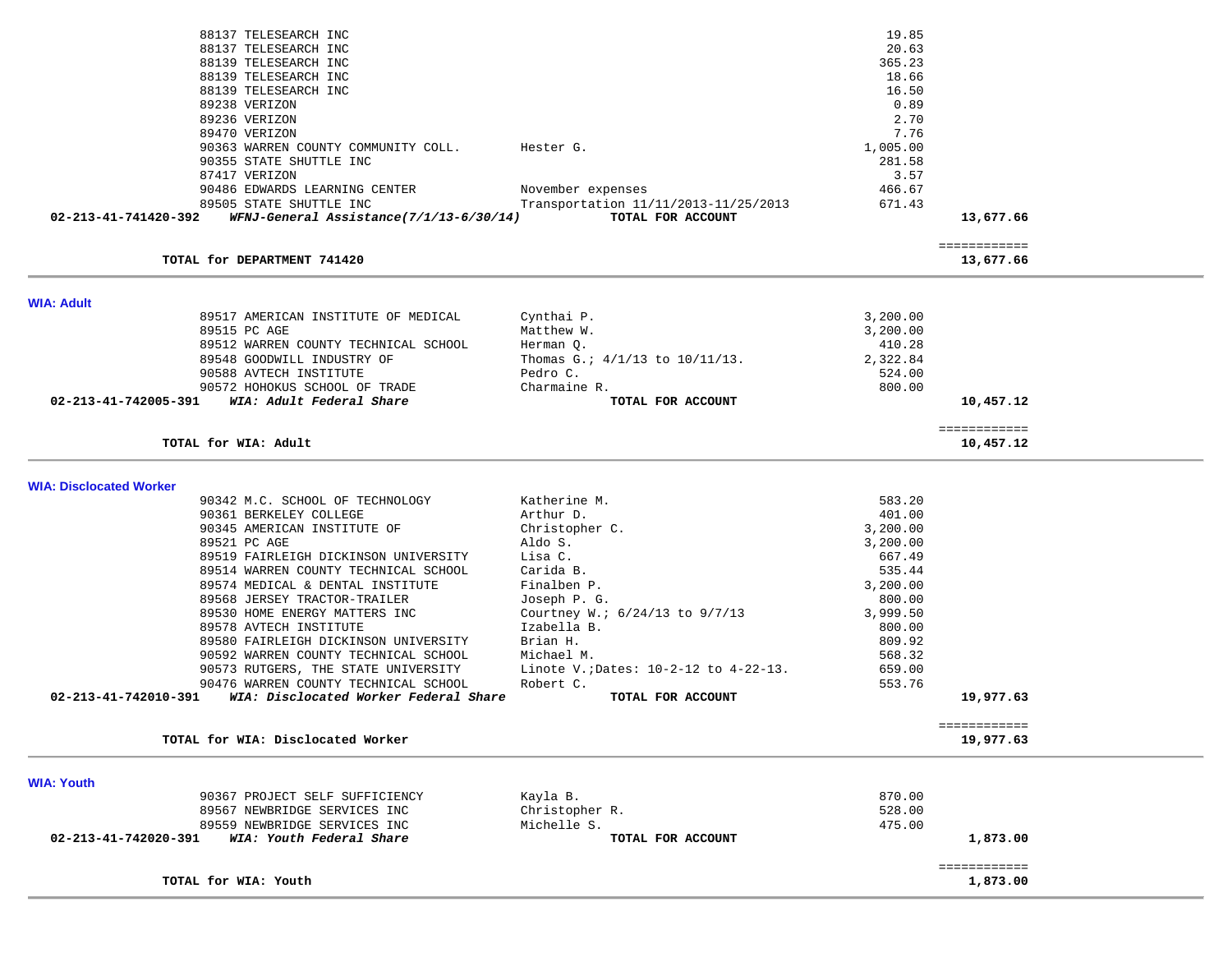| 90459 ACADEMY OF ALLIED HEALTH                                         | Madeleine C.                                | 1,821.60  |
|------------------------------------------------------------------------|---------------------------------------------|-----------|
| 90350 AVTECH INSTITUTE                                                 | Chun M.                                     | 1,200.00  |
| 90346 AMERICAN INSTITUTE OF                                            | Ann L.                                      | 4,000.00  |
| 89565 FERRING PHARMACEUTICALS                                          | Maureen S 8/15/13 to 9/30/2013              | 7,031.70  |
| 89518 RUTGERS CENTER FOR CONTINUING                                    | Lakesha C.                                  | 705.00    |
| 89529 HUDSON BIOPHARMA                                                 | Dr. Zingju D.; 10/1/13 to 11/30/13          | 7,981.28  |
| 90575 RUTGERS, THE STATE UNIVERSITY                                    | Alberto R-T.                                | 3,995.00  |
| 90577 BALCHEM CORPORATION                                              | Carly M.; Dates: $10/28/13$ to $11/10/13$ . | 1,047.09  |
| $WIA/Ntn1$ Emrgncy Grant ( $10/1/10-9/30/13$ )<br>02-213-41-742135-391 | TOTAL FOR ACCOUNT                           | 27,781.67 |

============

27,781.67

TOTAL for DEPARTMENT 742135

### **DEPARTMENT 742505**

| 88138 SPRINT NEXTEL                  |                                          | 7.05     |
|--------------------------------------|------------------------------------------|----------|
| 89232 US LIFE INSURANCE COMPANY      |                                          | 80.48    |
| 88150 SPRINT NEXTEL                  |                                          | 13.55    |
| 88140 AT&T                           |                                          | 12.91    |
| 88253 AT&T                           |                                          | 13.47    |
| 89477 CENTURYLINK                    |                                          | 60.78    |
| 89476 SPRINT NEXTEL                  |                                          | 8.99     |
| 88144 US LIFE INSURANCE COMPANY      |                                          | 80.48    |
| 89372 DEER PARK                      | Drinking water                           | 26.33    |
| 89222 W.B. MASON COMPANY INC         | Calendars, appt.books, batteries.        | 99.85    |
| 88258 CENTURYLINK                    |                                          | 60.50    |
| 88252 CENTURYLINK                    |                                          | 66.40    |
| 88959 DEER PARK                      |                                          | 22.85    |
| 88146 EXTEL COMMUNICATIONS           |                                          | 14.00    |
| 88143 GTI INTERNET                   |                                          | 12.56    |
| 88273 JOB SEARCH CENTRAL             | Interviewing seminar & uncovering job le | 1,999.60 |
| 88145 MORRIS COUNTY CHAMBER OF       |                                          | 114.00   |
| 88157 TELESEARCH INC                 |                                          | 154.84   |
| 88157 TELESEARCH INC                 |                                          | 154.06   |
| 88162 TELESEARCH INC                 |                                          | 175.89   |
| 88277 TELESEARCH INC                 |                                          | 174.46   |
| 88277 TELESEARCH INC                 |                                          | 192.57   |
| 88151 TELESEARCH INC                 |                                          | 192.17   |
| 88151 TELESEARCH INC                 |                                          | 192.57   |
| 88251 TELESEARCH INC                 |                                          | 183.87   |
| 88251 TELESEARCH INC                 |                                          | 192.57   |
| 88165 TELESEARCH INC                 |                                          | 192.57   |
| 88165 TELESEARCH INC                 |                                          | 190.79   |
| 89227 TELESEARCH INC                 |                                          | 185.26   |
| 89227 TELESEARCH INC                 |                                          | 192.57   |
| 89230 TELESEARCH INC                 |                                          | 149.31   |
| 89230 TELESEARCH INC                 |                                          | 154.06   |
| 89231 TELESEARCH INC                 |                                          | 147.93   |
| 89231 TELESEARCH INC                 |                                          | 175.06   |
| 88136 TELESEARCH INC                 |                                          | 149.32   |
| 88136 TELESEARCH INC                 |                                          | 192.57   |
| 88137 TELESEARCH INC                 |                                          | 185.25   |
| 88137 TELESEARCH INC                 |                                          | 192.57   |
| 88139 TELESEARCH INC                 |                                          | 174.20   |
| 88139 TELESEARCH INC                 |                                          | 154.06   |
| 89238 VERIZON                        |                                          | 8.26     |
| 89236 VERIZON                        |                                          | 25.21    |
| 89470 VERIZON                        |                                          | 72.44    |
| 90348 SMITH & SOLOMON                | Lech K.                                  | 960.00   |
| 90360 WARREN COUNTY TECHNICAL SCHOOL | Ashley Q.                                | 230.86   |
| 90352 JERSEY TRACTOR-TRAILER         | Wyatt O.                                 | 800.00   |
| 90351 NORTHAMPTON COMMUNITY COLLEGE  | Marc C.                                  | 3,200.00 |
|                                      |                                          |          |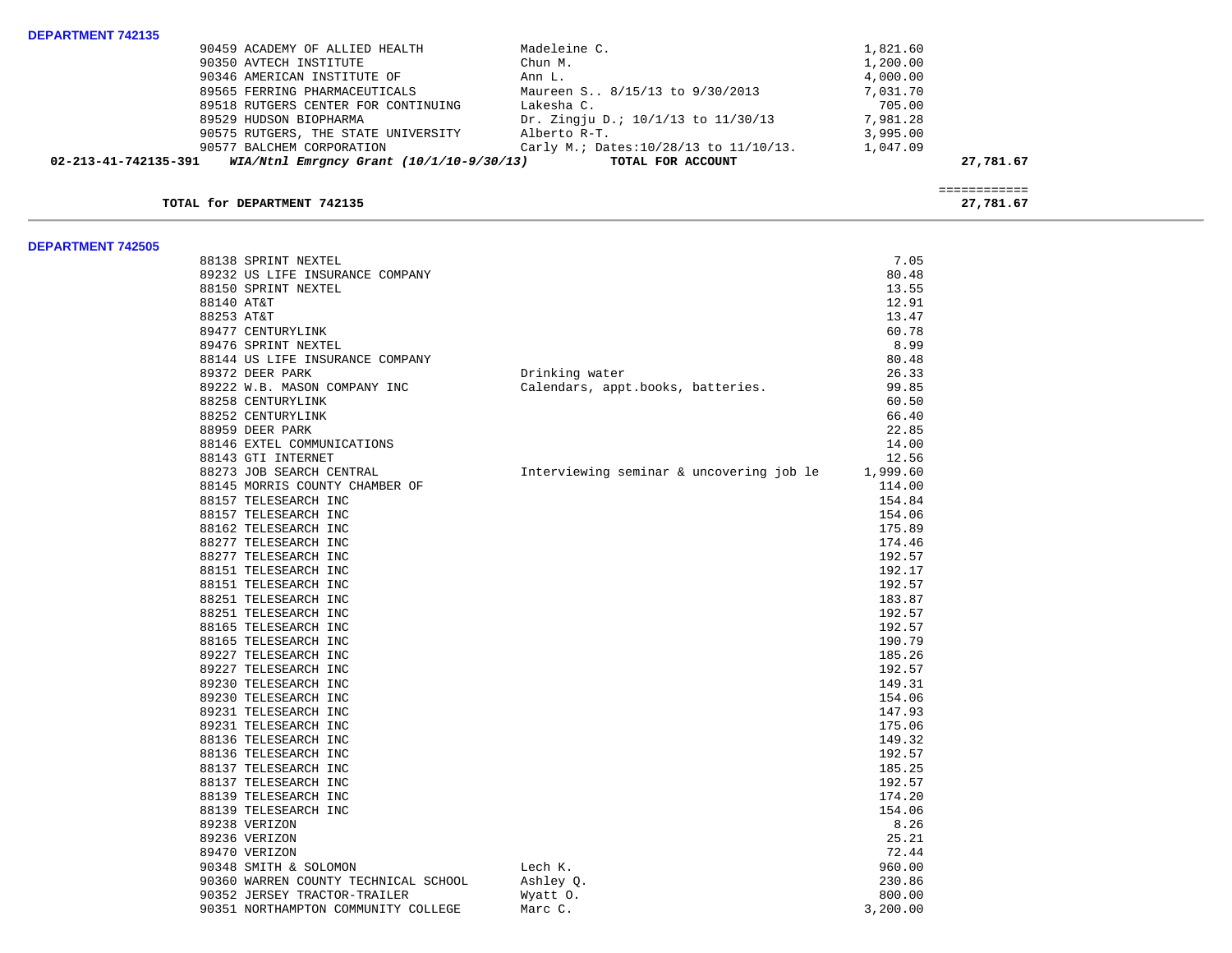| $02 - 213 - 41 - 742505 - 391$<br>WIA Adult (7/1/13-6/30/15) | TOTAL FOR ACCOUNT                           |          | 25,888.20 |
|--------------------------------------------------------------|---------------------------------------------|----------|-----------|
| 90584 INFORMATION & TECHNOLOGY                               | Martha R.                                   | 570.00   |           |
| 90460 ROBOTECH CAD SOLUTIONS                                 | Lynette M.                                  | 1,527.30 |           |
| 90591 AVTECH INSTITUTE                                       | Cynthia F.                                  | 1,290.66 |           |
| 90589 AVTECH INSTITUTE                                       | Marybeth D.                                 | 1,288.00 |           |
| 90587 INFORMATION & TECHNOLOGY                               | Jacqueline Andrade-Rodas                    | 780.00   |           |
| 90582 INFORMATION & TECHNOLOGY                               | Criselda A.                                 | 870.00   |           |
| 90579 ASHLEY NORTON, INC.                                    | Lindsay H., Dates: $9/3/13$ to $11/25/13$ . | 3,605.92 |           |
| 90576 VITAL IMAGE CONCEPT, LLC                               | Jeanette W./ Dates: 7/22/13 to 11/18/13.    | 1,350.00 |           |
| 89575 ACE HEALTHCARE TRAINING                                | Soheer A.                                   | 1,500.00 |           |
| 89510 WARREN COUNTY TECHNICAL SCHOOL                         | Ashley O.                                   | 506.34   |           |
| 89509 WARREN COUNTY TECHNICAL SCHOOL                         | Teresa F.                                   | 541.26   |           |
| 87417 VERIZON                                                |                                             | 19.63    |           |

### TOTAL for DEPARTMENT 742505

============

# 25,888.20

| <b>DEFARIMENI 142JIV</b> |                     |                                             |  |
|--------------------------|---------------------|---------------------------------------------|--|
|                          | 88138 SPRINT NEXTEL | 564861630 AUG 27 - SEP 26, 2013 973-7 16.67 |  |
|                          |                     |                                             |  |
|                          |                     |                                             |  |
|                          |                     |                                             |  |
|                          |                     |                                             |  |
|                          |                     |                                             |  |
|                          |                     |                                             |  |
|                          |                     |                                             |  |
|                          |                     |                                             |  |
|                          |                     |                                             |  |
|                          |                     |                                             |  |
|                          |                     |                                             |  |
|                          |                     |                                             |  |
|                          |                     |                                             |  |
|                          |                     |                                             |  |
|                          |                     |                                             |  |
|                          |                     |                                             |  |
|                          |                     |                                             |  |
|                          |                     |                                             |  |
|                          |                     |                                             |  |
|                          |                     |                                             |  |
|                          |                     |                                             |  |
|                          |                     |                                             |  |
|                          |                     |                                             |  |
|                          |                     |                                             |  |
|                          |                     |                                             |  |
|                          |                     |                                             |  |
|                          |                     |                                             |  |
|                          |                     |                                             |  |
|                          |                     |                                             |  |
|                          |                     |                                             |  |
|                          |                     |                                             |  |
|                          |                     |                                             |  |
|                          |                     |                                             |  |
|                          |                     |                                             |  |
|                          |                     |                                             |  |
|                          |                     |                                             |  |
|                          |                     |                                             |  |
|                          |                     |                                             |  |
|                          |                     |                                             |  |
|                          |                     |                                             |  |
|                          |                     |                                             |  |
|                          |                     |                                             |  |
|                          |                     |                                             |  |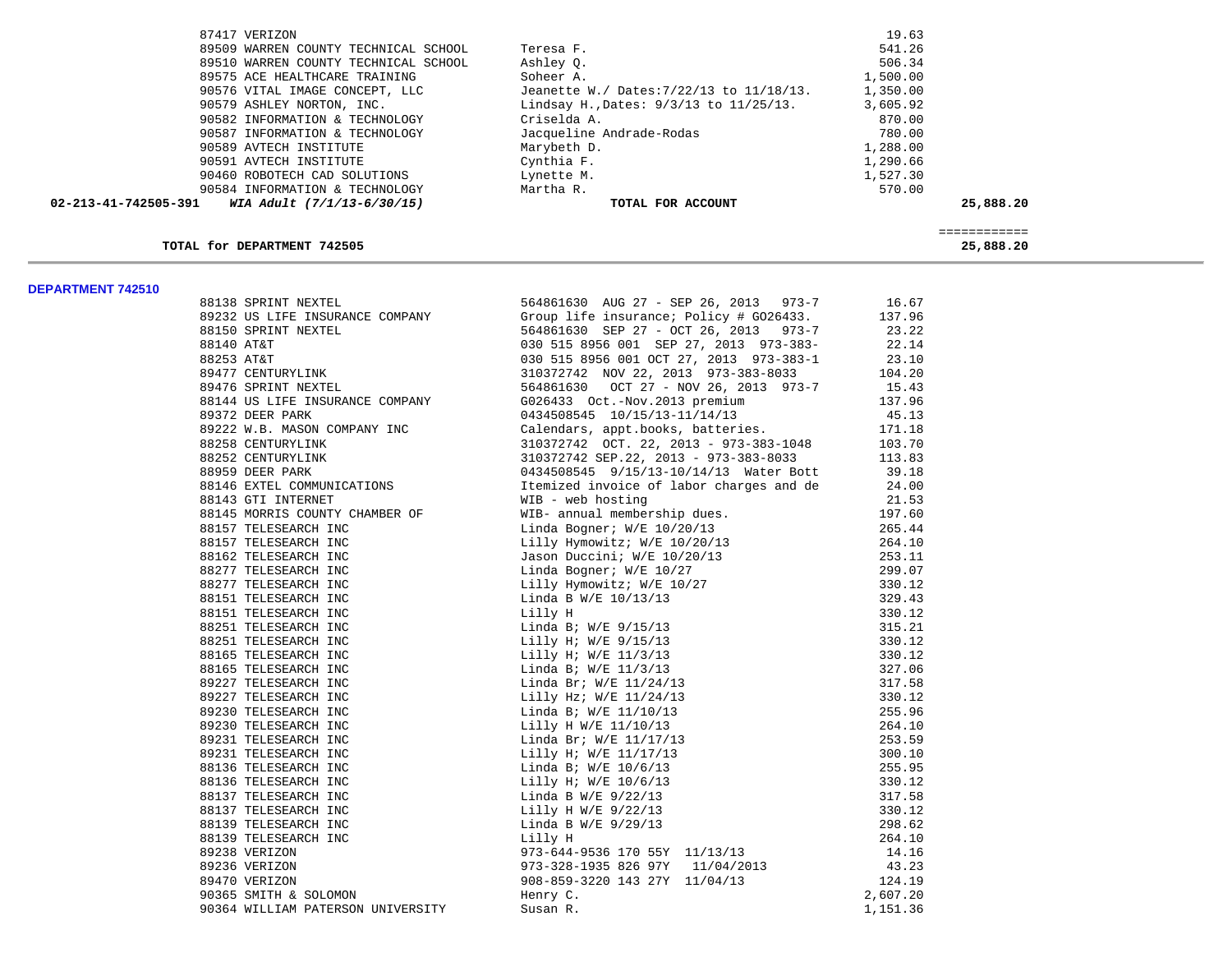| 90359 WARREN COUNTY COMMUNITY COLL. Jeanne S.<br>3,200.00<br>90358 WARREN COUNTY COMMUNITY COLL. Patricia B.<br>2,576.00<br>90357 WILLIAM PATERSON UNIVERSITY Letticia A.<br>1,426.31<br>2,576.00<br>90356 WARREN COUNTY COMMUNITY COLL. Laurie S.<br>90353 JERSEY TRACTOR-TRAILER Raymond R.<br>3,200.00<br>90343 RUTGERS CENTER FOR CONTINUING Janine K.<br>2,492.00<br>973-328-1935 826 97Y 9/04/13 46.39<br>87417 VERIZON<br>91561 COUNTY OF MORRIS 1st HALF JANUARY 2014 METERED MAIL 209.49<br>728.16<br>89507 WARREN COUNTY TECHNICAL SCHOOL<br>John P.<br>Zoraida M.<br>1,500.00<br>89554 ACE HEALTHCARE TRAINING<br>99503 JOAN STREHL JOAN STREHL JOAN STREHL JOAN STREHL JOAN STREHL JOAN STREHL SAME FOR SAME THE SAME THE SAME THE SAME THE SAME THE SAME THE SAME THE SAME THE SAME THE SAME THE SAME THE SAME THE SAME THE SAME THE SAME THE<br>90585 INFORMATION & TECHNOLOGY Bdgar T.<br>$870.00$<br>$870.00$<br>$1,493.33$<br>90586 INFORMATION & TECHNOLOGY Marleny G.<br>90590 AVTECH INSTITUTE Rupal M.<br>90574 WARREN COUNTY TECHNICAL SCHOOL James A.<br>90571 INFORMATION & TECHNOLOGY Angela Loaiza-B.<br>90487 JERSEY TRACTOR-TRAILER Peter M.<br>Peter M.<br>568.32<br>870.00<br>3,200.00<br>90485 AVTECH INSTITUTE<br>XiaoHong W.<br>2,389.33<br>90458 ACADEMY OF ALLIED HEALTH 2ephaniah Ungwuneri Dec.9, 2013 1,305.60<br>90581 INFORMATION & TECHNOLOGY Elizabeth G.<br>870.00<br>02-213-41-742510-391 WIA Dislocated Worker (7/1/13-6/30/15) | 90362 WARREN COUNTY COMMUNITY COLL. Robert G. |                   | 3,200.00 |           |
|------------------------------------------------------------------------------------------------------------------------------------------------------------------------------------------------------------------------------------------------------------------------------------------------------------------------------------------------------------------------------------------------------------------------------------------------------------------------------------------------------------------------------------------------------------------------------------------------------------------------------------------------------------------------------------------------------------------------------------------------------------------------------------------------------------------------------------------------------------------------------------------------------------------------------------------------------------------------------------------------------------------------------------------------------------------------------------------------------------------------------------------------------------------------------------------------------------------------------------------------------------------------------------------------------------------------------------------------------------------------------------------------------------------------------------------------------------------------------|-----------------------------------------------|-------------------|----------|-----------|
|                                                                                                                                                                                                                                                                                                                                                                                                                                                                                                                                                                                                                                                                                                                                                                                                                                                                                                                                                                                                                                                                                                                                                                                                                                                                                                                                                                                                                                                                              |                                               |                   |          |           |
|                                                                                                                                                                                                                                                                                                                                                                                                                                                                                                                                                                                                                                                                                                                                                                                                                                                                                                                                                                                                                                                                                                                                                                                                                                                                                                                                                                                                                                                                              |                                               |                   |          |           |
|                                                                                                                                                                                                                                                                                                                                                                                                                                                                                                                                                                                                                                                                                                                                                                                                                                                                                                                                                                                                                                                                                                                                                                                                                                                                                                                                                                                                                                                                              |                                               |                   |          |           |
|                                                                                                                                                                                                                                                                                                                                                                                                                                                                                                                                                                                                                                                                                                                                                                                                                                                                                                                                                                                                                                                                                                                                                                                                                                                                                                                                                                                                                                                                              |                                               |                   |          |           |
|                                                                                                                                                                                                                                                                                                                                                                                                                                                                                                                                                                                                                                                                                                                                                                                                                                                                                                                                                                                                                                                                                                                                                                                                                                                                                                                                                                                                                                                                              |                                               |                   |          |           |
|                                                                                                                                                                                                                                                                                                                                                                                                                                                                                                                                                                                                                                                                                                                                                                                                                                                                                                                                                                                                                                                                                                                                                                                                                                                                                                                                                                                                                                                                              |                                               |                   |          |           |
|                                                                                                                                                                                                                                                                                                                                                                                                                                                                                                                                                                                                                                                                                                                                                                                                                                                                                                                                                                                                                                                                                                                                                                                                                                                                                                                                                                                                                                                                              |                                               |                   |          |           |
|                                                                                                                                                                                                                                                                                                                                                                                                                                                                                                                                                                                                                                                                                                                                                                                                                                                                                                                                                                                                                                                                                                                                                                                                                                                                                                                                                                                                                                                                              |                                               |                   |          |           |
|                                                                                                                                                                                                                                                                                                                                                                                                                                                                                                                                                                                                                                                                                                                                                                                                                                                                                                                                                                                                                                                                                                                                                                                                                                                                                                                                                                                                                                                                              |                                               |                   |          |           |
|                                                                                                                                                                                                                                                                                                                                                                                                                                                                                                                                                                                                                                                                                                                                                                                                                                                                                                                                                                                                                                                                                                                                                                                                                                                                                                                                                                                                                                                                              |                                               |                   |          |           |
|                                                                                                                                                                                                                                                                                                                                                                                                                                                                                                                                                                                                                                                                                                                                                                                                                                                                                                                                                                                                                                                                                                                                                                                                                                                                                                                                                                                                                                                                              |                                               |                   |          |           |
|                                                                                                                                                                                                                                                                                                                                                                                                                                                                                                                                                                                                                                                                                                                                                                                                                                                                                                                                                                                                                                                                                                                                                                                                                                                                                                                                                                                                                                                                              |                                               |                   |          |           |
|                                                                                                                                                                                                                                                                                                                                                                                                                                                                                                                                                                                                                                                                                                                                                                                                                                                                                                                                                                                                                                                                                                                                                                                                                                                                                                                                                                                                                                                                              |                                               |                   |          |           |
|                                                                                                                                                                                                                                                                                                                                                                                                                                                                                                                                                                                                                                                                                                                                                                                                                                                                                                                                                                                                                                                                                                                                                                                                                                                                                                                                                                                                                                                                              |                                               |                   |          |           |
|                                                                                                                                                                                                                                                                                                                                                                                                                                                                                                                                                                                                                                                                                                                                                                                                                                                                                                                                                                                                                                                                                                                                                                                                                                                                                                                                                                                                                                                                              |                                               |                   |          |           |
|                                                                                                                                                                                                                                                                                                                                                                                                                                                                                                                                                                                                                                                                                                                                                                                                                                                                                                                                                                                                                                                                                                                                                                                                                                                                                                                                                                                                                                                                              |                                               |                   |          |           |
|                                                                                                                                                                                                                                                                                                                                                                                                                                                                                                                                                                                                                                                                                                                                                                                                                                                                                                                                                                                                                                                                                                                                                                                                                                                                                                                                                                                                                                                                              |                                               |                   |          |           |
|                                                                                                                                                                                                                                                                                                                                                                                                                                                                                                                                                                                                                                                                                                                                                                                                                                                                                                                                                                                                                                                                                                                                                                                                                                                                                                                                                                                                                                                                              |                                               |                   |          |           |
|                                                                                                                                                                                                                                                                                                                                                                                                                                                                                                                                                                                                                                                                                                                                                                                                                                                                                                                                                                                                                                                                                                                                                                                                                                                                                                                                                                                                                                                                              |                                               |                   |          |           |
|                                                                                                                                                                                                                                                                                                                                                                                                                                                                                                                                                                                                                                                                                                                                                                                                                                                                                                                                                                                                                                                                                                                                                                                                                                                                                                                                                                                                                                                                              |                                               |                   |          |           |
|                                                                                                                                                                                                                                                                                                                                                                                                                                                                                                                                                                                                                                                                                                                                                                                                                                                                                                                                                                                                                                                                                                                                                                                                                                                                                                                                                                                                                                                                              |                                               |                   |          |           |
|                                                                                                                                                                                                                                                                                                                                                                                                                                                                                                                                                                                                                                                                                                                                                                                                                                                                                                                                                                                                                                                                                                                                                                                                                                                                                                                                                                                                                                                                              |                                               |                   |          |           |
|                                                                                                                                                                                                                                                                                                                                                                                                                                                                                                                                                                                                                                                                                                                                                                                                                                                                                                                                                                                                                                                                                                                                                                                                                                                                                                                                                                                                                                                                              |                                               |                   |          |           |
|                                                                                                                                                                                                                                                                                                                                                                                                                                                                                                                                                                                                                                                                                                                                                                                                                                                                                                                                                                                                                                                                                                                                                                                                                                                                                                                                                                                                                                                                              |                                               | TOTAL FOR ACCOUNT |          | 52,440.25 |

### **TOTAL for DEPARTMENT 742510 52,440.25**

**DEPARTMENT 742520** 

| ט <i>ב</i> טביו ואבואו החד ושכ |                                 |                                   |          |
|--------------------------------|---------------------------------|-----------------------------------|----------|
|                                | 90341 PHILLIPSBURG SCHOOL BASED | Evan R.                           | 2,639.00 |
|                                | 90337 PHILLIPSBURG SCHOOL BASED | Lauren 0.                         | 2,667.00 |
|                                | 90336 PHILLIPSBURG SCHOOL BASED | Kataryna L.                       | 3,089.00 |
|                                | 90335 PHILLIPSBURG SCHOOL BASED | Zachary D.                        | 2,667.00 |
|                                | 88138 SPRINT NEXTEL             |                                   | 5.45     |
|                                | 89232 US LIFE INSURANCE COMPANY |                                   | 48.86    |
|                                | 88150 SPRINT NEXTEL             |                                   | 8.22     |
|                                | 88140 AT&T                      |                                   | 7.84     |
|                                | 88253 AT&T                      |                                   | 8.18     |
|                                | 89477 CENTURYLINK               |                                   | 36.90    |
|                                | 89476 SPRINT NEXTEL             |                                   | 5.46     |
|                                | 88144 US LIFE INSURANCE COMPANY |                                   | 48.86    |
|                                | 89372 DEER PARK                 | Drinking water                    | 15.99    |
|                                | 89222 W.B. MASON COMPANY INC    | Calendars, appt.books, batteries. | 60.62    |
|                                | 88258 CENTURYLINK               |                                   | 36.73    |
|                                | 88252 CENTURYLINK               |                                   | 40.31    |
|                                | 88959 DEER PARK                 |                                   | 13.87    |
|                                | 88146 EXTEL COMMUNICATIONS      |                                   | 8.50     |
|                                | 88143 GTI INTERNET              |                                   | 7.62     |
|                                | 88145 MORRIS COUNTY CHAMBER OF  |                                   | 68.40    |
|                                | 88157 TELESEARCH INC            |                                   | 94.01    |
|                                | 88157 TELESEARCH INC            |                                   | 93.53    |
|                                | 88277 TELESEARCH INC            |                                   | 105.92   |
|                                | 88277 TELESEARCH INC            |                                   | 116.92   |
|                                | 88151 TELESEARCH INC            |                                   | 116.67   |
|                                | 88151 TELESEARCH INC            |                                   | 116.92   |
|                                | 88251 TELESEARCH INC            |                                   | 111.64   |
|                                | 88251 TELESEARCH INC            |                                   | 116.92   |
|                                | 88165 TELESEARCH INC            |                                   | 116.92   |
|                                | 88165 TELESEARCH INC            |                                   | 115.83   |
|                                | 89227 TELESEARCH INC            |                                   | 112.48   |
|                                | 89227 TELESEARCH INC            |                                   | 116.92   |

### ============ 52,440.25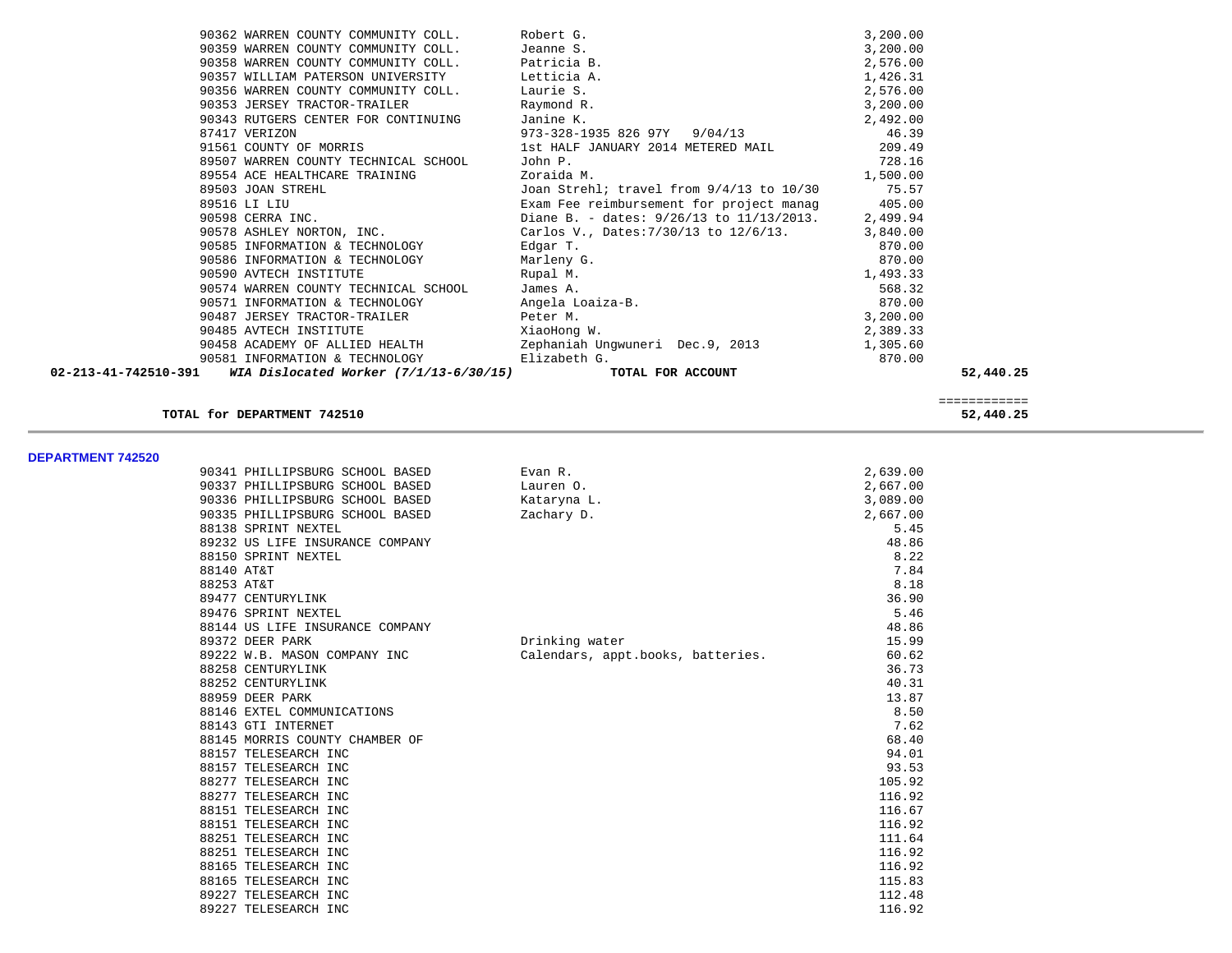| 89230 TELESEARCH INC                                                               |                                                                            | 90.65                |                           |  |
|------------------------------------------------------------------------------------|----------------------------------------------------------------------------|----------------------|---------------------------|--|
| 89230 TELESEARCH INC                                                               |                                                                            | 93.53                |                           |  |
| 89231 TELESEARCH INC                                                               |                                                                            | 89.81                |                           |  |
| 89231 TELESEARCH INC                                                               |                                                                            | 106.28               |                           |  |
| 88136 TELESEARCH INC                                                               |                                                                            | 90.65                |                           |  |
| 88136 TELESEARCH INC                                                               |                                                                            | 116.92               |                           |  |
| 88137 TELESEARCH INC                                                               |                                                                            | 112.48               |                           |  |
| 88137 TELESEARCH INC                                                               |                                                                            | 116.92               |                           |  |
| 88139 TELESEARCH INC                                                               |                                                                            | 105.76               |                           |  |
| 88139 TELESEARCH INC                                                               |                                                                            | 93.53                |                           |  |
| 89238 VERIZON                                                                      |                                                                            | 5.02                 |                           |  |
| 89236 VERIZON                                                                      |                                                                            | 15.31                |                           |  |
| 89470 VERIZON                                                                      |                                                                            | 43.98                |                           |  |
| 90339 PHILLIPSBURG SCHOOL BASED                                                    | Dillon M.                                                                  | 2,667.00             |                           |  |
| 87417 VERIZON                                                                      |                                                                            | 15.17                |                           |  |
| 90595 KIMBERLY JOHNSON                                                             | Travel expenses from 10/17/13 to 11/21/1                                   | 36.25                |                           |  |
| 02-213-41-742520-391<br>WIA Youth (7/1/13-6/30/15)                                 | TOTAL FOR ACCOUNT                                                          |                      | 16,617.75                 |  |
|                                                                                    |                                                                            |                      |                           |  |
|                                                                                    |                                                                            |                      | ============              |  |
| TOTAL for DEPARTMENT 742520                                                        |                                                                            |                      | 16,617.75                 |  |
|                                                                                    |                                                                            |                      |                           |  |
| <b>SCP: Family Court</b>                                                           |                                                                            |                      |                           |  |
| 90126 FAMILY INTERVENTION                                                          | Total FCIU Contract expenses for Federal                                   | 11,117.00            |                           |  |
| 90126 FAMILY INTERVENTION                                                          | Total stabilization contract services fo                                   | 822.00               |                           |  |
| 90126 FAMILY INTERVENTION                                                          | Total adolescent nov. 2013 @ \$50.00 per                                   | 600.00               |                           |  |
| $SCP - Family Court (1/1/13-12/31/13)$<br>02-213-41-752315-392                     | TOTAL FOR ACCOUNT                                                          |                      | 12,539.00                 |  |
|                                                                                    |                                                                            |                      | ============              |  |
| TOTAL for SCP: Family Court                                                        |                                                                            |                      | 12,539.00                 |  |
|                                                                                    |                                                                            |                      |                           |  |
| <b>DEPARTMENT 752320</b>                                                           |                                                                            |                      |                           |  |
| 90145 MORRIS ARTS                                                                  | Main stream middle school                                                  | 3,150.00             |                           |  |
| 90145 MORRIS ARTS                                                                  | School workshops oct & nov 2013                                            | 350.00               |                           |  |
| 90145 MORRIS ARTS                                                                  | ELL Middle school workshops oct 9/10<br>girls surviving workshops oct/ nov | 900.00               |                           |  |
| 90145 MORRIS ARTS<br>02-213-41-752320-392<br>SCP-Program Services(1/1/13-12/31/13) | TOTAL FOR ACCOUNT                                                          | 2,700.00             | 7,100.00                  |  |
|                                                                                    |                                                                            |                      |                           |  |
|                                                                                    |                                                                            |                      | ============              |  |
| TOTAL for DEPARTMENT 752320                                                        |                                                                            |                      | 7,100.00                  |  |
|                                                                                    |                                                                            |                      |                           |  |
| <b>DEPARTMENT 758310</b>                                                           |                                                                            |                      |                           |  |
| 90142 TOWNSHIP OF ROCKAWAY                                                         | LMTI                                                                       | 677.37               |                           |  |
| 90142 TOWNSHIP OF ROCKAWAY                                                         | YOUTH WELNESS                                                              | 260.00               |                           |  |
| 90142 TOWNSHIP OF ROCKAWAY<br>90142 TOWNSHIP OF ROCKAWAY                           | ADULT WELNESS                                                              | 186.00               |                           |  |
| 90142 TOWNSHIP OF ROCKAWAY                                                         | ELEMENTARY SCHOOLS<br>MIDDLE SCHOOLS                                       | 4,080.00<br>2,058.75 |                           |  |
| 90125 WATCHUNG / LONG HILL                                                         | CHALLENGER PRG. OCT 2013 DEDR FUNDING                                      | 1,375.00             |                           |  |
| 90125 WATCHUNG / LONG HILL                                                         | DARE PROGRAM 2012 -2013                                                    | 1,394.00             |                           |  |
| 90125 WATCHUNG / LONG HILL                                                         | COORDINATION 2012 2013                                                     | 800.00               |                           |  |
| 02-213-41-758310-392<br>Municipal Alliance (1/1/13-6/30/14)                        | TOTAL FOR ACCOUNT                                                          |                      | 10,831.12                 |  |
|                                                                                    |                                                                            |                      |                           |  |
| TOTAL for DEPARTMENT 758310                                                        |                                                                            |                      | ============<br>10,831.12 |  |
|                                                                                    |                                                                            |                      |                           |  |
|                                                                                    |                                                                            |                      |                           |  |
| <b>Domestic Preparedness-Prosecut</b>                                              |                                                                            |                      |                           |  |

 89542 EMERGENCY RESPONDER PRODUCTS, LLC LumiNite Telescopic Inflatable Scene Lig 14,970.00  **02-213-41-784405-391** *FFY12Homeland Security(10/23/12-8/31/14)* **TOTAL FOR ACCOUNT 14,970.00**

============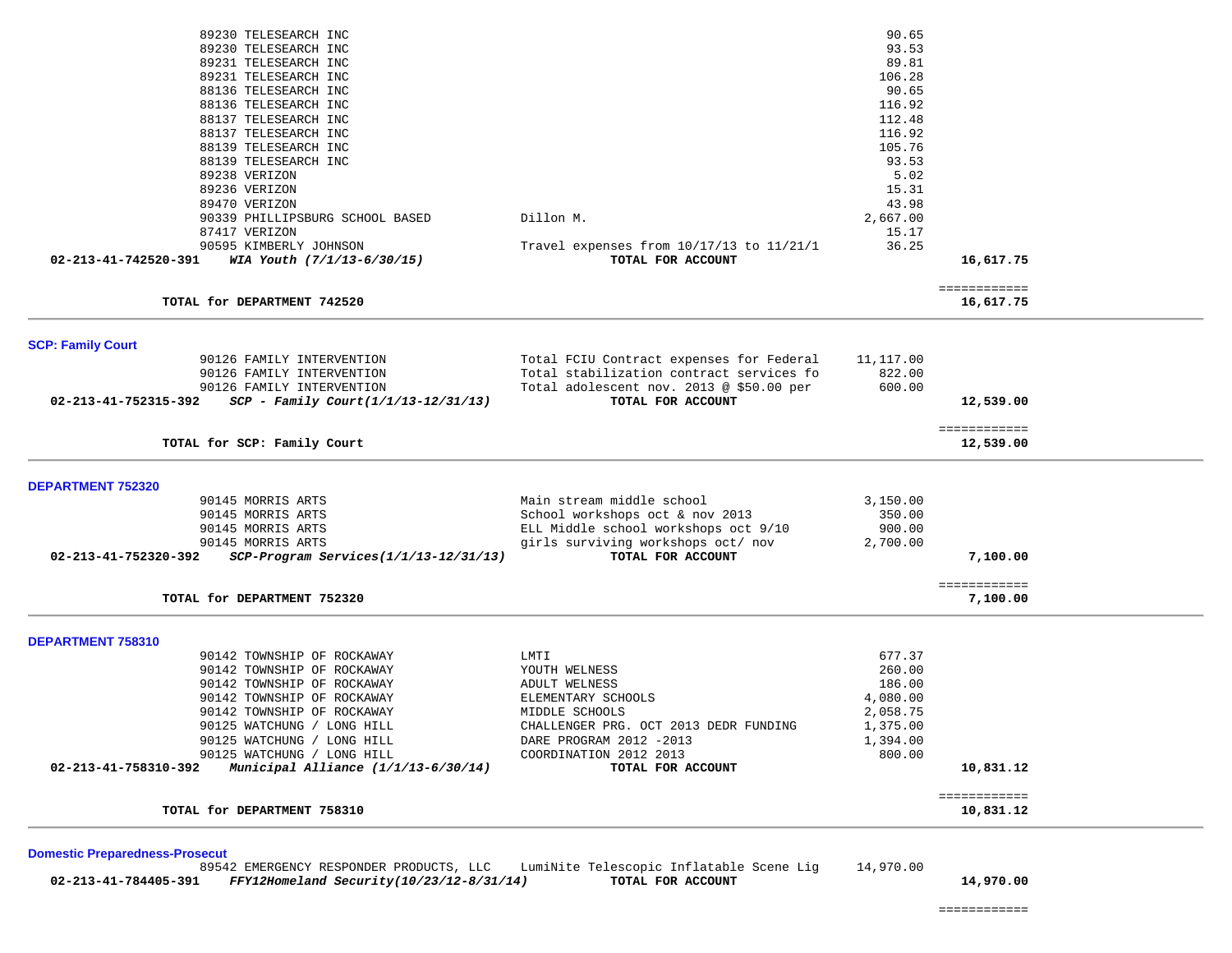| 90521 BEST ENTERPRISES, LLC<br>FFY11 UASI(12/27/11-8/31/14)<br>02-213-41-784430-391                  | Mobile Pro Systems equipment and service<br>TOTAL FOR ACCOUNT                        | 109,491.79           | 109,491.79                 |  |
|------------------------------------------------------------------------------------------------------|--------------------------------------------------------------------------------------|----------------------|----------------------------|--|
| TOTAL for DEPARTMENT 784430                                                                          |                                                                                      |                      | ============<br>109,491.79 |  |
| <b>MAPS</b>                                                                                          |                                                                                      |                      |                            |  |
| 90497 STAR LEDGER<br>90498 MUNICIPAL CAPITAL CORP                                                    | Public Notice. Interested Community 10/0<br>Office Machine Rental. Contract#T-2075 ( | 83.52<br>465.80      |                            |  |
| 91535 NATIONAL FUEL OIL INC.<br>02-213-41-786305-394 MAPS $(1/1/13-12/31/13)$                        | FUEL CHARGES 12/13<br>TOTAL FOR ACCOUNT                                              | 12,468.97            | 13,018.29                  |  |
|                                                                                                      |                                                                                      |                      |                            |  |
| TOTAL for MAPS                                                                                       |                                                                                      |                      | ============<br>13,018.29  |  |
| <b>NYS&amp;W Bicycle/Pedestrian Path</b>                                                             |                                                                                      |                      |                            |  |
| 90470 THE RBA GROUP INC.<br>Federal Share<br>02-213-41-790015-391                                    | CF#4593 - Professional Services rendered<br>TOTAL FOR ACCOUNT                        | 6,406.25             | 6,406.25                   |  |
| TOTAL for NYS&W Bicycle/Pedestrian Path                                                              |                                                                                      |                      | ============<br>6,406.25   |  |
| DEPARTMENT 792410                                                                                    |                                                                                      |                      |                            |  |
| 90355 STATE SHUTTLE INC<br>90354 STATE SHUTTLE INC                                                   | Service from 11/25/13 to 11/29/13.                                                   | 2,279.03<br>2,619.76 |                            |  |
| 90482 STATE SHUTTLE INC                                                                              | Service Dec.9, 2013 to Dec. 15, 2013.                                                | 3,686.94             |                            |  |
| 90480 STATE SHUTTLE INC<br>02-213-41-792410-391<br>JARC Grant Round 12(7/1/12-6/30/14)               | Service Dec.2, 2013 to Dec. 6, 2013.<br>TOTAL FOR ACCOUNT                            | 3,686.91             | 12,272.64                  |  |
| TOTAL for DEPARTMENT 792410                                                                          |                                                                                      |                      | ============<br>12,272.64  |  |
| <b>Body Armor Replacement-Prosec.</b>                                                                |                                                                                      |                      |                            |  |
| 87192 LANIGAN ASSOCIATES INC<br>02-213-41-801205-392 Body Armor-Prosecutor(11/20/12-11/19/17)        | Armor Express Seraph Gen 2 IIIA with 5x8<br>TOTAL FOR ACCOUNT                        | 876.70               | 876.70                     |  |
| TOTAL for Body Armor Replacement-Prosec.                                                             |                                                                                      |                      | ============<br>876.70     |  |
| <b>POLICE &amp; FIRE TRAINING GRANT</b>                                                              |                                                                                      |                      |                            |  |
| 89739 STATE TOXICOLOGY LABORATORY<br>02-213-41-803105-392    Police & Fire Training (7/1/10-6/30/13) | Drug Testing Inv. Dated Nov 30. 2013<br>TOTAL FOR ACCOUNT                            | 2,115.00             | 2,115.00                   |  |
| TOTAL for POLICE & FIRE TRAINING GRANT                                                               |                                                                                      |                      | ============<br>2,115.00   |  |
| <b>General Operating Support</b>                                                                     |                                                                                      |                      |                            |  |
| 87049 MONTVILLE TWP HISTORICAL<br>02-213-41-860305-392<br>General Operating Spprt(7/1/12-6/30/13)    | 2013 RE-GRANT 20%-FINAL PAYMENT<br>TOTAL FOR ACCOUNT                                 | 460.00               | 460.00                     |  |
| TOTAL for General Operating Support                                                                  |                                                                                      |                      | ============<br>460.00     |  |
|                                                                                                      |                                                                                      |                      |                            |  |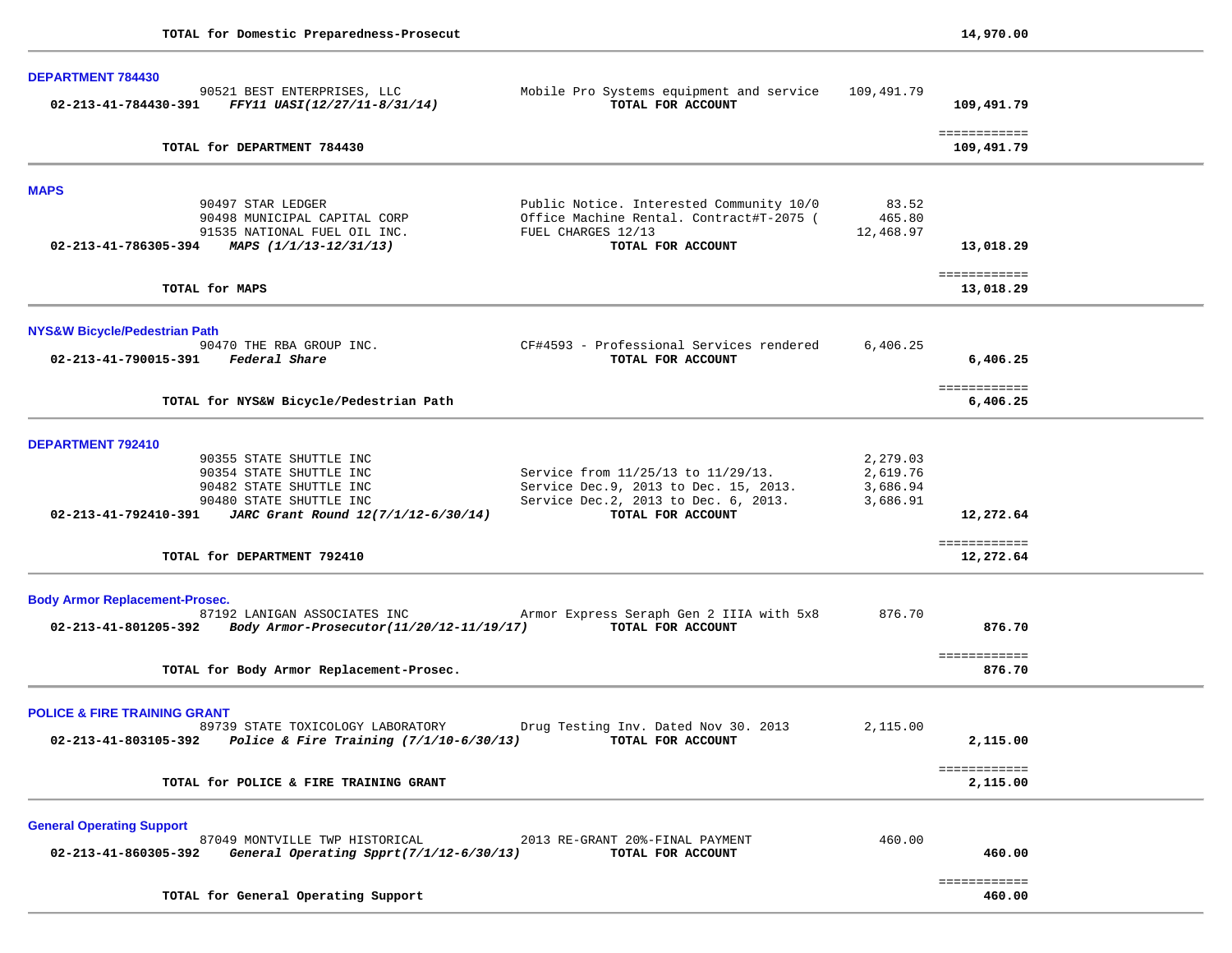**DEPARTMENT 864201** 

| 90622 KONKUS CORPORATION<br>FY11 Mendham Rd Brdg 1400-629 (8/8/14)<br>02-213-41-864201-392 | Replacement of Bridge No. 629 on Mendham<br>TOTAL FOR ACCOUNT                        | 68,286.66            | 68,286.66                 |  |
|--------------------------------------------------------------------------------------------|--------------------------------------------------------------------------------------|----------------------|---------------------------|--|
| TOTAL for DEPARTMENT 864201                                                                |                                                                                      |                      | ============<br>68,286.66 |  |
| <b>DEPARTMENT 864205</b>                                                                   |                                                                                      |                      |                           |  |
| 87373 DELL MARKETING L.P.                                                                  | A7117100/ 1999-2011 Ford F250 Recommende                                             | 429.97               |                           |  |
| 87373 DELL MARKETING L.P.<br>87373 DELL MARKETING L.P.                                     | A6540357/Havis DS-Dell-111-3 Docking Sta<br>A4327337/Havis Docking Station Screen Su | 812.69<br>51.97      |                           |  |
| MUTCD Traffic Sign Inv(7/1/11-6/30/13)<br>02-213-41-864205-391                             | TOTAL FOR ACCOUNT                                                                    |                      | 1,294.63                  |  |
| TOTAL for DEPARTMENT 864205                                                                |                                                                                      |                      | ============<br>1,294.63  |  |
|                                                                                            |                                                                                      |                      |                           |  |
| <b>DEPARTMENT 864405</b>                                                                   |                                                                                      |                      |                           |  |
| 90624 IZENBERG APPRAISAL ASSOCIATES                                                        | Appraisal services                                                                   | 2,700.00             |                           |  |
| 89566 WATERS, MCPHERSON, MCNEILL, P.C.                                                     | Millbrook Plaza                                                                      | 252.00               |                           |  |
| 89566 WATERS, MCPHERSON, MCNEILL, P.C.                                                     | Sussex Randolph                                                                      | 2,020.14             |                           |  |
| 89566 WATERS, MCPHERSON, MCNEILL, P.C.                                                     | Randolph Town Ctr                                                                    | 2,535.64             |                           |  |
| 90854 WATERS, MCPHERSON, MCNEILL, P.C.<br>90854 WATERS, MCPHERSON, MCNEILL, P.C.           | Millbrook Plaza                                                                      | 456.00               |                           |  |
| 90854 WATERS, MCPHERSON, MCNEILL, P.C.                                                     | Sussex Randolph<br>Randolph Town Ctr.                                                | 1,414.15<br>1,519.25 |                           |  |
| $02 - 213 - 41 - 864405 - 391$<br>CR 617/STP-0350(106)ROW(6/27/12-6/27/14)                 | TOTAL FOR ACCOUNT                                                                    |                      | 10,897.18                 |  |
|                                                                                            |                                                                                      |                      |                           |  |
| TOTAL for DEPARTMENT 864405                                                                |                                                                                      |                      | ============<br>10,897.18 |  |
| <b>DEPARTMENT 864505</b>                                                                   |                                                                                      |                      |                           |  |
| 90185 GREENMAN PEDERSEN INC                                                                | Construction Inspection for Newburgh Roa                                             | 14,070.00            |                           |  |
| 02-213-41-864505-392<br>Nwbrgh Rd STP-C00S(211)(9/11/12-9/11/15)                           | TOTAL FOR ACCOUNT                                                                    |                      | 14,070.00                 |  |
| TOTAL for DEPARTMENT 864505                                                                |                                                                                      |                      | ============<br>14,070.00 |  |
| DEPARTMENT 864510                                                                          |                                                                                      |                      |                           |  |
| 90695 RITACCO CONSTRUCTION INC                                                             | Replacement of BRidge No. 1400-832 on Be                                             | 53,814.48            |                           |  |
| 02-213-41-864510-391<br>STP-C00S(242)(9/11/12-9/11/15)                                     | TOTAL FOR ACCOUNT                                                                    |                      | 53,814.48                 |  |
| 90188 GREENMAN PEDERSEN INC                                                                | Construction Inspection Services for Ber                                             | 24,045.00            |                           |  |
| 90699 T.Y. LIN INTERNATIONAL                                                               | Construction Support Services for Berksh                                             | 75,088.89            |                           |  |
| 02-213-41-864510-392<br>STP-C00S(242)(9/11/12-9/11/15)                                     | TOTAL FOR ACCOUNT                                                                    |                      | 99,133.89                 |  |
| TOTAL for DEPARTMENT 864510                                                                |                                                                                      |                      | ============              |  |
|                                                                                            |                                                                                      |                      | 152,948.37                |  |

# **County Capital**

**Improvement Historic Speedwell**

2013 BONDS & NOTES, SERIES B 0.52 91599 SOURCEMEDIA LLC BOND BUYER - LEGAL AD, 2013 BONDS & NOTE 12.60  **04-216-55-951129-909** *Miscellaneous - Other* **TOTAL FOR ACCOUNT 13.12**

============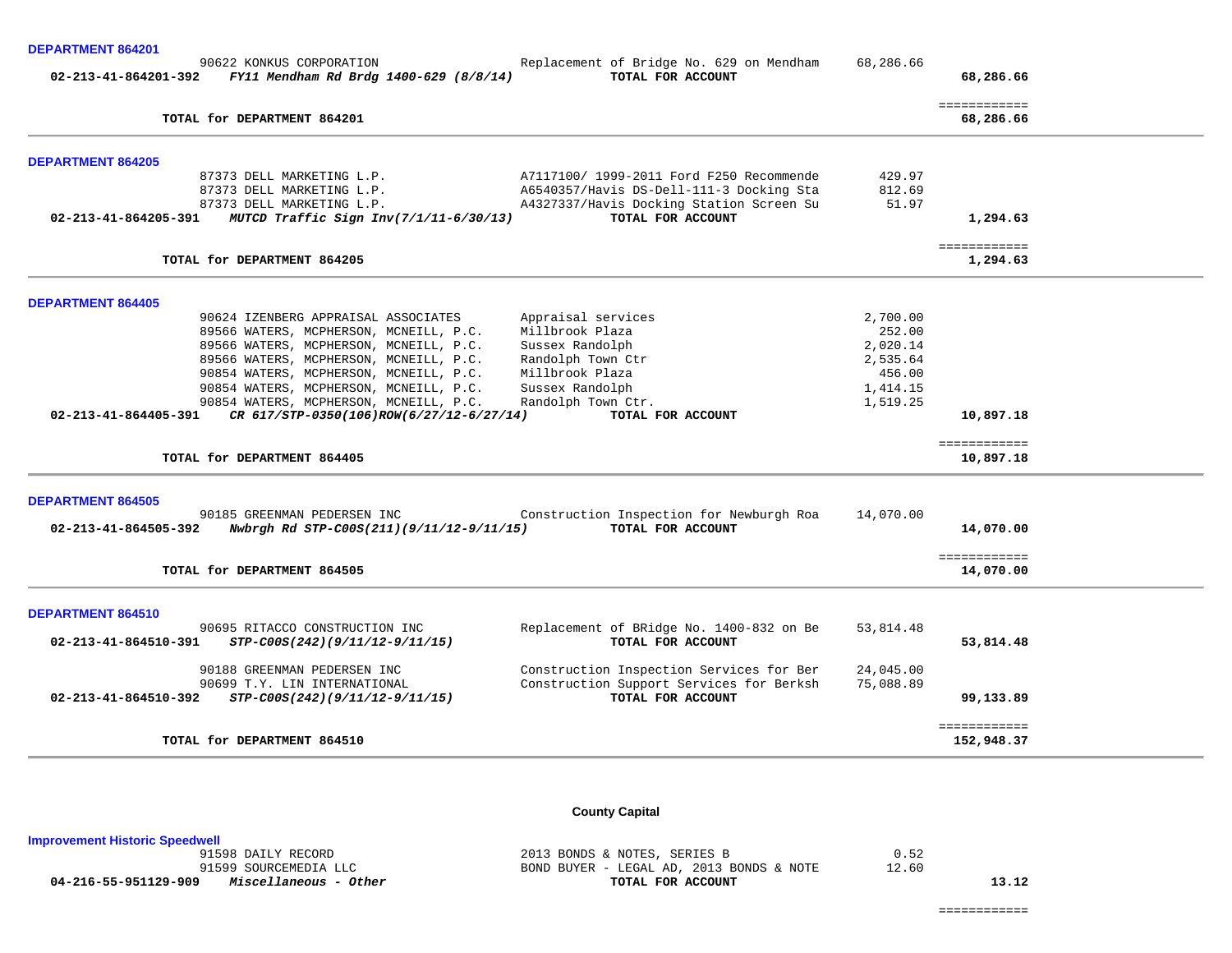| <b>Acq AutomTimeAttendnc, P/R sys</b>                                                |                                                                                      |                 |                            |  |
|--------------------------------------------------------------------------------------|--------------------------------------------------------------------------------------|-----------------|----------------------------|--|
| 91598 DAILY RECORD                                                                   | 2013 BONDS & NOTES, SERIES B                                                         | 0.63            |                            |  |
| 91597 DRINKER, BIDDLE & REATH, LLP                                                   | PROFESSIONAL FEES 2013 BONDS & NOTES SER<br>BOND BUYER - LEGAL AD, 2013 BONDS & NOTE | 149.69<br>15.36 |                            |  |
| 91599 SOURCEMEDIA LLC<br>Miscellaneous - Other<br>04-216-55-951145-909               | TOTAL FOR ACCOUNT                                                                    |                 | 165.68                     |  |
|                                                                                      |                                                                                      |                 |                            |  |
| TOTAL for Acq AutomTimeAttendnc, P/R sys                                             |                                                                                      |                 | ============<br>165.68     |  |
| <b>Roof Rplmnt at Var Cty Fac</b>                                                    |                                                                                      |                 |                            |  |
| 91598 DAILY RECORD                                                                   | 2013 BONDS & NOTES, SERIES B                                                         | 0.32            |                            |  |
| Miscellaneous - Other<br>04-216-55-953076-909                                        | TOTAL FOR ACCOUNT                                                                    |                 | 0.32                       |  |
| TOTAL for Roof Rplmnt at Var Cty Fac                                                 |                                                                                      |                 | <b>ESSESSESSES</b><br>0.32 |  |
| <b>Abatmnt/demol-Fac on Greystone</b>                                                |                                                                                      |                 |                            |  |
| 91598 DAILY RECORD                                                                   | 2013 BONDS & NOTES, SERIES B                                                         | 0.63            |                            |  |
| 91597 DRINKER, BIDDLE & REATH, LLP                                                   | PROFESSIONAL FEES 2013 BONDS & NOTES SER                                             | 149.69          |                            |  |
| 91599 SOURCEMEDIA LLC                                                                | BOND BUYER - LEGAL AD, 2013 BONDS & NOTE                                             | 15.36           |                            |  |
| Miscellaneous - Other<br>04-216-55-953087-909                                        | TOTAL FOR ACCOUNT                                                                    |                 | 165.68                     |  |
| TOTAL for Abatmnt/demol-Fac on Greystone                                             |                                                                                      |                 | ============<br>165.68     |  |
| <b>Bridge Design/Const Var Cty Br</b>                                                |                                                                                      |                 |                            |  |
| 90181 T. Y. LIN INTERNATIONAL                                                        | Replacement of Ridgedale Avenue Bridge 1                                             | 5,115.00        |                            |  |
| 90698 CHERRY WEBER & ASSOC. PC                                                       | Engineering Services for the Replacement                                             | 949.20          |                            |  |
| 04-216-55-953089-909<br>Miscellaneous - Other                                        | TOTAL FOR ACCOUNT                                                                    |                 | 6,064.20                   |  |
| TOTAL for Bridge Design/Const Var Cty Br                                             |                                                                                      |                 | ============<br>6,064.20   |  |
|                                                                                      |                                                                                      |                 |                            |  |
| Cty roadwy drainage improv                                                           |                                                                                      |                 |                            |  |
| 91598 DAILY RECORD                                                                   | 2013 BONDS & NOTES, SERIES B                                                         | 0.49            |                            |  |
| 91597 DRINKER, BIDDLE & REATH, LLP<br>91599 SOURCEMEDIA LLC                          | PROFESSIONAL FEES 2013 BONDS & NOTES SER<br>BOND BUYER - LEGAL AD, 2013 BONDS & NOTE | 116.76<br>11.98 |                            |  |
| Miscellaneous - Other<br>04-216-55-953098-909                                        | TOTAL FOR ACCOUNT                                                                    |                 | 129.23                     |  |
|                                                                                      |                                                                                      |                 | ============               |  |
| TOTAL for Cty roadwy drainage improv                                                 |                                                                                      |                 | 129.23                     |  |
| Analy dam condition, rehab dams                                                      |                                                                                      |                 |                            |  |
| 90852 CIVIL DYNAMICS INC                                                             | LEDDELL'S POND DAM REHABILITATION                                                    | 8,100.00        |                            |  |
| 90852 CIVIL DYNAMICS INC                                                             |                                                                                      | 150.00          |                            |  |
| 90847 MORRIS COUNTY PARK COMMISSION                                                  | SALARY & RELATED EXPENSES - ARTHUR VITAL                                             | 11,040.00       |                            |  |
| 90848 MORRIS COUNTY PARK COMMISSION<br>Miscellaneous - Other<br>04-216-55-953113-909 | REIMBURSE JUNE 2013 LEGAL EXPENSES - LE<br>TOTAL FOR ACCOUNT                         | 896.00          | 20,186.00                  |  |
|                                                                                      |                                                                                      |                 | ============               |  |
|                                                                                      |                                                                                      |                 |                            |  |

**Rehab/conect Cty utility Greys**<br>90543 T & M ASSOCIATES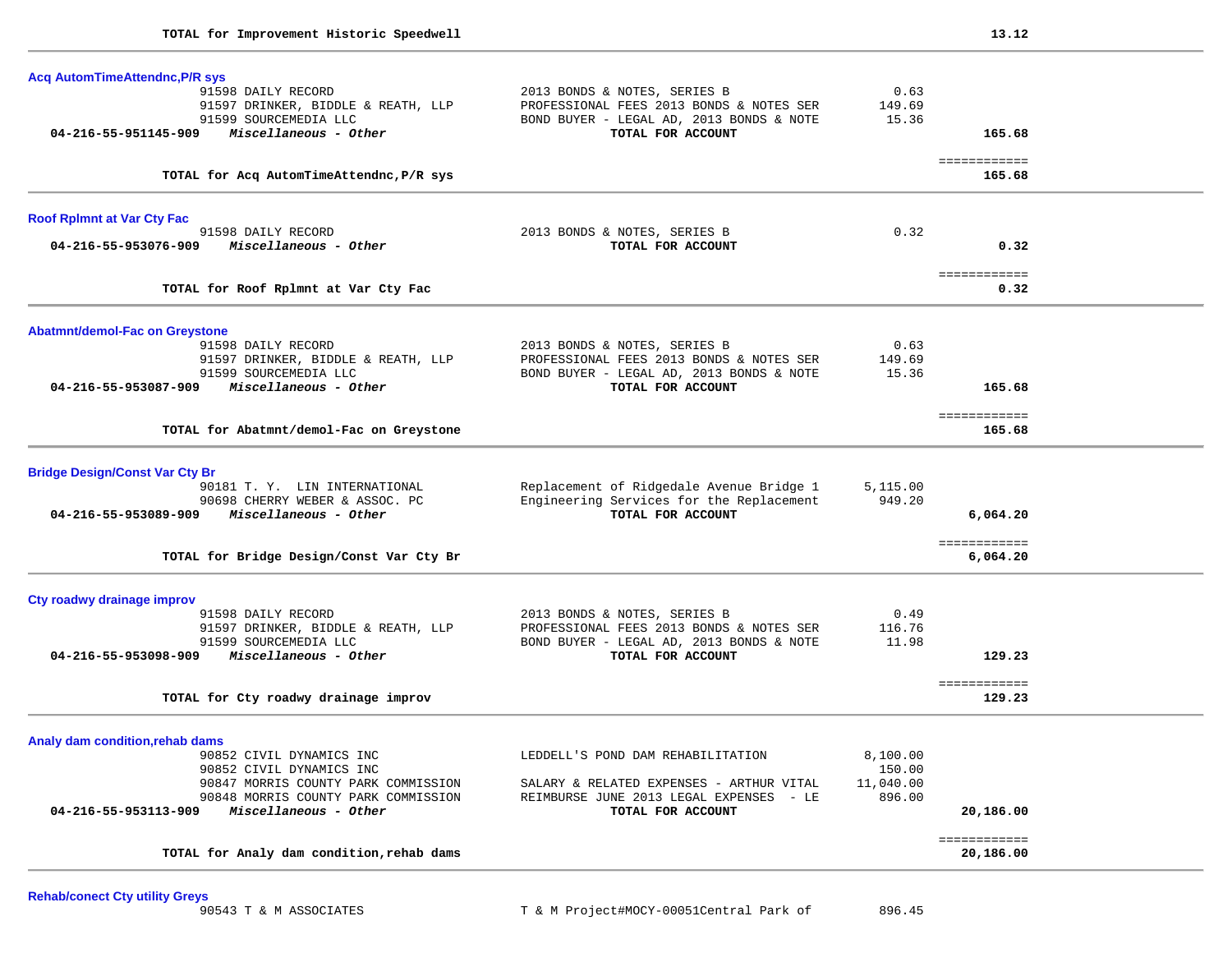| 04-216-55-953139-909<br>Miscellaneous - Other                                                                                      | TOTAL FOR ACCOUNT                                                                                                                         |                                  | 896.45                   |  |
|------------------------------------------------------------------------------------------------------------------------------------|-------------------------------------------------------------------------------------------------------------------------------------------|----------------------------------|--------------------------|--|
| TOTAL for Rehab/conect Cty utility Greys                                                                                           |                                                                                                                                           |                                  | ============<br>896.45   |  |
| <b>Renov CentralAveBldg Greystone</b><br>91598 DAILY RECORD<br>91597 DRINKER, BIDDLE & REATH, LLP<br>91599 SOURCEMEDIA LLC         | 2013 BONDS & NOTES, SERIES B<br>PROFESSIONAL FEES 2013 BONDS & NOTES SER<br>BOND BUYER - LEGAL AD, 2013 BONDS & NOTE                      | 0.82<br>194.60<br>19.97          |                          |  |
| 04-216-55-953146-909 Miscellaneous - Other                                                                                         | TOTAL FOR ACCOUNT                                                                                                                         |                                  | 215.39                   |  |
| TOTAL for Renov CentralAveBldg Greystone                                                                                           |                                                                                                                                           |                                  | ============<br>215.39   |  |
| <b>FeasibilityStudy Wing CommCtr</b>                                                                                               |                                                                                                                                           |                                  |                          |  |
| 90544 EPIC MANAGEMENT INC.<br>$04 - 216 - 55 - 953163 - 909$ Miscellaneous - Other                                                 | Construction Management for proposed Pub<br>TOTAL FOR ACCOUNT                                                                             | 1,258.00                         | 1,258.00                 |  |
| TOTAL for FeasibilityStudy Wing CommCtr                                                                                            |                                                                                                                                           |                                  | ============<br>1,258.00 |  |
| <b>Road Design/Construction</b>                                                                                                    |                                                                                                                                           |                                  |                          |  |
| 90545 KELLER & KIRKPATRICK<br>Miscellaneous - Other<br>04-216-55-953165-909                                                        | Realignment of Boonton Avenue/Montville,<br>TOTAL FOR ACCOUNT                                                                             | 4,850.00                         | 4,850.00                 |  |
| TOTAL for Road Design/Construction                                                                                                 |                                                                                                                                           |                                  | ============<br>4,850.00 |  |
| <b>Roof Replacement Various Facil</b>                                                                                              |                                                                                                                                           |                                  |                          |  |
| 91598 DAILY RECORD<br>91597 DRINKER, BIDDLE & REATH, LLP<br>91599 SOURCEMEDIA LLC<br>04-216-55-953172-909<br>Miscellaneous - Other | 2013 BONDS & NOTES, SERIES B<br>PROFESSIONAL FEES 2013 BONDS & NOTES SER<br>BOND BUYER - LEGAL AD, 2013 BONDS & NOTE<br>TOTAL FOR ACCOUNT | 0.25<br>59.88<br>6.14            | 66.27                    |  |
| TOTAL for Roof Replacement Various Facil                                                                                           |                                                                                                                                           |                                  | ============<br>66.27    |  |
| <b>Cty Road Drainage Improvements</b>                                                                                              |                                                                                                                                           |                                  |                          |  |
| 90790 JOHNSON & CONWAY LLP<br>91598 DAILY RECORD<br>91597 DRINKER, BIDDLE & REATH, LLP<br>91599 SOURCEMEDIA LLC                    | legal services<br>2013 BONDS & NOTES, SERIES B<br>PROFESSIONAL FEES 2013 BONDS & NOTES SER<br>BOND BUYER - LEGAL AD, 2013 BONDS & NOTE    | 12.11<br>1.11<br>261.96<br>26.88 |                          |  |
| Miscellaneous - Other<br>04-216-55-953178-909                                                                                      | TOTAL FOR ACCOUNT                                                                                                                         |                                  | 302.06                   |  |
| TOTAL for Cty Road Drainage Improvements                                                                                           |                                                                                                                                           |                                  | ============<br>302.06   |  |
| <b>Rpl/Upgr Fire/Sprinkler Sys</b>                                                                                                 |                                                                                                                                           |                                  |                          |  |
| 91598 DAILY RECORD<br>91597 DRINKER, BIDDLE & REATH, LLP<br>91599 SOURCEMEDIA LLC<br>Miscellaneous - Other<br>04-216-55-953181-909 | 2013 BONDS & NOTES, SERIES B<br>PROFESSIONAL FEES 2013 BONDS & NOTES SER<br>BOND BUYER - LEGAL AD, 2013 BONDS & NOTE<br>TOTAL FOR ACCOUNT | 0.16<br>37.42<br>3.84            | 41.42                    |  |
| TOTAL for Rpl/Upgr Fire/Sprinkler Sys                                                                                              |                                                                                                                                           |                                  | ============<br>41.42    |  |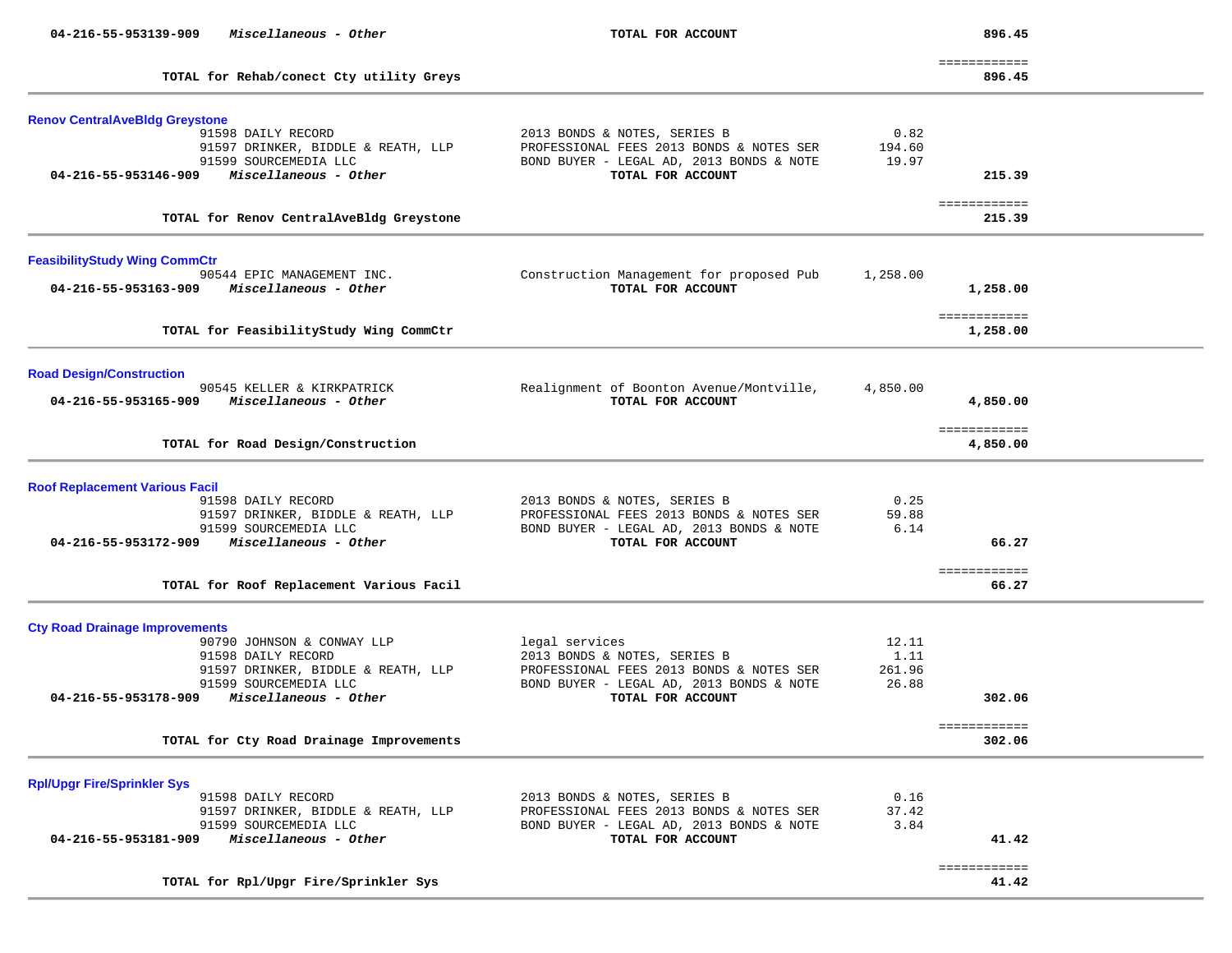| <b>Bridge DesignConst varCty Loc</b>             |                                                                                                                                                                                                                                                               |                                                                                                                                                                                                                                                                                                                           |                                                                           |                            |
|--------------------------------------------------|---------------------------------------------------------------------------------------------------------------------------------------------------------------------------------------------------------------------------------------------------------------|---------------------------------------------------------------------------------------------------------------------------------------------------------------------------------------------------------------------------------------------------------------------------------------------------------------------------|---------------------------------------------------------------------------|----------------------------|
|                                                  | 91598 DAILY RECORD<br>$04 - 216 - 55 - 953184 - 909$ Miscellaneous - Other                                                                                                                                                                                    | 2013 BONDS & NOTES, SERIES B<br>TOTAL FOR ACCOUNT                                                                                                                                                                                                                                                                         | 5.37                                                                      | 5.37                       |
| 04-216-55-953184-951                             | 89854 COLONNELLI BROTHERS INC<br>Building & Improvements                                                                                                                                                                                                      | Emergency Scour Repairs to Rockaway Vall<br>TOTAL FOR ACCOUNT                                                                                                                                                                                                                                                             | 155,999.13                                                                | 155,999.13                 |
|                                                  | TOTAL for Bridge DesignConst varCty Loc                                                                                                                                                                                                                       |                                                                                                                                                                                                                                                                                                                           |                                                                           | ============<br>156,004.50 |
|                                                  |                                                                                                                                                                                                                                                               |                                                                                                                                                                                                                                                                                                                           |                                                                           |                            |
| <b>DEPARTMENT 953202</b><br>04-216-55-953202-909 | 90620 STONEFIELD ENGINEERING<br>90619 STONEFIELD ENGINEERING<br>90621 STONEFIELD ENGINEERING<br>90542 STONEFIELD ENGINEERING<br>91598 DAILY RECORD<br>91597 DRINKER, BIDDLE & REATH, LLP<br>91599 SOURCEMEDIA LLC<br>Road Resurfacing/Construction/Imprvments | Intersection Improvements to South Salem<br>Traffic Analysis & Construction Design a<br>Intersection Improvements to South Salem<br>Traffic Analysis & Construction Design a<br>2013 BONDS & NOTES, SERIES B<br>PROFESSIONAL FEES 2013 BONDS & NOTES SER<br>BOND BUYER - LEGAL AD, 2013 BONDS & NOTE<br>TOTAL FOR ACCOUNT | 5,675.00<br>1,933.80<br>400.50<br>15,297.20<br>8.84<br>2,095.69<br>215.04 | 25,626.07                  |
|                                                  | TOTAL for DEPARTMENT 953202                                                                                                                                                                                                                                   |                                                                                                                                                                                                                                                                                                                           |                                                                           | ============<br>25,626.07  |
|                                                  |                                                                                                                                                                                                                                                               |                                                                                                                                                                                                                                                                                                                           |                                                                           |                            |
| DEPARTMENT 953212                                | 87340 TRANE<br>04-216-55-953212-951 Replace Motors/Fans/Pumps - Var Facil                                                                                                                                                                                     | PROVIDE NEW CONDENSER COIL -<br>TOTAL FOR ACCOUNT                                                                                                                                                                                                                                                                         | 8,057.81                                                                  | 8,057.81                   |
|                                                  | TOTAL for DEPARTMENT 953212                                                                                                                                                                                                                                   |                                                                                                                                                                                                                                                                                                                           |                                                                           | ============<br>8,057.81   |
| <b>DEPARTMENT 953224</b>                         |                                                                                                                                                                                                                                                               |                                                                                                                                                                                                                                                                                                                           |                                                                           |                            |
|                                                  | 91598 DAILY RECORD<br>91597 DRINKER, BIDDLE & REATH, LLP<br>91599 SOURCEMEDIA LLC<br>04-216-55-953224-909 Roof Replacmnt - Various Facilities                                                                                                                 | 2013 BONDS & NOTES, SERIES B<br>PROFESSIONAL FEES 2013 BONDS & NOTES SER<br>BOND BUYER - LEGAL AD, 2013 BONDS & NOTE<br>TOTAL FOR ACCOUNT                                                                                                                                                                                 | 0.95<br>224.54<br>23.04                                                   | 248.53                     |
|                                                  | TOTAL for DEPARTMENT 953224                                                                                                                                                                                                                                   |                                                                                                                                                                                                                                                                                                                           |                                                                           | ============<br>248.53     |
| <b>DEPARTMENT 953225</b>                         |                                                                                                                                                                                                                                                               |                                                                                                                                                                                                                                                                                                                           |                                                                           |                            |
|                                                  | 90540 T. Y. LIN INTERNATIONAL<br>91598 DAILY RECORD<br>91597 DRINKER, BIDDLE & REATH, LLP<br>91599 SOURCEMEDIA LLC<br>90570 R.S. KNAPP CO. INC.<br>04-216-55-953225-909 Bridge Design, Renov, Construc - Var Loc TOTAL FOR ACCOUNT                            | Jaqui Mill Pond Dam-Dam Hazard Classific<br>2013 BONDS & NOTES, SERIES B<br>PROFESSIONAL FEES 2013 BONDS & NOTES SER<br>BOND BUYER - LEGAL AD, 2013 BONDS & NOTE<br>Plans/Specs for Br. # 121 on Ridgedale A                                                                                                              | 4,416.00<br>2.53<br>598.77<br>61.44<br>1,202.95                           | 6,281.69                   |
|                                                  | 90622 KONKUS CORPORATION                                                                                                                                                                                                                                      |                                                                                                                                                                                                                                                                                                                           | 9,080.00                                                                  |                            |
| 04-216-55-953225-951                             | Bridge Design, Renov, Construc - Var Loc                                                                                                                                                                                                                      | TOTAL FOR ACCOUNT                                                                                                                                                                                                                                                                                                         |                                                                           | 9,080.00                   |
|                                                  | TOTAL for DEPARTMENT 953225                                                                                                                                                                                                                                   |                                                                                                                                                                                                                                                                                                                           |                                                                           | ============<br>15,361.69  |
| <b>DEPARTMENT 953233</b>                         |                                                                                                                                                                                                                                                               |                                                                                                                                                                                                                                                                                                                           |                                                                           |                            |
| 04-216-55-953233-909                             | 91598 DAILY RECORD<br>County Roadway Drainage Improvements                                                                                                                                                                                                    | 2013 BONDS & NOTES, SERIES B<br>TOTAL FOR ACCOUNT                                                                                                                                                                                                                                                                         | 0.32                                                                      | 0.32                       |

============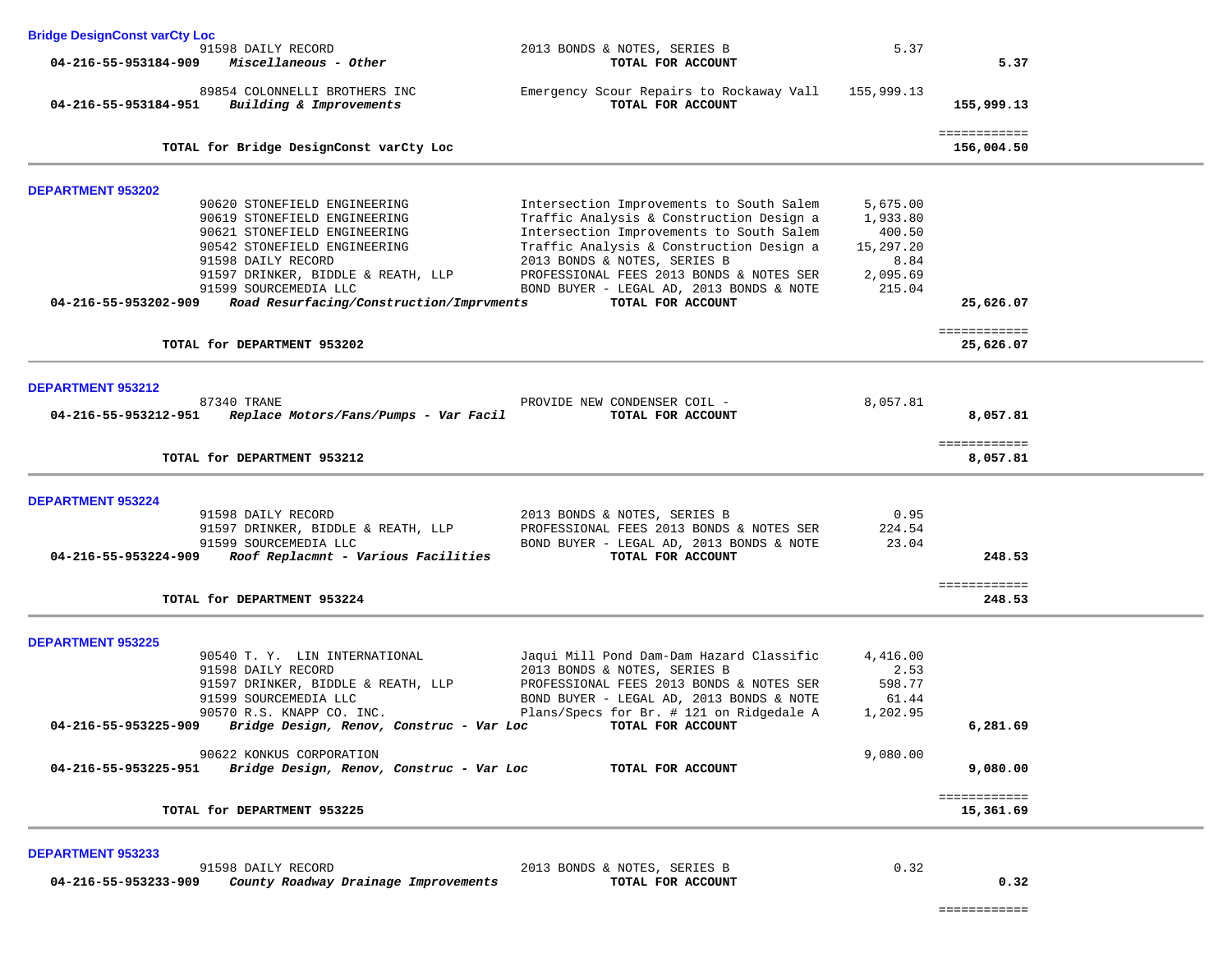| <b>DEPARTMENT 953235</b>                                                                                                         |           |                           |  |
|----------------------------------------------------------------------------------------------------------------------------------|-----------|---------------------------|--|
| 91598 DAILY RECORD<br>2013 BONDS & NOTES, SERIES B                                                                               | 0.41      |                           |  |
| 91597 DRINKER, BIDDLE & REATH, LLP<br>PROFESSIONAL FEES 2013 BONDS & NOTES SER                                                   | 97.30     |                           |  |
| 91599 SOURCEMEDIA LLC<br>BOND BUYER - LEGAL AD, 2013 BONDS & NOTE                                                                | 9.98      |                           |  |
| Upgrades to Fire/Sprinkler Sys-var Facil<br>TOTAL FOR ACCOUNT<br>04-216-55-953235-909                                            |           | 107.69                    |  |
|                                                                                                                                  |           |                           |  |
| TOTAL for DEPARTMENT 953235                                                                                                      |           | ============<br>107.69    |  |
|                                                                                                                                  |           |                           |  |
| <b>DEPARTMENT 953259</b>                                                                                                         |           |                           |  |
| 91598 DAILY RECORD<br>2013 BONDS & NOTES, SERIES B                                                                               | 1.58      |                           |  |
| 91597 DRINKER, BIDDLE & REATH, LLP<br>PROFESSIONAL FEES 2013 BONDS & NOTES SER                                                   | 374.23    |                           |  |
| 91599 SOURCEMEDIA LLC<br>BOND BUYER - LEGAL AD, 2013 BONDS & NOTE                                                                | 38.40     |                           |  |
| RenovCentrlAveComplx-StClare/NonprofMall<br>TOTAL FOR ACCOUNT<br>04-216-55-953259-909                                            |           | 414.21                    |  |
|                                                                                                                                  |           | ============              |  |
| TOTAL for DEPARTMENT 953259                                                                                                      |           | 414.21                    |  |
|                                                                                                                                  |           |                           |  |
| <b>DEPARTMENT 953264</b><br>90539 KELLER & KIRKPATRICK<br>Central Park - Phase IIFile No. 2012053.                               | 10,094.00 |                           |  |
| 91598 DAILY RECORD<br>2013 BONDS & NOTES, SERIES B                                                                               | 4.42      |                           |  |
| PROFESSIONAL FEES 2013 BONDS & NOTES SER                                                                                         | 1,047.85  |                           |  |
| 91597 DRINKER, BIDDLE & REATH, LLP<br>91599 SOURCEMEDIA LLC<br>91599 SOURCEMEDIA LLC<br>BOND BUYER - LEGAL AD, 2013 BONDS & NOTE | 107.52    |                           |  |
| 04-216-55-953264-909 Design/Constr CentralAveFields-CentralPk<br>TOTAL FOR ACCOUNT                                               |           | 11,253.79                 |  |
|                                                                                                                                  |           |                           |  |
| TOTAL for DEPARTMENT 953264                                                                                                      |           | ============<br>11,253.79 |  |
|                                                                                                                                  |           |                           |  |
| <b>DEPARTMENT 953266</b>                                                                                                         |           |                           |  |
| 91598 DAILY RECORD<br>2013 BONDS & NOTES, SERIES B                                                                               | 1.20      |                           |  |
| PROFESSIONAL FEES 2013 BONDS & NOTES SER<br>BOND BUYER - LEGAL AD. 2013 BONDS & NOTE<br>91597 DRINKER, BIDDLE & REATH, LLP       | 284.42    |                           |  |
| 91599 SOURCEMEDIA LLC<br>BOND BUYER - LEGAL AD, 2013 BONDS & NOTE                                                                | 29.18     |                           |  |
| Courthouse AsbestosAbatemnt-Public Works<br>04-216-55-953266-909<br>TOTAL FOR ACCOUNT                                            |           | 314.80                    |  |
|                                                                                                                                  |           | ============              |  |
| TOTAL for DEPARTMENT 953266                                                                                                      |           | 314.80                    |  |
|                                                                                                                                  |           |                           |  |
| <b>DEPARTMENT 953269</b><br>90182 KELLER & KIRKPATRICK<br>Clerk of the Works services from 10/19/1                               | 7,748.00  |                           |  |
| 90696 CHERRY WEBER & ASSOC. PC                                                                                                   | 8,056.00  |                           |  |
| Clerk of the WorksConstruction Inspectio<br>Morris County Bridge No. 1401-107Flander<br>90697 KELLER & KIRKPATRICK               | 3,352.76  |                           |  |
| 102 Ridgedale Ave.<br>90593 CENTRAL JERSEY TITLE CO. INC.                                                                        | 459.00    |                           |  |
| 90593 CENTRAL JERSEY TITLE CO. INC.<br>101 Ridgedale Ave.                                                                        | 517.00    |                           |  |
| 90593 CENTRAL JERSEY TITLE CO. INC.                                                                                              | 441.00    |                           |  |
| 106 Ridgedale Ave.                                                                                                               |           |                           |  |
| 90593 CENTRAL JERSEY TITLE CO. INC.<br>Coryan Corp.Bl.801,L2<br>Coakley 11 Canal St. - Additional Search                         | 482.00    |                           |  |
| 90594 CENTRAL JERSEY TITLE CO. INC.                                                                                              | 200.00    |                           |  |
| 91598 DAILY RECORD<br>2013 BONDS & NOTES, SERIES B                                                                               | 5.68      |                           |  |
| 91597 DRINKER, BIDDLE & REATH, LLP<br>PROFESSIONAL FEES 2013 BONDS & NOTES SER                                                   | 1,347.23  |                           |  |
| 91599 SOURCEMEDIA LLC<br>BOND BUYER - LEGAL AD, 2013 BONDS & NOTE                                                                | 138.24    |                           |  |
| Bridge Design/Constr - var locations<br>TOTAL FOR ACCOUNT<br>04-216-55-953269-909                                                |           | 22,746.91                 |  |
|                                                                                                                                  |           | ============              |  |
|                                                                                                                                  |           | 22,746.91                 |  |
| TOTAL for DEPARTMENT 953269                                                                                                      |           |                           |  |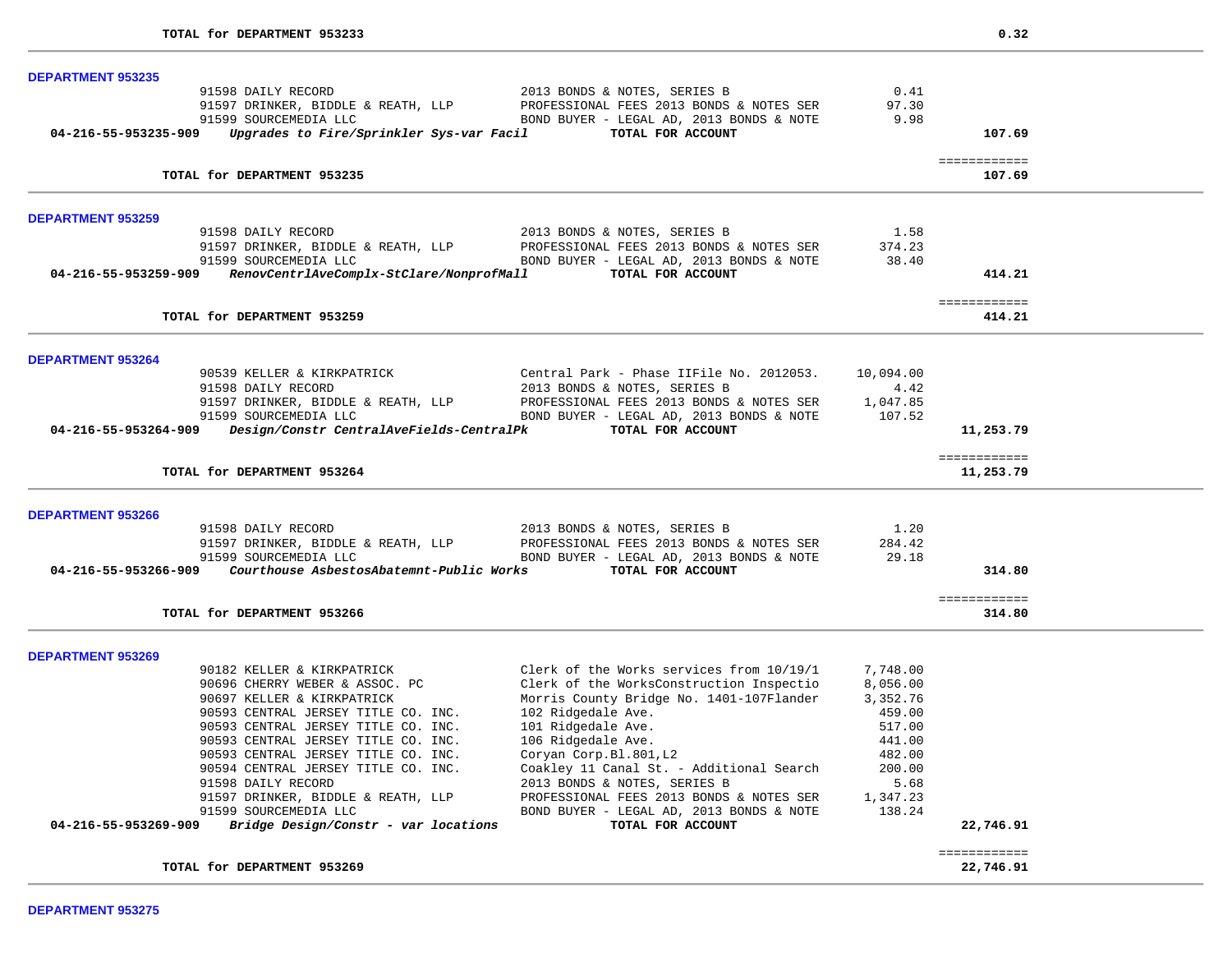|                          | 87340 TRANE<br>$04-216-55-953275-951$ HVAC Equip Var Bldgs - Bldgs & Grounds                          | WO69620/ RE: OTA - EMERGENCY REPAIR<br>TOTAL FOR ACCOUNT                             | 4,452.40               | 4,452.40                  |
|--------------------------|-------------------------------------------------------------------------------------------------------|--------------------------------------------------------------------------------------|------------------------|---------------------------|
|                          |                                                                                                       |                                                                                      |                        |                           |
|                          | TOTAL for DEPARTMENT 953275                                                                           |                                                                                      |                        | ============<br>4,452.40  |
| <b>DEPARTMENT 953282</b> |                                                                                                       |                                                                                      |                        |                           |
|                          | 89446 CAPOZZI OVERHEAD DOORS, INC.                                                                    | WO71029/ RE: HEALTH MNGMNT/ 11-01-13                                                 | 871.20                 |                           |
|                          | 89446 CAPOZZI OVERHEAD DOORS, INC.<br>89446 CAPOZZI OVERHEAD DOORS, INC.                              | WO70813/ RE: MONTVILLE GRG/ 11-18-13<br>WO70813/ RE: MONTVILLE GRG/ 12-02-13         | 780.00<br>715.00       |                           |
|                          | 89446 CAPOZZI OVERHEAD DOORS, INC.                                                                    | WO70839/ RE: VOTING WHS/ 12-03-13                                                    | 260.00                 |                           |
|                          | 90662 R.D. SALES DOOR & HARDWARE LLC                                                                  | WO70804 RE: CH/ 11-7-13                                                              | 3,150.00               |                           |
|                          | 90662 R.D. SALES DOOR & HARDWARE LLC<br>04-216-55-953282-951 Door Replacmnt Var Facil-Bldgs & Grounds | RE: CH/ 11-18-13<br>TOTAL FOR ACCOUNT                                                | 165.00                 |                           |
|                          |                                                                                                       |                                                                                      |                        | 5,941.20                  |
|                          | TOTAL for DEPARTMENT 953282                                                                           |                                                                                      |                        | ============<br>5,941.20  |
| <b>DEPARTMENT 953287</b> |                                                                                                       |                                                                                      |                        |                           |
|                          |                                                                                                       | 88999 COMPLETE SECURITY SYSTEMS, INC. RE: SCHUYLER ACCESS CONTROL EXPANSION/ 1       | 19,400.00              |                           |
|                          | 04-216-55-953287-951    Rplcmnt Access Cntrl CCTV Sys-BldgsGrnds                                      | TOTAL FOR ACCOUNT                                                                    |                        | 19,400.00                 |
|                          | TOTAL for DEPARTMENT 953287                                                                           |                                                                                      |                        | ============<br>19,400.00 |
| <b>DEPARTMENT 953289</b> |                                                                                                       |                                                                                      |                        |                           |
|                          | 88939 CARRIER ENTERPRISES                                                                             | RE: HVAC CONTROL BOARD/10-25-13                                                      | 953.16                 |                           |
|                          | 87340 TRANE                                                                                           | INSTALL NEW CONDENSOR FAN MOTOR, BLADE &                                             | 3,077.79               |                           |
|                          | 90187 BLEJWAS ASSOCIATES INC.<br>04-216-55-953289-951 Replace Motors, Fans, Pumps-BldgsGrnds          | WO70129/ RE: CH - ICE AIR PTAC/ 11-25-13<br>TOTAL FOR ACCOUNT                        | 1,790.00               | 5,820.95                  |
|                          |                                                                                                       |                                                                                      |                        |                           |
|                          | TOTAL for DEPARTMENT 953289                                                                           |                                                                                      |                        | ============<br>5,820.95  |
| DEPARTMENT 953291        |                                                                                                       |                                                                                      |                        |                           |
|                          | 90334 D.R. JOHNSON & ASSOCIATES, LLC                                                                  | General Engineering Services for the per                                             | 2,451.90               |                           |
|                          | 90567 D.R. JOHNSON & ASSOCIATES, LLC                                                                  | General Engineering Services for the Per                                             | 1,181.37               |                           |
|                          | 91598 DAILY RECORD                                                                                    | 2013 BONDS & NOTES, SERIES B                                                         | 2.21                   |                           |
|                          | 91597 DRINKER, BIDDLE & REATH, LLP<br>91599 SOURCEMEDIA LLC                                           | PROFESSIONAL FEES 2013 BONDS & NOTES SER<br>BOND BUYER - LEGAL AD, 2013 BONDS & NOTE | 523.92<br>53.76        |                           |
|                          |                                                                                                       | TOTAL FOR ACCOUNT                                                                    |                        | 4,213.16                  |
|                          | TOTAL for DEPARTMENT 953291                                                                           |                                                                                      |                        | ============<br>4,213.16  |
|                          |                                                                                                       |                                                                                      |                        |                           |
| DEPARTMENT 953292        |                                                                                                       | 90672 PANCIELLO CONSTRUCTION LLC RE: CAC/ REPOINTING STONE - CONCRETE REM            | 2,080.00               |                           |
|                          | 90672 PANCIELLO CONSTRUCTION LLC                                                                      | RE: HILL/ BELGIUM BLOCK REMOVAL & REPLAC                                             | 2,640.00               |                           |
|                          | 04-216-55-953292-951 Restore Masonry & Sidewlk/Curb-BldgGrnds                                         | TOTAL FOR ACCOUNT                                                                    |                        | 4,720.00                  |
|                          | TOTAL for DEPARTMENT 953292                                                                           |                                                                                      |                        | ============<br>4,720.00  |
|                          |                                                                                                       |                                                                                      |                        |                           |
| DEPARTMENT 953314        |                                                                                                       |                                                                                      |                        |                           |
|                          | 89417 REMINGTON & VERNICK ENGINEERS INC<br>90668 VOLKER CRANE LLC                                     | THRU 10-31-13<br>RE: CH - GENERATOR MANUAL TRANSFER SWITC                            | 3, 144. 74<br>3,780.00 |                           |
|                          | 90668 VOLKER CRANE LLC                                                                                | RE: FUELING STATION - NEW GENERATOR/ 10-                                             | 2,499.00               |                           |
|                          |                                                                                                       |                                                                                      |                        |                           |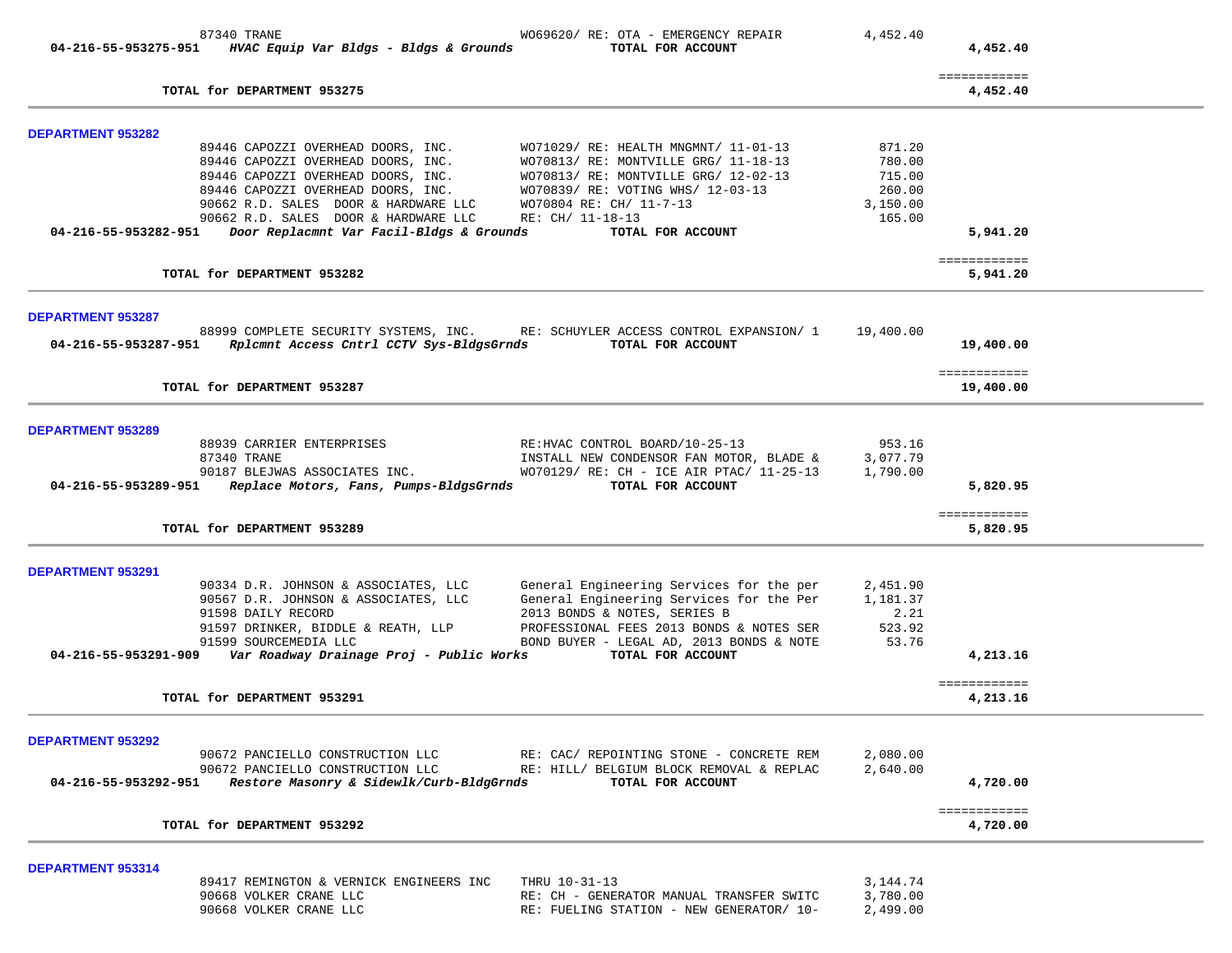|                                                              | TOTAL for Various Public Works Projects                                                               |                                                                                     |                         | 22.53                      |  |
|--------------------------------------------------------------|-------------------------------------------------------------------------------------------------------|-------------------------------------------------------------------------------------|-------------------------|----------------------------|--|
|                                                              |                                                                                                       |                                                                                     |                         | ============               |  |
| <b>Various Public Works Projects</b><br>04-216-55-953757-909 | 89417 REMINGTON & VERNICK ENGINEERS INC<br>Miscellaneous - Other                                      | RE: 540 WEST HANOVER BUILDING EVALUATION<br>TOTAL FOR ACCOUNT                       | 22.53                   | 22.53                      |  |
|                                                              | TOTAL for DEPARTMENT 953328                                                                           |                                                                                     |                         | 248.53                     |  |
|                                                              | 04-216-55-953328-909 Purchase of Various Equip - PublicWorks TOTAL FOR ACCOUNT                        |                                                                                     |                         | 248.53<br>============     |  |
|                                                              |                                                                                                       |                                                                                     | 0.95<br>224.54<br>23.04 |                            |  |
| DEPARTMENT 953328                                            |                                                                                                       |                                                                                     |                         |                            |  |
|                                                              | TOTAL for DEPARTMENT 953323                                                                           |                                                                                     |                         | ============<br>2,899.45   |  |
|                                                              | 04-216-55-953323-909 Bridge Design/Constr VarLoc-Public Works TOTAL FOR ACCOUNT                       |                                                                                     | 268.80                  | 2,899.45                   |  |
| DEPARTMENT 953323                                            | 91598 DAILY RECORD                                                                                    | 2013 BONDS & NOTES, SERIES B                                                        | 11.04<br>2,619.61       |                            |  |
|                                                              | TOTAL for DEPARTMENT 953320                                                                           |                                                                                     |                         | 169,194.63                 |  |
|                                                              | 04-216-55-953320-951 InstalTurfFields/PhaseIICentrlPk-PblcWrk TOTAL FOR ACCOUNT                       |                                                                                     |                         | 166,460.84<br>============ |  |
|                                                              | 04-216-55-953320-909 InstalTurfFields/PhaseIICentrlPk-PblcWrk TOTAL FOR ACCOUNT                       | 90538 THE LANDTEK GROUP, INC. Central Park of Morris CountyApplication 166,460.84   |                         | 2,733.79                   |  |
|                                                              |                                                                                                       | BOND BUYER - LEGAL AD, 2013 BONDS & NOTE $253.44$                                   | 10.42<br>2,469.93       |                            |  |
| DEPARTMENT 953320                                            |                                                                                                       |                                                                                     |                         |                            |  |
|                                                              | TOTAL for DEPARTMENT 953316                                                                           |                                                                                     |                         | ============<br>220.06     |  |
| <b>DEPARTMENT 953316</b>                                     | 04-216-55-953316-909 Generator/OTA&Trailers/Sheriff-BldgGrnds TOTAL FOR ACCOUNT                       | 90669 REMINGTON & VERNICK ENGINEERS INC RE: OTA GENERATOR PROJECT / 12-10-13        | 220.06                  | 220.06                     |  |
|                                                              | TOTAL for DEPARTMENT 953314                                                                           |                                                                                     |                         | 19,205.57                  |  |
|                                                              |                                                                                                       |                                                                                     |                         | ============               |  |
|                                                              | 91598 DAILY RECORD<br>04-216-55-953314-909 Repair/Rplcment/Upgrd VarEquip-BldgGrnds TOTAL FOR ACCOUNT | 2013 BONDS & NOTES, SERIES B                                                        | 6.31                    | 19,205.57                  |  |
|                                                              | 90667 VOLKER CRANE LLC<br>90666 LS ENGINEERING ASSOCIATES CORP.                                       | RE: CONSULTING SURVICES - FREEHOLDERS PU<br>Construction Adminstration for Asbestos | 625.00<br>7,500.00      |                            |  |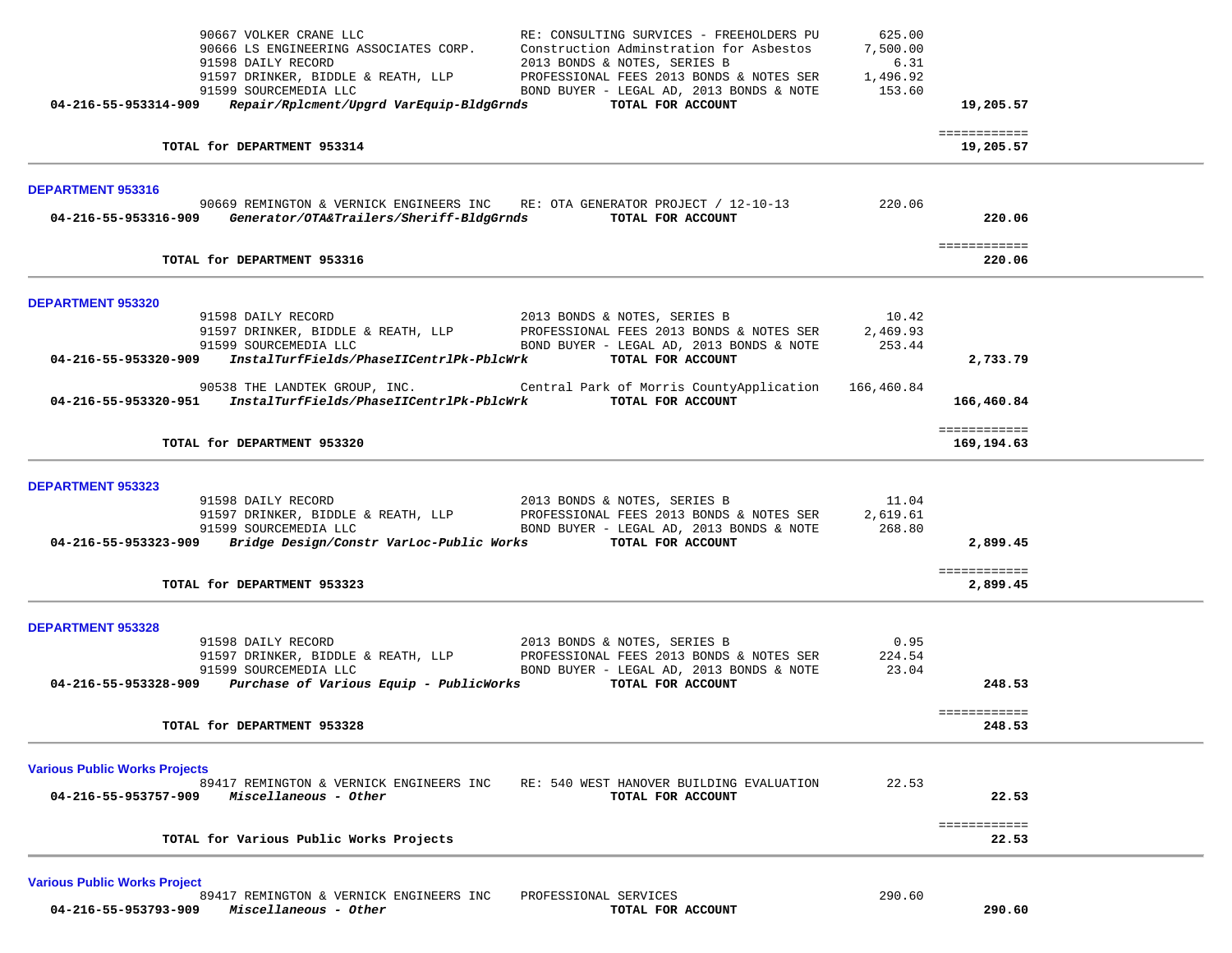| TOTAL for Various Public Works Project                                                                  |        | 290.60                 |  |
|---------------------------------------------------------------------------------------------------------|--------|------------------------|--|
| <b>NJDEP Drainage Improv Rds</b>                                                                        |        |                        |  |
| Drainage Improvements along Berkshire Va<br>90527 VAN CLEEF ENGINEERING ASSOC                           | 750.00 |                        |  |
| TOTAL FOR ACCOUNT<br>$04 - 216 - 55 - 953876 - 909$ Miscellaneous - Other                               |        | 750.00                 |  |
|                                                                                                         |        |                        |  |
| TOTAL for NJDEP Drainage Improv Rds                                                                     |        | ============<br>750.00 |  |
|                                                                                                         |        |                        |  |
| <b>DEPARTMENT 954303</b>                                                                                |        |                        |  |
| 91598 DAILY RECORD<br>2013 BONDS & NOTES, SERIES B                                                      | 1.50   |                        |  |
| PROFESSIONAL FEES 2013 BONDS & NOTES SER<br>91597 DRINKER, BIDDLE & REATH, LLP                          | 356.27 |                        |  |
| 91599 SOURCEMEDIA LLC<br>BOND BUYER - LEGAL AD, 2013 BONDS & NOTE                                       | 36.56  |                        |  |
| 04-216-55-954303-909 Design/Constr Vehcl StorageFacil-Sheriff TOTAL FOR ACCOUNT                         |        | 394.33                 |  |
|                                                                                                         |        |                        |  |
| TOTAL for DEPARTMENT 954303                                                                             |        | ============<br>394.33 |  |
|                                                                                                         |        |                        |  |
| <b>DEPARTMENT 954304</b>                                                                                |        |                        |  |
| 2013 BONDS & NOTES, SERIES B<br>91598 DAILY RECORD                                                      | 1.89   |                        |  |
| 91599 SOURCEMEDIA LLC<br>BOND BUYER - LEGAL AD, 2013 BONDS & NOTE                                       | 46.08  |                        |  |
| 04-216-55-954304-909 Var Capital Projects-Sheriff<br>TOTAL FOR ACCOUNT                                  |        | 47.97                  |  |
|                                                                                                         |        |                        |  |
| TOTAL for DEPARTMENT 954304                                                                             |        | ============<br>47.97  |  |
|                                                                                                         |        |                        |  |
| <b>DEPARTMENT 954305</b>                                                                                |        |                        |  |
| 91598 DAILY RECORD<br>2013 BONDS & NOTES, SERIES B                                                      | 0.75   |                        |  |
| 91597 DRINKER, BIDDLE & REATH, LLP<br>PROFESSIONAL FEES 2013 BONDS & NOTES SER                          | 178.13 |                        |  |
| 91599 SOURCEMEDIA LLC<br>BOND BUYER - LEGAL AD, 2013 BONDS & NOTE                                       | 18.28  |                        |  |
| TOTAL FOR ACCOUNT<br>$04-216-55-954305-909$ Special Response Vehicle - Sheriff                          |        | 197.16                 |  |
|                                                                                                         |        |                        |  |
| TOTAL for DEPARTMENT 954305                                                                             |        | ============<br>197.16 |  |
|                                                                                                         |        |                        |  |
| <b>DEPARTMENT 955244</b>                                                                                |        |                        |  |
| 91598 DAILY RECORD<br>2013 BONDS & NOTES, SERIES B                                                      | 0.46   |                        |  |
| PROFESSIONAL FEES 2013 BONDS & NOTES SER                                                                | 109.28 |                        |  |
| 91597 DRINKER, BIDDLE & REATH, LLP<br>91599 SOURCEMEDIA LLC<br>BOND BUYER - LEGAL AD, 2013 BONDS & NOTE | 11.21  |                        |  |
| 04-216-55-955244-909 Improvements - Morris View HealthcareCtr TOTAL FOR ACCOUNT                         |        | 120.95                 |  |
|                                                                                                         |        |                        |  |
| TOTAL for DEPARTMENT 955244                                                                             |        | ============<br>120.95 |  |
|                                                                                                         |        |                        |  |
| <b>DEPARTMENT 955268</b>                                                                                |        |                        |  |
| 91598 DAILY RECORD<br>2013 BONDS & NOTES, SERIES B                                                      | 1.89   |                        |  |
| 91597 DRINKER, BIDDLE & REATH, LLP<br>PROFESSIONAL FEES 2013 BONDS & NOTES SER                          | 449.08 |                        |  |
| 91599 SOURCEMEDIA LLC<br>BOND BUYER - LEGAL AD, 2013 BONDS & NOTE                                       | 46.08  |                        |  |
| 04-216-55-955268-909<br>Various Health/Life Safety Upgrades-MV<br>TOTAL FOR ACCOUNT                     |        | 497.05                 |  |
|                                                                                                         |        | ============           |  |
| TOTAL for DEPARTMENT 955268                                                                             |        | 497.05                 |  |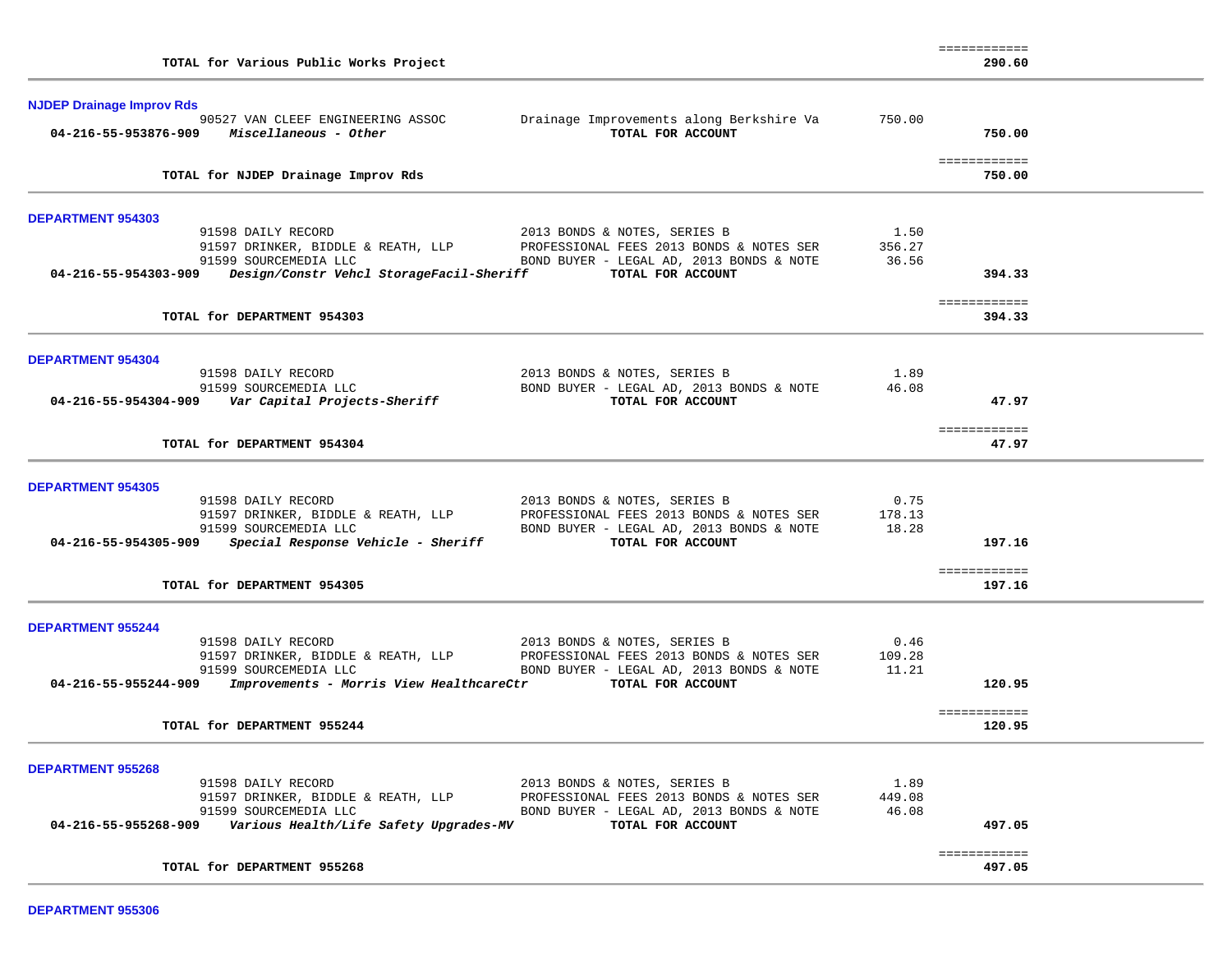| 91598 DAILY RECORD<br>91597 DRINKER, BIDDLE & REATH, LLP<br>91599 SOURCEMEDIA LLC<br>$04-216-55-955306-909$ Renovate Resident Tub/Shower Area-MV | 2013 BONDS & NOTES, SERIES B<br>PROFESSIONAL FEES 2013 BONDS & NOTES SER<br>BOND BUYER - LEGAL AD, 2013 BONDS & NOTE<br>TOTAL FOR ACCOUNT | 2.21<br>523.92<br>53.76 | 579.89                   |  |
|--------------------------------------------------------------------------------------------------------------------------------------------------|-------------------------------------------------------------------------------------------------------------------------------------------|-------------------------|--------------------------|--|
| TOTAL for DEPARTMENT 955306                                                                                                                      |                                                                                                                                           |                         | ============<br>579.89   |  |
| <b>DEPARTMENT 955321</b>                                                                                                                         |                                                                                                                                           |                         |                          |  |
| 91598 DAILY RECORD<br>91597 DRINKER, BIDDLE & REATH, LLP                                                                                         | 2013 BONDS & NOTES, SERIES B<br>PROFESSIONAL FEES 2013 BONDS & NOTES SER                                                                  | 1.74<br>411.65          |                          |  |
| 91599 SOURCEMEDIA LLC                                                                                                                            | BOND BUYER - LEGAL AD, 2013 BONDS & NOTE                                                                                                  | 42.24                   |                          |  |
|                                                                                                                                                  | TOTAL FOR ACCOUNT                                                                                                                         |                         | 455.63                   |  |
| TOTAL for DEPARTMENT 955321                                                                                                                      |                                                                                                                                           |                         | ============<br>455.63   |  |
| DEPARTMENT 962230                                                                                                                                |                                                                                                                                           |                         |                          |  |
| 91598 DAILY RECORD                                                                                                                               | 2013 BONDS & NOTES, SERIES B                                                                                                              | 0.98                    |                          |  |
| 91597 DRINKER, BIDDLE & REATH, LLP<br>91599 SOURCEMEDIA LLC                                                                                      | PROFESSIONAL FEES 2013 BONDS & NOTES SER<br>BOND BUYER - LEGAL AD, 2013 BONDS & NOTE                                                      | 232.02<br>23.81         |                          |  |
| 04-216-55-962230-909    Continue FiberProj-Library/Arboretm/Jail                                                                                 | TOTAL FOR ACCOUNT                                                                                                                         |                         | 256.81                   |  |
| TOTAL for DEPARTMENT 962230                                                                                                                      |                                                                                                                                           |                         | ============<br>256.81   |  |
| DEPARTMENT 962267                                                                                                                                |                                                                                                                                           |                         |                          |  |
| 91598 DAILY RECORD                                                                                                                               | 2013 BONDS & NOTES, SERIES B                                                                                                              | 3.16                    |                          |  |
| 91597 DRINKER, BIDDLE & REATH, LLP<br>91599 SOURCEMEDIA LLC                                                                                      | PROFESSIONAL FEES 2013 BONDS & NOTES SER<br>BOND BUYER - LEGAL AD, 2013 BONDS & NOTE                                                      | 748.46<br>76.80         |                          |  |
| $04-216-55-962267-909$ Computer Equip Purchase - IT                                                                                              | TOTAL FOR ACCOUNT                                                                                                                         |                         | 828.42                   |  |
| TOTAL for DEPARTMENT 962267                                                                                                                      |                                                                                                                                           |                         | ============<br>828.42   |  |
|                                                                                                                                                  |                                                                                                                                           |                         |                          |  |
| DEPARTMENT 962308<br>91598 DAILY RECORD                                                                                                          | 2013 BONDS & NOTES, SERIES B                                                                                                              | 0.85                    |                          |  |
| 91597 DRINKER, BIDDLE & REATH, LLP                                                                                                               | PROFESSIONAL FEES 2013 BONDS & NOTES SER                                                                                                  | 202.08                  |                          |  |
| 91599 SOURCEMEDIA LLC<br>04-216-55-962308-909 Medical Record Sys for Morris View - IT TOTAL FOR ACCOUNT                                          | BOND BUYER - LEGAL AD, 2013 BONDS & NOTE                                                                                                  | 20.74                   | 223.67                   |  |
| TOTAL for DEPARTMENT 962308                                                                                                                      |                                                                                                                                           |                         | ============<br>223.67   |  |
| DEPARTMENT 962317                                                                                                                                |                                                                                                                                           |                         |                          |  |
| 91598 DAILY RECORD                                                                                                                               | 2013 BONDS & NOTES, SERIES B                                                                                                              | 9.47                    |                          |  |
| 91597 DRINKER, BIDDLE & REATH, LLP<br>91599 SOURCEMEDIA LLC                                                                                      | PROFESSIONAL FEES 2013 BONDS & NOTES SER<br>BOND BUYER - LEGAL AD, 2013 BONDS & NOTE                                                      | 2,245.39<br>230.40      |                          |  |
| Var IT Equip, Upgrades & Replacements-IT<br>04-216-55-962317-909                                                                                 | TOTAL FOR ACCOUNT                                                                                                                         |                         | 2,485.26                 |  |
| TOTAL for DEPARTMENT 962317                                                                                                                      |                                                                                                                                           |                         | ============<br>2,485.26 |  |
| <b>Renov Public Safety Train Acad</b>                                                                                                            |                                                                                                                                           |                         |                          |  |
| 91598 DAILY RECORD                                                                                                                               | 2013 BONDS & NOTES, SERIES B                                                                                                              | 0.62                    |                          |  |
| 91597 DRINKER, BIDDLE & REATH, LLP<br>91599 SOURCEMEDIA LLC                                                                                      | PROFESSIONAL FEES 2013 BONDS & NOTES SER<br>BOND BUYER - LEGAL AD, 2013 BONDS & NOTE                                                      | 146.70<br>15.05         |                          |  |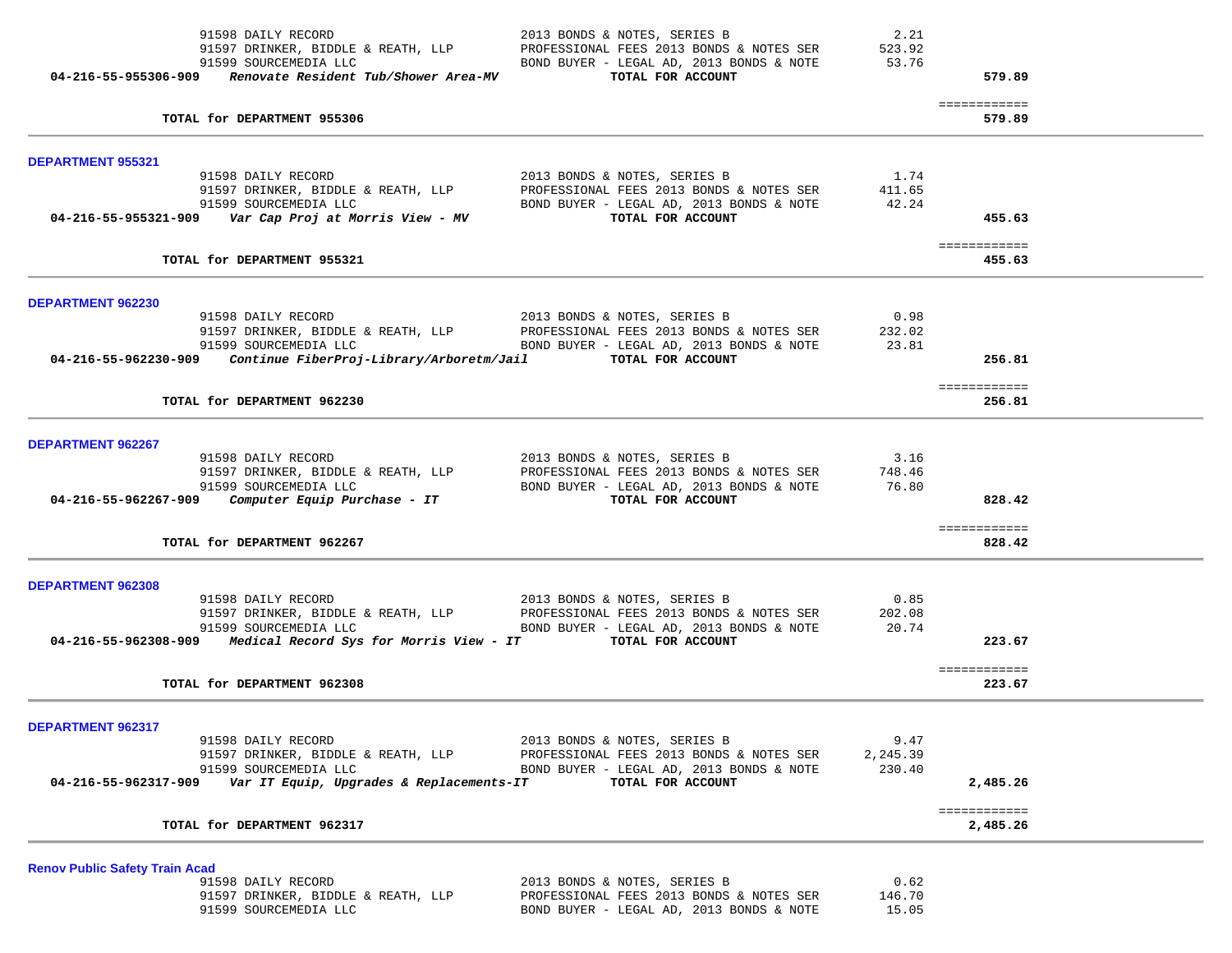| 04-216-55-963176-909                      | Miscellaneous - Other                                                                                                                                                            | TOTAL FOR ACCOUNT                                                                                                                         |                            | 162.37                                 |  |
|-------------------------------------------|----------------------------------------------------------------------------------------------------------------------------------------------------------------------------------|-------------------------------------------------------------------------------------------------------------------------------------------|----------------------------|----------------------------------------|--|
|                                           | TOTAL for Renov Public Safety Train Acad                                                                                                                                         |                                                                                                                                           |                            | ============<br>162.37                 |  |
| <b>DEPARTMENT 963248</b>                  | 88496 ATLANTIC COMMUNICATIONS<br>04-216-55-963248-952 Replace Trunked Radio Sys-Law&PubSaftey                                                                                    | Communications equipment per attached Qu<br>TOTAL FOR ACCOUNT                                                                             | 11,069.40                  | 11,069.40<br>============              |  |
|                                           | TOTAL for DEPARTMENT 963248                                                                                                                                                      |                                                                                                                                           |                            | 11,069.40                              |  |
| <b>DEPARTMENT 963255</b>                  | 91598 DAILY RECORD<br>91597 DRINKER, BIDDLE & REATH, LLP<br>91599 SOURCEMEDIA LLC<br>04-216-55-963255-909 Acq Motorola MGEG Equip-LawPublicSafety<br>TOTAL for DEPARTMENT 963255 | 2013 BONDS & NOTES, SERIES B<br>PROFESSIONAL FEES 2013 BONDS & NOTES SER<br>BOND BUYER - LEGAL AD, 2013 BONDS & NOTE<br>TOTAL FOR ACCOUNT | 0.52<br>122.75<br>12.60    | 135.87<br>============<br>135.87       |  |
| <b>DEPARTMENT 963327</b>                  | 91598 DAILY RECORD<br>91597 DRINKER, BIDDLE & REATH, LLP<br>91599 SOURCEMEDIA LLC<br>04-216-55-963327-909 Acq of Radios & Accesor-Law&PublicSafety                               | 2013 BONDS & NOTES, SERIES B<br>PROFESSIONAL FEES 2013 BONDS & NOTES SER<br>BOND BUYER - LEGAL AD, 2013 BONDS & NOTE<br>TOTAL FOR ACCOUNT | 0.32<br>74.85<br>7.68      | 82.85<br>============                  |  |
|                                           | TOTAL for DEPARTMENT 963327                                                                                                                                                      |                                                                                                                                           |                            | 82.85                                  |  |
| DEPARTMENT 964319<br>04-216-55-964319-956 | 88249 UNIVAR USA INC.<br>88249 UNIVAR USA INC.<br>Truck Mounted Sprayers-Mosquito Comm<br>TOTAL for DEPARTMENT 964319                                                            | CURTIS DYNA-JET L-30 ULV 65100-1G W/COVE<br>LONDON FOG MODEL 9-10 GAS POWERED ULV UN<br>TOTAL FOR ACCOUNT                                 | 13,901.00<br>8,500.00      | 22,401.00<br>============<br>22,401.00 |  |
| DEPARTMENT 964324                         | 85704 STORAGE SYSTEMS USA<br>04-216-55-964324-956 High Density Storage Sys-Finance/Purch<br>TOTAL for DEPARTMENT 964324                                                          | MECHANICAL HIGH DENSITY MOBILE STORAGE S<br>TOTAL FOR ACCOUNT                                                                             | 27,527.84                  | 27,527.84<br>============<br>27,527.84 |  |
| <b>DEPARTMENT 964333</b>                  | 87196 EXEMPLIS CORP.<br>04-216-55-964333-953 Replace Office Furniture - Prosecutor<br>TOTAL for DEPARTMENT 964333                                                                | Chairs for Conference Room "A" & "B". Qu<br>TOTAL FOR ACCOUNT                                                                             | 6,868.80                   | 6,868.80<br>============<br>6,868.80   |  |
| DEPARTMENT 968307                         | 91598 DAILY RECORD<br>91597 DRINKER, BIDDLE & REATH, LLP<br>91599 SOURCEMEDIA LLC                                                                                                | 2013 BONDS & NOTES, SERIES B<br>PROFESSIONAL FEES 2013 BONDS & NOTES SER<br>BOND BUYER - LEGAL AD, 2013 BONDS & NOTE                      | 4.74<br>1,122.69<br>115.20 |                                        |  |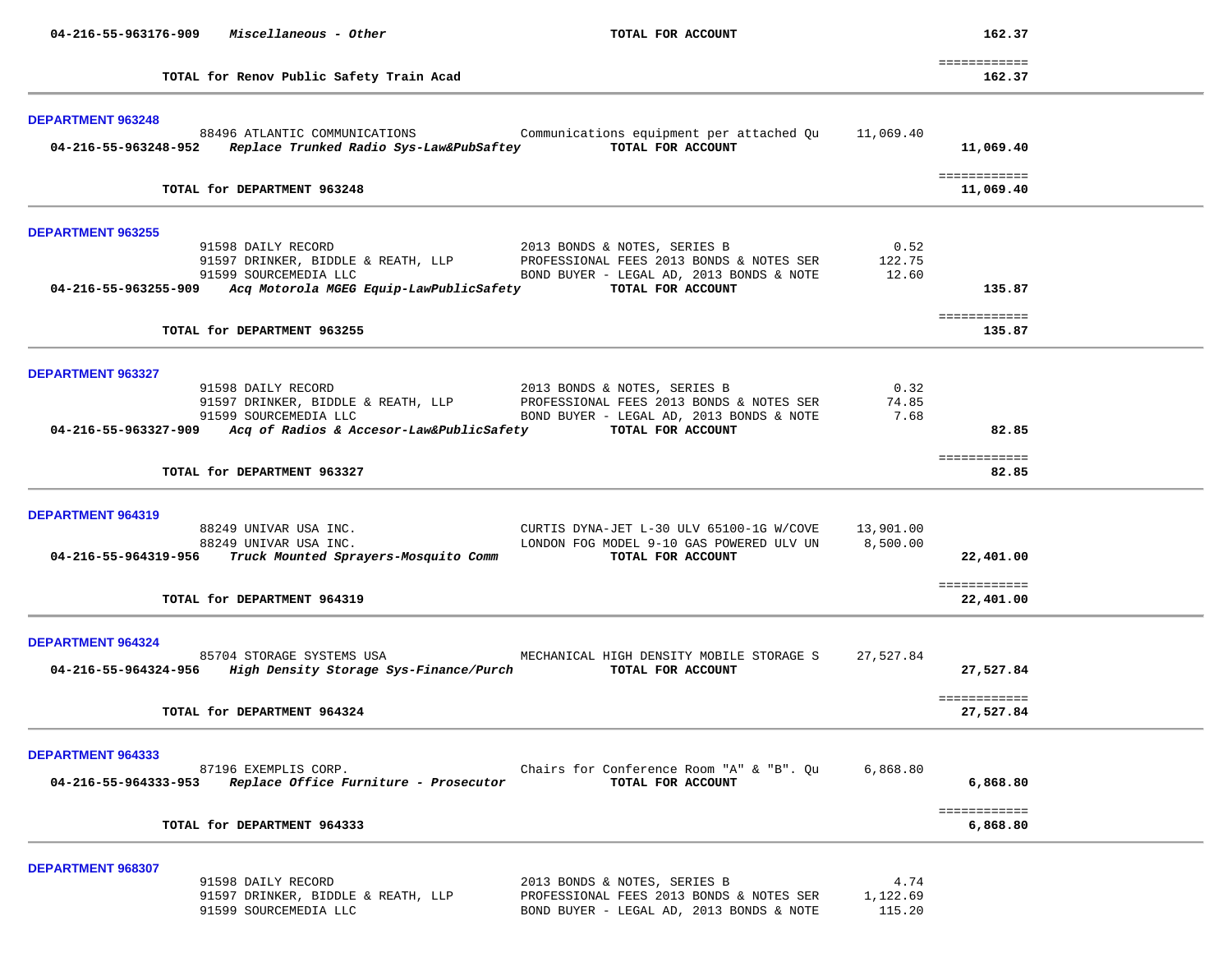| 04-216-55-968307-909     | Var Capital Proj - MC School of Tech                                                           | TOTAL FOR ACCOUNT                                    |            | 1,242.63                   |  |
|--------------------------|------------------------------------------------------------------------------------------------|------------------------------------------------------|------------|----------------------------|--|
|                          | TOTAL for DEPARTMENT 968307                                                                    |                                                      |            | ============<br>1,242.63   |  |
| <b>DEPARTMENT 969261</b> |                                                                                                |                                                      |            |                            |  |
|                          | 89973 COUNTY COLLEGE OF MORRIS                                                                 | Grafas Painting Contractors                          | 391,417.04 |                            |  |
|                          | 89973 COUNTY COLLEGE OF MORRIS                                                                 | Jupiter Environmental Service                        | 43,050.00  |                            |  |
|                          | 90723 COUNTY COLLEGE OF MORRIS                                                                 | Tilcon New York, Inc.                                | 108,453.54 |                            |  |
| 04-216-55-969261-951     | Renov & Improvmnt to Academic Blgs at CCM                                                      | TOTAL FOR ACCOUNT                                    |            | 542,920.58                 |  |
|                          | TOTAL for DEPARTMENT 969261                                                                    |                                                      |            | ============<br>542,920.58 |  |
|                          |                                                                                                |                                                      |            |                            |  |
| <b>DEPARTMENT 969283</b> |                                                                                                |                                                      |            |                            |  |
|                          | 90723 COUNTY COLLEGE OF MORRIS                                                                 | EI Associates Architects<br>EI Associates Architects | 90.00      |                            |  |
|                          | 90723 COUNTY COLLEGE OF MORRIS<br>04-216-55-969283-909 HVAC Improvements Various Systems - CCM | TOTAL FOR ACCOUNT                                    | 1,129.39   | 1,219.39                   |  |
|                          |                                                                                                |                                                      |            | ============               |  |
|                          | TOTAL for DEPARTMENT 969283                                                                    |                                                      |            | 1,219.39                   |  |
| <b>DEPARTMENT 969295</b> |                                                                                                |                                                      |            |                            |  |
|                          | 89973 COUNTY COLLEGE OF MORRIS                                                                 | EI Associates Architects                             | 4,231.12   |                            |  |
|                          | 91313 COUNTY COLLEGE OF MORRIS                                                                 | EI Associates Architects                             | 939.49     |                            |  |
| 04-216-55-969295-909     | Various Imprvmnts to Grnds & Bldgs-CCM                                                         | TOTAL FOR ACCOUNT                                    |            | 5,170.61                   |  |
|                          | 91313 COUNTY COLLEGE OF MORRIS                                                                 | Tilcon New York, Inc.                                | 151,925.26 |                            |  |
|                          | 04-216-55-969295-951    Various Imprvmnts to Grnds & Bldgs-CCM                                 | TOTAL FOR ACCOUNT                                    |            | 151,925.26                 |  |
|                          |                                                                                                |                                                      |            | ============               |  |
|                          | TOTAL for DEPARTMENT 969295                                                                    |                                                      |            | 157,095.87                 |  |
| DEPARTMENT 969315        |                                                                                                |                                                      |            |                            |  |
|                          | 91598 DAILY RECORD                                                                             | 2013 BONDS & NOTES, SERIES B                         | 3.01       |                            |  |
|                          | 91597 DRINKER, BIDDLE & REATH, LLP                                                             | PROFESSIONAL FEES 2013 BONDS & NOTES SER             | 712.54     |                            |  |
|                          | 91599 SOURCEMEDIA LLC                                                                          | BOND BUYER - LEGAL AD, 2013 BONDS & NOTE             | 73.11      |                            |  |
| 04-216-55-969315-909     | HVAC Improvements - CCM                                                                        | TOTAL FOR ACCOUNT                                    |            | 788.66                     |  |
|                          | 90723 COUNTY COLLEGE OF MORRIS                                                                 | DeSesa Engineering                                   | 61,832.65  |                            |  |
| 04-216-55-969315-951     | HVAC Improvements - CCM                                                                        | TOTAL FOR ACCOUNT                                    |            | 61,832.65                  |  |
|                          |                                                                                                |                                                      |            | ============               |  |
|                          | TOTAL for DEPARTMENT 969315                                                                    |                                                      |            | 62,621.31                  |  |
| DEPARTMENT 969332        |                                                                                                |                                                      |            |                            |  |
|                          | 91598 DAILY RECORD                                                                             | 2013 BONDS & NOTES, SERIES B                         | 3.15       |                            |  |
|                          | 91597 DRINKER, BIDDLE & REATH, LLP                                                             | PROFESSIONAL FEES 2013 BONDS & NOTES SER             | 748.45     |                            |  |
|                          | 91599 SOURCEMEDIA LLC                                                                          | BOND BUYER - LEGAL AD, 2013 BONDS & NOTE             | 76.79      |                            |  |
| 04-216-55-969332-909     | Expansion/Renovation Various Facil - CCM                                                       | TOTAL FOR ACCOUNT                                    |            | 828.39                     |  |
|                          | 90723 COUNTY COLLEGE OF MORRIS                                                                 | Dell Marketing, LP                                   | 5,935.01   |                            |  |
| 04-216-55-969332-951     | 90723 COUNTY COLLEGE OF MORRIS<br>Expansion/Renovation Various Facil - CCM                     | Dell Marketing, LP<br>TOTAL FOR ACCOUNT              | 243.27     | 6,178.28                   |  |
|                          |                                                                                                |                                                      |            |                            |  |
|                          | TOTAL for DEPARTMENT 969332                                                                    |                                                      |            | ============<br>7,006.67   |  |
|                          |                                                                                                |                                                      |            |                            |  |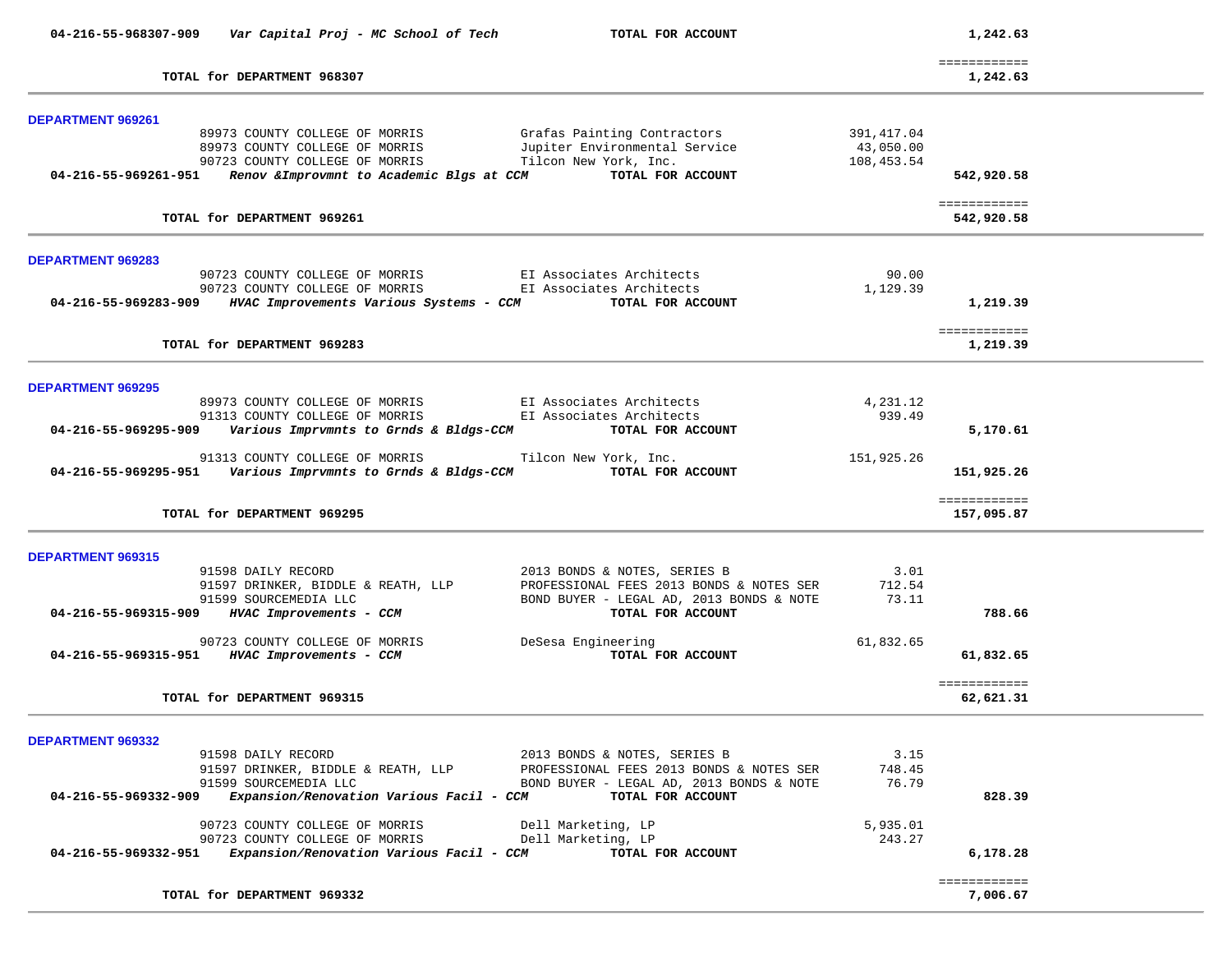#### **Dedicated Trust**

| <b>Motor Vehicle Fines</b>                                                  |                                                               |           |                            |
|-----------------------------------------------------------------------------|---------------------------------------------------------------|-----------|----------------------------|
| 90541 TOWNSHIP OF BOONTON                                                   | Traffic Control for the Rockaway Valley                       | 2,252.25  |                            |
| 91559 COUNTY OF MORRIS                                                      | TRANSFER FUNDS FOR DEDICATED MOTOR VEHIC                      | 71,569.85 |                            |
| 13-290-56-575701-888<br>Motor Vehicle Fines                                 | TOTAL FOR ACCOUNT                                             |           | 73,822.10                  |
| TOTAL for Motor Vehicle Fines                                               |                                                               |           | ============<br>73,822.10  |
|                                                                             |                                                               |           |                            |
| <b>Weights &amp; Measures</b>                                               |                                                               |           |                            |
| 88560 BEYER FORD                                                            | 2014 FORD EXPLORER 4WD K88 EQUIPPED PER                       | 51,854.00 |                            |
| 88560 BEYER FORD                                                            | SPLASH GUARDS                                                 | 370.00    |                            |
| 88560 BEYER FORD                                                            | FLOOR MATS                                                    | 150.00    |                            |
| 91562 COUNTY OF MORRIS<br>13-290-56-575801-888                              | TRANSFER FUNDS FOR DEDICATED WEIGHTS & M<br>TOTAL FOR ACCOUNT | 66,075.00 |                            |
| Weights & Measures                                                          |                                                               |           | 118,449.00                 |
| TOTAL for Weights & Measures                                                |                                                               |           | ============<br>118,449.00 |
|                                                                             |                                                               |           |                            |
| <b>DEPARTMENT 578001</b>                                                    |                                                               |           |                            |
| 91558 COUNTY OF MORRIS                                                      | RMB CURRENT FUND FOR COMPENSATED ABSENCE                      | 59,247.25 |                            |
| 13-290-56-578001-888<br>Accumulated Absences                                | TOTAL FOR ACCOUNT                                             |           | 59,247.25                  |
|                                                                             |                                                               |           | ============               |
| TOTAL for DEPARTMENT 578001                                                 |                                                               |           | 59,247.25                  |
| <b>County Clerk \$1.00 Fund</b>                                             |                                                               |           |                            |
| 78933 DELL MARKETING L.P.                                                   | dell ultrasharp u2412m widescreen vga/dv                      | 1,139.56  |                            |
| County Clerk \$1.00 Fund<br>13-290-56-578401-888                            | TOTAL FOR ACCOUNT                                             |           | 1,139.56                   |
|                                                                             |                                                               |           |                            |
| TOTAL for County Clerk \$1.00 Fund                                          |                                                               |           | ============<br>1,139.56   |
|                                                                             |                                                               |           |                            |
| <b>Environ Quality &amp; Enforcement</b><br>89987 LUM, DRASCO & POSITAN LLC | Legal Services for period ending 11/30/1                      | 4,001.45  |                            |
| 90019 COUNTY OF MORRIS                                                      | Reimbursement to 01-201-27-330100-018 fr                      | 3,379.73  |                            |
| 90018 COUNTY OF MORRIS                                                      | Donna Vreeland                                                | 6,075.49  |                            |
| 90018 COUNTY OF MORRIS                                                      | Elizabeth Dorry                                               | 8,740.30  |                            |
| Environ Quality & Enforcement<br>13-290-56-578901-888                       | TOTAL FOR ACCOUNT                                             |           | 22,196.97                  |
|                                                                             |                                                               |           | ============               |
| TOTAL for Environ Quality & Enforcement                                     |                                                               |           | 22,196.97                  |
|                                                                             |                                                               |           |                            |
| <b>Dedicated Open Space Taxes</b><br>90038 MORRIS COUNTY PARK COMMISSION    | Various Invoices (802161, 62, 64, 65, fo                      | 320.00    |                            |
| 90038 MORRIS COUNTY PARK COMMISSION                                         |                                                               | 160.46    |                            |
| 90038 MORRIS COUNTY PARK COMMISSION                                         |                                                               | 953.18    |                            |
| 90038 MORRIS COUNTY PARK COMMISSION                                         |                                                               | 80.00     |                            |
| 90038 MORRIS COUNTY PARK COMMISSION                                         | Various Invoices (802154, 55, 56, 57, fo                      | 288.00    |                            |
| 90038 MORRIS COUNTY PARK COMMISSION                                         |                                                               | 128.00    |                            |
| 90038 MORRIS COUNTY PARK COMMISSION                                         |                                                               | 128.00    |                            |
| 90038 MORRIS COUNTY PARK COMMISSION                                         |                                                               | 212.72    |                            |
| 90038 MORRIS COUNTY PARK COMMISSION                                         |                                                               | 320.00    |                            |
| 90038 MORRIS COUNTY PARK COMMISSION                                         | Various Invoices (809767,68, 69, 70, 71,                      | 868.00    |                            |
|                                                                             |                                                               |           |                            |